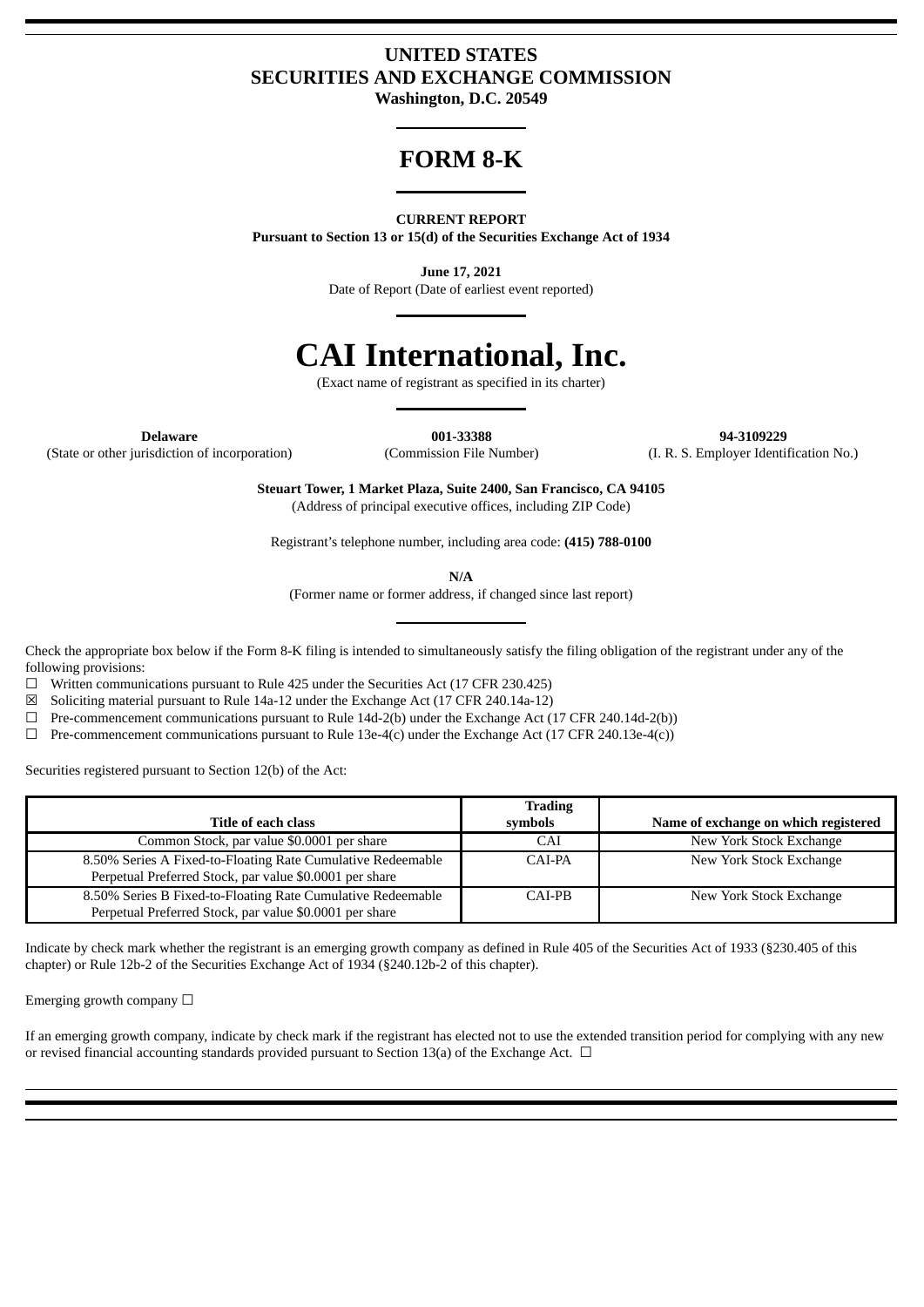### **Item 1.01. Entry into a Material Definitive Agreement.**

### *Merger Agreement*

On June 17, 2021 (the "Signing Date"), CAI International, Inc., a Delaware corporation (the "Company"), entered into an Agreement and Plan of Merger (the "Merger Agreement") with Mitsubishi HC Capital Inc., a Japanese corporation ("Parent" or "MHC"), and Cattleya Acquisition Corp., a Delaware corporation and wholly-owned subsidiary of Parent ("Merger Sub"), relating to the proposed acquisition of the Company by Parent.

The Merger Agreement provides that, upon the terms and subject to the conditions set forth therein, Merger Sub will be merged with and into the Company (the "Merger") with the Company continuing as the surviving corporation in the Merger, and, at the effective time of the Merger (the "Effective Time"):

- each share of the Company's common stock, par value \$0.0001 per share (the "Common Stock"), that is issued and outstanding immediately prior to the Effective Time (other than Excluded Shares (as defined in the Merger Agreement)) will cease to be outstanding and will be converted into the right to receive \$56.00, in cash, without interest, subject to deductions of any applicable withholding taxes (the "Common Merger Consideration");
- each share of the Company's 8.50% Series A Fixed-to-Floating Rate Cumulative Redeemable Perpetual Preferred Stock, par value \$0.0001 per share (the "Series A Preferred Stock"), that is issued and outstanding immediately prior to the Effective Time, other than Excluded Shares, will be converted into the right to receive an amount equal to the sum of: (i) the liquidation preference of \$25.00 per share, plus (ii) the aggregate amount of all accrued and unpaid dividends on such Series A Preferred Stock as of the Effective Time, in cash, without interest, subject to deductions of any applicable withholding taxes; and
- each share of the Company's 8.50% Series B Fixed-to-Floating Rate Cumulative Redeemable Perpetual Preferred Stock, par value \$0.0001 per share (the "Series B Preferred Stock") that is issued and outstanding immediately prior to the Effective Time, other than Excluded Shares, will be converted into the right to receive an amount equal to the sum of: (i) the liquidation preference of \$25.00 per share, plus (ii) the aggregate amount of all accrued and unpaid dividends on such Series B Preferred Stock as of the Effective Time, in cash, without interest, subject to deductions of any applicable withholding taxes.

In addition, as a result of the Merger:

- each stock option that was granted pursuant to the Company's equity incentive plans (the "Equity Incentive Plans") that remains outstanding immediately prior to the Effective Time (each, an "Option") that has a per share exercise price that is less than \$56.00, will be cancelled at the Effective Time in exchange for an amount in cash, without interest, equal to the product of  $(x)$  the aggregate number of shares of common stock subject to such Option multiplied by (y) the excess of the Common Merger Consideration over the applicable per share exercise price of the Option, subject to any applicable withholding taxes;
- each restricted stock unit that was granted pursuant to the Equity Incentive Plans and remains outstanding immediately prior to the Effective Time (each, an "RSU") and each RSU that was granted pursuant to an Equity Incentive Plan, that is subject to vesting in part based on the achievement of corporate performance goals that have not been satisfied as of immediately prior to the Effective Time and that remains outstanding immediately prior to the Effective Time (each, a "PRSU"), will be cancelled and automatically converted at the Effective Time into the right to receive \$56.00, in cash, without interest, for each share of common stock subject to the RSU or PRSU, subject to any applicable withholding taxes; and
- each share of common stock that was issued under the Equity Incentive Plans that remains outstanding and unvested immediately prior to the Effective Time (each, an "RSA") will become fully vested and free of any applicable forfeiture restrictions, effective as of immediately prior to the Effective Time and each such share of common stock will cease to be outstanding and will be converted into the right to receive \$56.00, in cash, without interest, subject to deductions of any applicable withholding taxes.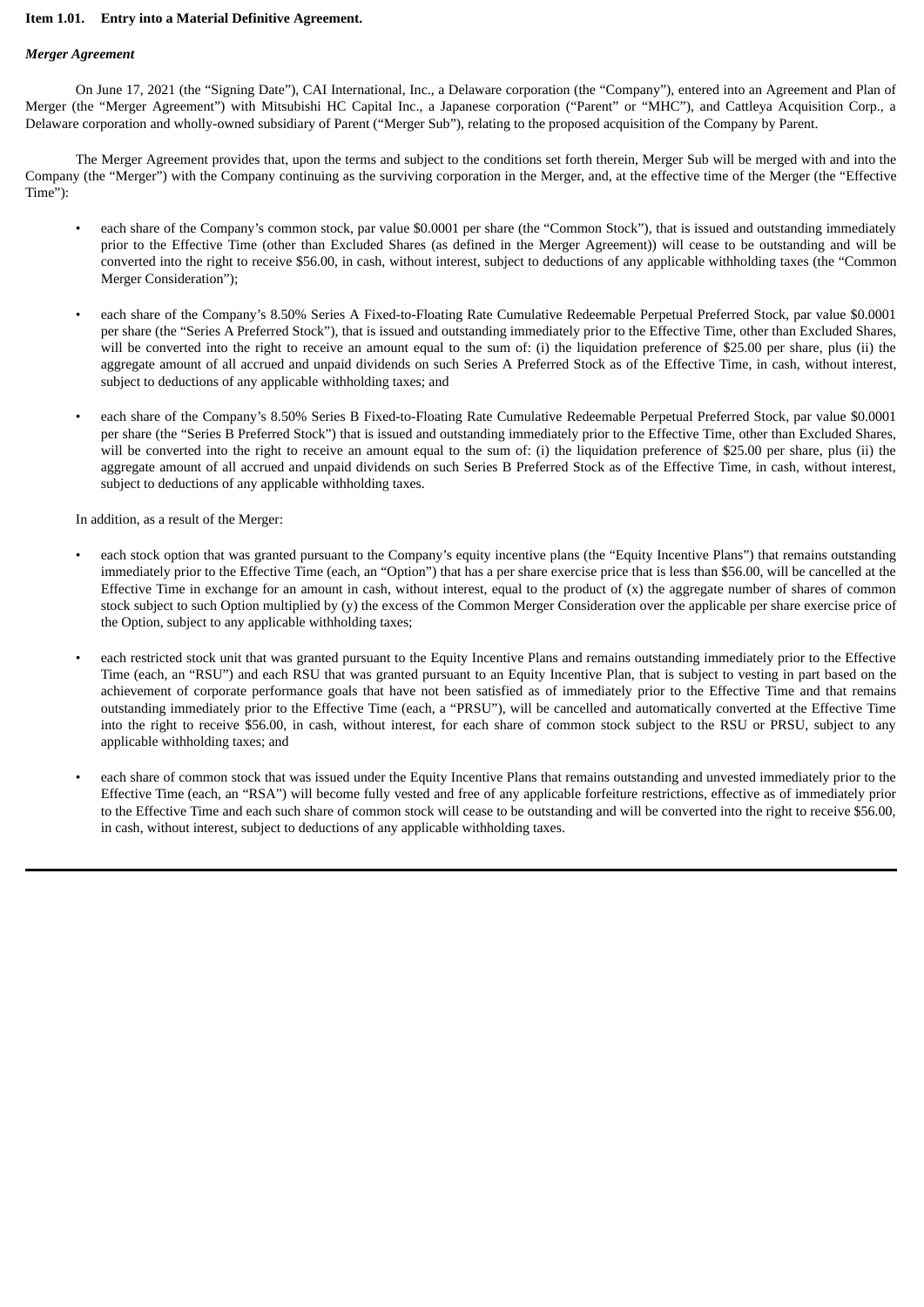The Board of Directors of the Company (the "Board") unanimously approved, and declared, the Merger Agreement and the transactions contemplated thereby, including the Merger, to be advisable, fair to and in the best interests of the Company and its stockholders on the terms and conditions set forth in the Merger Agreement. Stockholders of the Company will be asked to vote on the approval of the Merger Agreement at a special meeting of the stockholders of the Company that will be held on a date to be announced in the future (the "Special Meeting").

In addition, in connection with the Merger and in accordance with the Board's authority under the Equity Incentive Plans, the Board has taken such actions as are necessary to cause (i) the performance conditions of each PRSU to be deemed satisfied at 100% of the relevant target level of achievement (notwithstanding any contrary provision in any agreement or document governing or evidencing the relevant PRSU) and (ii) each Option, PRSU, RSU and RSA to become fully vested and free of any applicable forfeiture restrictions, in each of clauses (i) and (ii), effective as of immediately prior to the Effective Time, including certain Options, RSUs, PRSUs and RSAs held by the members of the Board and the Company's named executive officers, who collectively comprise all of the Company's executive officers.

The closing of the Merger is subject to, among other conditions, (i) the adoption of the Merger Agreement by the affirmative vote of a majority of the shares present in person (including by means of remote communication) or represented by proxy and entitled to vote on such proposal at the Special Meeting as of the record date for the Special Meeting (the "Company Stockholder Approval"), (ii) the completion of the migration of the jurisdiction of certain subsidiaries of the Company from Bermuda and Barbados to limited liability companies under Delaware law, including the obtainment of certain contractual consents in connection therewith (the "Migration"), and (iii) receipt of key contractual consents in connection with the Merger. Consummation of the Merger is not subject to a financing condition.

In addition to the foregoing conditions, consummation of the Merger is also subject to various customary conditions, including, but not limited to, the expiration of the applicable waiting period under the Hart-Scott-Rodino Antitrust Improvements Act of 1976, as amended, making such other filings with any other governmental entities that may be required under applicable regulatory laws of certain other countries and the accuracy of the representations and warranties contained in the Merger Agreement, subject to customary materiality qualifications, and compliance with the covenants and agreements contained in the Merger Agreement as of the closing of the Merger.

The Company is subject to customary restrictions on its ability to solicit, initiate or knowingly take any action to facilitate or encourage Alternative Proposals (as defined in the Merger Agreement) from third parties and to provide non-public information to, and participate in discussions and engage in negotiations with, third parties regarding Alternative Proposals, with customary exceptions regarding the Board's fiduciary duties under applicable law, including unsolicited Alternative Proposals (as defined in the Merger Agreement). The Board has agreed to recommend that the Company's stockholders vote to adopt the Merger Agreement and the transactions contemplated thereby, including the merger, subject to certain customary exceptions regarding the Board's fiduciary duties under applicable law.

The Merger Agreement contains certain termination rights, including the right of the Company to terminate the Merger Agreement to accept a Superior Proposal (as defined in the Merger Agreement), and provides that, upon termination of the Merger Agreement upon specified conditions, the Company will be required to pay Parent a termination fee of \$35.0 million (the "Termination Fee") or Parent may be required to pay the Company a termination fee of \$35.0 million (the "Parent Termination Fee"). Upon any termination of the Merger Agreement in circumstances where the Termination Fee or the Parent Termination Fee is payable, the paying party will, in addition to payment of the Termination Fee or the Parent Termination Fee, as applicable, reimburse the receiving party for 100% of its out-of-pocket fees, costs, obligations owed to third parties and expenses (including reasonable fees and expenses of its counsel) actually incurred by it in connection with the consideration, negotiation or implementation of the Merger Agreement or the transactions contemplated thereby and other actions contemplated thereby in an amount not to exceed \$5.0 million.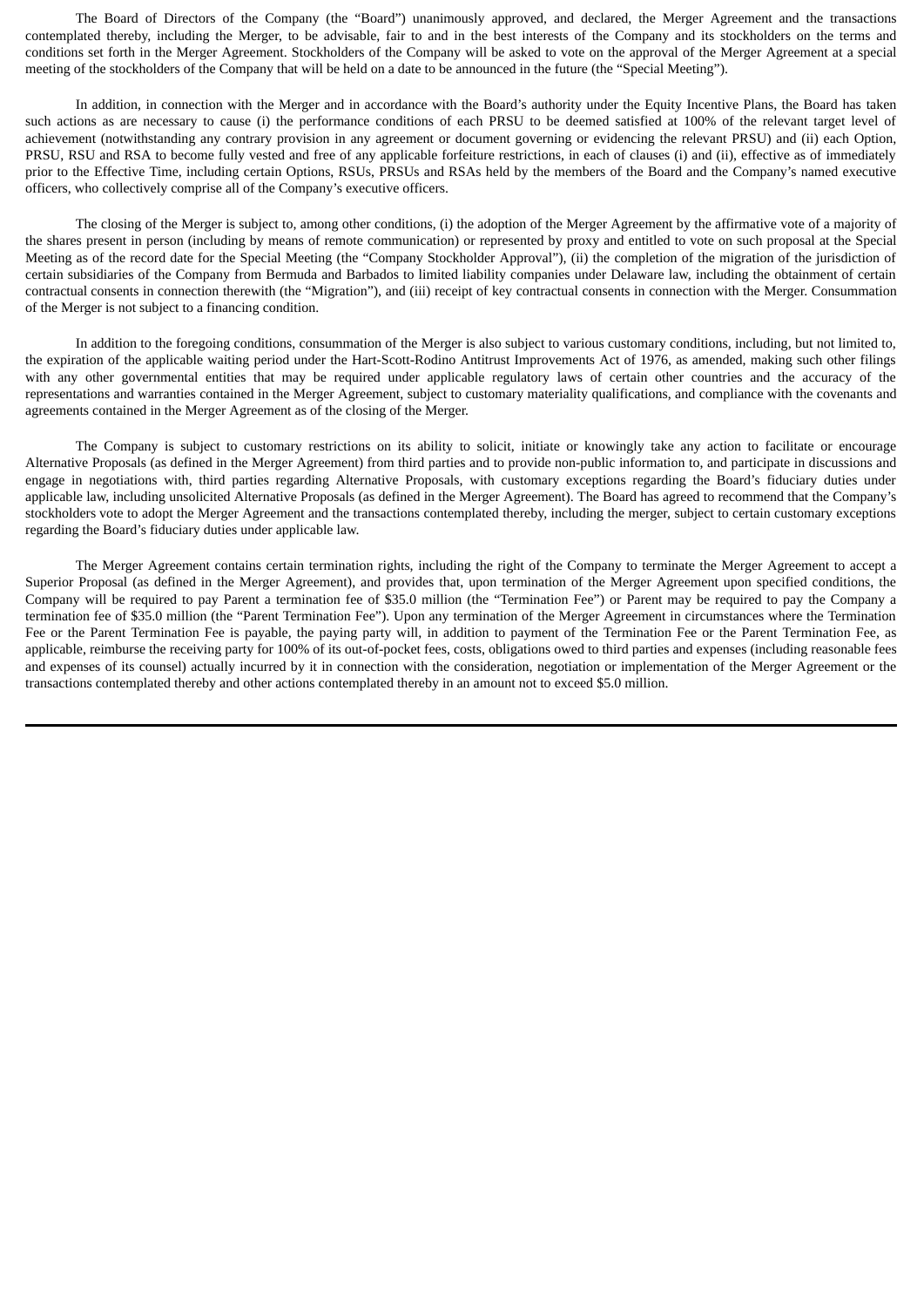In addition, subject to certain exceptions and limitations set forth in the Merger Agreement, either party may terminate the Merger Agreement if the Merger is not consummated by February 28, 2022 (the "End Date"). Subject to certain conditions and limitations set forth in the Merger Agreement, the Merger Agreement also provides for the payment by the Company to Parent of the Termination Fee if, following the termination of the Merger Agreement by the Parent or Company under specified circumstances, the Company consummates a transaction with respect to any Alternative Proposal within 12 months after such termination, or signs a definitive agreement with respect to any Alternative Proposal within 12 months after such termination and such transaction is subsequently consummated.

The Company has made customary representations, warranties and covenants in the Merger Agreement, including, among others, covenants (1) to conduct its business in the ordinary course during the period between the Signing Date and the Effective Time, (2) not to engage in certain types of transactions during this period unless agreed to in writing by Parent, (3) to convene and hold the Special Meeting for the purpose of obtaining the Company Stockholder Approval, (4) subject to certain conditions, not to withdraw, amend, modify or materially qualify in a manner adverse to Parent, the recommendation of the Board that the Company's stockholders approve the adoption of the Merger Agreement, (5) to use reasonable best efforts to defend through litigation on the merits any claim asserted in any court with respect to the transactions contemplated with respect to any required antitrust approval for the Merger, (6) to cooperate with Parent in connection with the financing for the Merger and (7) to complete the Migration.

The foregoing summary of the Merger Agreement does not purport to be complete and is subject to, and qualified in its entirety by, the full text of the Merger Agreement, which is attached as Exhibit 2.1 to this Current Report on Form 8-K, and incorporated by reference herein.

The Merger Agreement has been included to provide investors with information regarding its terms. It is not intended to provide any other factual information about the Company. The representations, warranties and covenants contained in the Merger Agreement were made only for purposes of the Merger Agreement as of the specific dates therein, were solely for the benefit of the parties to the Merger Agreement, may be subject to limitations agreed upon by the contracting parties, including being qualified by confidential disclosures made for the purposes of allocating contractual risk between the parties to the Merger Agreement instead of establishing these matters as facts, and may be subject to standards of materiality applicable to the contracting parties that differ from those applicable to investors.

Investors are not third-party beneficiaries under the Merger Agreement and should not rely on the representations, warranties and covenants or any descriptions thereof as characterizations of the actual state of facts or condition of the parties thereto or any of their respective subsidiaries or affiliates. Moreover, information concerning the subject matter of representations and warranties may change after the date of the Merger Agreement, which subsequent information may or may not be fully reflected in the Company's public disclosures.

### Item 5.02. Departure of Directors or Certain Officers: Election of Directors: Appointment of Certain Officers: Compensatory Arrangements of **Certain Officers.**

On June 17, 2021, the Board appointed Timothy B. Page, who had been serving as the Company's Interim President and Chief Executive Officer, to serve as the Company's President and Chief Executive Officer, effective immediately. Mr. Page will continue to perform his duties as Chief Financial Officer of the Company in connection with this role.

The information required by Item 401 and Item 404(a) of Regulation S-K for Mr. Page, as applicable, is available in the Company's proxy statement, filed with the SEC on April 21, 2021 (the "Annual Meeting Proxy Statement"), in connection with the Company's 2021 annual meeting of stockholders, and such information is incorporated by reference herein. Mr. Page did not enter into any plan, contract, or arrangement, nor was there any change to Mr. Page's compensation, in each case, in connection with his appointment as the Company's President and Chief Executive Officer. Information regarding Mr. Page's compensation and pre-existing employment agreement is available in the Annual Meeting Proxy Statement, and such information is incorporated by reference herein.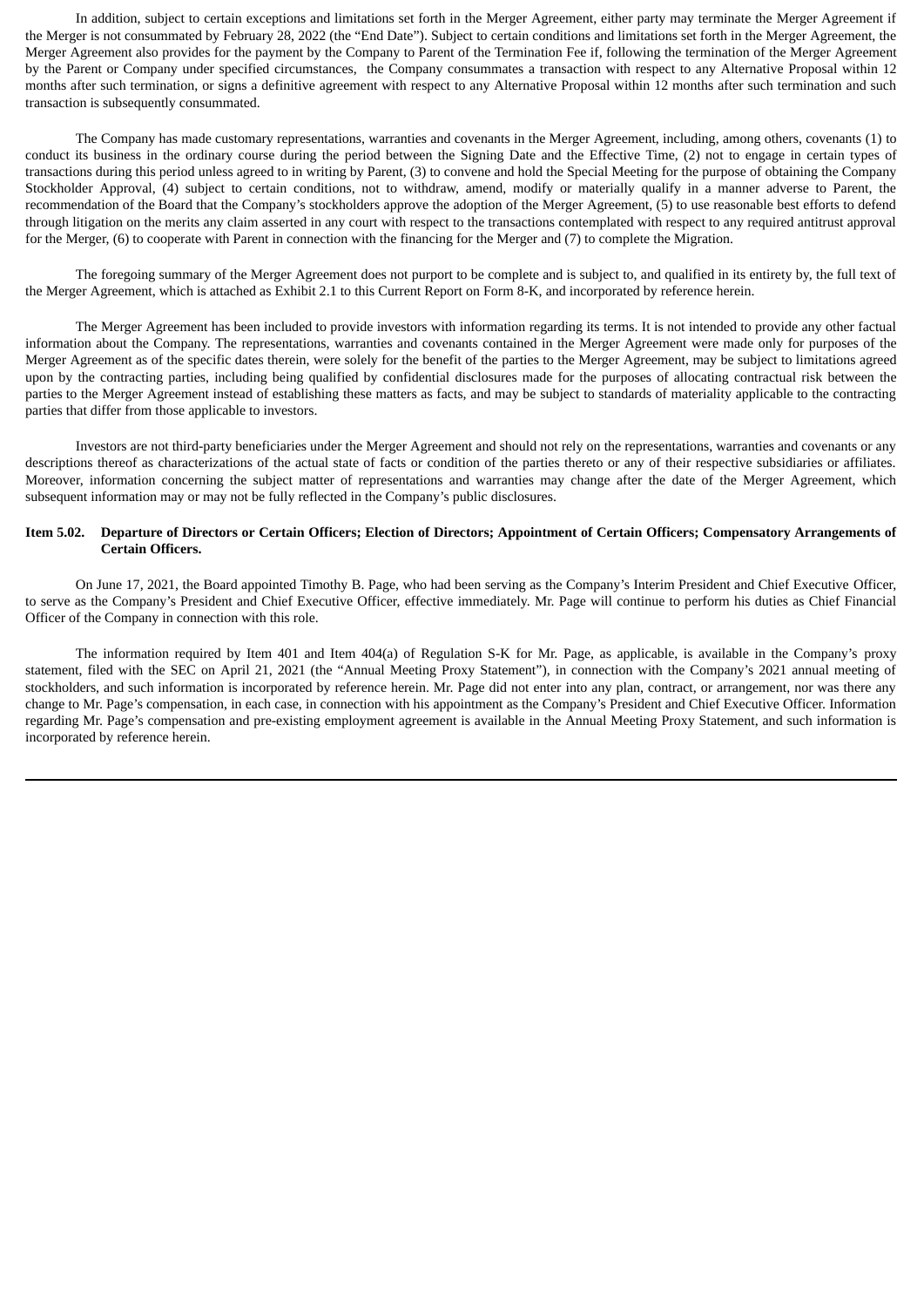#### **Item 5.03. Amendments to Articles of Incorporation or Bylaws; Change in Fiscal Year.**

On June 17, 2021, the Board approved an amendment (the "Bylaws Amendment") to the Company's Amended and Restated Bylaws (as amended to date, the "Bylaws"), effective June 17, 2021, to add an exclusive forum provision as a new Section 11.3 of the Bylaws.

The Bylaws Amendment provides that unless the Company consents in writing to the selection of an alternative forum, the Court of Chancery of the State of Delaware (or, if the Court of Chancery of the State of Delaware does not have jurisdiction, the federal district court for the District of Delaware) shall, to the fullest extent permitted by law, be the sole and exclusive forum for: (i) any derivative action or proceeding brought on behalf of the Company; (ii) any action asserting a claim of breach of a fiduciary duty owed by any director, officer, other employee or stockholder of the Company to the Company or the Company's stockholders; (iii) any action asserting a claim arising pursuant to any provision of the General Corporation Law of the State of Delaware or as to which the General Corporation Law of the State of Delaware confers jurisdiction on the Court of Chancery of the State of Delaware; or (iv) any action asserting a claim arising pursuant to any provision of the Company's certificate of incorporation or the Bylaws or governed by the internal affairs doctrine.

In addition, the Bylaws Amendment provides that unless the Company consents in writing to the selection of an alternative forum, the federal district court for the District of Delaware (or if such court does not have jurisdiction over such action, any other federal district court of the United States), to the fullest extent permitted by law, shall be the sole and exclusive forum for the resolution of any claims arising under the Securities Act of 1933, as amended.

The foregoing summary of the Bylaws Amendment does not purport to be complete and is subject to, and qualified in its entirety by, the full text of the Bylaws Amendment, which is attached as Exhibit 3.1 to this Current Report on Form 8-K, and incorporated by reference herein.

### **Item 8.01. Other Events.**

On June 17, 2021, the Company issued a press release announcing the execution of the Merger Agreement. A copy of the press release is attached as Exhibit 99.1 to this Current Report on Form 8-K and incorporated by reference herein.

Also, on June 17, 2021, the Company issued various communications to its employees and customers concerning the Merger Agreement and the proposed Merger. Copies of those communications are filed as Exhibit 99.2 and Exhibit 99.3 to this this Current Report on Form 8-K, respectively, each of which is incorporated by reference herein.

### **Item 9.01. Financial Statements and Exhibits.**

(d) *Exhibits*

| Exhibit No. | Description of Exhibit                                                                                                           |
|-------------|----------------------------------------------------------------------------------------------------------------------------------|
| $2.1*$      | Agreement and Plan of Merger, dated as of June 17, 2021, by and among Mitsubishi HC Capital Inc., Cattleya Acquisition Corp. and |
|             | CAI International, Inc.                                                                                                          |
| 3.1         | Amendment to Amended and Restated Bylaws of CAI International, Inc.                                                              |
| 99.1        | Press Release, dated June 17, 2021.                                                                                              |
| 99.2        | Letter to Employees, dated June 17, 2021.                                                                                        |
| 99.3        | Letter to Customers, dated June 17, 2021.                                                                                        |
| 104         | Cover Page Interactive Data File (embedded within the Inline XBRL document).                                                     |
|             |                                                                                                                                  |

Schedules have been omitted pursuant to Item 601(b)(2) of Regulation S-K. The Company hereby undertakes to supplementally furnish copies of any omitted schedules to the Securities and Exchange Commission upon request.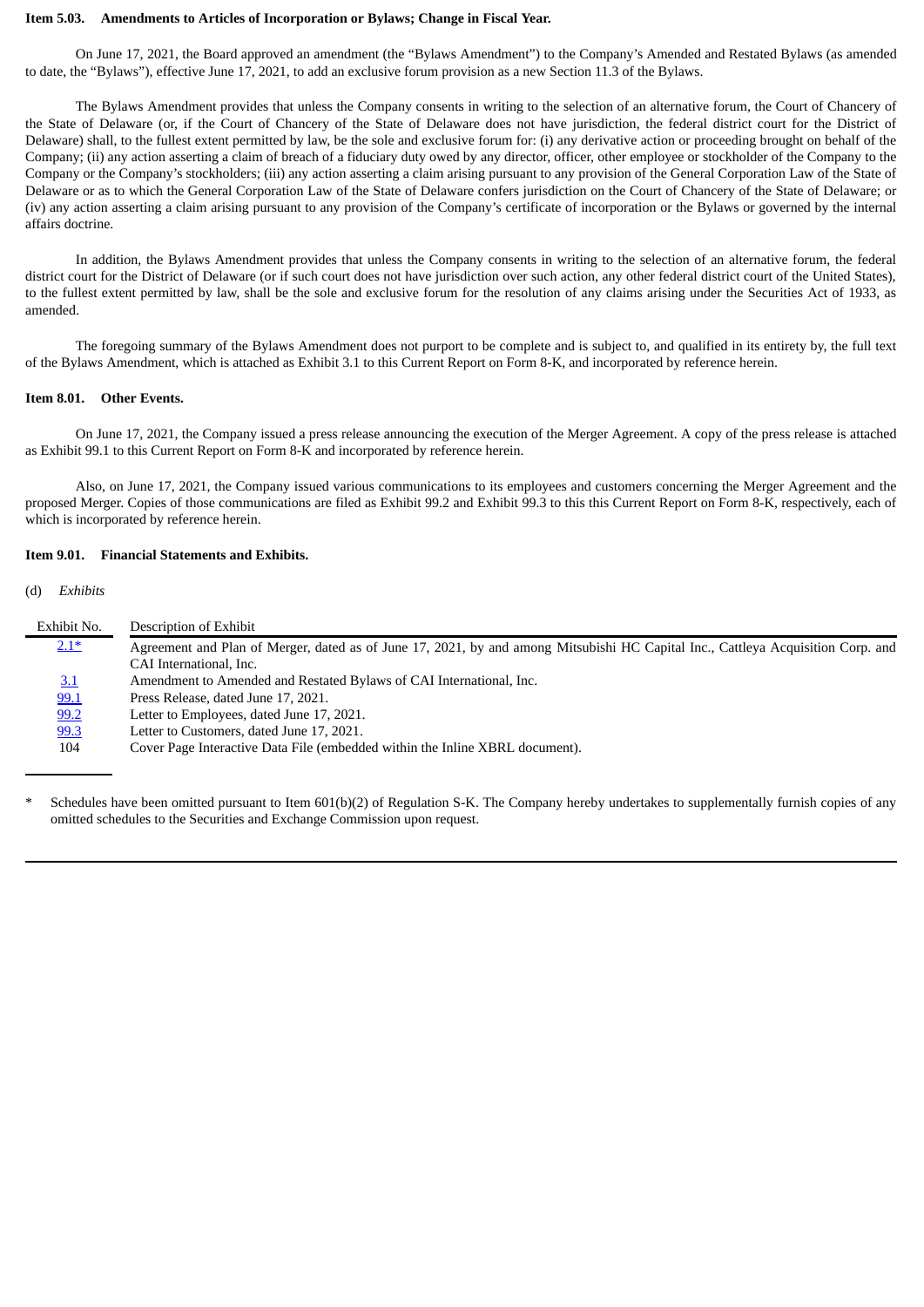### **Additional Information and Where to Find It:**

This communication relates to the proposed Merger involving the Company. In connection with the proposed Merger, the Company will file a preliminary proxy statement and file or furnish other relevant materials with the Securities and Exchange Commission (the "SEC"). Once the SEC completes its review of the preliminary proxy statement, a definitive proxy statement and a form of proxy will be filed with the SEC and mailed or otherwise furnished to the stockholders of the Company. **BEFORE MAKING ANY VOTING DECISION, THE COMPANY'S STOCKHOLDERS ARE URGED TO READ** THE PROXY STATEMENT IN ITS ENTIRETY WHEN IT BECOMES AVAILABLE AND ANY OTHER DOCUMENTS TO BE FILED WITH **THE SEC IN CONNECTION WITH THE PROPOSED MERGER OR INCORPORATED BY REFERENCE IN THE PROXY STATEMENT, IF ANY, BECAUSE THEY WILL CONTAIN IMPORTANT INFORMATION ABOUT THE PROPOSED MERGER AND THE PARTIES TO THE** PROPOSED MERGER. This communication is not a substitute for the proxy statement or any other document that may be filed by the Company **with the SEC.** Investors and stockholders will be able to obtain the documents (when available) free of charge at the SEC's website, http://www.sec.gov, and the Company's website, www.capps.com. In addition, the documents (when available) may be obtained free of charge by directing a request by mail or telephone to: CAI International, Inc., Steuart Tower, 1 Market Plaza, Suite 2400, San Francisco, California 94105, Attention: Secretary, (415) 788-0100.

### **Participants in the Solicitation**

The Company, MHC and certain of their respective directors, executive officers, certain other members of management and employees of the Company and MHC and agents retained by the Company may be deemed to be participants in the solicitation of proxies from stockholders of the Company in favor of the proposed Merger. Information about directors and executive officers of the Company and their beneficial ownership of the Company's common stock is set forth in the Company's definitive proxy statement on Schedule 14A for its 2021 annual meeting of stockholders, as filed with the SEC on April 21, 2021. Certain directors, executive officers, other members of management and employees of the Company may have direct or indirect interests in the proposed Merger due to securities holdings, vesting of equity awards and rights to other payments. Additional information regarding the direct and indirect interests of these individuals and other persons who may be deemed to be participants in the solicitation will be included in the proxy statement with respect to the proposed Merger the Company will file with the SEC and furnish to the Company's stockholders.

### **Forward-Looking Statements**

This Current Report on Form 8-K and the exhibits furnished or filed herewith, includes forward-looking statements within the meaning of Section 27A of the Securities Act of 1933, as amended, and Section 21E of the Exchange Act of 1934, as amended. All statements included in this Current Report on Form 8-K and the exhibits furnished or filed herewith, other than statements of historical fact, are forward-looking statements. Statements about the expected timing, completion and effects of the proposed Merger and related transactions and all other statements in this Current Report on Form 8-K and the exhibits furnished or filed herewith, other than historical facts, constitute forward-looking statements. When used in this Current Report on Form 8-K and the exhibits furnished or filed herewith, the words "expect," "believe," "anticipate," "goal," "plan," "intend," "estimate," "may," "will" or similar words are intended to identify forward-looking statements. Readers are cautioned not to place undue reliance on these forward-looking statements and any such forward-looking statements are qualified in their entirety by reference to the following cautionary statements. All forward-looking statements speak only as of the date hereof and are based on current expectations and involve a number of assumptions, risks and uncertainties that could cause the actual results to differ materially from such forward-looking statements. The Company may not be able to complete the proposed Merger on the terms described herein or other acceptable terms or at all because of a number of factors, including, but not limited to: (1) the occurrence of any event, change or other circumstances that could give rise to the termination of the Merger Agreement, (2) the failure to obtain stockholder approval or the failure to satisfy the closing conditions in the Merger Agreement (including the Migration), (3) the potential for regulatory authorities to require divestitures, behavioral remedies or other concessions in order to obtain their approval of the proposed Merger, (4) risks related to disruption of management's attention from the Company's ongoing business operations due to the proposed Merger, (5) the effect of the announcement of the proposed Merger on the ability of the Company to retain and hire key personnel and maintain relationships with its customers, suppliers, operating results and business generally, (6) the proposed Merger may involve unexpected costs, liabilities or delays, (7) the Company's business may suffer as a result of the uncertainty surrounding the proposed Merger, including the timing of the consummation of the proposed Merger, (8) the outcome of any legal proceeding relating to the proposed Merger, (9) the Company may be adversely affected by other economic, business and/or competitive factors, including, but not limited to, those related to COVID-19, and (10) other risks to consummation of the proposed Merger, including the risk that the proposed Merger will not be consummated within the expected time period or at all, which may adversely affect the Company's business and the price of the common stock.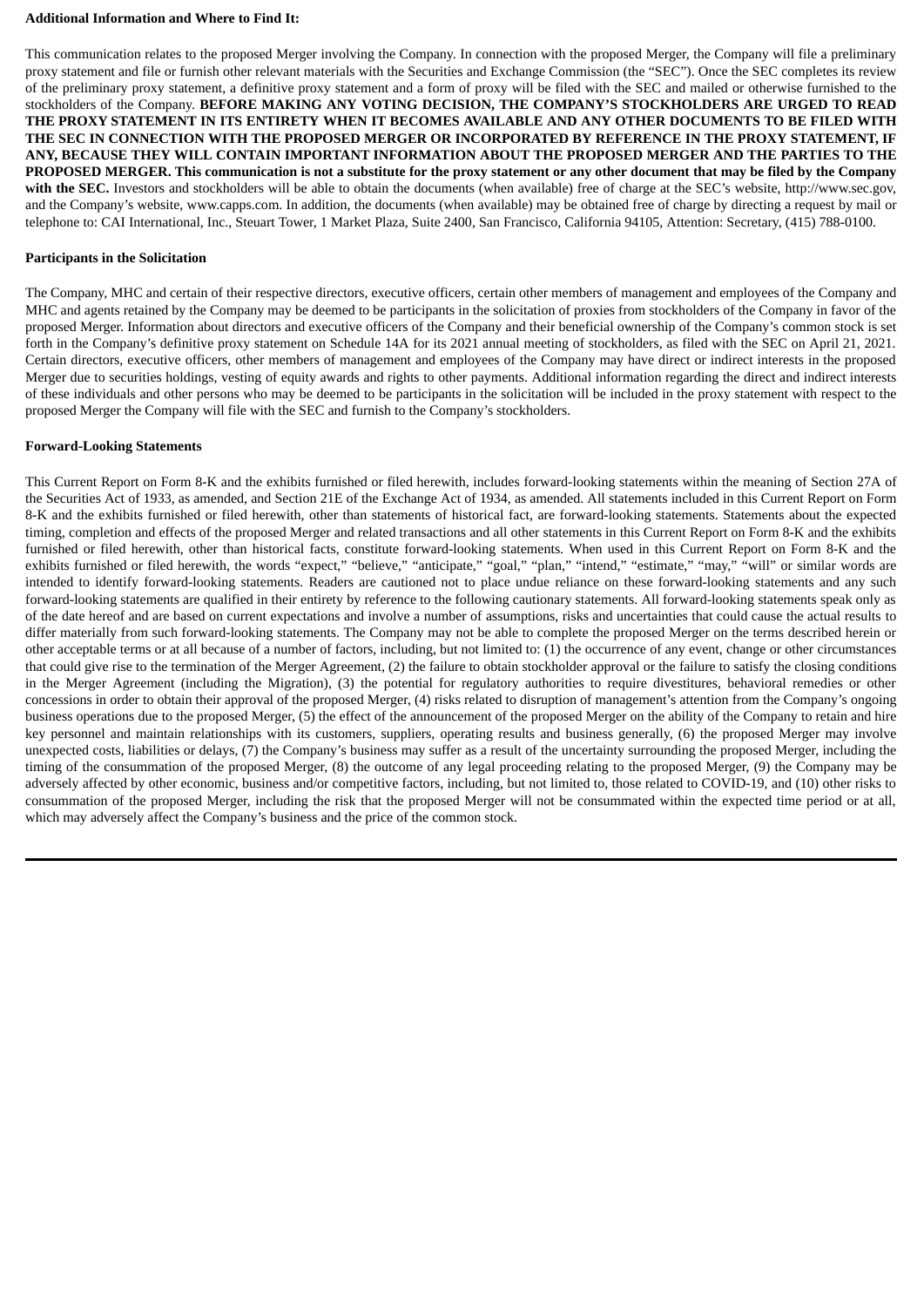Actual results may differ materially from those indicated by such forward-looking statements. In addition, the forward-looking statements represent the Company's views as of the date on which such statements were made. The Company anticipates that subsequent events and developments may cause its views to change. However, although the Company may elect to update these forward-looking statements at some point in the future, it specifically disclaims any obligation to do so. These forward-looking statements should not be relied upon as representing the Company's views as of any date subsequent to the date hereof. Additional factors that may affect the business or financial results of the Company are described in the risk factors included in the Company's filings with the SEC, including the Company's Annual Report on Form 10-K for the year ended December 31, 2020, filed with the SEC on March 1, 2021, as updated by the Company's subsequent filings with the SEC. The Company expressly disclaims a duty to provide updates to forwardlooking statements, whether as a result of new information, future events or other occurrences, except as required by applicable law.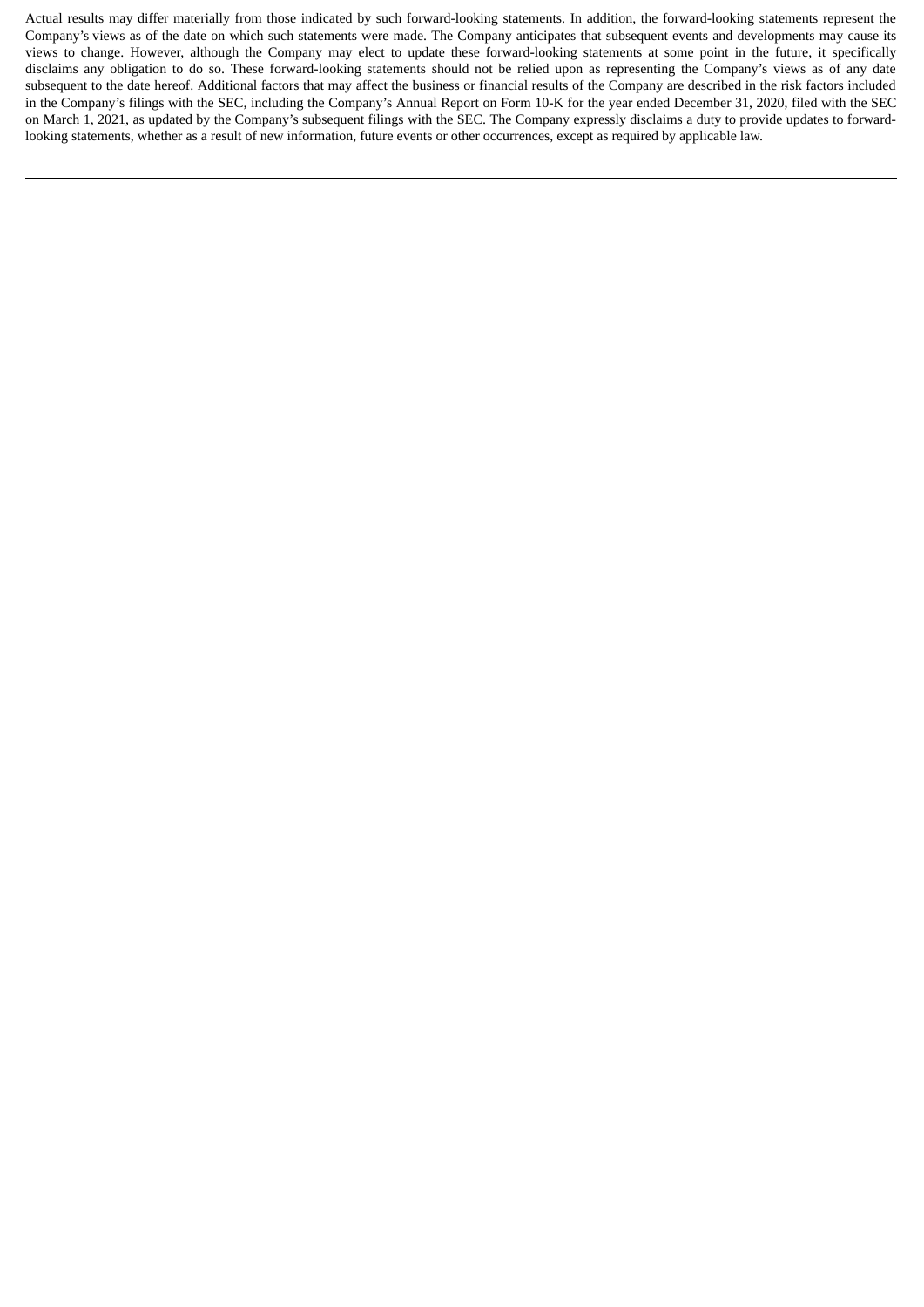# **SIGNATURES**

Pursuant to the requirements of the Securities Exchange Act of 1934, the registrant has duly caused this report to be signed on its behalf by the undersigned hereunto duly authorized.

**CAI INTERNATIONAL, INC.**

Dated: June 21, 2021 By: /s/ Timothy B. Page

Name: Timothy B. Page Title: President and Chief Executive Officer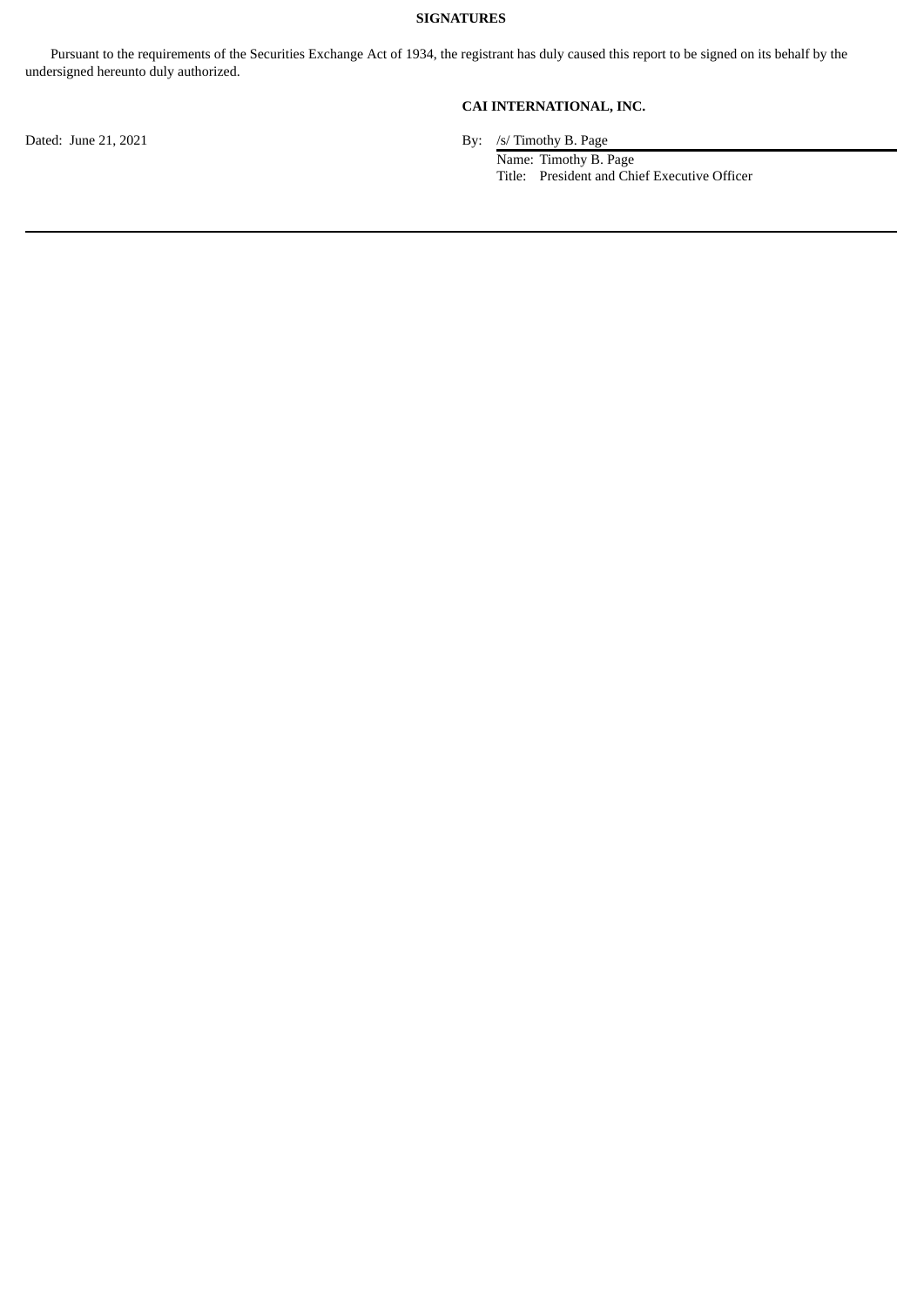### <span id="page-8-0"></span>**AGREEMENT AND PLAN OF MERGER**

**among**

# **MITSUBISHI HC CAPITAL INC.,**

# **CATTLEYA ACQUISITION CORP.,**

**and**

# **CAI INTERNATIONAL, INC.**

**Dated as of June 17, 2021**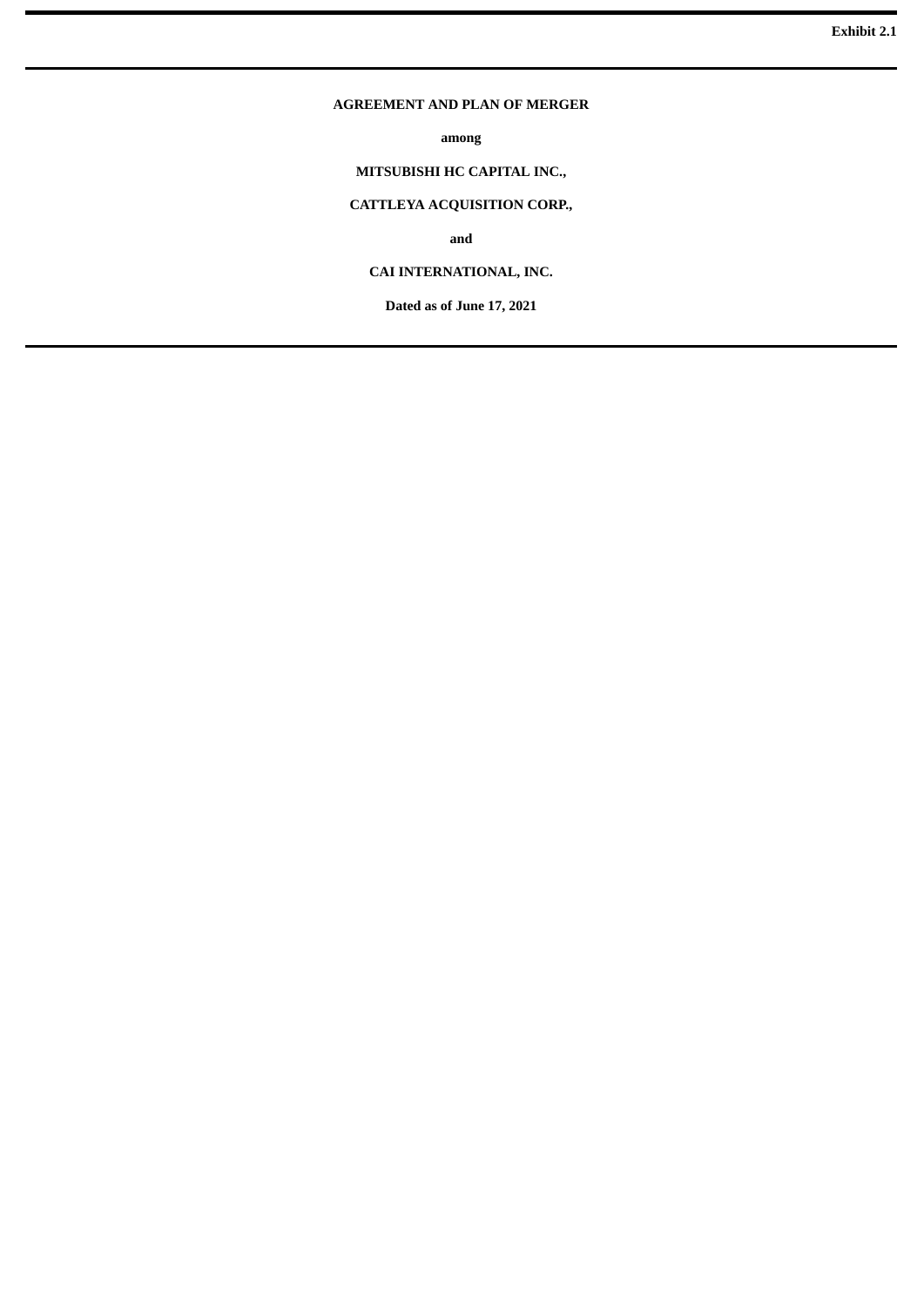# **TABLE OF CONTENTS**

|                              |                                                            | ־ס           |
|------------------------------|------------------------------------------------------------|--------------|
|                              | ARTICLE I CERTAIN DEFINITIONS; INTERPRETATION              | $\mathbf{1}$ |
|                              |                                                            |              |
| Section 1.1                  | <b>Certain Definitions</b>                                 | $\mathbf{1}$ |
| Section 1.2                  | Interpretation; Article and Section References             | 12           |
|                              |                                                            |              |
| <b>ARTICLE II THE MERGER</b> |                                                            | 13           |
| Section 2.1                  |                                                            |              |
| Section 2.2                  | The Merger                                                 | 13<br>13     |
|                              | Closing<br><b>Effective Time</b>                           |              |
| Section 2.3                  |                                                            | 13           |
| Section 2.4<br>Section 2.5   | <b>Effects of the Merger</b>                               | 13           |
|                              | Certificate of Incorporation and Bylaws<br><b>Officers</b> | 13           |
| Section 2.6                  |                                                            | 14<br>14     |
| Section 2.7                  | <b>Directors</b>                                           |              |
|                              | ARTICLE III EFFECT OF THE TRANSACTIONS ON CAPITAL STOCK    | 14           |
| Section 3.1                  | Effect of the Merger on Capital Stock                      | 14           |
| Section 3.2                  | Payment.                                                   | 15           |
| Section 3.3                  | <b>Treatment of Company Equity Awards</b>                  | 18           |
| Section 3.4                  | Adjustments                                                | 19           |
|                              |                                                            |              |
|                              | ARTICLE IV REPRESENTATIONS AND WARRANTIES OF THE COMPANY   | 19           |
|                              |                                                            |              |
| Section 4.1                  | Organization, Standing and Power                           | 20           |
| Section 4.2                  | Company Subsidiaries.                                      | 20           |
| Section 4.3                  | Capital Structure.                                         | 20           |
| Section 4.4                  | Authority; Execution and Delivery; Enforceability          | 22           |
| Section 4.5                  | No Conflicts; Consents.                                    | 22           |
| Section 4.6                  | <b>SEC Documents.</b>                                      | 23           |
| Section 4.7                  | <b>Undisclosed Liabilities</b>                             | 24           |
| Section 4.8                  | Absence of Certain Changes or Events                       | 24           |
| Section 4.9                  | Taxes.                                                     | 24           |
| Section 4.10                 | Employee Benefits.                                         | 26           |
| Section 4.11                 | Litigation                                                 | 28           |
| Section 4.12                 | Compliance with Applicable Laws                            | 28           |
| Section 4.13                 | <b>Environmental Matters.</b>                              | 28           |
| Section 4.14                 | Contracts.                                                 | 29           |
|                              |                                                            |              |

**Page**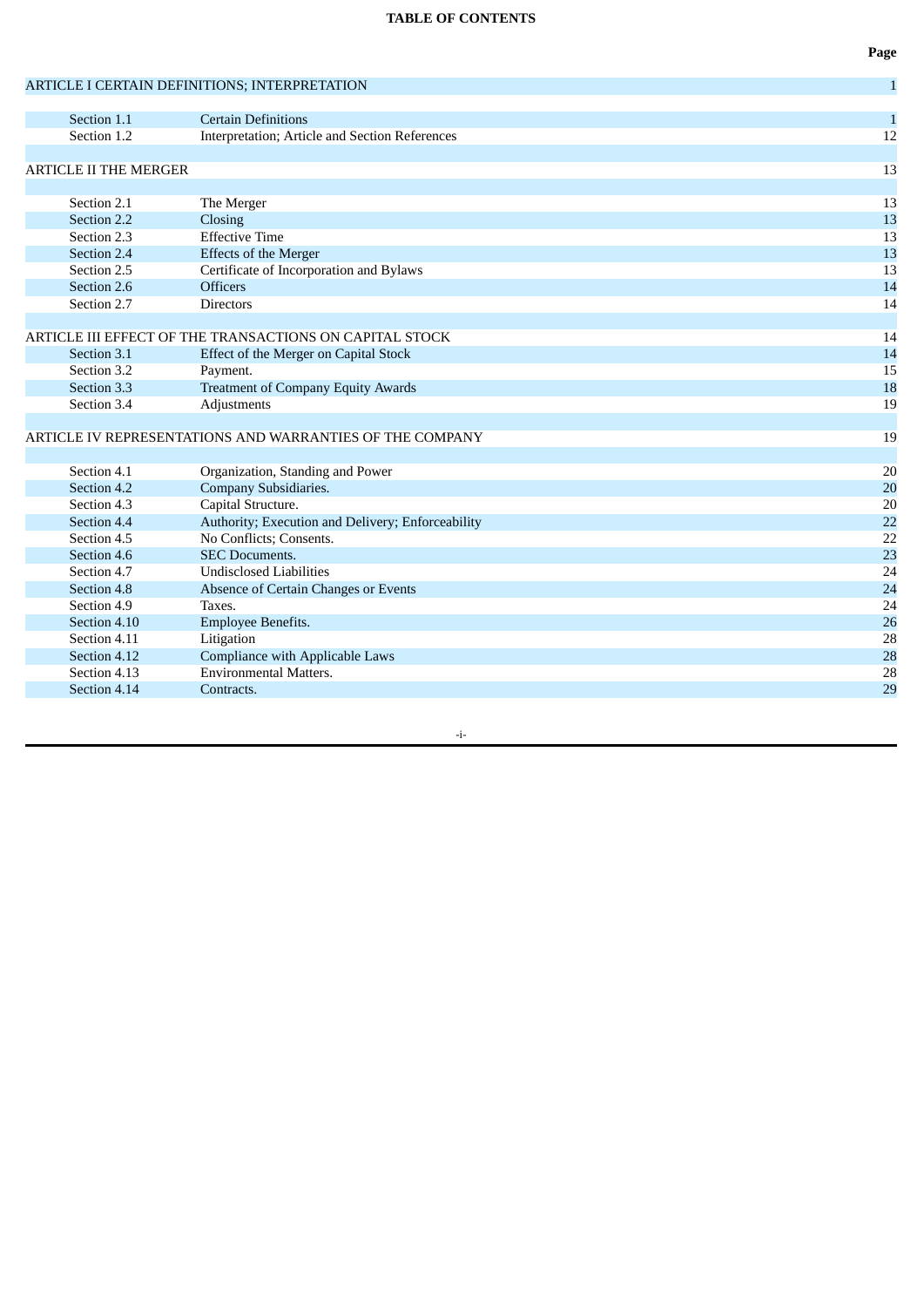# **TABLE OF CONTENTS** (continued)

|                             |                                                                                       | Page     |
|-----------------------------|---------------------------------------------------------------------------------------|----------|
| Section 4.15                | Real Property.                                                                        | 31       |
| Section 4.16                | Intellectual Property.                                                                | 32       |
| Section 4.17                | Labor Matters.                                                                        | 33       |
| Section 4.18                | <b>Anti-Takeover Provisions</b>                                                       | 35       |
| Section 4.19                | Brokers' Fees and Expenses                                                            | 35       |
| Section 4.20                | Opinion of Financial Advisor                                                          | 35       |
| Section 4.21                | Privacy and Data Security                                                             | 35       |
| Section 4.22                | Insurance                                                                             | 36       |
| Section 4.23                | <b>Container Leases</b>                                                               | 36       |
| Section 4.24                | Anti-Corruption, Sanctions, and Export Control                                        | 37       |
| Section 4.25                | No Other Representations or Warranties                                                | 37       |
|                             |                                                                                       |          |
|                             | ARTICLE V REPRESENTATIONS AND WARRANTIES OF PARENT AND MERGER SUB                     | 38       |
| Section 5.1                 |                                                                                       |          |
| Section 5.2                 | Organization, Standing and Power<br>Authority; Execution and Delivery; Enforceability | 38<br>38 |
| Section 5.3                 | No Conflicts; Consents.                                                               | 39       |
| Section 5.4                 | Litigation                                                                            | 39       |
| Section 5.5                 | Brokers' Fees and Expenses                                                            | 39       |
| Section 5.6                 | Merger Sub                                                                            | 39       |
| Section 5.7                 | Ownership of Common Stock                                                             | 39       |
| Section 5.8                 | <b>Sufficient Funds</b>                                                               | 39       |
| Section 5.9                 | No Other Representations or Warranties                                                | 40       |
|                             |                                                                                       |          |
| <b>ARTICLE VI COVENANTS</b> |                                                                                       | 40       |
| Section 6.1                 | <b>Conduct of Business</b>                                                            | 40       |
| Section 6.2                 | <b>Proxy Statement</b>                                                                | 43       |
| Section 6.3                 | <b>Company Stockholders Meeting</b>                                                   | 45       |
| Section 6.4                 | Acquisition Proposals.                                                                | 45       |
| Section 6.5                 | Filings; Efforts to Consummate.                                                       | 48       |
| Section 6.6                 | Access and Reports.                                                                   | 50       |
| Section 6.7                 | <b>Public Announcements</b>                                                           | 51       |
| Section 6.8                 | Stock Exchange Delisting; Deregistration                                              | 51       |
| Section 6.9                 | <b>Expenses</b>                                                                       | 51       |
|                             |                                                                                       |          |

-ii-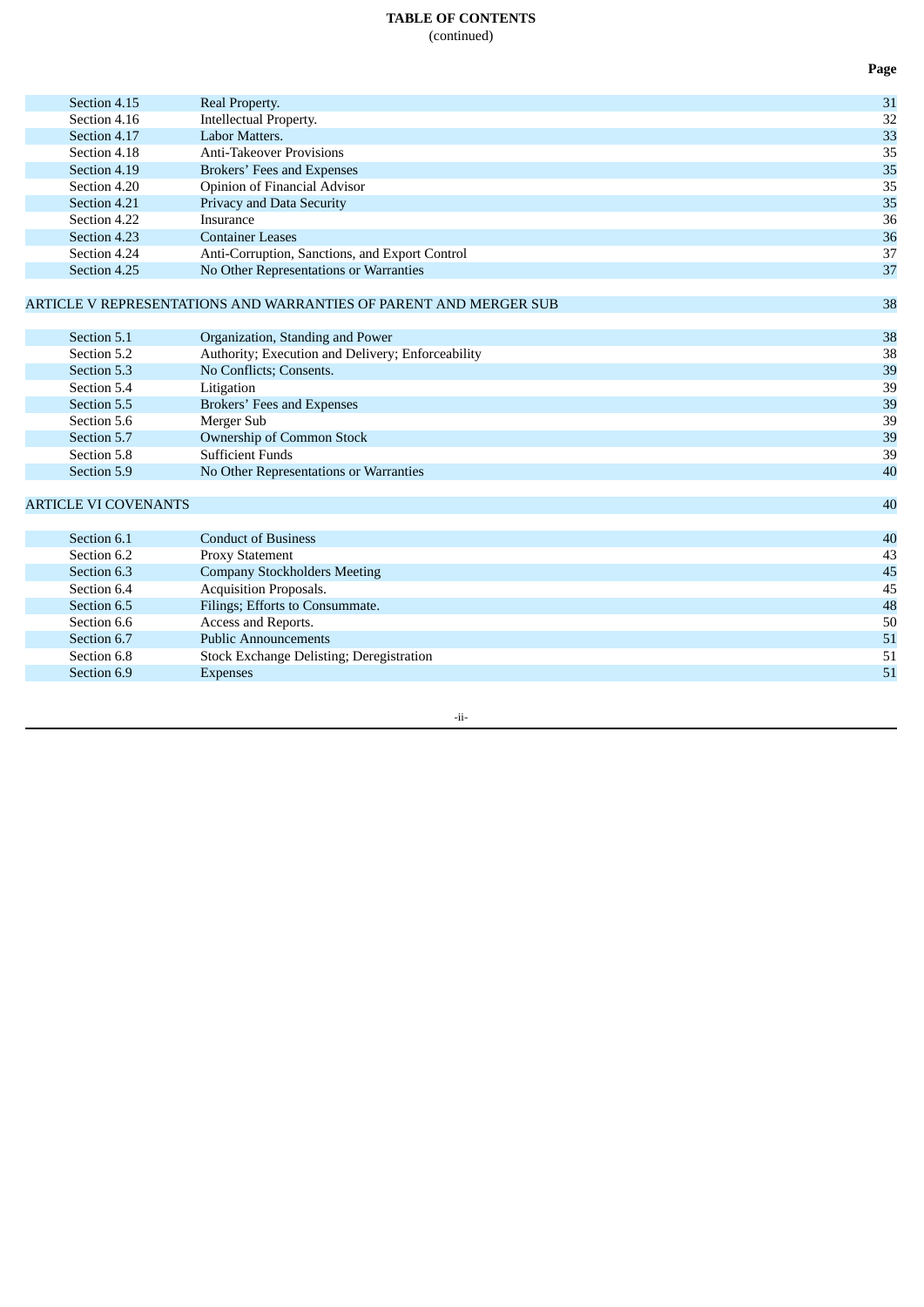# **TABLE OF CONTENTS**

(continued)

| Section 6.10                    | Director and Officer Indemnification and Insurance.                                                   | 51 |
|---------------------------------|-------------------------------------------------------------------------------------------------------|----|
| Section 6.11                    | <b>Employee Matters</b>                                                                               | 53 |
| Section 6.12                    | <b>Transaction Litigation</b>                                                                         | 54 |
| Section 6.13                    | Rule 16b-3 Approval                                                                                   | 55 |
| Section 6.14                    | Obligations of Merger Sub and the Surviving Corporation                                               | 55 |
| Section 6.15                    | No Control of Other Party's Business                                                                  | 55 |
| Section 6.16                    | <b>Financing Cooperation</b>                                                                          | 55 |
| Section 6.17                    | Migration                                                                                             | 56 |
| Section 6.18                    | <b>Company Equity Awards</b>                                                                          | 57 |
| Section 6.19                    | Resignation                                                                                           | 57 |
| Section 6.20                    | <b>Dissolution</b>                                                                                    | 57 |
| Section 6.21                    | Service Provider List                                                                                 | 57 |
|                                 |                                                                                                       |    |
|                                 | ARTICLE VII CONDITIONS TO THE CONTRIBUTION, MIGRATION FILINGS AND MERGER                              | 58 |
|                                 |                                                                                                       |    |
| Section 7.1                     | Conditions to Each Party's Obligation to Commence the Contribution and Migration Filings              | 58 |
| Section 7.2                     | Conditions to Obligations of Parent and Merger Sub to Commence the Contribution and Migration Filings | 58 |
| Section 7.3                     | Conditions to Company's Obligation to Commence the Contribution and Migration Filing                  | 59 |
| Section 7.4                     | Conditions to Each Party's Obligation to Effect the Merger                                            | 60 |
| Section 7.5                     | Conditions to Obligations of Parent and Merger Sub to Effect the Merger                               | 60 |
| Section 7.6                     | Conditions to Company's Obligation to Effect the Merger                                               | 61 |
|                                 |                                                                                                       |    |
| <b>ARTICLE VIII TERMINATION</b> |                                                                                                       | 61 |
|                                 |                                                                                                       |    |
| Section 8.1                     | <b>Termination by Mutual Consent</b>                                                                  | 61 |
| Section 8.2                     | Termination by Parent or the Company                                                                  | 62 |
| Section 8.3                     | Termination by the Company                                                                            | 62 |
| Section 8.4                     | <b>Termination by Parent</b>                                                                          | 63 |
| Section 8.5                     | Notice of Termination; Effect of Termination.                                                         | 63 |
| Section 8.6                     | Termination Fee; Expense Reimbursements                                                               | 64 |
|                                 |                                                                                                       |    |

-iii-

**Page**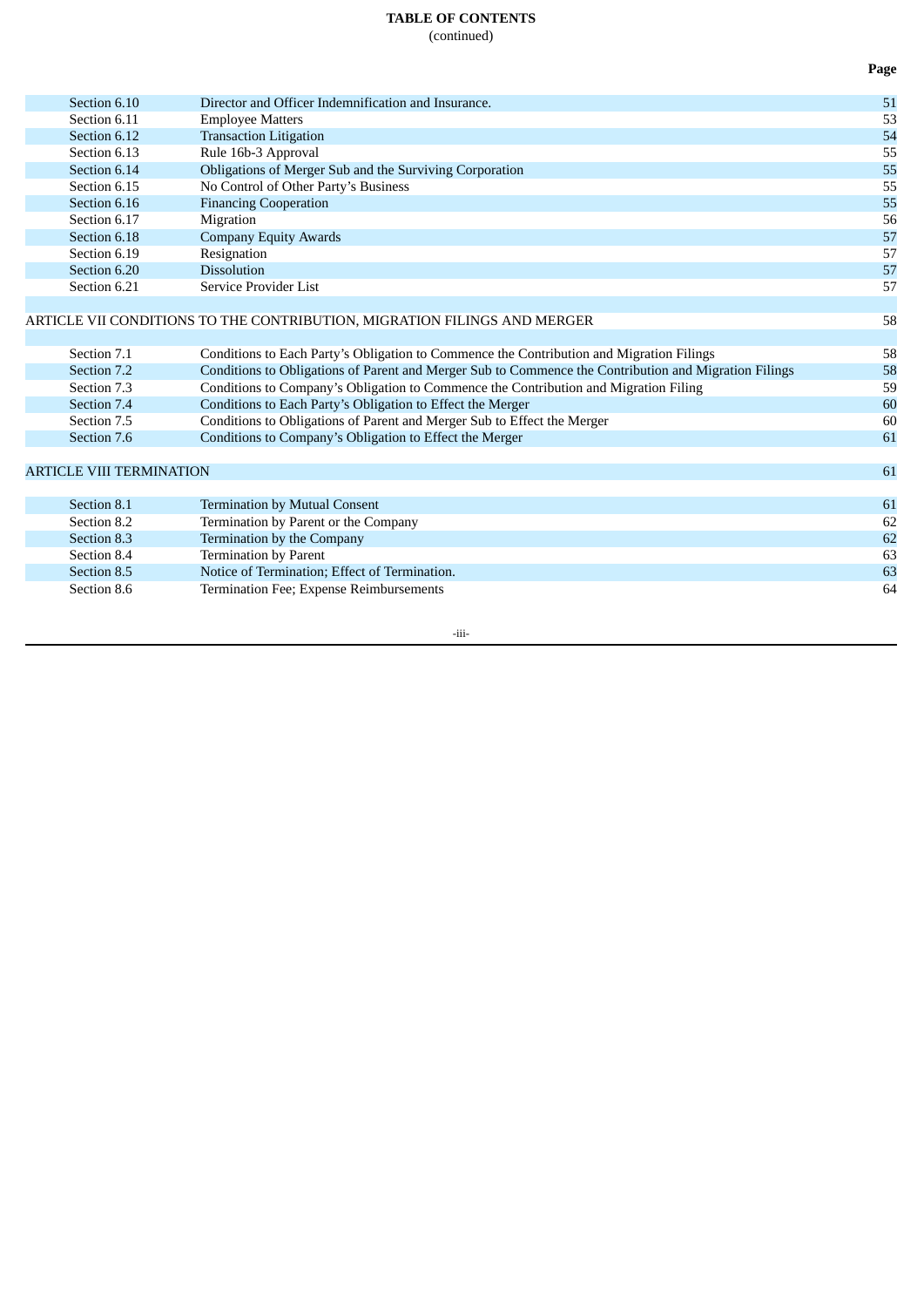# **TABLE OF CONTENTS** (continued)

# ARTICLE IX MISCELLANEOUS 65

| Section 9.1  | Survival                            | 65 |
|--------------|-------------------------------------|----|
| Section 9.2  | <b>Notices</b>                      | 65 |
| Section 9.3  | Assignment; Binding Effect; Benefit | 66 |
| Section 9.4  | <b>Extension</b> ; Waiver           | 67 |
| Section 9.5  | <b>Amendments</b>                   | 67 |
| Section 9.6  | <b>Entire Agreement</b>             | 67 |
| Section 9.7  | Counterparts                        | 67 |
| Section 9.8  | Severability                        | 67 |
| Section 9.9  | Governing Law                       | 68 |
| Section 9.10 | Enforcement of Agreement.           | 68 |
| Section 9.11 | Consent to Jurisdiction and Venue.  | 68 |
| Section 9.12 | Waiver of Jury Trial                | 69 |
| Section 9.13 | No Recourse                         | 69 |
|              |                                     |    |

-iv-

**Page**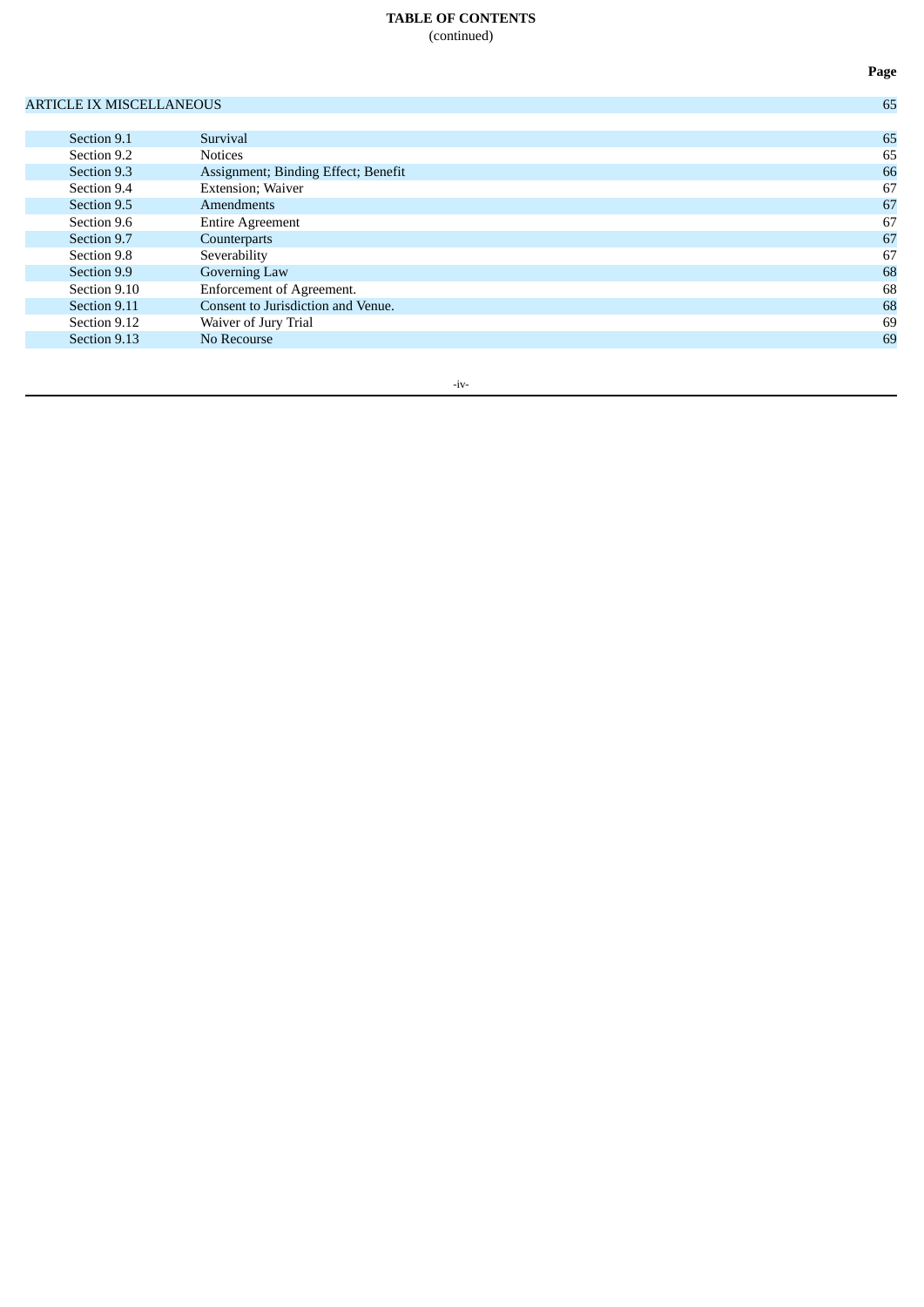### **AGREEMENT AND PLAN OF MERGER**

This AGREEMENT AND PLAN OF MERGER, dated as of June 17, 2021 (this "Agreement"), is entered into among Mitsubishi HC Capital Inc., a Japanese corporation ("Parent"), Cattleya Acquisition Corp., a Delaware corporation and wholly owned Subsidiary of Parent ("Merger Sub"), and CAI International, Inc., a Delaware corporation (the "Company"). Capitalized terms used and not otherwise defined herein have the meanings set forth in Article I.

### **RECITALS**

WHEREAS, the respective boards of directors of Parent and Merger Sub have each (i) determined that this Agreement and the transactions contemplated hereby, including the Merger (the "Transactions"), are advisable, fair to and in the best interests of their respective company's stockholders and (ii) adopted resolutions approving and declaring the advisability of this Agreement and the Transaction on the terms and subject to the conditions set forth in this Agreement;

WHEREAS, the Company Board has, (i) unanimously determined that this Agreement and the Transactions are advisable, fair to and in the best interests of the Company and its stockholders on the terms and conditions set forth herein, (ii) adopted resolutions approving and declaring the advisability of this Agreement and the Transactions on the terms and conditions set forth herein, and (iii) adopted resolutions recommending that the stockholders of the Company entitled to vote adopt this Agreement and directing that this Agreement and the Transactions be submitted to the stockholders of the Company entitled to vote for adoption; and

WHEREAS, prior to or concurrently with the execution and delivery of this Agreement, and as an inducement to Parent's willingness to enter into this Agreement, each of the individuals listed on Section 1.1(a) of the Company Disclosure Schedule (each such individual, a "Key Executive") has executed a binding term sheet memorializing the material terms and conditions of a retention arrangement with Parent (or an Affiliate of Parent).

### **AGREEMENT**

NOW, THEREFORE, in consideration of the foregoing and the representations, warranties, covenants and agreements herein contained, and intending to create a contract and to be legally bound hereby, the parties agree as follows:

### **ARTICLE I CERTAIN DEFINITIONS; INTERPRETATION**

Section 1.1 Certain Definitions. For the purposes of this Agreement:

"Acceptable Confidentiality Agreement" means a confidentiality and standstill agreement (including any waivers thereof or amendments thereto) that contains confidentiality, standstill and other material provisions that are no less favorable to the Company and no more favorable to any such third party than those contained in the Confidentiality Agreement and which confidentiality agreement shall not provide such person with any exclusive right to negotiate with the Company.

"Affiliate" means, with respect to any Person, any other Person that directly or indirectly controls, is controlled by, or is under common control with, such first Person. For the purposes of this definition, "control" (including, the terms "controlling," "controlled by," and "under common control with"), as applied to any Person, means the possession, directly or indirectly, of the power to direct or cause the direction of the management and policies of that Person, whether through the ownership of voting securities, by Contract, or otherwise.

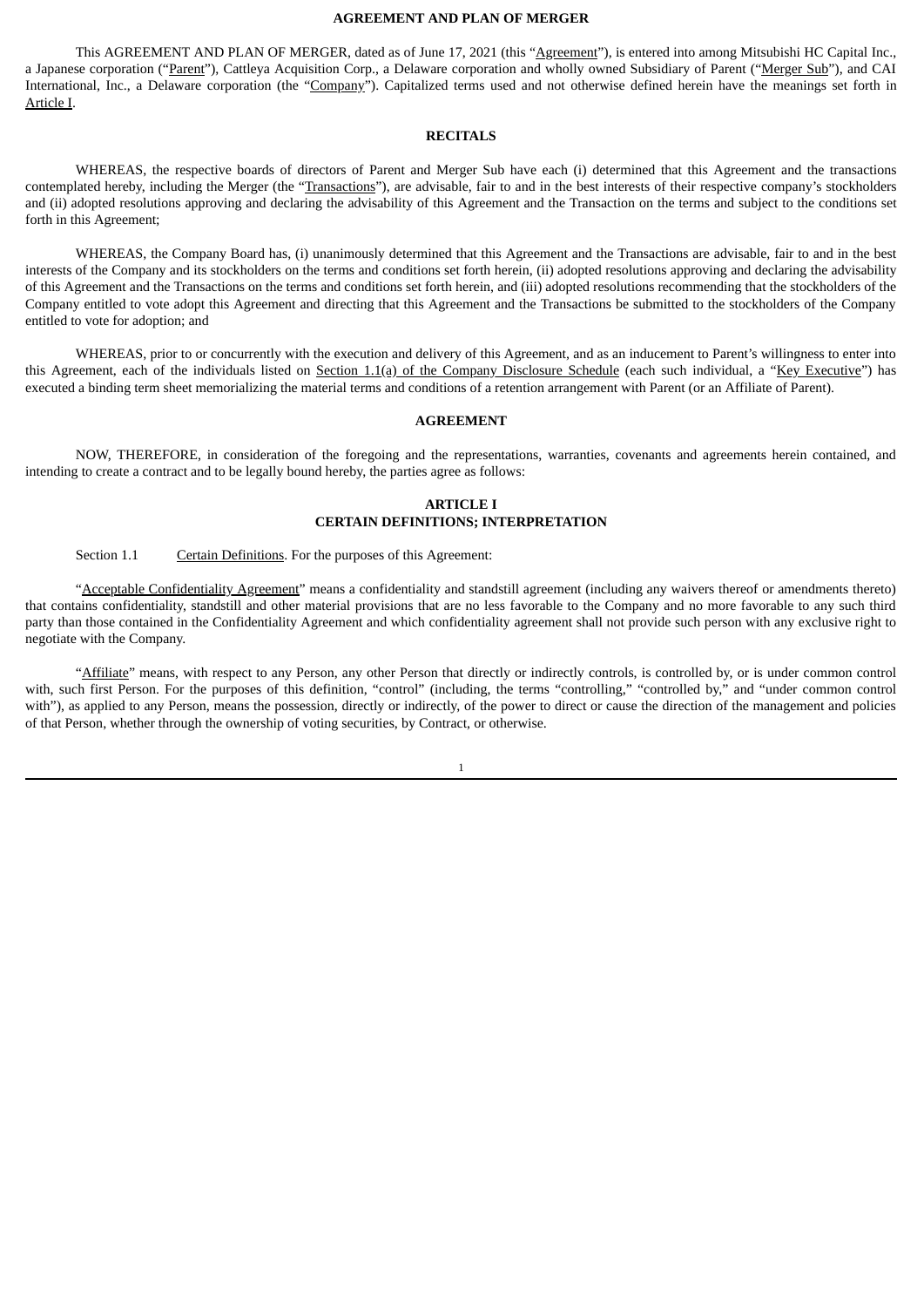"**Agreement**" has the meaning set forth in the Preamble.

"Agreement Date" means the date of this Agreement.

"Alternative Proposal" means any inquiry, offer, indication of interest or proposal from any Person or group of Persons (other than Parent and its Subsidiaries, including Merger Sub) that: (a) relates to the acquisition directly or indirectly, in a single transaction or a series of related transactions, of (i) fifteen percent (15%) or more of the assets of the Company and the Company Subsidiaries, taken as a whole (based on the fair market value of such assets and including in the valuation of such assets or the capital stock of the Company Subsidiaries) or (ii) any amount of voting equity interests in the Company or one or more of the Company Subsidiaries, which, together with any other voting equity interests beneficially owned by such Person or group, would be equal to fifteen percent (15%) or more of the issued and outstanding voting equity interests in the Company; (b) involves any tender offer or exchange offer that, if consummated, would result in any Person or group owning, directly or indirectly, voting equity interests in the Company or one or more of the Company's Subsidiaries equal to fifteen percent (15%) or more of the voting equity interests in the Company or one or more of the Company Subsidiaries whose assets, individually or in the aggregate, constitute more than fifteen percent (15%) of the consolidated assets of the Company; (c) involves any merger, consolidation, business combination, binding share exchange or similar transaction, in each case, involving the Company or any of the Company Subsidiaries pursuant to which any Person (or the stockholders of such Person) or group would own, directly or indirectly, fifteen percent (15%) or more of the aggregate voting power of the Company, the resulting direct or indirect parent of the Company or one or more of the Company Subsidiaries whose assets, individually or in the aggregate, constitute more than fifteen percent (15%) of the consolidated assets of the Company, or, in the case of a merger, of the surviving entity in such merger; or (d) involves any recapitalization, liquidation or dissolution, in each case, of the Company or any of the Company Subsidiaries that are operating Subsidiaries and material to the business of the Company and the Company Subsidiaries, taken as a whole.

"Anti-Corruption Laws" means the U.S. Foreign Corrupt Practices Act, UK Bribery Act and all other applicable anti-corruption Laws.

"Anticipated Financing" has the meaning set forth in Section 6.16(a).

"Balance Sheet Date" means March 31, 2021.

"Book-Entry Share" has the meaning set forth in Section  $3.1(a)(iv)$ .

"Bring-Down Date" has the meaning set forth in Section 6.17(c).

"Burdensome Condition" has the meaning set forth in Section  $6.5(c)$ .

"Business Day" means a day on which banks are open for business in Tokyo, Japan and New York, but does not include any day that is a Saturday, Sunday or a statutory holiday in New York.

"Business IT Assets" has the meaning set forth in Section 4.16(e).

"CARES Act" has the meaning set forth in Section 4.9(i).

"Certificate" has the meaning set forth in Section  $3.1(a)(iv)$ .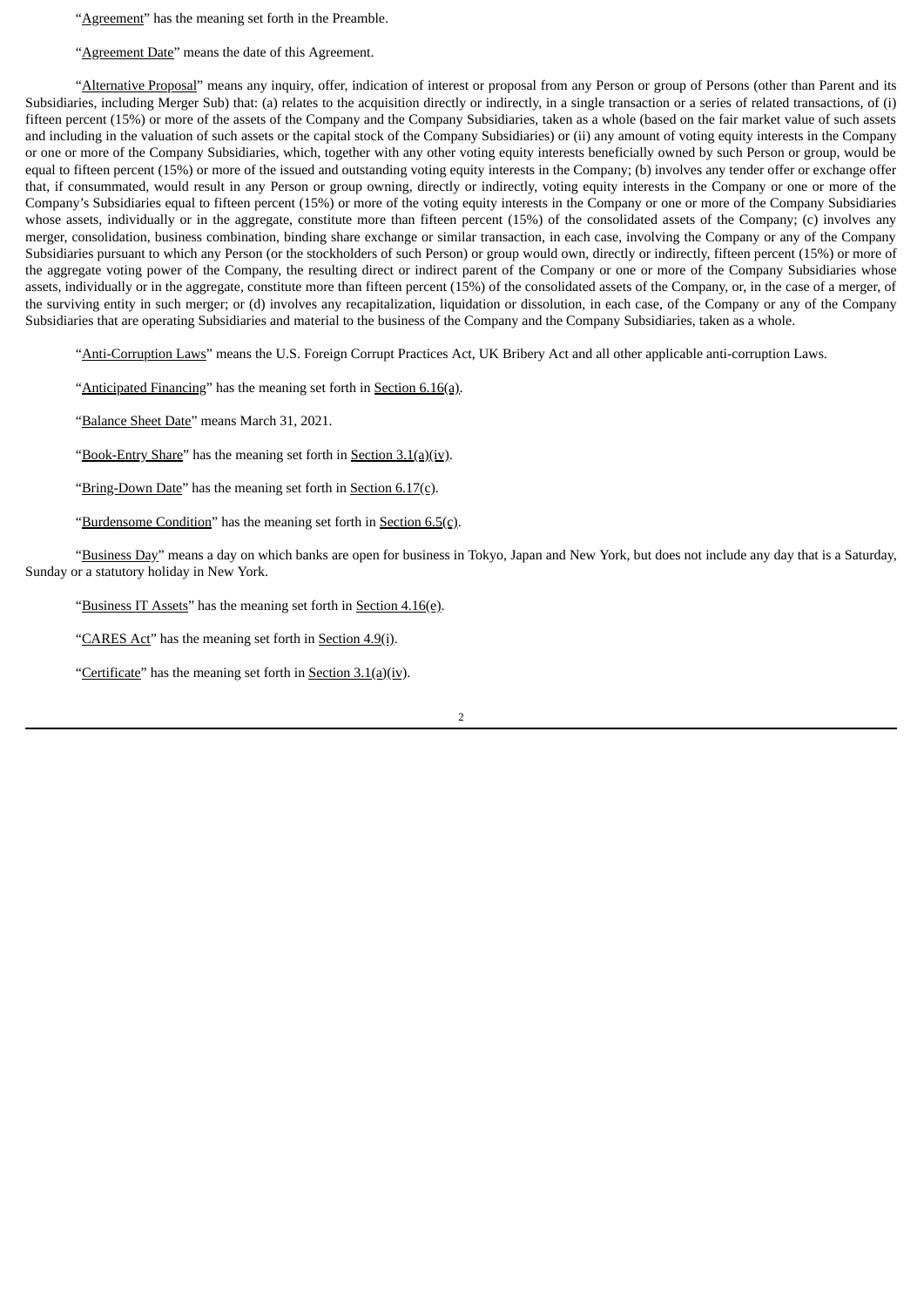"Certificate of Designation" means the Certificate of Designations of Rights and Preferences, 8.50% Series A Fixed-to-Floating Rate Cumulative Redeemable Perpetual Preferred Stock of CAI International, Inc., filed with the Delaware Secretary of State on March 28, 2018, as amended, and the Certificate of Designation of 8.50% Series B Cumulative Redeemable Perpetual Preferred Stock of CAI International, Inc., filed with the Delaware Secretary of State on August 10, 2018.

"Certificate of Merger" has the meaning set forth in Section 2.3.

"Closing" has the meaning set forth in Section 2.2.

"Closing Date" has the meaning set forth in Section 2.2.

"Code" has the meaning set forth in Section 3.2(h).

"Common Merger Consideration" has the meaning set forth in Section 3.1(a)(i).

"Common Shares" has the meaning set forth in Section 3.1(a)(i).

"Common Stock" means the Common Stock of the Company, par value \$0.01 per share.

"Company" has the meaning set forth in the Preamble.

"Company  $401(k)$  Plan" has the meaning set forth in Section  $6.11(d)$ .

"Company Acquisition Agreement" has the meaning set forth in Section 6.4(a).

"Company Adverse Recommendation Change" means the Company Board or any applicable committee thereof: (a) failing to make, withdrawing, amending, modifying, or materially qualifying, in a manner adverse to Parent, the Company Board Recommendation; (b) failing to include the Company Board Recommendation in the Proxy Statement that is mailed to the Company's stockholders; (c) recommending an Alternative Proposal; (d) failing to recommend against acceptance of any tender offer or exchange offer for the shares of Common Stock within ten Business Days after the commencement of such offer; (e) making any public statement materially inconsistent with the Company Board Recommendation; or (f) resolving or agreeing to take any of the foregoing actions.

"Company Adverse Recommendation Notice Period" has the meaning set forth in Section 6.4(e).

"Company Benefit Plan" has the meaning set forth in Section 4.10(a).

"Company Board" means the Board of Directors of the Company.

"Company Board Recommendation" has the meaning set forth in Section 4.4.

"Company Bylaws" has the meaning set forth in Section 4.1.

"Company Charter" has the meaning set forth in Section 4.1.

"Company Disclosure Schedule" has the meaning set forth in Article IV.

"Company Equity Award" has the meaning set forth in Section 4.3(d).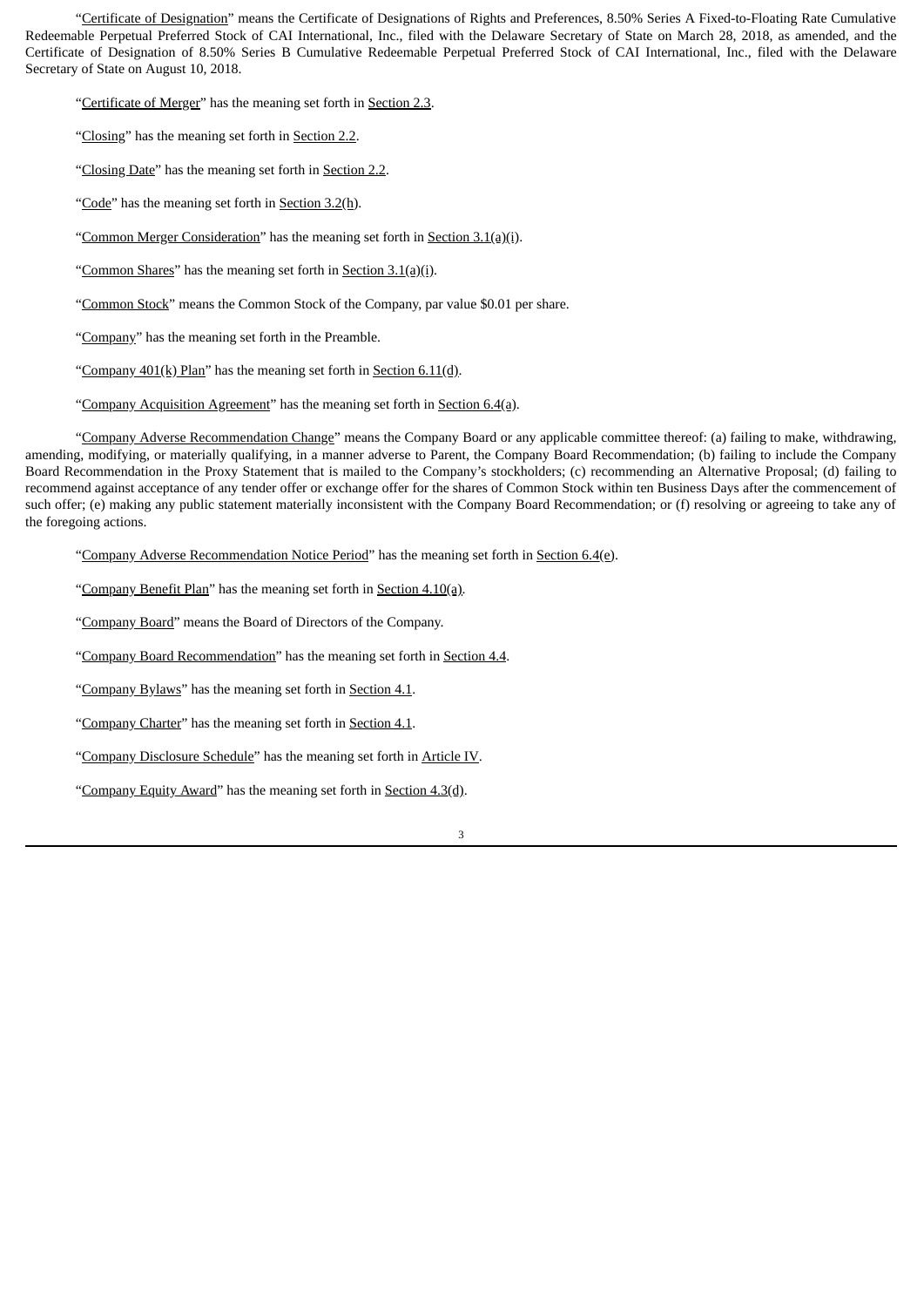"Company ESPP" means the Company's 2019 Employee Stock Purchase Plan, as amended from time to time.

"Company ESPP Rights" has the meaning set forth in Section 3.3(e).

"Company Financial Advisor" has the meaning set forth in Section 4.19.

"Company Insurance Policies" has the meaning set forth in Section 4.22.

"Company Intellectual Property" has the meaning set forth in Section 4.16(b).

"Company Material Adverse Effect" means any fact, circumstance, occurrence, effect, change, event or development that, individually or in the aggregate, has (a) resulted or would reasonably be expected to result in a material delay or impediment to the ability of the Company to consummate the Merger or the other Transactions, or (b) had or would reasonably be expected to have a material adverse effect on the assets, liabilities, business, financial condition or results of operations of the Company and the Company Subsidiaries, taken as a whole; provided, however, that, in the case of clause (b), a Company Material Adverse Effect shall not be deemed to include facts, circumstances, occurrences, effects, changes, events or developments arising from or related to (except, in the case of clauses (i), (ii), (iii), (iv), (v), (vi) or (x) below, to the extent disproportionately affecting the Company and the Company Subsidiaries, taken as a whole, relative to other similarly situated companies in the industries in which the Company and the Company Subsidiaries operate, in which case only the incremental disproportionate effect shall be taken into account): (i) conditions affecting the United States economy generally; (ii) political conditions (or changes in such conditions) in the United States (including the State of Delaware or any state in which the Company or the Company Subsidiaries operate), declared or undeclared acts of war, sabotage or terrorism, epidemics, pandemics or other contagion, including COVID-19 (including any escalation or general worsening of any of the foregoing) or national or international emergency in the United States or any other country or region of the world occurring after the date hereof; (iii) changes in the financial, credit, banking or securities markets in the United States or any other country or region in the world (including any disruption thereof and any decline in the price of any security or any market index) and including changes or developments in or relating to currency exchange or interest rates; (iv) changes required by GAAP (or interpretations thereof by the Financial Accounting Standards Board (FASB) or any Governmental Authority); (v) changes in any Laws (or interpretations thereof by a Governmental Authority); (vi) changes that are generally applicable to the industries in which the Company and the Company Subsidiaries operate; (vii) any failure by the Company to meet any internal or publicly available projections, forecasts or revenue or earnings predictions or any decline in the market price or trading volume of the capital stock of the Company (provided that the underlying causes of any such failure or decline may be considered in determining whether a Company Material Adverse Effect has occurred to the extent not otherwise excluded by another exception herein); (viii) the negotiation, execution or delivery of this Agreement, the performance by Company and the Company Subsidiaries of their obligations hereunder or the public announcement as to the identity of the parties hereto or pendency of the Merger or any of the other Transactions, including the impact of such public announcement on relationships, contractual or otherwise with customers, suppliers or employees of the Company and the Company Subsidiaries (it being understood that this clause (viii) shall not apply to any representation or warranty set forth in Section 4.5 (or the condition to Parent's and Merger Sub's obligation to commence the Migration Filing or consummate the Closing set forth in Section 7.2(a) or Section 7.5(a)), in each case solely to the extent related to the foregoing representations and warranties); (ix) changes in the Company's credit rating (provided that the underlying causes of such decline may be considered in determining whether a Company Material Adverse Effect has occurred to the extent not otherwise excluded by another exception herein); (x) the occurrence of natural disasters or weather conditions adverse to the business being carried on by the Company and the Company Subsidiaries; (xi) stockholder litigation arising from or relating to this Agreement or the Merger, including any action alleging or asserting any misrepresentation or omission in any documents (including exhibits and all other information incorporated therein) filed with or furnished to the SEC; or (xii) any action taken or refrained from being taken by the Company that is required to be taken or prohibited from being taken, respectively pursuant to this Agreement, or is taken or refrained from being taken with the prior written consent or at the express direction of Parent.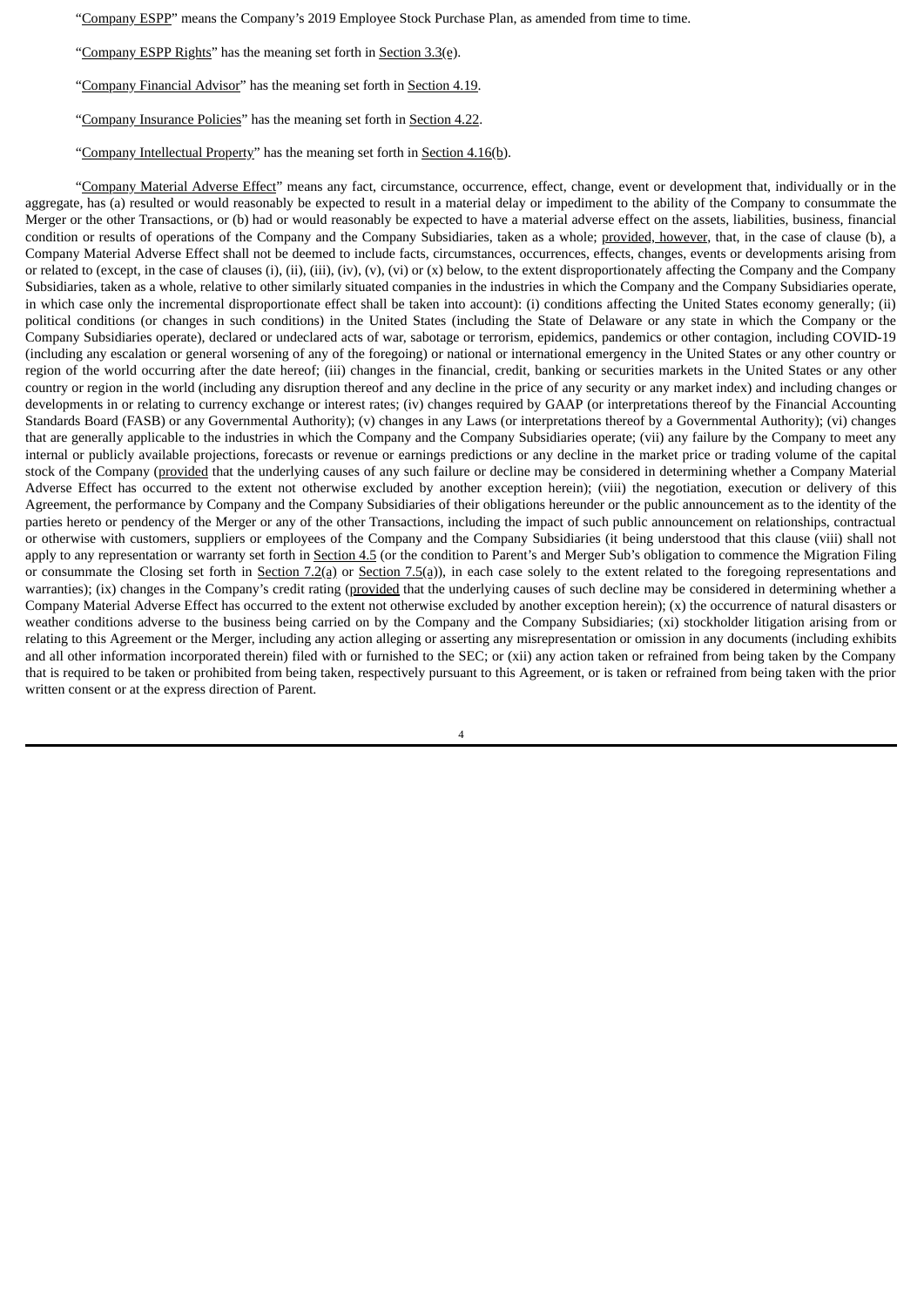"Company Permit" has the meaning set forth in Section 4.12.

"Company Reference Date" has the meaning set forth in Section 4.3(a).

"Company SEC Documents" has the meaning set forth in Section 4.6(a).

"Company Stockholder Approval" has the meaning set forth in Section 4.4.

"Company Stockholders Meeting" has the meaning set forth in Section 6.2(a).

"Company Subsidiary" means any Subsidiary of the Company.

"Confidentiality Agreement" means the Reciprocal Nondisclosure Agreement dated January 6, 2020 by and between the Company and Parent, as amended by Amendment #1 to the Reciprocal Nondisclosure Agreement dated March 17, 2021.

"Consent" has the meaning set forth in Section 4.5(b).

"Continuing Employee" means each employee (whether temporary, part-time or full-time) of the Company or any Company Subsidiary who remains employed with Parent, the Surviving Corporation or any of their respective Affiliates immediately after the Closing.

"Contract" means any written or oral contract, lease, sublease, license, indenture, note, bond, agreement, understanding, undertaking, concession, franchise or other instrument.

"Contribution" has the meaning set forth in Section 6.17(c).

"D&O Insurance" has the meaning set forth in Section  $6.10(c)$ .

"DGCL" has the meaning set forth in Section 2.1.

"Dissenting Shares" has the meaning set forth in Section  $3.2(g)$ .

"Dissenting Stockholders" has the meaning set forth in Section 3.2(g).

"DOJ" means the United States Department of Justice.

"Effective Time" has the meaning set forth in Section 2.3.

"End Date" has the meaning set forth in Section 8.2(a).

"Environmental Laws" means any Laws governing pollution, use or protection of natural resources, the protection of human health, safety or the environment, or any Hazardous Substance.

"Environmental Permits" means any Permit issued pursuant to any Environmental Law.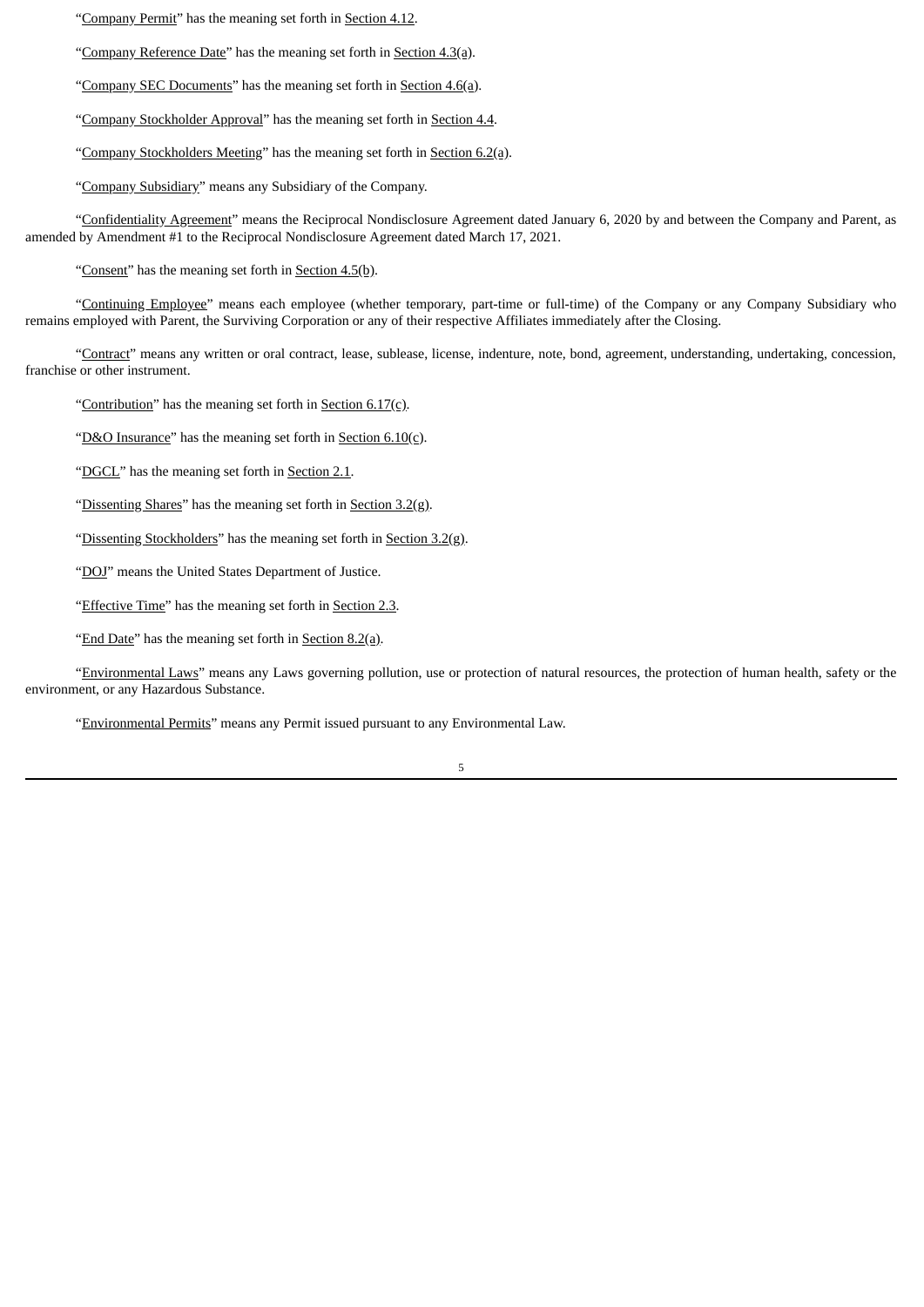"Equity Incentive Plans" means collectively, (i) the CAI International, Inc. 2007 Equity Incentive Plan, as amended from time to time; and (ii) the CAI International, Inc. 2019 Incentive Plan, as amended from time to time (the "2019 Incentive Plan").

"ERISA" means the Employee Retirement Income Security Act of 1974.

"ERISA Affiliate" means any Person that, together with the Company or any Company Subsidiary (as of any relevant time), is treated as a single employer under Section 4001(b) of ERISA or Section 414(b), (c) or (m) of the Code.

"Exchange Act" means the Securities Exchange Act of 1934.

"Excluded Shares" means, collectively, (a) any Shares owned by Parent or Merger Sub or any other Subsidiary of Parent, (b) any Shares that are Dissenting Shares and any Shares owned by the Company in treasury or by any direct or indirect wholly owned Subsidiary of the Company.

"Export Control Laws" has the meaning set forth in Section 4.24(e).

"Facilities" has the meaning set forth in Section 4.15(e).

"Filed Company Contract" has the meaning set forth in Section 4.14(a).

"Filed Company SEC Documents" has the meaning set forth in Article IV.

"Final Exercise Date" has the meaning set forth in Section 3.3(e).

"FTC" means the United States Federal Trade Commission.

"GAAP" means the United States generally accepted accounting principles.

"Governmental Approvals" has the meaning set forth in Section 6.5(a).

"Governmental Authority" has the meaning set forth in Section 4.5(b).

"Hazardous Substance" means any pollutant, contaminant, waste or chemical defined, listed or regulated as a hazardous material, hazardous substance, hazardous waste, hazardous chemical, toxic substance or words of similar import under Laws pertaining to the environment, including petroleum, its derivatives, by-products and other hydrocarbons, asbestos, asbestos-containing material, per- and polyfluoroalkyl substances, polychlorinated biphenyls and radioactive materials.

"HSR Act" has the meaning set forth in Section 5.3(b).

"Indebtedness" means, with respect to any Person, without duplication, (a) all obligations of such Person for borrowed money, or with respect to deposits or advances of any kind to such Person, (b) all obligations of such Person evidenced by bonds, debentures, notes or similar instruments, (c) all guarantees and arrangements having the economic effect of a guarantee of such Person of any other Indebtedness of any other Person, including if the Company's assets secure another entity's Indebtedness, (d) reimbursement obligations under letters of credit, bank guarantees, and other similar contractual obligations entered into by or on behalf of such Person (e) capitalized lease obligations or (f) all Indebtedness of any Person other than the Company or any of the Company Subsidiaries, the payment of which the Company or any of the Company Subsidiaries is liable, directly or indirectly, as obligor, guarantor, surety, or otherwise.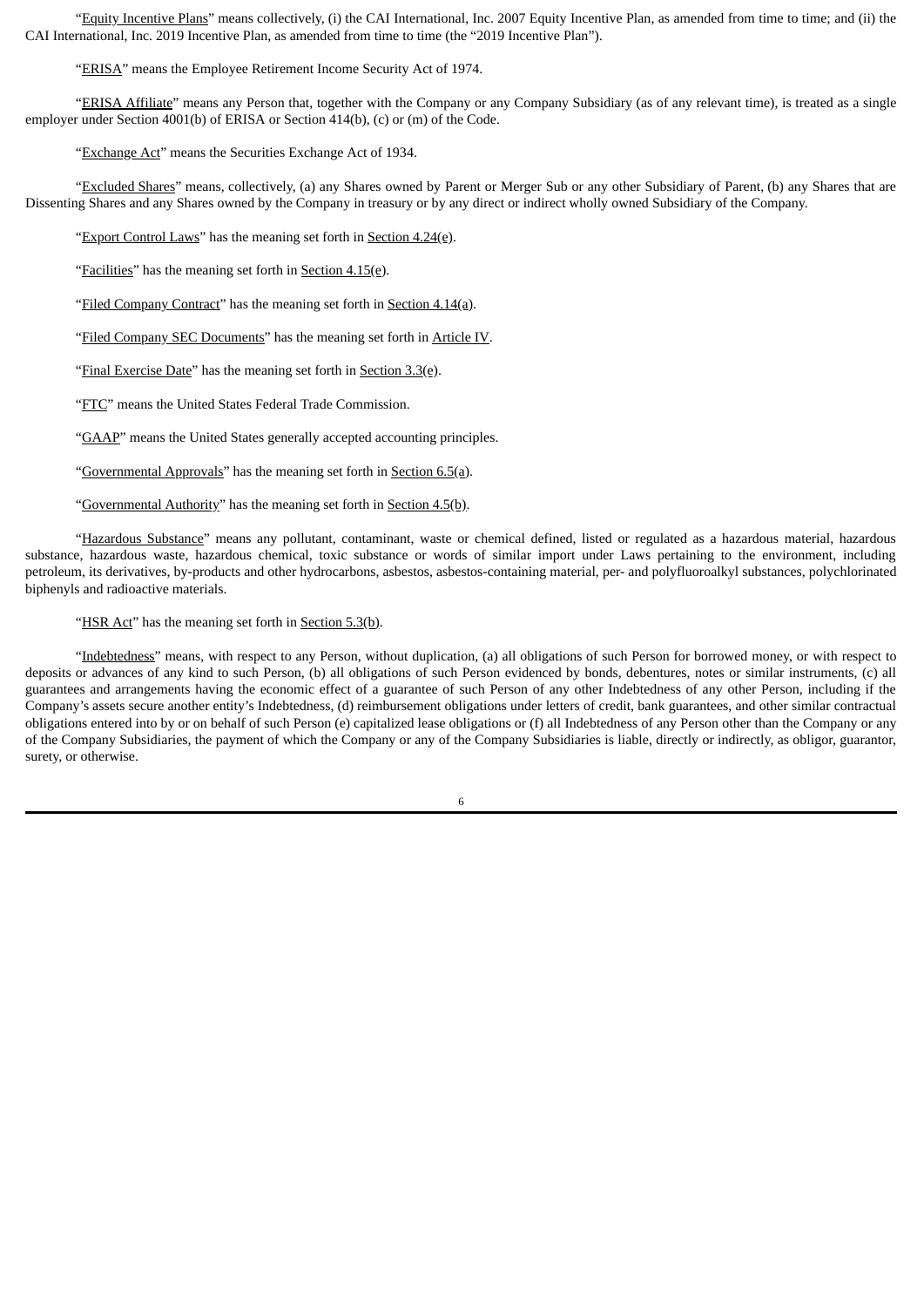### "Indemnified Person" has the meaning set forth in Section  $6.10(a)$ .

"Information Privacy and Security Laws" means any and all Laws applicable to the Company or any Company Subsidiary, as the case may be, concerning the privacy, data protection, processing, transfer or security of Personal Information, including, to the extent applicable to the Company or any Company Subsidiary, as the case may be, the following and their implementing regulations: the Fair Credit Reporting Act, the Federal Trade Commission Act, the CAN-SPAM Act, the Telephone Consumer Protection Act, the Telemarketing and Consumer Fraud and Abuse Prevention Act, Children's Online Privacy Protection Act, state data security laws, state data breach notification laws, and state consumer protection laws relating to the transfer of Personal Information, and any laws applicable to the Company or any Company Subsidiary, as the case may be concerning requirements for website and mobile application privacy policies and practices, call or electronic monitoring or recording or any outbound communications (including, but not limited to, outbound calling and text messaging, telemarketing, and e-mail marketing).

"Intellectual Property Rights" means any and all intellectual property rights of every kind and description throughout the world, including rights with respect to: (a) patents, patent applications, invention disclosures and all related continuations, continuations-in-part, divisionals, reissues, reexaminations, substitutions and extensions thereof ("Patents"); (b) trademarks, service marks, trade names, domain names, logos, slogans, trade dress, design rights and other similar designations of source of origin, together with the goodwill symbolized by any of the foregoing ("Trademark"); (c) copyrights and copyrightable subject matter ("Copyrights"); (d) trade secrets and all other confidential and proprietary information, ideas, know-how, inventions, processes, formulae, models and methodologies; (e) Internet domain names; (f) all rights in other similar intangible assets; (g) all applications and registrations for the foregoing; and (h) all rights and remedies against past, present and future infringement, misappropriation or other violation thereof.

"International Company Benefit Plan" means any Company Benefit Plan that is not a U.S. Company Benefit Plan.

"Intervening Event" has the meaning set forth in Section 6.4(e).

"Key Contract Consents" has the meaning set forth in Section 6.17(b).

"Key Employee" means each of the individuals listed on Section 1.1(b) of the Company Disclosure Schedule.

"Key Executive" has the meaning set forth in the Recitals.

"Knowledge of Parent" means the actual knowledge of any of the executive officers of Parent.

"Knowledge of the Company" means the actual knowledge of any of the individuals set forth on Schedule 1.1.

"Laws" means all applicable foreign, federal, provincial, state and local statutes, laws, ordinances, regulations, rules, resolutions, determinations, injunctions, common law rulings, awards (including awards of any arbitrator) and Orders.

"Leased Real Property" has the meaning set forth in Section 4.15(b).

"Letter of Transmittal" has the meaning set forth in Section 3.2(c)(i).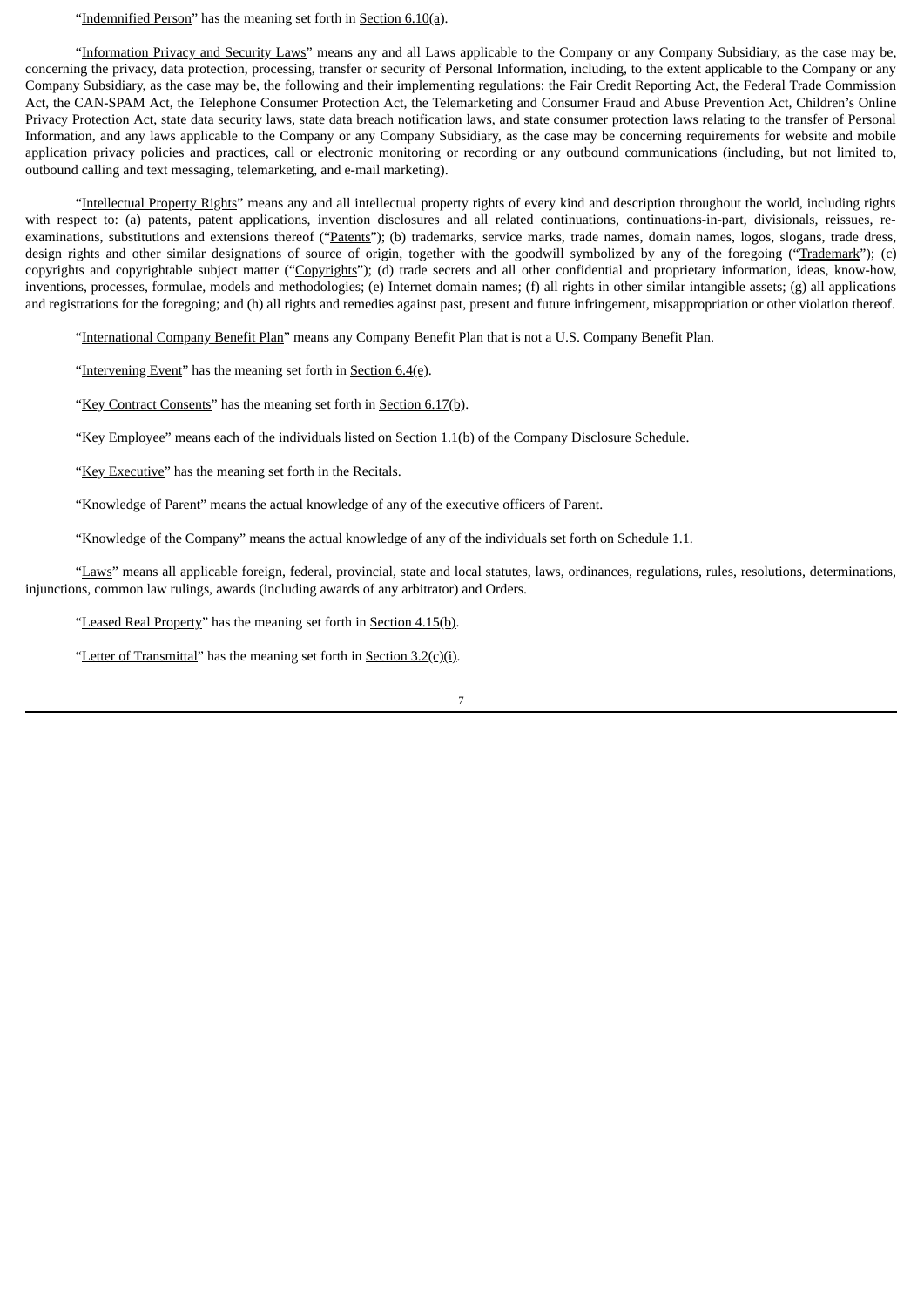"Liens" means all pledges, liens, licenses, easements, rights-of-way, encroachments, restrictions on transfer, charges, mortgages, encumbrances, security interests, options, rights of first refusal, rights of way, servitudes, hypothecs or similar encumbrance.

"Material Contract" means each Contract described in Section 4.14(b) and each Filed Company Contract.

"Merger" has the meaning set forth in Section 2.1.

"Merger Consideration" means the Common Merger Consideration, the Series A Preferred Merger Consideration and the Series B Preferred Merger Consideration, as applicable.

"Merger Sub" has the meaning set forth in the Preamble.

"Migrating Subsidiaries" means Container Applications Limited, a Barbados corporation, and CAL Funding IV Limited, a Bermuda exempted company.

"Migration" has the meaning set forth in Section 6.17(a).

"Migration Commencement Time" has the meaning set forth in Section  $6.17(c)$ .

"Migration Contract Consents" has the meaning set forth in Section 6.17(b).

"Migration Filings" means the taking of all actions and the making of all filings, including without limitation, the making of the filings set forth on Schedule  $6.17(c)(ii)$ , required to effect the provisions of clause (i) of the definition of "Migration."

"Non-Tax Sharing Agreements" has the meaning set forth in Section 4.9(b).

"NYSE" means the New York Stock Exchange.

"OFAC" has the meaning set forth in Section 4.24(c).

"Option" means each stock option (as defined under the Equity Incentive Plans) that is granted pursuant to an Equity Incentive Plan that remains outstanding immediately prior to the Effective Time.

"Option Holder" means a Person who holds an outstanding Option immediately prior to the Effective Time.

"Order" has the meaning set forth in Section 4.5(a).

"Parent" has the meaning set forth in the Preamble.

"Parent  $401(k)$  Plan" has the meaning set forth in Section  $6.11(d)$ .

"Parent Benefit Plan" has the meaning set forth in Section 6.11(b).

"Parent Material Adverse Effect" means any fact, circumstance, occurrence, effect, change, event or development that, individually or in the aggregate, would or would be reasonably expected to prevent, materially impede or materially delay the ability of Parent or Merger Sub to perform its obligations under this Agreement or to consummate the Merger and pay the aggregate Merger Consideration and other amounts required to be paid by Parent and Merger Sub hereunder.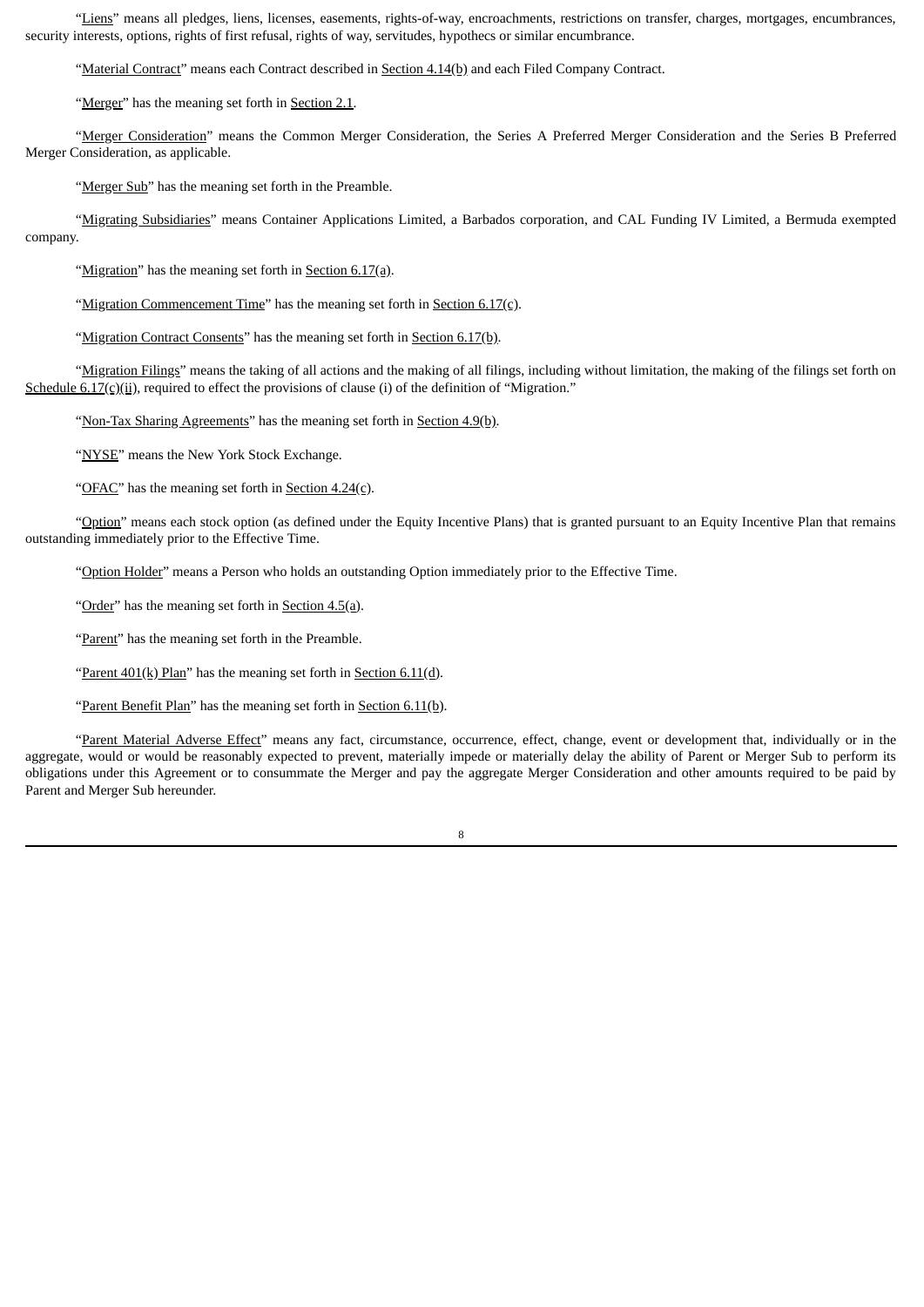"Parent Related Parties" has the meaning set forth in Section 8.6(f).

"Parent Termination Fee" means \$35,000,000.

"Paying Agent" has the meaning set forth in Section 3.2(a).

"Paying Agent Agreement" has the meaning set forth in Section 3.2(a).

"Payment Fund" has the meaning set forth in Section 3.2(b).

"Permit" has the meaning set forth in Section  $4.5(b)$ .

"Permitted Liens" means, collectively, (a) landlords', suppliers', mechanics', carriers', workmen's, legal hypothecs, repairmen's, materialmen's, warehousemen's, construction and other similar statutory Liens arising or incurred by operation of law in the ordinary course of business, in each case, with respect to amounts not yet due and payable or which are being contested in good faith by appropriate proceedings and for which adequate reserves have been established in accordance with GAAP; (b) Liens for Taxes, utilities (including water, sewer, utility, trash and other similar charges or assessments) and other governmental charges that are not due and payable; (c) all present and future Laws, including building, land use, zoning and Environmental Laws now or hereafter in effect relating to the Real Property, including any landmark designations, zoning variances and special exception and other similar requirements or restrictions or applicable land use Laws and municipal bylaws, and development, site plan, subdivision or other agreements with municipalities which, in each case, are not violated by the current use and operation of the Real Property; (d) non-exclusive licenses to Intellectual Property Rights granted in the ordinary course of business; (e) deposits made in the ordinary course of business to secure payments of worker's compensation, unemployment insurance or other types of social security benefits or the performance of bids, tenders, sales, contracts (other than for the repayment of borrowed money), public or statutory obligations, and surety, stay, appeal, customs or performance bonds, or similar obligations arising in each case in the ordinary course of business; (f) Liens resulting from applicable United States federal or state securities Laws; (g) Liens incurred in connection with any purchase money security interests, equipment leases or similar financing arrangements; (h) the reservations, limitations, rights, provisos and conditions, if any, expressed in any grant or permit from any Governmental Authority or any similar authority including those reserved to or vested in any Governmental Authority which, individually or in the aggregate, do not, and would not reasonably be expected to, materially and adversely impair the occupancy, use or value of the property to which they relate for the purposes for which it is currently used in connection with the Company's business; (i) Liens incurred in the ordinary course of business that do not, individually or in the aggregate, materially detract from the value of, or materially impair the use of, property to which such Liens apply; (j) Liens securing the obligations of the Company and the Company Subsidiaries under existing Indebtedness; (k) with respect to the Real Property, (i) easements, quasi-easements, licenses, covenants, rights-of-way, rights of re-entry or other similar restrictions, including any other agreements, conditions or restrictions that would be shown by a current title report or other similar report or listing, which, individually or in the aggregate, do not, and would not reasonably be expected to, materially and adversely impair the occupancy, use or value of the subject Real Property for the purposes for which it is currently used in connection with the Company's business, (ii) the Real Property Leases and (iii) any conditions that would be shown by a current survey or physical inspection, which, individually or in the aggregate, do not, and would not reasonably be expected to, materially and adversely impair the occupancy, use or value of the subject Real Property for the purposes for which it is currently used in connection with the Company's business; (l) the rights of lessees of equipment pursuant to leases and direct finance leases entered into by the Company and its Subsidiaries in the ordinary course of business; and (m) the items set forth in Section 1.1 of the Company Disclosure Schedule.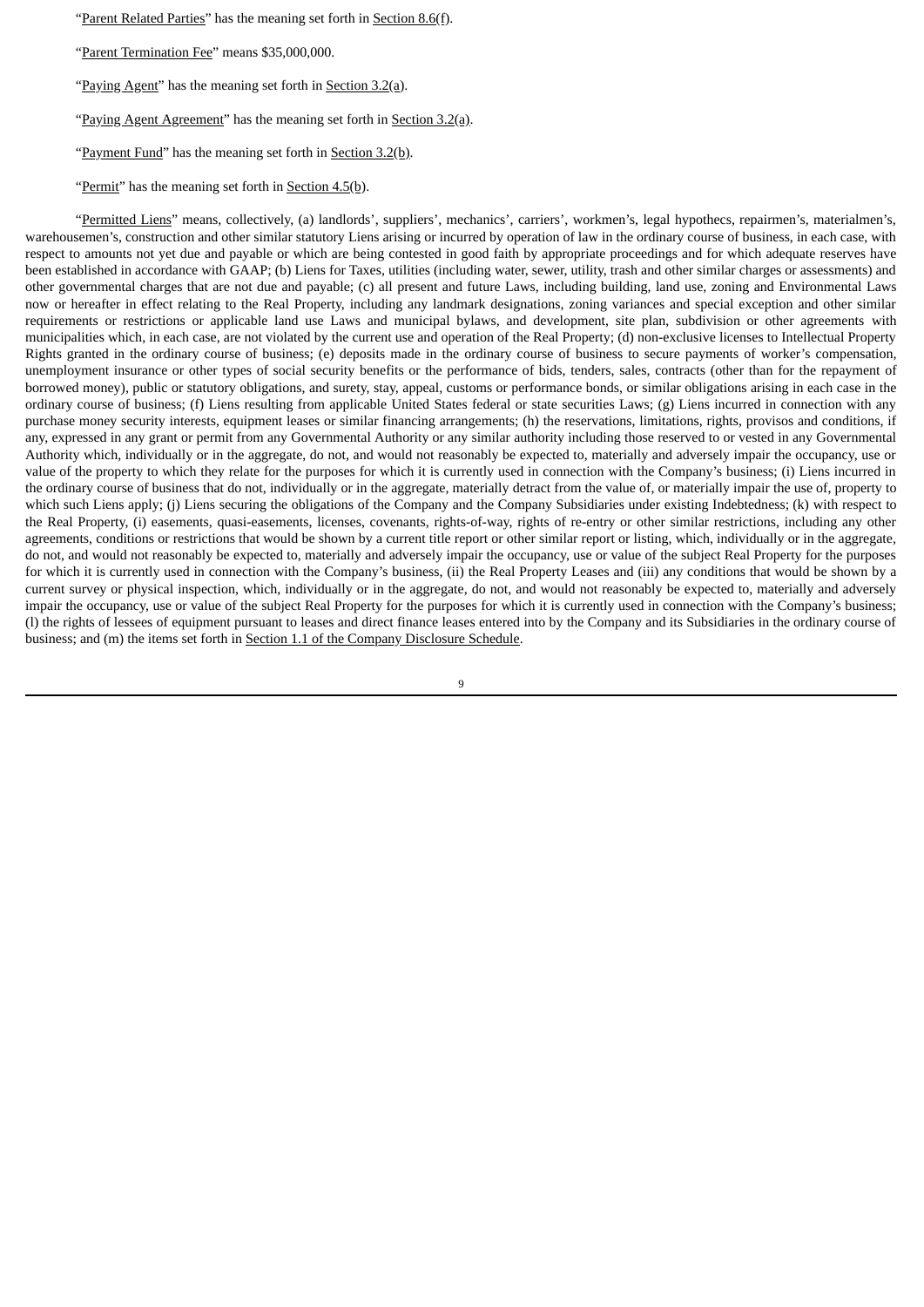"Person" means any natural individual, corporation, partnership, limited liability company, joint venture, association, bank, trust company, trust or other entity, whether or not a legal entity, or any Governmental Authority.

"Personal Information" means any information, in any form, that could reasonably be used to identify, contact, or locate a single person.

"Preferred Amount" means an amount equal to \$25.

"Preferred Stock" means the Series A Preferred Stock of the Company and Series B Preferred Stock of the Company.

"Privacy Policies" has the meaning set forth in Section 4.21(b).

"Proxy Statement" has the meaning set forth in Section 6.2(a).

"PRSU" means each RSU that is granted pursuant to an Equity Incentive Plan, that is subject to vesting in part based on the achievement of corporate performance goals that have not been satisfied as of immediately prior to the Effective Time and that remains outstanding immediately prior to the Effective Time.

"Real Property" means the Leased Real Property, together with any Facilities located thereon.

"Real Property Leases" has the meaning set forth in Section 4.15(b).

"Record Date" means the record date that has been fixed for the Company Stockholders Meeting.

"Record Holder" means, with respect to any shares of Common Stock, Series A Preferred Stock, or Series B Preferred Stock, a Person who was, as of the Record Date, the holder of record of such shares of capital stock of the Company.

"Registered Intellectual Property Rights" has the meaning set forth in Section 4.16(a).

"Regulatory Laws" means the HSR Act, the Sherman Antitrust Act of 1890, and the rules and regulations promulgated thereunder, the Clayton Act of 1914, and the rules and regulations promulgated thereunder, the Federal Trade Commission Act of 1914, and the rules and regulations promulgated thereunder, and any other federal, state and foreign statutes, rules, regulations, orders, decrees, administrative and judicial doctrines and other Laws that are designed or intended to prohibit, restrict or regulate actions having the purpose or effect of monopolization or restraint of trade or lessening of competition through merger or acquisition.

"Release" has the meaning set forth in the Comprehensive Environmental Response, Compensation and Liability Act, 42 U.S.C. Section 9601(22).

"Representatives" means, with respect to any Person, the directors, officers, employees, affiliates, investment bankers, attorneys, accountants and other advisors of such Person.

"Restricted Stock" means each share of Restricted Stock (as defined under the 2019 Incentive Plan) that is granted pursuant to the 2019 Incentive Plan and remains outstanding and unvested immediately prior to the Effective Time.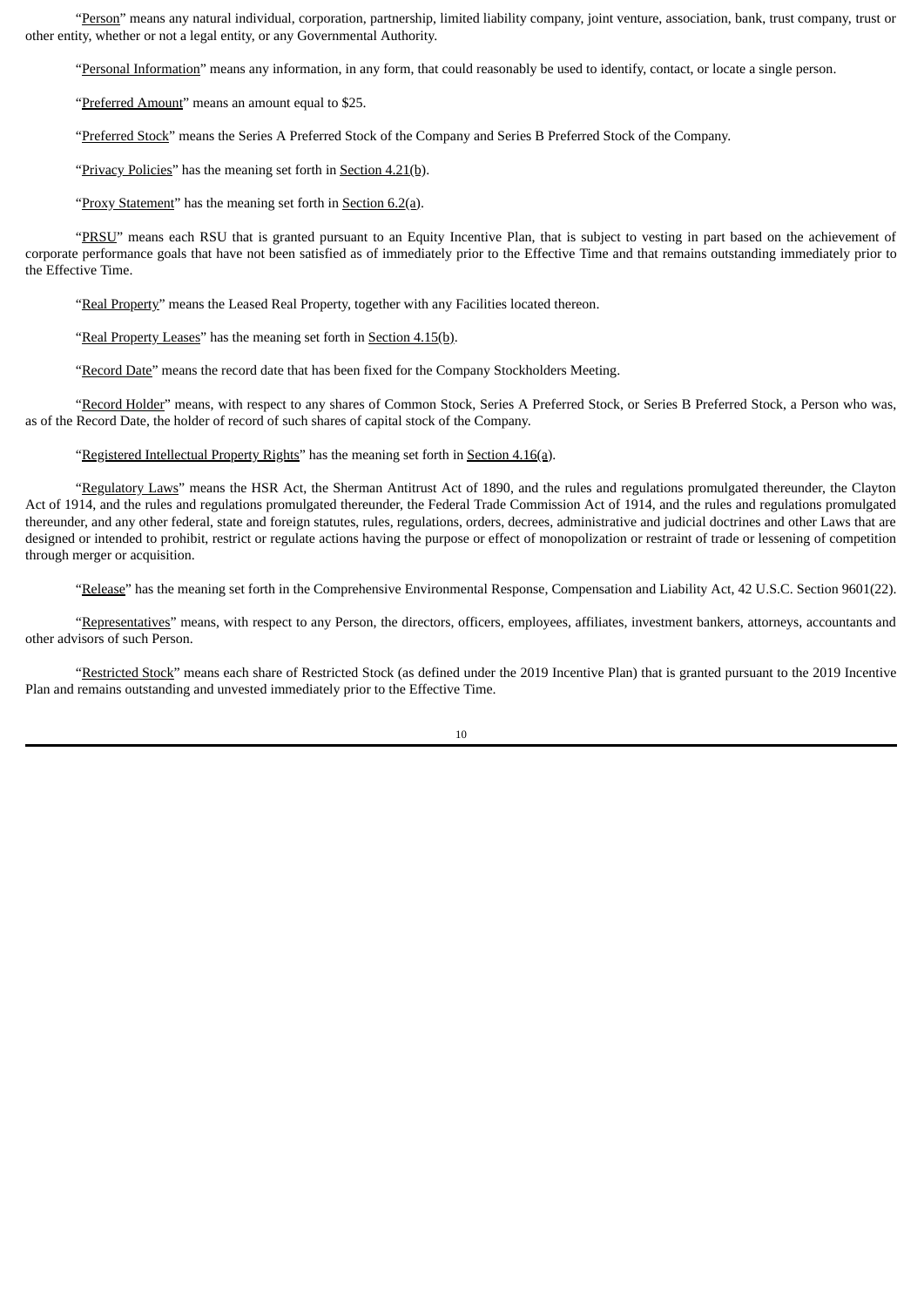"RSU" means each Restricted Stock Unit (as defined under the Equity Incentive Plans) that is granted pursuant to such applicable Equity Incentive Plan and remains outstanding immediately prior to the Effective Time.

"RSU Holder" means a Person who holds an outstanding RSU or PRSU immediately prior to the Effective Time.

"Sanctions" has the meaning set forth in Section  $4.24(c)$ .

"SEC" means the U.S. Securities and Exchange Commission.

"Securities Act" means the Securities Act of 1933, and the rules and regulations promulgated thereunder.

"Securitization Vehicle" has the meaning set forth in Section 4.23.

"Series A Preferred Merger Consideration" has the meaning set forth in Section 3.1(a)(ii).

"Series A Preferred Shares" has the meaning set forth in Section 3.1(a)(ii).

"Series A Preferred Stock" means the 8.50% Series A Fixed-to-Floating Rate Cumulative Redeemable Perpetual Preferred Stock, par value \$0.0001 per share, the rights, powers, and preferences of which are set forth in the Amended and Restated Certificate of Designations filed with the Delaware Secretary of State on March 28, 2018, as amended.

"Series B Preferred Merger Consideration" has the meaning set forth in Section 3.1(a)(iii).

"Series B Preferred Shares" has the meaning set forth in **Section 3.1(a)(iii)**.

"Series B Preferred Stock" means the 8.50% Series B Fixed-to-Floating Rate Cumulative Redeemable Perpetual Preferred Stock, par value \$0.0001 per share, the rights, powers, and preferences of which are set forth in the Certificate of Designations filed with the Delaware Secretary of State on August 10, 2018.

"Service Provider" means any current (unless otherwise noted) director, officer, employee (whether temporary, part-time or full-time) or individual independent contractor of the Company or any Company Subsidiary.

"Service Provider List" has the meaning set forth in Section 4.17(a).

"Shares" has the meaning set forth in Section 3.1(a)(iii).

"Subsidiary" of a Person means a corporation, partnership, limited liability company, or other business entity of which a majority of the shares of voting securities is at the time beneficially owned, or the management of which is otherwise controlled, directly or indirectly, through one or more intermediaries, or both, by such Person.

"Superior Proposal" means a bona fide unsolicited written Alternative Proposal (except that, for purposes of this definition, each reference in the definition of "Alternative Proposal" to "fifteen percent (15%)" shall be deemed to be a reference to "fifty percent (50%)") that the Company Board determines in good faith, (after consultation with its outside legal and financial advisor), taking into account all legal, regulatory and financial aspects of the proposal (including conditionality, expected timing and likelihood of consummation of the proposal) (x) is reasonably likely to be consummated in accordance with its terms, and (y) is more favorable from a financial point of view to the stockholders of the Company than the Transactions (after taking into account any revisions to the terms of this Agreement committed to in writing by Parent in response to such Superior Proposal pursuant to Section 6.4).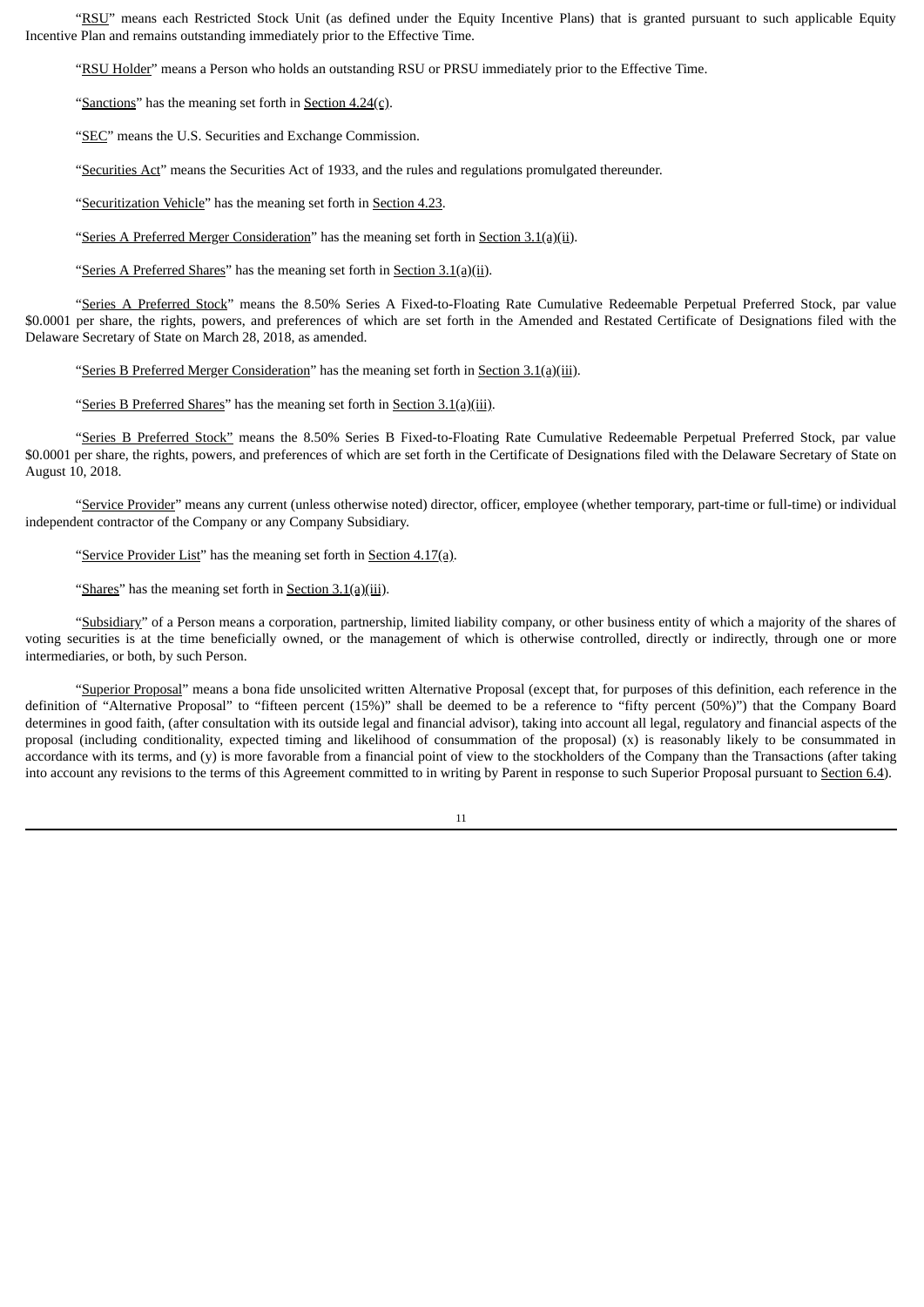"Superior Proposal Notice Period" has the meaning set forth in Section 6.4(d).

"Surviving Corporation" has the meaning set forth in Section 2.1.

"Taxes" means all federal, state, local, provincial, and foreign income, excise, gross receipts, gross income, ad valorem, profits, gains, property, capital, sales, transfer, use, payroll, escheat, employment, pension, environmental (under Section 59A of the Code), severance, withholding, franchise, value added and other taxes, customs, tariffs, imposts, levies, duties, fees or other assessments or charges related to any tax of any kind imposed by a Governmental Authority, together with all interest, penalties and additions imposed with respect to such amounts (whether disputed or not) under Law.

"Taxing Authority" means a Governmental Authority charged with the authority to collect Taxes.

"Tax Returns" means all Tax returns, declarations, statements, elections, estimates, reports, schedules, forms and information returns, together with any supplements or amendments thereto, filed or required to be filed with any Governmental Authority relating to Taxes.

"Termination Fee" means \$35,000,000.

"Transaction Documents" means this Agreement, the Paying Agent Agreement, the Company Disclosure Schedule, the Confidentiality Agreement and all other agreements, certificates, instruments and documents to be executed or delivered by one or more of the parties in connection with the Transactions.

"Transactions" has the meaning set forth in the Recitals.

"U.S. Company Benefit Plan" means any Company Benefit Plan that covers Service Providers who perform (or who, as of immediately prior to termination of their employment or other service with the Company or any Company Subsidiary, performed) service primarily within the United States.

Section 1.2 Interpretation; Article and Section References. Any reference in this Agreement to a statute refers to the statute, any amendments or successor legislation, and all regulations promulgated thereunder, as in effect at the relevant time. Any reference to a contract, instrument or other document as of a given date means the contract, instrument or other document as amended, supplemented and modified from time to time through such date. The headings contained herein are for convenience of reference only and will not affect the meaning or interpretation of this Agreement. All preamble, recital, article, section, paragraph, annex, exhibit and schedule references are to the preambles, recitals, articles, sections, paragraphs, annexes, exhibits and schedules of this Agreement unless otherwise specified. All references herein to "dollars" or "\$" are to United States dollars. All references herein to any period of days will mean the relevant number of calendar days unless otherwise specified. When calculating the period of time before which, within which or following which, any act is to be done or step taken pursuant to this Agreement, the date that is the reference date in calculating such period will be excluded. If the last day of such period is a non-Business Day, the period in question will end on the next succeeding Business Day. All references herein to a "party" or "parties" are to a party or parties to this Agreement unless otherwise specified. Words in the singular will be held to include the plural and vice versa. Words of one gender will be held to include the other genders as the context requires. The terms "hereof," "herein," "hereunder," "hereto" and "herewith" and words of similar import will, unless otherwise stated, be construed to refer to this Agreement and not to any particular provision of this Agreement. The word "including" and words of similar import when used in this Agreement will mean "including, without limitation," unless otherwise specified. The word "or" will not be exclusive. Any accounting term used in this Agreement will have, unless otherwise specifically provided herein, the meaning customarily given such term in accordance with GAAP, and all financial computations hereunder will be computed, unless otherwise specifically provided herein, in accordance with GAAP. The parties acknowledge and agree that each has negotiated and reviewed the terms of this Agreement, assisted by such legal and Tax counsel as they desired, and has contributed to its revisions. The parties further agree that the rule of construction that any ambiguities are resolved against the drafting party will be subordinated to the principle that the terms and provisions of this Agreement will be construed fairly as to all parties and not in favor of or against any party. Unless otherwise specified, any amounts to be deposited with Paying Agent, or paid and delivered or disbursed in accordance with Article III, will be deposited or paid and delivered or disbursed by wire transfer of immediately available funds to the recipient thereof.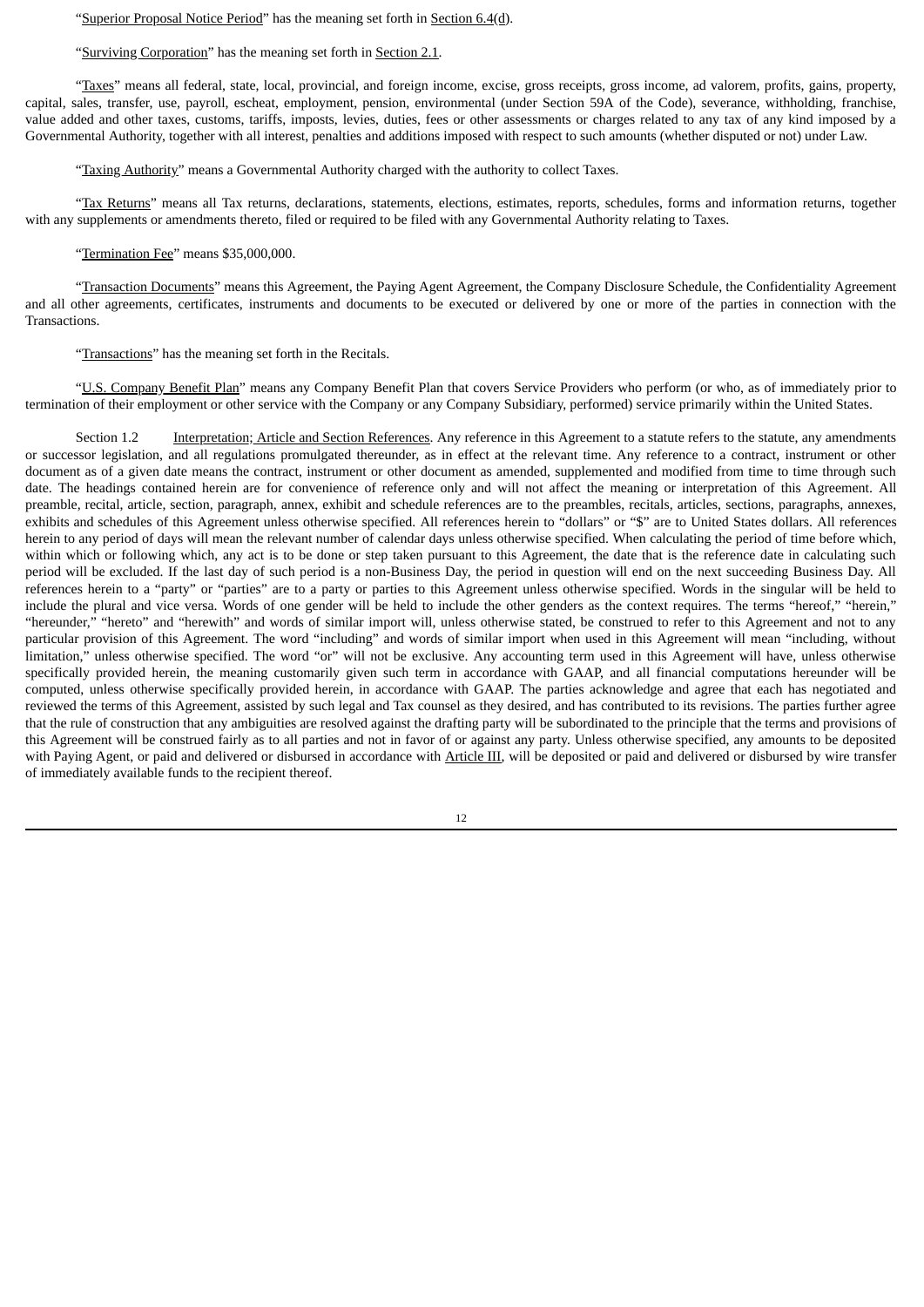### **ARTICLE II THE MERGER**

Section 2.1 The Merger. Upon the terms and subject to the satisfaction or waiver of the conditions set forth in this Agreement, and in accordance with the Delaware General Corporation Law (the "DGCL") Merger Sub shall be merged with and into the Company at the Effective Time (the "Merger"). Following the Effective Time, the separate corporate existence of Merger Sub shall cease, and the Company shall continue as the surviving corporation in the Merger (the "Surviving Corporation").

Section 2.2 Closing. The closing of the Merger (the "Closing") will occur remotely via the electronic exchange of documents and signatures, as soon as reasonably practicable, but in no event later than four (4) Business Days after satisfaction or, to the extent permitted by applicable Law and this Agreement, waiver of all conditions to the obligations of the parties set forth in Section 7.4, Section 7.5 and Section 7.6 of Article VII (other than such conditions as may, by their terms, only be satisfied at the Closing, but subject in each case to the satisfaction or, to the extent permitted by applicable Law and this Agreement, waiver of such conditions), or on such other date as the parties may mutually agree in writing. The day on which the Closing occurs is referred to as the "Closing Date."

Section 2.3 Effective Time. Subject to the provisions of this Agreement, on the Closing Date, the parties shall file a certificate of merger (the "Certificate of Merger"), in such form as is required by, and executed in accordance with, the relevant provisions of the DGCL. The Merger shall become effective on such date and time as the Certificate of Merger is filed with the Secretary of State of the State of Delaware or at such later date and time as Parent and the Company shall agree and specify in the Certificate of Merger. The date and time at which the Merger becomes effective is referred to in this Agreement as the "Effective Time".

Section 2.4 Effects of the Merger. The Merger shall have the effects set forth in the applicable provisions of the DGCL. Without limiting the generality of the foregoing, from and after the Effective Time, the Surviving Corporation shall possess all properties, rights, privileges, powers and franchises of the Company and Merger Sub, and all of the claims, obligations, liabilities, debts and duties of the Company and Merger Sub shall become the claims, obligations, liabilities, debts and duties of the Surviving Corporation.

Section 2.5 Certificate of Incorporation and Bylaws. At the Effective Time, (a) the Certificate of Incorporation of Merger Sub, as in effect immediately prior to the Effective Time, shall be the Certificate of Incorporation of the Surviving Corporation until thereafter amended as provided therein or by applicable Laws (subject to Section 6.10), and (b) the bylaws of Merger Sub, as in effect immediately prior to the Effective Time, shall be the bylaws of the Surviving Corporation until thereafter amended as provided therein or by applicable Laws (subject to Section 6.10).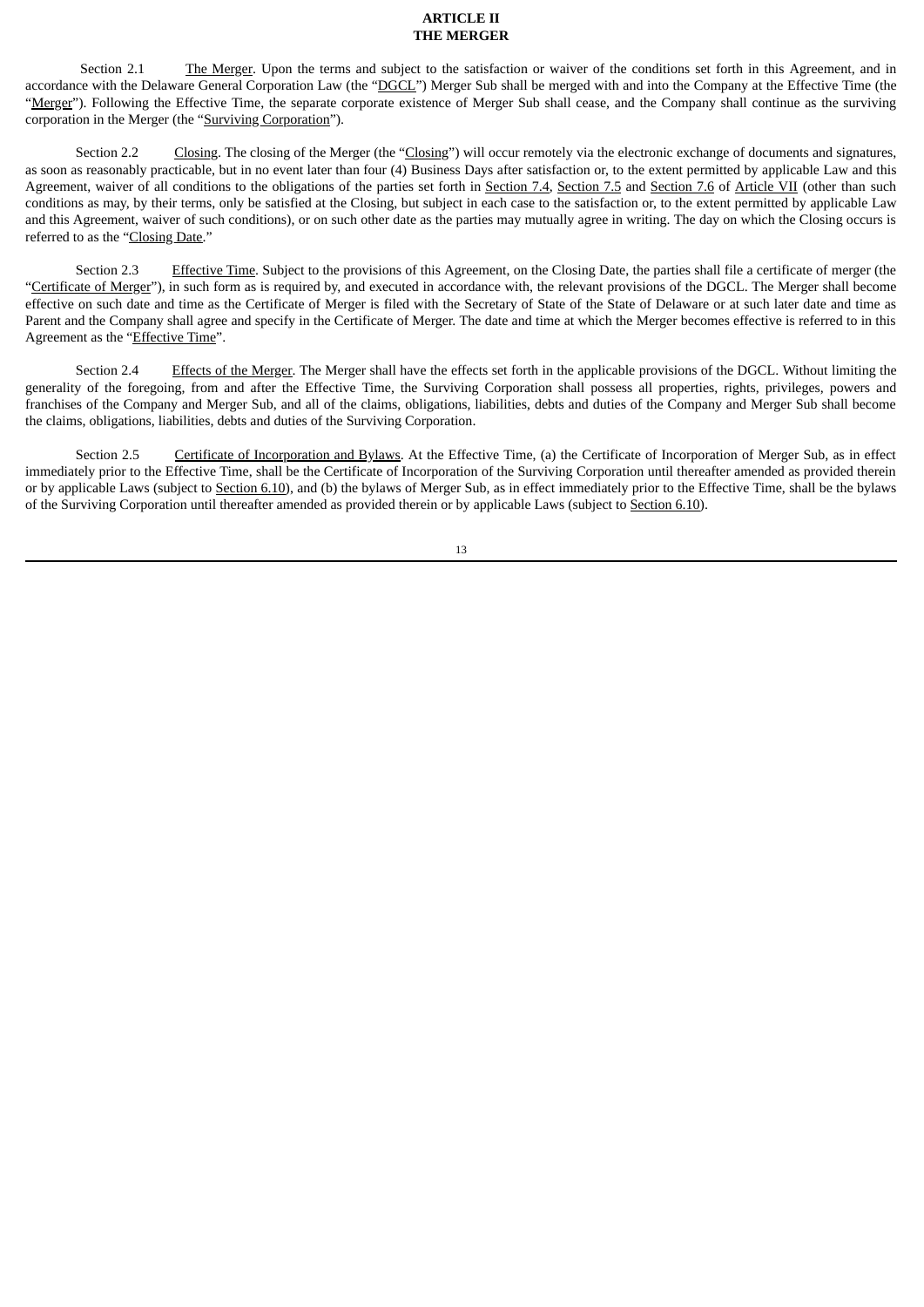Section 2.6 Officers. The officers of the Company immediately prior to the Effective Time shall be the officers of the Surviving Corporation as of the Effective Time, until their respective successors are duly elected or appointed and qualified or their earlier death, resignation or removal in accordance with the Certificate of Incorporation and bylaws of the Surviving Corporation.

Section 2.7 Directors(a). The directors of Merger Sub immediately prior to the Effective Time shall be, and the parties shall take, and cause to be taken, all actions necessary so that the directors of Merger Sub immediately prior to the Effective Time shall be the directors of the Surviving Corporation as of the Effective Time, until their respective successors are duly elected or appointed and qualified or their earlier death, resignation or removal in accordance with the Certificate of Incorporation and bylaws of the Surviving Corporation.

### **ARTICLE III EFFECT OF THE TRANSACTIONS ON CAPITAL STOCK**

### Section 3.1 Effect of the Merger on Capital Stock.

(a) Conversion of Common Stock and Preferred Stock. At the Effective Time, as a result of the Merger and without any action on the part of the Company, Parent, Merger Sub or the holder of any capital stock of the Company:

(i) each share of Common Stock that is issued and outstanding immediately prior to the Effective Time (collectively, "Common Shares"), other than Common Shares that are Excluded Shares, shall be converted into the right to receive \$56.00 in cash, without interest (the "Common Merger Consideration"), subject to deductions of any applicable withholding Tax in accordance with Section 3.2(h);

(ii) each share of Series A Preferred Stock that is issued and outstanding immediately prior to the Effective Time (collectively, "Series A Preferred Shares"), other than Series A Preferred Shares that are Excluded Shares, shall be converted into the right to receive an amount equal to the sum of: (A) the Preferred Amount; plus (B) the aggregate amount of all accrued and unpaid dividends on such Series A Preferred Share as of the Effective Time, in cash without interest (the "Series A Preferred Merger Consideration"), subject to deductions of any applicable withholding Tax in accordance with Section 3.2(h);

(iii) each share of Series B Preferred Stock that is issued and outstanding immediately prior to the Effective Time (collectively, "Series B Preferred Shares" and, together with the Common Shares and Series A Preferred Shares, the "Shares"), other than Series B Preferred Shares that are Excluded Shares, shall be converted into the right to receive an amount equal to the sum of: (A) the Preferred Amount; plus (B) the aggregate amount of all accrued and unpaid dividends on such Series B Preferred Share as of the Effective Time, if any, in cash without interest (the "Series B Preferred Merger Consideration"), subject to deductions of any applicable withholding Tax in accordance with Section 3.2(h); and

(iv) (A) upon conversion as set forth in this  $S_{\text{ection}}$  3.1(a), all of the Shares, shall cease to be outstanding, shall be automatically canceled and shall cease to exist, (B) each certificate (each a "Certificate") representing any such Shares shall be deemed to represent only the right to receive, upon surrender of such Certificate in accordance with Section 3.2(c), the applicable Merger Consideration, and (C) each holder of (x) any Certificates representing any such Shares or (y) any such Shares not represented by certificates (each, a "Book-Entry Share") will cease to have any rights with respect to any such Certificate or Book-Entry Shares, except the right to receive the applicable Merger Consideration upon surrender of such Book-Entry Share or Certificate in accordance with Section 3.2(c).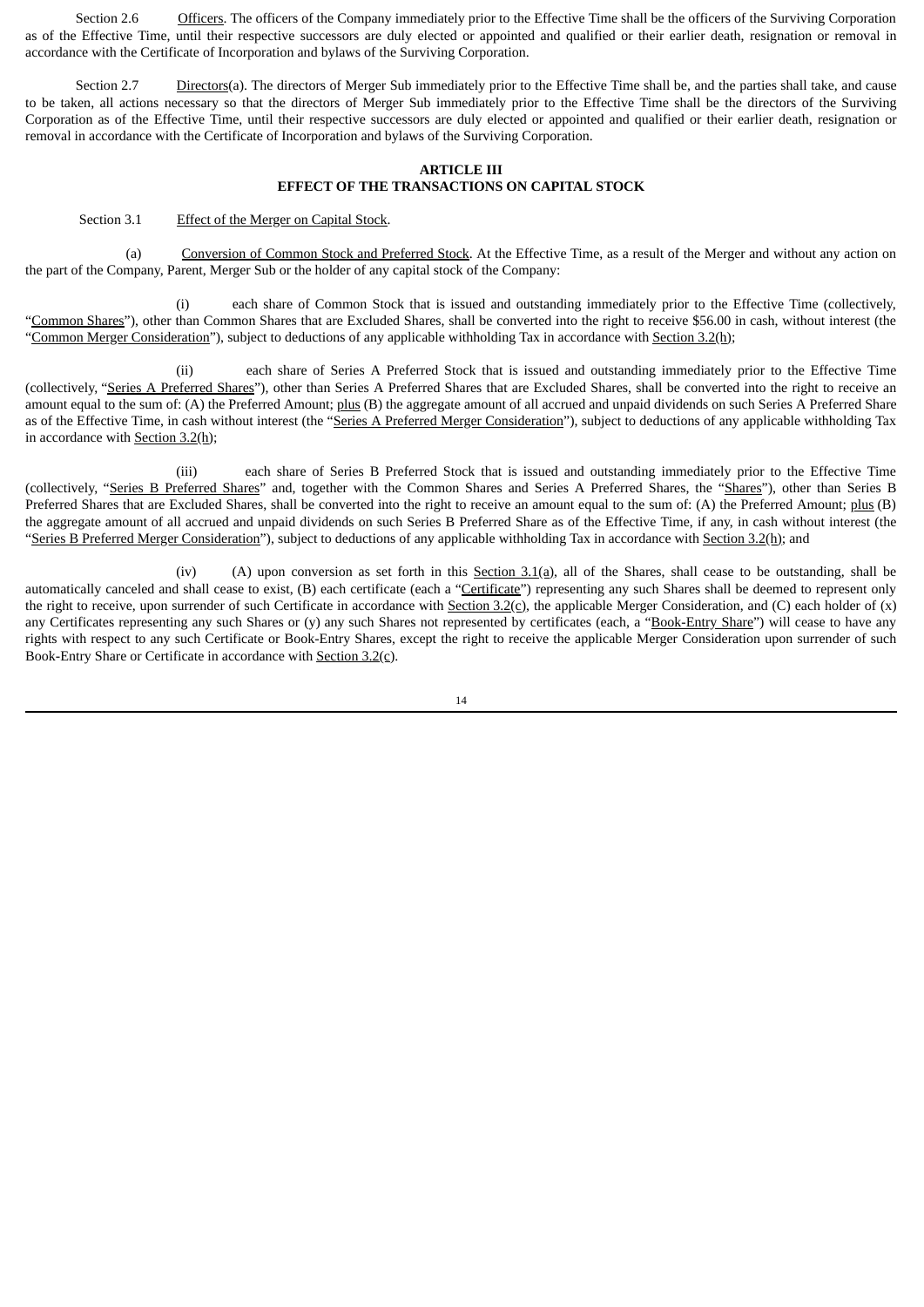(b) Treatment of Excluded Common Stock and Preferred Stock. At the Effective Time, as a result of the Merger and without any action on the part of the Company, Parent, Merger Sub or the holder of any capital stock of the Company, each Excluded Share shall cease to be outstanding, shall be automatically canceled without payment of any consideration therefor and shall cease to exist, subject to the right of the Record Holders of any Dissenting Shares to demand appraisal with respect to such Dissenting Shares or to receive the applicable Merger Consideration as contemplated by Section 3.2(g).

(c) Treatment of Merger Sub Capital Stock. At the Effective Time, as a result of the Merger and without any action on the part of the Company, Parent or Merger Sub, each share of common stock, par value \$0.01 per share, of Merger Sub issued and outstanding immediately prior to the Effective Time shall be converted into one validly issued, fully paid and nonassessable share of common stock, par value \$0.01 per share, of the Surviving Corporation.

Section 3.2 Payment.

(a) Paying Agent. Not fewer than three Business Days before the Closing Date, Parent shall (i) select a bank or trust company, satisfactory to the Company in its reasonable discretion, to act as the paying agent for the payment of the amounts to be paid pursuant to Section 3.1(a) (the "Paying Agent") and (ii) enter into a paying agent agreement with the Paying Agent on terms and conditions that are satisfactory to the Company in its reasonable discretion (the "Paying Agent Agreement"). Parent shall be responsible for all fees and expenses of the Paying Agent.

(b) Payment Fund. At or prior to the Effective Time, Parent shall deposit (or cause to be deposited) with the Paying Agent an amount, in cash, sufficient to make all payments pursuant to this Article III (such amount, the "Payment Fund"). If a Dissenting Stockholder effectively withdraws its demand for, or loses its, appraisal rights pursuant to Section 262 of the DGCL with respect to any Dissenting Shares, Parent shall make available or cause to be made available to the Paying Agent additional funds in an amount equal to the product of (i) the number of Dissenting Shares for which the Dissenting Stockholder has withdrawn its demand for, or lost its, appraisal rights pursuant to Section 262 of the DGCL and (ii) the applicable Merger Consideration for such Dissenting Shares. The Paying Agent shall invest the Payment Fund as directed by Parent provided that such investments shall be (A) in obligations of or guaranteed by the United States of America, (B) in commercial paper obligations rated A-1 or P-1 or better by Moody's Investors Service, Inc. or Standard & Poor's Financial Services LLC, respectively, (C) in certificates of deposit, bank repurchase agreements or banker's acceptances of commercial banks with capital exceeding \$10,000,000,000 or (D) in money market funds having a rating in the highest investment category granted by a recognized credit rating agency at the time of investment. Any interest and other income resulting from such investment shall become a part of the Payment Fund, and any amounts in excess of the aggregate amounts payable under this Article III shall be promptly returned to Parent (or its designee). To the extent that there are any losses with respect to any such investments, or the Payment Fund diminishes for any reason below the level required for the Paying Agent to make prompt cash payment under this Article III, Parent shall, or shall cause the Surviving Corporation to, promptly replace or restore the cash in the Payment Fund so as to ensure that the Payment Fund is at all times maintained at a level sufficient for the Paying Agent to make such aggregate payments under this Article III.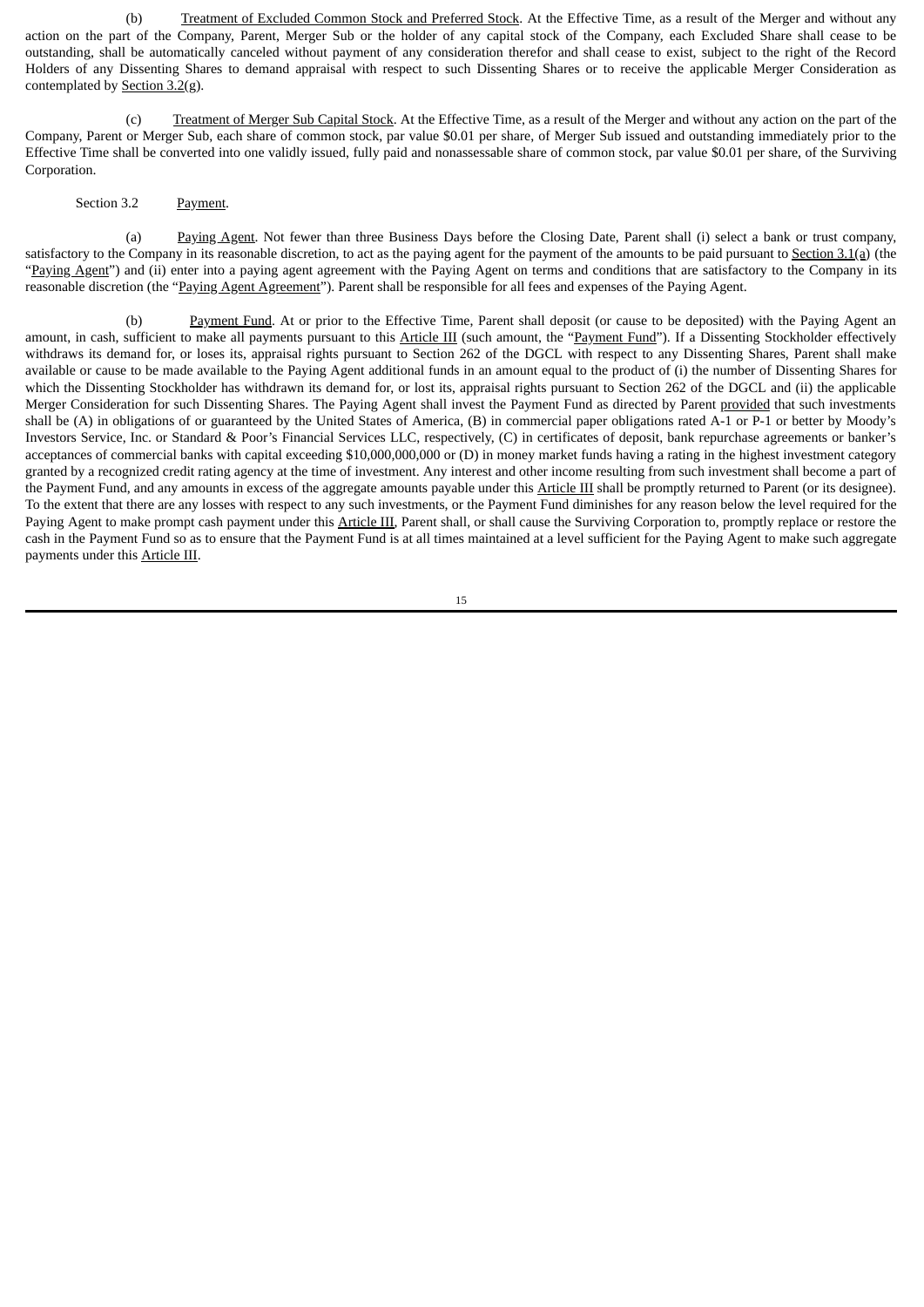### (c) Payment Procedures.

(i) Promptly after the Effective Time and in any event not later than the second Business Day following the Effective Time, Parent shall cause to be mailed to each record holder, as of immediately prior to the Effective Time, of Shares that have converted pursuant to Section  $3.1$ (a) into the right to receive the applicable Merger Consideration with respect thereto a letter of transmittal in customary form containing instructions for use in effecting the surrender of the Certificates (the "Letter of Transmittal"). The Letter of Transmittal shall specify that delivery of Shares shall be effected, and risk of loss and title shall pass, only upon (x) in the case of certificated Shares, proper delivery of the Certificates to the Paying Agent and (y) in the case of Book-Entry Shares, reasonable and customary provisions regarding delivery of an "agent's message" with respect to such Book-Entry Shares.

(ii) In the case of certificated Shares, upon surrender to the Paying Agent of a Certificate representing any such Shares that have been converted into the right to receive Merger Consideration pursuant to Section 3.1(a), together with a Letter of Transmittal, duly completed and validly executed in accordance with the instructions thereto, Parent shall cause the Paying Agent to deliver to the record holder of such Certificate a check or wire transfer for the amount of applicable Merger Consideration for each Share formerly represented by such Certificate, and such Certificate shall then be canceled.

(iii) With respect to Book-Entry Shares, upon receipt by Paying Agent of an "agent's message" (or such other evidence, if any, of transfer as the Paying Agent may reasonably request) with respect to any Book-Entry Shares representing any Shares that have been converted in the right to receive Merger Consideration pursuant to Section 3.1(a), Parent shall cause the Paying Agent to deliver to the record holder of such Book-Entry Shares a check or wire transfer for the amount of Merger Consideration that such record holder is entitled to receive pursuant to Section 3.1(a) of this Agreement in respect of such Book‑Entry Shares, and such Book‑Entry Shares shall then be canceled.

(iv) No interest shall be paid or accrued on the cash payable upon the surrender or transfer of any Certificate or Book-Entry Share. In the event of a transfer of ownership of Shares that is not registered in the transfer records of the Company, or if payment of the Merger Consideration is to be made to a Person other than the Person in whose name the surrendered Certificate is registered, it shall be a condition of payment that such Certificate so surrendered shall be properly endorsed or shall be otherwise in proper form for transfer or such Book‑Entry Share shall be properly transferred and that the Person requesting such payment shall have paid any transfer and other taxes required by reason of the payment of the Merger Consideration to a Person other than the registered holder of the Certificate or Book‑Entry Share surrendered or shall have established to the reasonable satisfaction of Parent or the Paying Agent that such Tax either has been paid or is not applicable.

(v) Promptly after the Effective Time, and in any event, not later than the first Business Day after the Effective Time, the Paying Agent shall deliver to the Surviving Corporation an amount, in cash, sufficient to make all payments pursuant to Section 3.3, and Parent shall cause, promptly after the receipt of such payment by the Surviving Corporation, and in any event no later than ten Business Days following the Closing Date, each Option Holder and RSU Holder to be paid through a payroll or other appropriate account of the Surviving Corporation or any its Affiliates the amounts provided for in Section 3.3, subject to deductions of any applicable withholding Tax in accordance with Section 3.2(h).

(d) Transfers. From and after the Effective Time, the stock transfer books of the Company shall be closed with respect to Shares and there shall be no transfers on the stock transfer books of the Company of any Shares. If, after the Effective Time, any Person presents to the Surviving Corporation, Parent or Paying Agent any Certificates for transfer or any transfer instructions relating to Shares canceled in the Merger, such Person shall be given a copy of the Letter of Transmittal and directed to comply with the instructions in that letter of transmittal in order to receive any cash to which such Person is entitled pursuant to this Article III.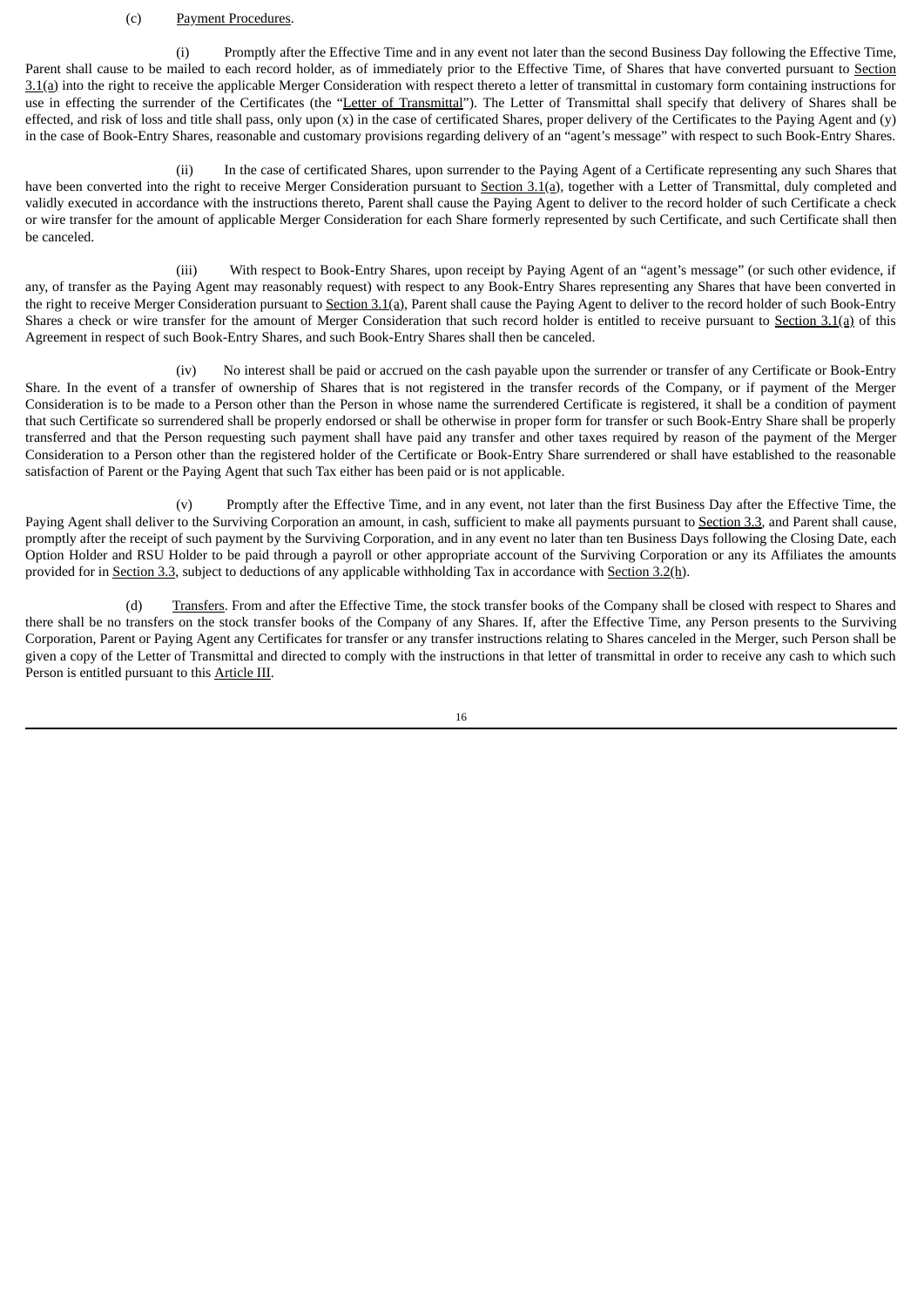(e) Termination of Payment Fund. Any portion of the Payment Fund (including the proceeds of any investments thereof) that remains unclaimed by the record holders of Shares as of immediately prior to the Effective Time (other than Excluded Shares) for 12 months after the Effective Time shall be delivered to the Surviving Corporation (or its designee). Any record holder of Shares as of immediately prior to the Effective Time (other than Excluded Shares) who has not complied with this Article III prior to the date that is 12 months after the Effective Time shall thereafter look only to the Surviving Corporation (subject to abandoned property, escheat or similar laws) only as a general creditor thereof for payment of the applicable Merger Consideration for such Shares upon compliance with the instructions in the Letter of Transmittal, without any interest thereon. Notwithstanding the foregoing, neither Parent nor the Surviving Corporation shall be liable to any record holder of Shares as of immediately prior to the Effective Time for any amount properly delivered to a public official pursuant to applicable abandoned property, escheat or similar laws. All cash paid upon the surrender of Certificates in accordance with the terms of this Article III shall be deemed to have been paid in full satisfaction of all rights pertaining to the Shares formerly represented by such Certificates.

(f) Lost, Stolen or Destroyed Certificates. If any Certificate shall have been lost, stolen, or destroyed, upon the making of an affidavit of that fact by the Person claiming such Certificate to be lost, stolen, or destroyed, and, if required by the Surviving Corporation, the posting by such Person of a bond, in such reasonable amount as the Surviving Corporation may direct, as indemnity against any claim that may be made against it with respect to such Certificate, the Paying Agent will issue, in exchange for such lost, stolen, or destroyed Certificate, the Merger Consideration to be paid in respect of the Shares formerly represented by such Certificate as contemplated under this Article III.

(g) Dissenting Shares. Notwithstanding anything in this Agreement to the contrary, any Shares which are held immediately prior to the Effective Time of the Merger by a stockholder who did not vote in favor of the Merger (or consent thereto in writing) and who is entitled to demand and properly demands appraisal of such Shares (the "Dissenting Shares") pursuant to, and who complies in all respects with, the provisions of Section 262 of the DGCL (the "Dissenting Stockholders"), shall not be converted into or be exchangeable for the right to receive the applicable Merger Consideration, but instead such holder shall be entitled only to such rights as are accorded under Section 262 of the DGCL (and at the Effective Time, such Dissenting Shares shall no longer be outstanding and shall automatically be canceled and shall cease to exist, and such holder shall cease to have any rights with respect thereto, except the rights set forth in Section 262 of the DGCL), unless and until such holder shall have failed to perfect or shall have effectively withdrawn or lost its right to appraisal under the DGCL. If any Dissenting Stockholder shall have failed to perfect or shall have effectively withdrawn or lost such right, such holder's Shares shall thereupon be treated as if they had been converted into the right to receive, as of the Effective Time, the applicable Merger Consideration for each such Share, in accordance with Section 3.1, without interest and subject to deductions of any applicable withholding Tax in accordance with Section 3.2(h). The Company shall give Parent prompt notice of any demand for appraisal or attempted withdrawal of such demand that is received by the Company relating to Company stockholders' rights of appraisal. Parent shall have the right to direct all negotiations and proceedings with respect to all demands for appraisal by Company stockholders under the DGCL. Except to the extent required by applicable Law, the Company shall not voluntarily offer to make, or otherwise negotiate or make any payment with respect to any demand for appraisal without the prior written consent of Parent, not to be unreasonably withheld, delayed or conditioned.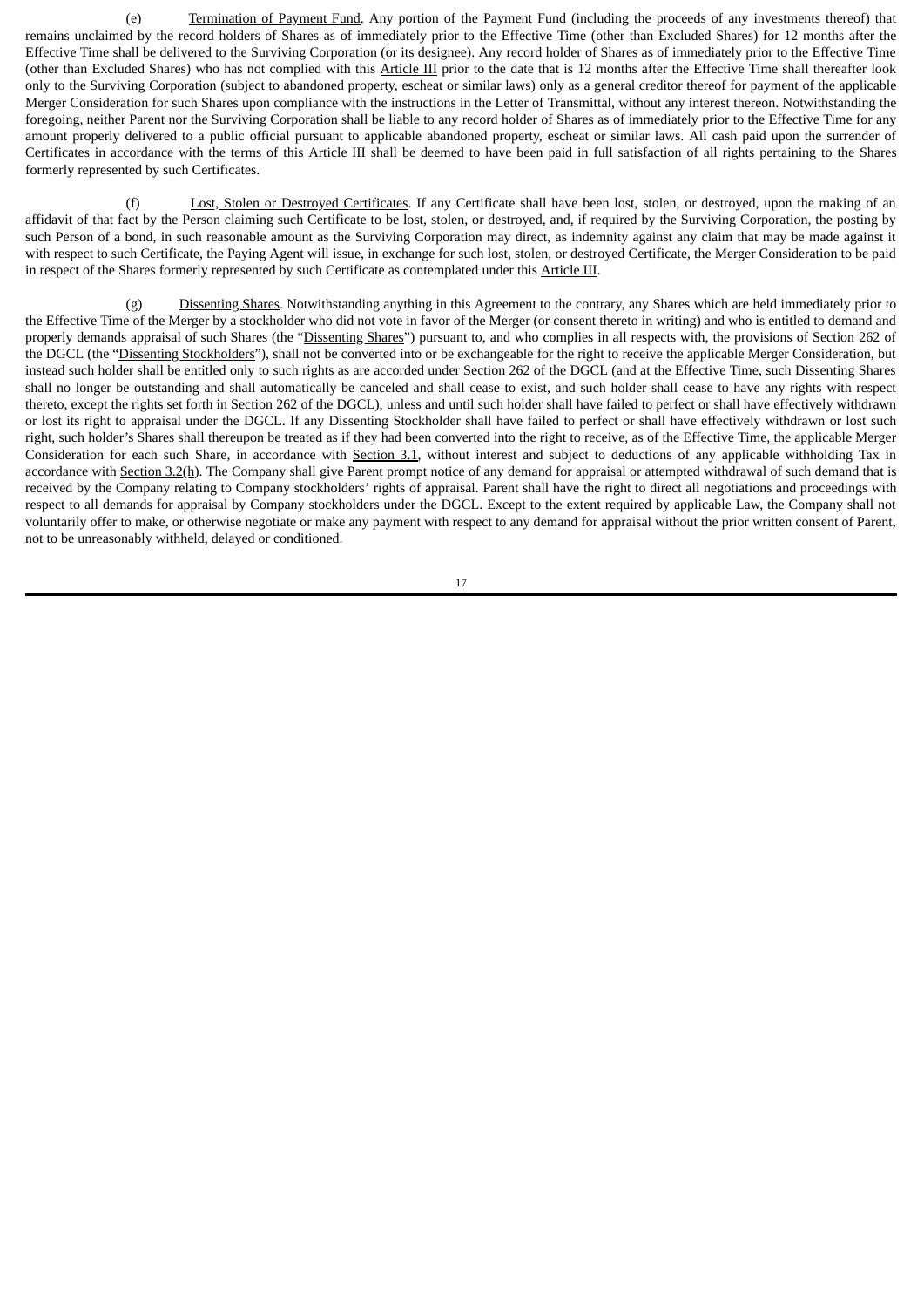(h) Withholding Rights. Each of Parent, Merger Sub, the Surviving Corporation and the Paying Agent shall be entitled, without duplication, to deduct and withhold from any consideration otherwise payable pursuant to this Agreement such amounts as may be required to be deducted and withheld with respect to the making of such payment under the Internal Revenue Code of 1986 (the "Code"), or any other applicable state, local or non-U.S. Tax law. To the extent that amounts are so withheld by Parent, Merger Sub, the Surviving Corporation or the Paying Agent, as the case may be, such withheld amounts shall be (i) timely remitted by Parent, Merger Sub, the Surviving Corporation or the Paying Agent, as applicable, to the applicable Governmental Authority, and (ii) to the extent remitted pursuant to the foregoing subsection (i), treated for all purposes of this Agreement as having been paid to the Person in respect of which such deduction and withholding was made by Parent, Merger Sub, the Surviving Corporation or the Paying Agent, as the case may be.

### Section 3.3 Treatment of Company Equity Awards.

(a) Prior to the Effective Time, the Company Board or a committee thereof shall take such actions as are necessary to cause (i) the performance conditions of each PRSU to be deemed satisfied at 100% of the relevant target level of achievement (notwithstanding any contrary provision in any agreement or document governing or evidencing the relevant PRSU) and (ii) each Option, PRSU, RSU and share of Restricted Stock to become fully vested and free of any applicable forfeiture restrictions, in each of clauses (i) and (ii), effective as of immediately prior to the Effective Time.

(b) In-the-Money Company Options. On the terms and subject to the conditions set forth in this Agreement, and without any action on the part of Parent, Merger Sub, the Company or any Option Holder, each Option that has a per share exercise price that is less than the Common Merger Consideration, shall not be assumed by Parent and shall instead be cancelled at the Effective Time in exchange for a payment by Parent of an amount in cash, without interest, equal to the product of (x) the aggregate number of Shares subject to such Option multiplied by (y) the excess of the Common Merger Consideration over the applicable per share exercise price of the Option. As of the Effective Time, each Option Holder shall cease to have any rights with respect thereto, except the right to receive the foregoing consideration. All payments under this Section 3.3(b) shall be made at or as soon as practicable following the Effective Time, pursuant to the Company's or the Surviving Corporation's ordinary payroll practices, and shall be subject to any applicable withholding Taxes.

(c) Out-of-the-Money Company Options. On the terms and subject to the conditions set forth in this Agreement, and without any action on the part of Parent, Merger Sub, the Company or any Option Holder, each Option that has a per share exercise price that is equal to or greater than the Common Merger Consideration shall to the extent not exercised as of immediately prior to the Effective Time, be automatically cancelled at the Effective Time with no payment made therefor and shall cease to represent a right to purchase shares of Common Stock.

(d) RSUs and PRSUs. On the terms and subject to the conditions set forth in this Agreement, and without any action on the part of Parent, Merger Sub, the Company or any RSU Holder, each RSU and PRSU shall not be assumed by Parent and shall be cancelled and automatically converted at the Effective Time into the right to receive the Common Merger Consideration in cash, without interest, for each share of Common Stock subject to the RSU or PRSU. As of the Effective Time, each RSU Holder shall cease to have any rights with respect thereto, except to receive the foregoing consideration. All payments under this Section 3.3(d) shall be made at or as soon as practicable following the Effective Time, pursuant to the Company's or the Surviving Corporation's ordinary payroll practices, and shall be subject to any applicable withholding Taxes.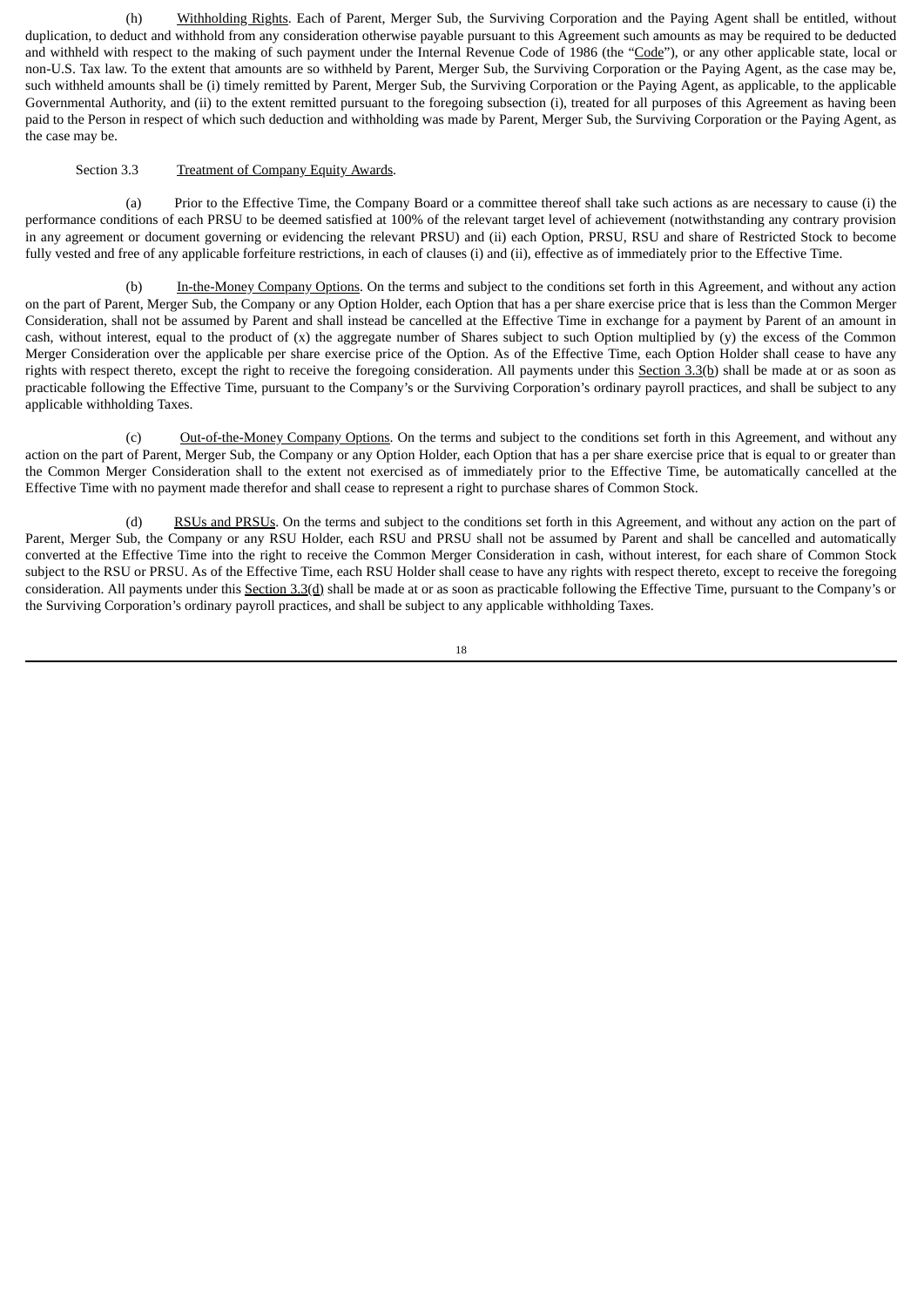(e) Company ESPP. Simultaneously in connection with the execution of this Agreement, the Company shall: (i) cause any offering period (or similar period during which shares may be purchased) in progress under the Company ESPP as of the date of this Agreement to be the final offering period under the Company ESPP and to be terminated as of the date of this Agreement (the "Final Exercise Date"); (ii) make any pro-rata adjustments that may be necessary to reflect the shortened offering period (or similar period), but otherwise treat such shortened offering period (or similar period) as a fully effective and completed offering period for all purposes under the Company ESPP; and (iii) cause each participant's then-outstanding share purchase right under the Company ESPP (the "Company ESPP Rights") to terminate as of the Final Exercise Date. Thereafter, the Company shall terminate the Company ESPP no later than the Effective Time. On the Final Exercise Date, to the extent sufficient funds have been credited as of such date under the Company ESPP within the associated accumulated payroll withholding accounts for participants to fund a share purchase for a reasonable number of shares, then such funds shall be used to purchase shares of Common Stock in accordance with the terms of the Company ESPP, and otherwise the current offering period shall terminate without a final purchase. Each share purchased thereunder prior to the Effective Time shall be cancelled at the Effective Time and converted into the right to receive the Common Merger Consideration in accordance with Section  $3.1(q)$ , subject to withholding of any applicable income and employment withholding Taxes. Any accumulated contributions of each participant under the Company ESPP following the Final Exercise Date shall, to the extent not used to purchase shares in accordance with the terms and conditions of the Company ESPP (as amended pursuant to this Section 3.3(e)), be refunded to such participant as promptly as practicable following the Final Exercise Date (without interest). No further Company ESPP Rights shall be granted or exercised under the Company ESPP after the Final Exercise Date.

Section 3.4 Adjustments. Without limiting the other provisions of this Agreement, if at any time during the period between the date of this Agreement and the Effective Time, any change in the outstanding shares of capital stock of the Company or securities convertible or exchangeable into or exercisable for Shares issued and outstanding prior to the Effective Time, shall occur (other than the issuance of additional shares of capital stock of the Company as permitted by this Agreement), including by reason of any reclassification, recapitalization, stock split (including a reverse stock split), or combination, exchange, readjustment of shares, or similar transaction, or any stock dividend or distribution paid in stock, then any number or amount contained herein which is based upon the number of Shares, the applicable Merger Consideration and any other similarly dependent items shall be equitably adjusted to reflect such change; provided, however, that nothing in this Section 3.4 shall be deemed to permit or authorize the Company to effect any such change that it is not otherwise authorized or permitted to undertake pursuant to this Agreement.

### **ARTICLE IV REPRESENTATIONS AND WARRANTIES OF THE COMPANY**

The Company represents and warrants to Parent and Merger Sub that the statements contained in this Article IV are true and correct except (i) as set forth in the Company SEC Documents furnished or filed and publicly available two Business Days prior to the date of this Agreement (the "Filed Company SEC Documents") (but disregarding risk factor disclosures contained under the heading "Risk Factors," or disclosures of risks set forth in any "forward-looking statements" disclaimer or any other statements that are similarly non-specific or cautionary, predictive or forward-looking in nature); provided, that nothing disclosed in the Company SEC Documents shall be deemed to be a qualification of, or modification to, the representations and warranties set forth in Section 4.1, Section 4.3 or Section 4.8(a) or (ii) as set forth in the disclosure schedule delivered by the Company to Parent at the execution and delivery by the Company of this Agreement (the "Company Disclosure Schedule"). The Company Disclosure Schedule is arranged in numbered and lettered sections corresponding to the numbered and lettered sections contained in this Agreement, and the disclosure in any section or subsection shall be deemed to qualify any other section in this Agreement (other than Section 4.8(a)) to the extent that it is reasonably apparent from the text of such disclosures that such disclosure also qualifies or applies to such other section or subsection.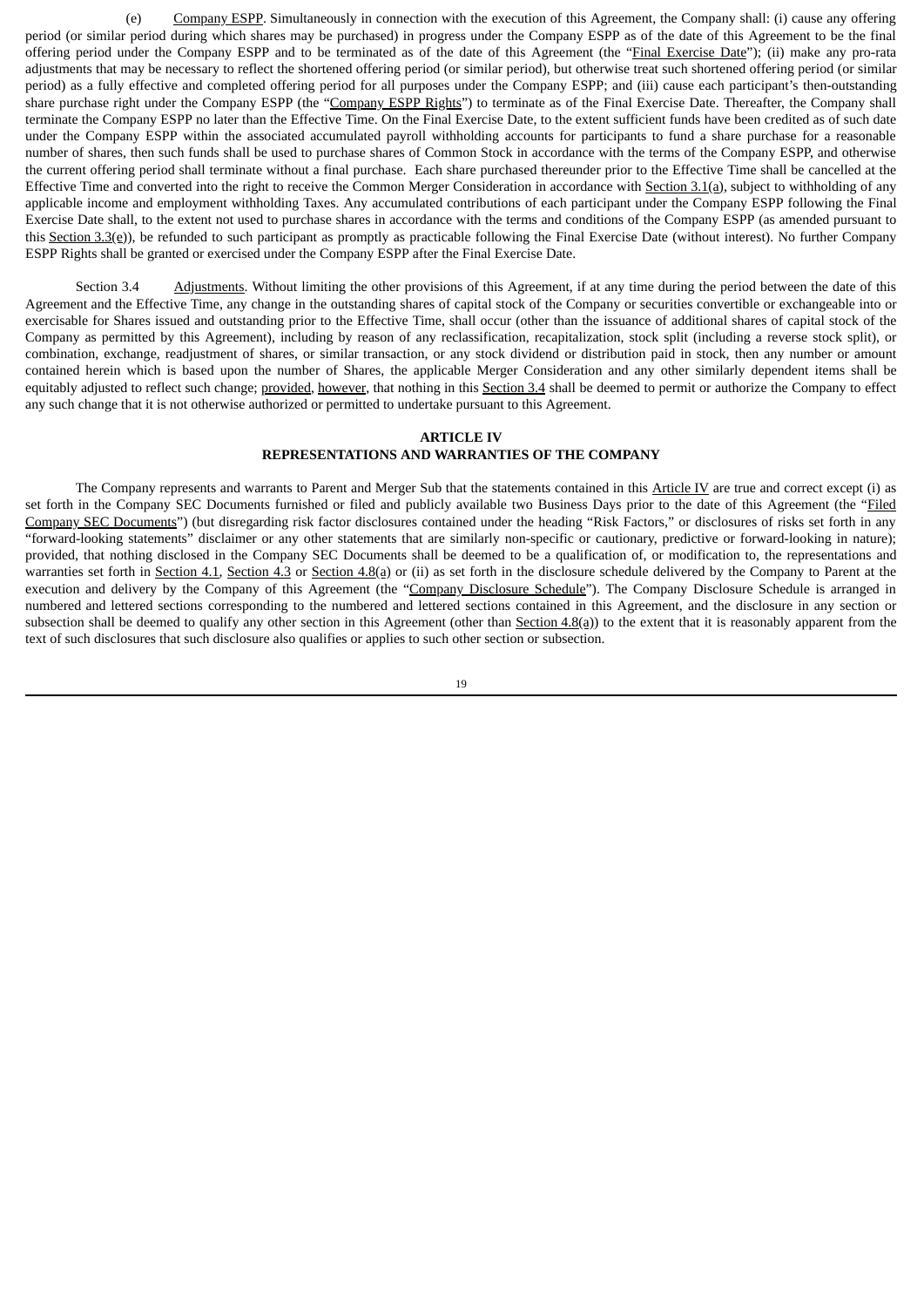Section 4.1 Organization, Standing and Power. The Company is duly organized, validly existing and in good standing under the laws of the State of Delaware. Each of the Company Subsidiaries is duly organized, validly existing and in good standing under the laws of the jurisdiction in which it is organized (in the case of good standing, to the extent such jurisdiction recognizes such concept), except in the case of the Company Subsidiaries where the failure to be so organized, exist or be in good standing has not had and would not reasonably be expected to have a Company Material Adverse Effect. Each of the Company and the Company Subsidiaries has all requisite power and authority to own, lease and operate its properties and assets and conduct its businesses as and where presently conducted, except where the failure to have such power or authority has not had and would not reasonably be expected to have a Company Material Adverse Effect. Each of the Company and the Company Subsidiaries is duly qualified, registered or licensed to do business in each jurisdiction where the nature of its business or character of the properties owned or leased by it make such qualification, registration or license necessary, other than in such jurisdictions where the failure to be so qualified, registered or licensed has not had and would not reasonably be expected to have a Company Material Adverse Effect. The Company has made available to Parent true and complete copies of the Certificate of Incorporation of the Company (the "Company Charter") and bylaws of the Company (the "Company Bylaws") in effect as of the date of this Agreement. The Company is not in violation of any of the provisions of the Company Charter or Company Bylaws.

### Section 4.2 Company Subsidiaries.

(a) Section 4.2(a) of the Company Disclosure Schedule sets forth the name and jurisdiction of each Company Subsidiary and a correct and complete list of the outstanding capital stock of or other voting securities of, or ownership interests in, each Company Subsidiary and the holder of such capital stock, voting securities or other equity interests. All of the outstanding shares of capital stock or voting securities of, or other equity interests in, each Company Subsidiary have been validly issued and are fully paid and nonassessable and are owned by the Company, by a Company Subsidiary or by the Company and a Company Subsidiary, free and clear of all material Liens, excluding Permitted Liens. No Company Subsidiary has or is bound by any outstanding subscriptions, options, warrants, calls, rights, commitments or agreements of any character calling for the purchase or issuance of any shares of capital stock or any other equity security of any Company Subsidiary or any securities representing the right to purchase or otherwise receive any shares of capital stock or any other equity security of any Company Subsidiary.

(b) Except for the capital stock and voting securities of, and other equity interests in, the Company Subsidiaries, none of the Company or any Company Subsidiary owns, directly or indirectly, any capital stock or voting securities of, or other equity interests in, or any interest convertible into or exchangeable or exercisable for, any capital stock or voting securities of, or other equity interests in, any Person, in each case, other than securities of a publicly traded company held for investment by the Company or the Company Subsidiaries in the ordinary course of business.

### Section 4.3 Capital Structure.

(a) The authorized capital stock of the Company consists of 84,000,000 shares of Common Stock, and 10,000,000 shares of Preferred Stock, of which 4,000,000 are designated as Series A Preferred Stock and 4,000,000 are designated as Series B Preferred Stock. At the close of business on June 14, 2021 (the "Company Reference Date"), (i) 17,341,524 shares of Common Stock were issued and outstanding; (ii) 2,199,610 shares of Series A Preferred Stock were issued and outstanding; (iii) 1,955,000 shares of Series B Preferred Stock were issued and outstanding; (iv) 90,697 shares of Common Stock were issuable upon the vesting or settlement of RSUs; (v) a maximum of 52,930 shares of Common Stock were issuable upon the vesting or settlement of PRSUs; (vi) 184,176 shares of Common Stock were issuable upon the vesting or settlement of Options (excluding Company ESPP Rights); and (vii) 237,856 shares of Common Stock available and reserved for issuance (but not issued) under the Company ESPP. All outstanding shares of Common Stock and Preferred Stock are, and, at the time of issuance, all shares of Common Stock that may be issued upon the vesting or settlement of any Options, PRSUs or RSUs will be, duly authorized, validly issued, fully paid and nonassessable and free of preemptive rights.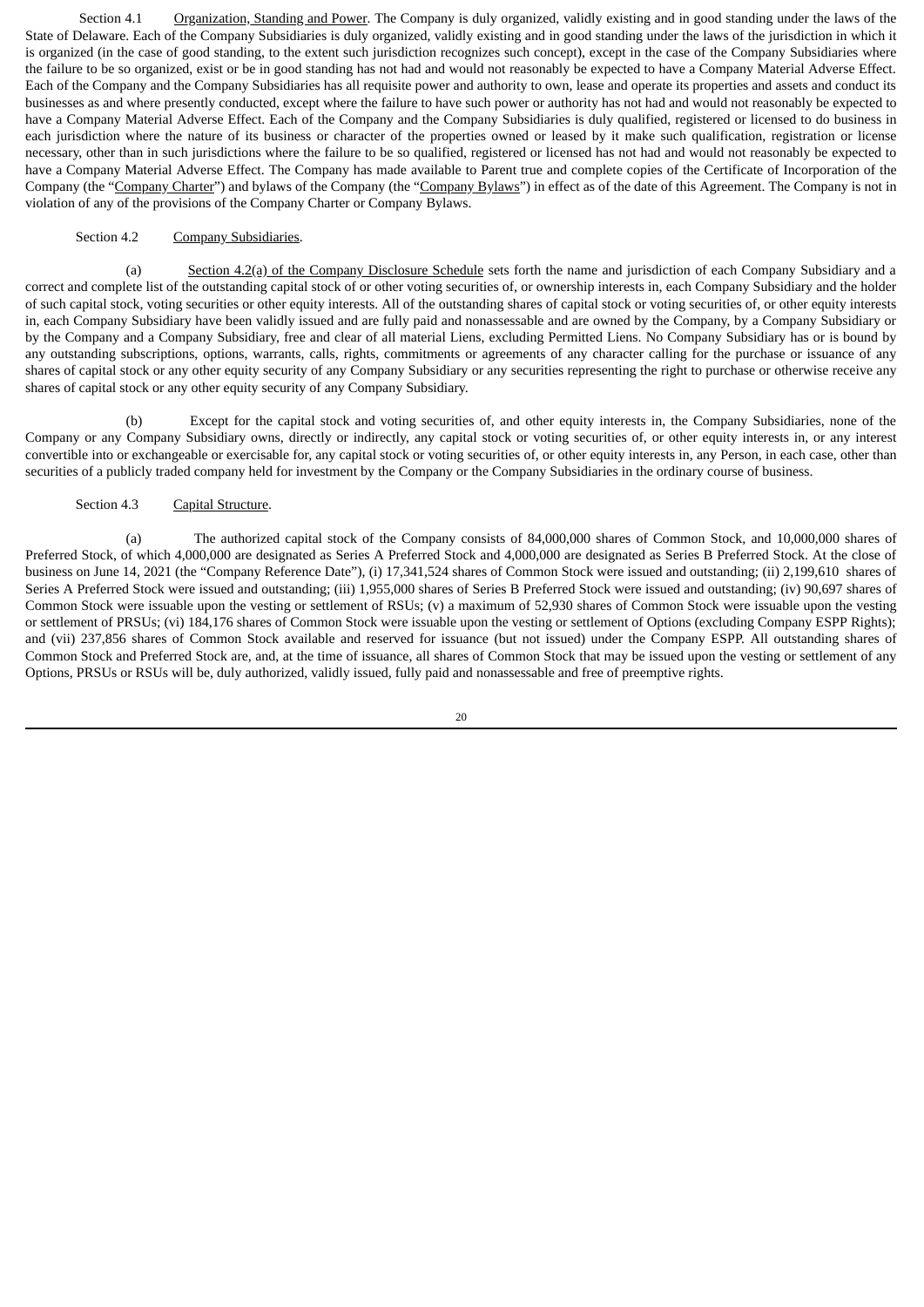(b) Except as set forth in Section 4.3(b) of the Company Disclosure Schedule, as of the Company Reference Date, there are not issued, reserved for issuance or outstanding, and there are not any outstanding obligations of the Company or any Company Subsidiary to issue, deliver or sell, or cause to be issued, delivered or sold, (i) any capital stock of the Company or any Company Subsidiary or any securities of the Company or any Company Subsidiary convertible into or exchangeable or exercisable for shares of capital stock or voting securities of, or other equity interests in, the Company or any Company Subsidiary, (ii) any warrants, calls, options or other commitments or rights of any kind or character relating to, or entitling any Person to purchase or to otherwise acquire from the Company or any Company Subsidiary, or any other obligation of the Company or any Company Subsidiary to issue, deliver or sell, or cause to be issued, delivered or sold, any capital stock or voting securities of, or other equity interests in, the Company or any Company Subsidiary, (iii) any rights or interests (including "phantom" rights or interests) issued by, or other obligations of, the Company or any Company Subsidiary that are linked in any way to the price of any class of capital stock of the Company or any shares of capital stock of any Company Subsidiary, the value of the Company, any Company Subsidiary or any part of the Company or any Company Subsidiary or any dividends or other distributions declared or paid on any shares of capital stock of the Company or any Company Subsidiary or (iv) any other interest classified as an equity security of the Company or any Company Subsidiary, including, in the case of each of the foregoing clauses (i) – (iii), any "profits interests". There are not any outstanding obligations of the Company or any of the Company Subsidiaries to repurchase, redeem or otherwise acquire any shares of capital stock or voting securities or other equity interests of the Company or any Company Subsidiary or any securities, interests, warrants, calls, options or other rights referred to in clause (i), (ii) or (iii) of the immediately preceding sentence. There are no debentures, bonds, notes or other Indebtedness of the Company having the right to vote (or convertible into, or exchangeable for, securities having the right to vote) on any matters on which the Company's stockholders may vote.

(c) Except as set forth on Section 4.3(c) of the Company Disclosure Schedule, none of the Company or any of the Company Subsidiaries is a party to (i) any agreement with respect to the voting or issuance of, or restricting the transfer of, or providing registration rights with respect to, any capital stock or voting securities of, or other equity interests in, the Company or any of the Company Subsidiaries or (ii) any agreement pursuant to which any Person is entitled to elect, designate or nominate any director of the Company or any of the Company Subsidiaries.

(d) Section 4.3(d) of the Company Disclosure Schedule sets forth the following information with respect to each Option, RSU or PRSU (each, a "Company Equity Award") granted under the Equity Incentive Plans that is outstanding as of close of business on the Company Reference Date, to the extent applicable: (i) the name of the holder of the Company Equity Award; (ii) the date on which such Company Equity Award was granted; (iii) the number of shares of Common Stock subject to such Company Equity Award; (iv) vesting schedule; (v) expiration date; and (vi) in the case of Options, (A) the applicable exercise price and (B) status as an "incentive stock option" or a "nonqualified stock option" for purposes of Section 422 of the Code. Each Company Equity Award (i) has been granted in compliance in all material respects with all applicable securities Laws or exemptions therefrom and all requirements set forth in the applicable Equity Incentive Plan and other applicable Contracts evidencing such awards and (ii) in the case of Options, has an exercise price at least equal to the closing price of shares of Common Stock as of the date of grant.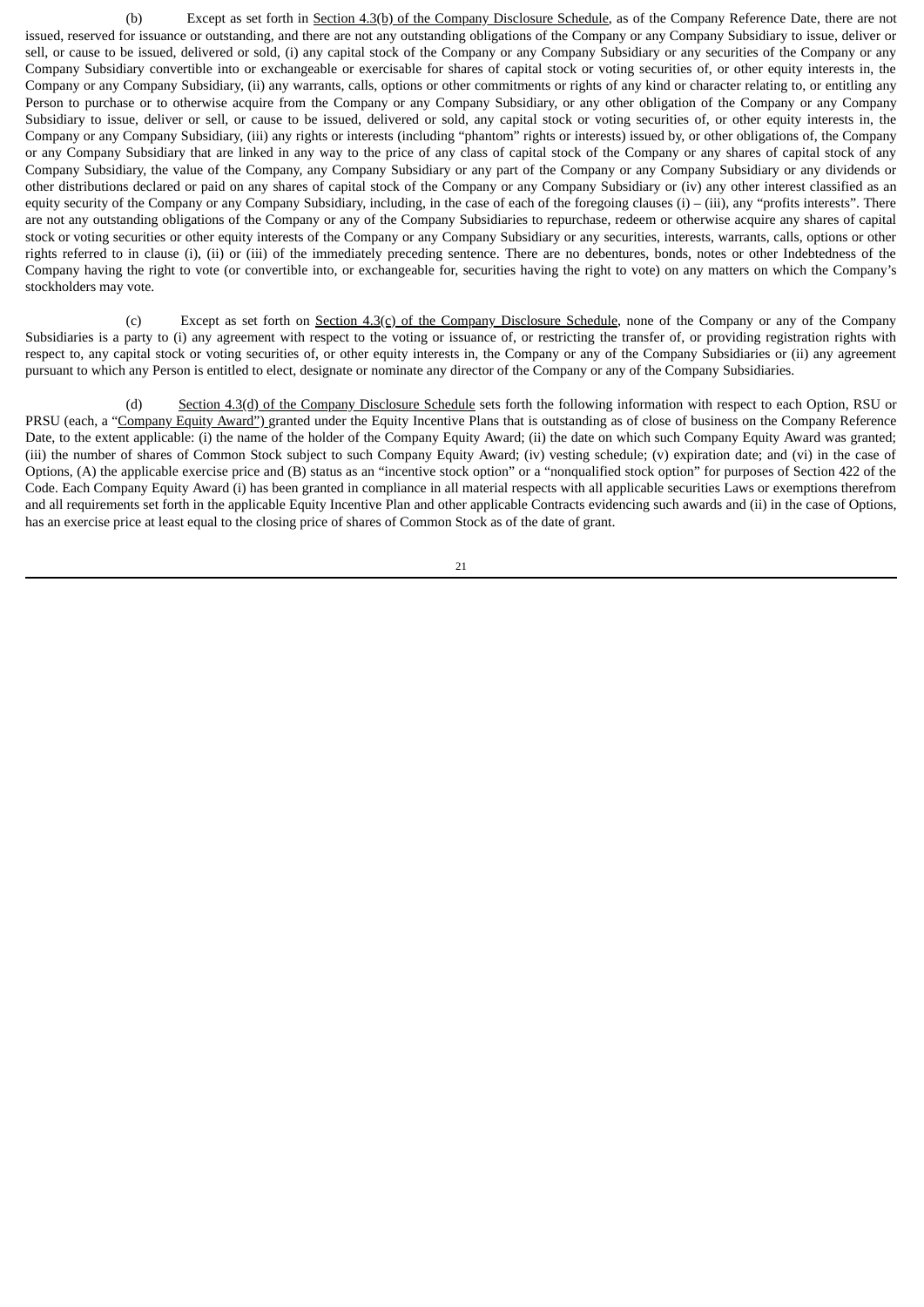(e) None of the Company Subsidiaries (i) beneficially owns, directly or indirectly, any Shares or other securities convertible into, exchangeable for or exercisable for Shares or (ii) has any rights to acquire any Shares.

Section 4.4 Authority; Execution and Delivery; Enforceability. The Company has all requisite corporate power and authority to execute and deliver this Agreement, to perform its obligations hereunder and to consummate the Merger and the other Transactions, subject, in the case of the Merger, to the receipt of the approval of the holders of a majority of the outstanding shares of Common Stock entitled to vote on such matter (the "Company Stockholder Approval"). The Company Board has validly adopted resolutions, by unanimous vote of the members of the Company Board present at a meeting duly called at which a quorum of directors of the Company was present, (a) determining that the terms of this Agreement, the Merger and the other Transactions are fair and in the best interests of the Company and its stockholders, (b) approving and declaring advisable this Agreement and the Transactions, including the Merger and (c) recommending that the Company Board adopt resolutions approving and declaring the advisability of this Agreement and the Transactions on the terms and conditions set forth herein and (d) recommending that the Company's stockholders vote to approve and adopt this Agreement, the Merger and the other Transactions. The Company Board has, validly and unanimously determined that (i) this Agreement and the Transactions are advisable, fair to and in the best interests of the Company and its stockholders on the terms and conditions set forth herein, (ii) adopted resolutions approving and declaring the advisability of this Agreement and the Transactions on the terms and conditions set forth herein, and (iii) adopted resolutions recommending that the stockholders of the Company entitled to vote adopt this Agreement and directing that this Agreement and the Transactions be submitted to the stockholders of the Company entitled to vote for adoption (the "Company Board Recommendation"). As of the date of this Agreement, such resolutions have not been amended or withdrawn. Except for the Company Stockholder Approval, no other vote or corporate proceedings on the part of the Company or its shareholders are necessary to authorize or adopt this Agreement or to consummate the Merger and the other Transactions (except for the filing of the Certificate of Merger as required by the DGCL). The Company has duly executed and delivered this Agreement, and, assuming the due authorization, execution and delivery by Parent and Merger Sub, this Agreement constitutes its legal, valid and binding obligation, enforceable against it in accordance with its terms except, in each case, as enforcement may be limited by bankruptcy, insolvency, reorganization or similar Laws affecting creditors' rights generally and by general principles of equity.

### Section 4.5 No Conflicts; Consents.

(a) Except as set forth in Section 4.5 of the Company Disclosure Schedule, the execution and delivery by the Company of this Agreement does not, and the performance by it of its covenants, agreements and other obligations hereunder and the consummation of the Merger and the other Transactions (including the Migration) will not, conflict with, or result in any violation of or default (with or without notice or lapse of time, or both) under, or give rise to a right of termination, cancellation or acceleration of any obligation or result in the creation of any Lien upon any of the properties or assets of the Company or any Company Subsidiary under, any provision of (i) the Company Charter or the Company Bylaws (assuming that the Company Stockholder Approval is obtained), (ii) the comparable charter or organizational documents of any Company Subsidiary, (iii) any Contract or any Real Property Lease, in each case, to which the Company or any Company Subsidiary is a party or by which any of their respective properties or assets is bound, (iv) subject to the filings and other matters referred to in Section 4.5(b), any judgment, writ, injunction, award, order or decree ("Order"), Permit or Law, in each case, applicable to the Company or any Company Subsidiary or their respective properties or assets (assuming that the Company Stockholder Approval is obtained), or (v) result in the creation of any Lien upon any of the properties or assets of the Company or any of its Subsidiaries, other than, in the case of clauses (iii), (iv) or (v) above, any matters that have not had and would not reasonably be expected to have a Company Material Adverse Effect.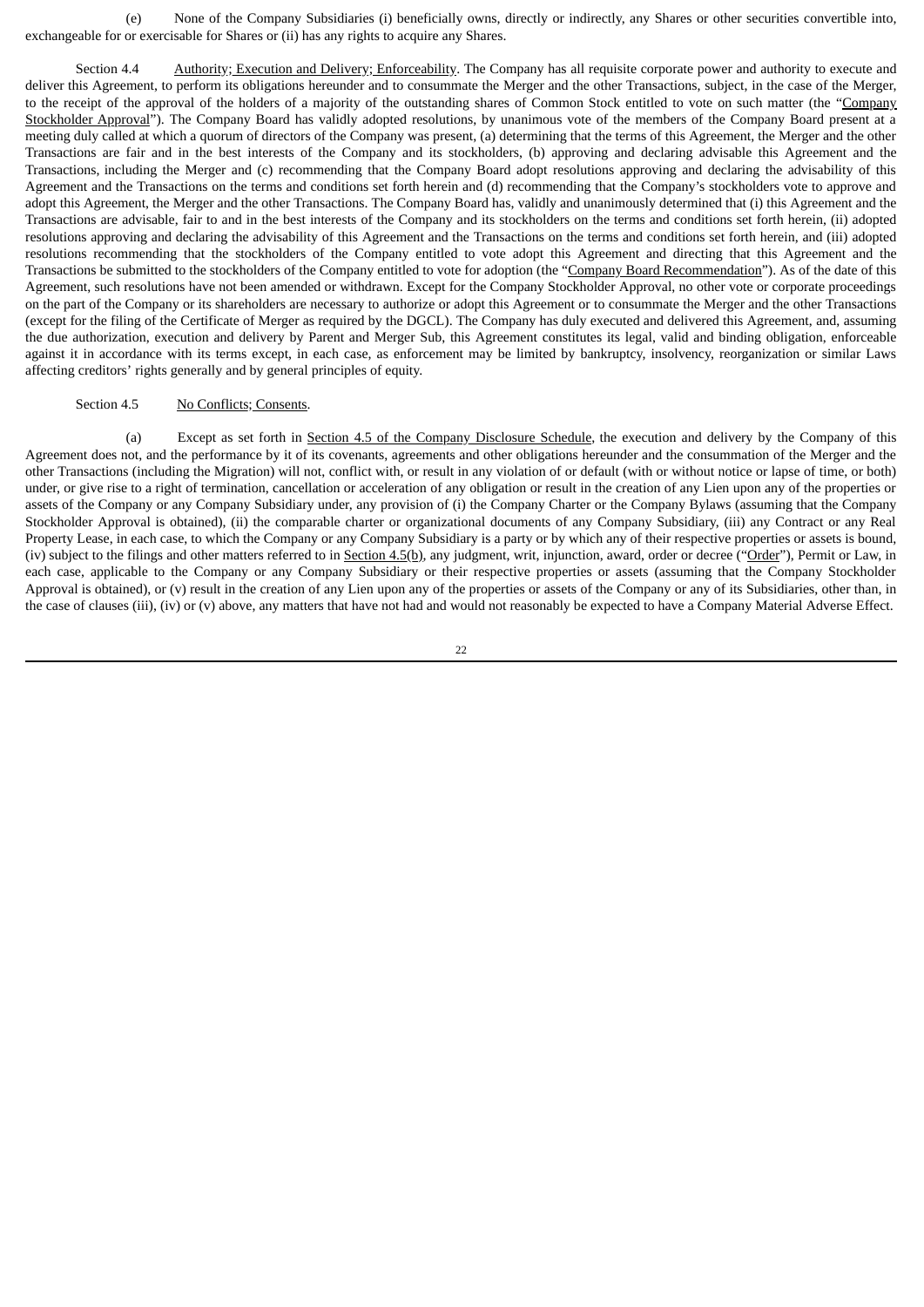(b) No governmental franchises, licenses, permits, authorizations, variances, exemptions, government identification numbers or approvals (each a "Permit" and collectively, the "Permits") consents, approvals, clearances, waivers or Orders (collectively, with the Permits, the "Consents" and each, a "Consent") of or from, or registration, declaration, notice or filing made to or with any federal, national, state, municipal, provincial or local, whether domestic or foreign, government or any court of competent jurisdiction, arbitration tribunal, administrative agency, subdivision, or commission or other governmental or regulatory authority or instrumentality, whether domestic, foreign or supranational (a "Governmental Authority"), is required to be obtained or made by or with respect to the Company or any Company Subsidiary in connection with the execution and delivery of this Agreement or its performance of its obligations hereunder, or the consummation of the Merger and the other Transactions (including the Migration), other than (i) the filings with the SEC required under, and such other compliance with, the Exchange Act and the Securities Act, and the rules and regulations thereunder; (ii) filings under the HSR Act; (iii) the filings under the DGCL; (iv) compliance with and filings under Regulatory Laws in the Republic of Korea and Turkey; (v) compliance with the NYSE rules and regulations, as applicable; (vi) the filings with the Governmental Authority, and compliance with applicable Laws of, Barbados, Bermuda and Delaware pursuant to Section  $6.17(c)$ , and (vii) such other Consents, registrations, declarations, notices or filings that, if not obtained or made would not reasonably be expected to have a Company Material Adverse Effect.

(c) The Company Stockholder Approval is the only vote of the holders of any class or series of the Company's capital stock necessary for the adoption of this Agreement.

(d) To the Company's Knowledge, the Company is not a "TID U.S. business" as that term is defined in 31 C.F.R. § 800.248.

#### Section 4.6 SEC Documents.

(a) The Company has furnished or filed with the SEC all reports, certifications, schedules, forms, statements and other documents (including amendments, exhibits and other information incorporated therein) required to be furnished or filed by the Company with the SEC since January 1, 2019 (such documents, together with any documents, exhibits, financial statements, and schedules thereto and all information incorporated therein by reference, but excluding the Proxy Statement, being collectively referred to as the "Company SEC Documents").

(b) Each Company SEC Document (i) at the time filed (or in the case of Company SEC Documents that are registration statements filed pursuant to the requirements of the Securities Act, as of their respective effective dates), complied in all material respects with the requirements of the Exchange Act or the Securities Act, as the case may be, and the rules and regulations of the SEC promulgated thereunder applicable to such Company SEC Document and (ii) did not at the time it was filed (or if amended or superseded by a filing or amendment prior to the date of this Agreement, then at the time of such filing or amendment) contain any untrue statement of a material fact or omit to state a material fact required to be stated therein or necessary in order to make the statements therein, in light of the circumstances under which they were made, not misleading. Each of the consolidated financial statements of the Company included in the Company SEC Documents complied at the time it was filed as to form in all material respects with the published rules and regulations of the SEC with respect thereto, was prepared in accordance with GAAP (except, in the case of unaudited statements, as permitted by Form 10-Q of the SEC) applied on a consistent basis during the periods involved (except as may be indicated in the notes thereto) and fairly presented in all material respects the consolidated financial position of the Company and the consolidated Company Subsidiaries as of the dates thereof and the consolidated results of their operations, changes in stockholder's equity, and cash flows for the periods shown in accordance with GAAP (subject, in the case of unaudited statements, to the absence of footnote disclosure and to normal year-end audit adjustments).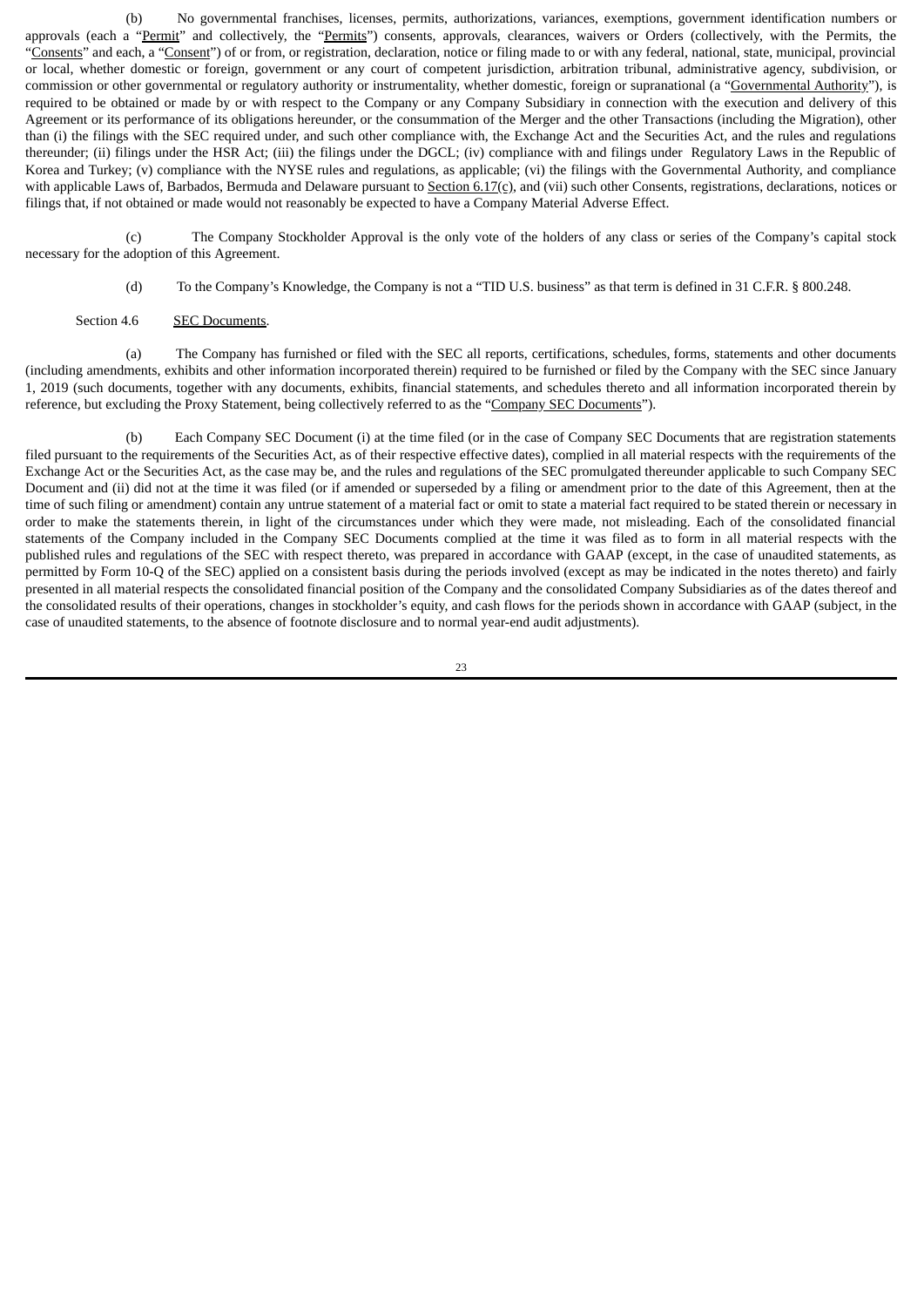(c) The Company maintains a system of "internal control over financial reporting" (as defined in Rule 13a-15 under the Exchange Act) regarding the reliability of financial reporting and the preparation of financial statements for external purposes in accordance with GAAP.

(d) The "disclosure controls and procedures" (as defined in Rule 13a-15 under the Exchange Act) utilized by the Company are designed to ensure that all information (both financial and non-financial) required to be disclosed by the Company in the reports that it files or submits under the Exchange Act is recorded, processed, summarized and reported within the time periods specified in the rules and forms of the SEC.

(e) The Company has disclosed, based on its most recent evaluation of internal controls prior to the date hereof, to the Company's auditors and the audit committee of the Company Board, (i) any significant deficiencies or material weaknesses in its internal controls and procedures over financial reporting, and (ii) any written allegation of fraud or any known fraud that involves management of the Company or any other employees of the Company and the Company Subsidiaries who have a significant role in the Company's internal controls over financial reporting or disclosure controls and procedures.

Section 4.7 Undisclosed Liabilities. Neither the Company nor any Company Subsidiary has any liabilities or obligations of any nature (whether accrued, absolute, contingent or otherwise), except for liabilities: (a) reflected or reserved against in the consolidated balance sheet of the Company as of December 31, 2020 (including the footnotes thereto) included in the Company SEC Documents; (b) incurred after December 31, 2020 in the ordinary course of business consistent with past practice; (c) under this Agreement or incurred in connection with the Transactions; (d) disclosed in, related to or arising under any Contract to which the Company or any of the Company Subsidiaries is a party (other than to the extent arising from a breach thereof by the Company or any Company Subsidiary); (e) disclosed in the Company Disclosure Schedule; or (f) that would not reasonably be expected to have a Company Material Adverse Effect.

Section 4.8 Absence of Certain Changes or Events. From the Balance Sheet Date to the date of this Agreement, (a) there has not occurred a Company Material Adverse Effect and (b) except for actions taken in connection with this Agreement, the Transactions and as set forth on Section 4.8 of the Company Disclosure Schedule, each of the Company and the Company Subsidiaries has conducted its respective business in the ordinary course consistent with past practice in all material respects.

Section 4.9 Taxes.

(a) (i) Each of the Company and each Company Subsidiary has timely filed, taking into account any extensions, all material Tax Returns required to have been filed and all such filed Tax Returns are accurate and complete in all material respects; (ii) each of the Company and each Company Subsidiary has paid all material Taxes required to have been paid by it (whether or not shown on any such Tax Return); (iii) no material deficiency or other proposed assessment or adjustment for any Tax has been asserted or assessed or proposed in writing by a Taxing Authority against the Company or any Company Subsidiary which deficiency has not been paid; (iv) each of the Company and each Company Subsidiary has withheld, collected and timely remitted all material amounts required to have been withheld, collected and remitted in respect of Taxes with respect to any payments to (or amounts received from) a vendor, employee, independent contractor, creditor, stockholder or any other Person; and (v) no written claim has been made by any Taxing Authority in a jurisdiction where the Company or a Company Subsidiary does not file a particular type of Tax Return or pay a particular type of Tax that the Company or any Company Subsidiary is or may be required to file such Tax Return or pay such Tax other than in such jurisdictions where the failure to so file a particular type of Tax Return or so pay a particular type of Tax has not been and would not reasonably be expected to have a Company Material Adverse Effect.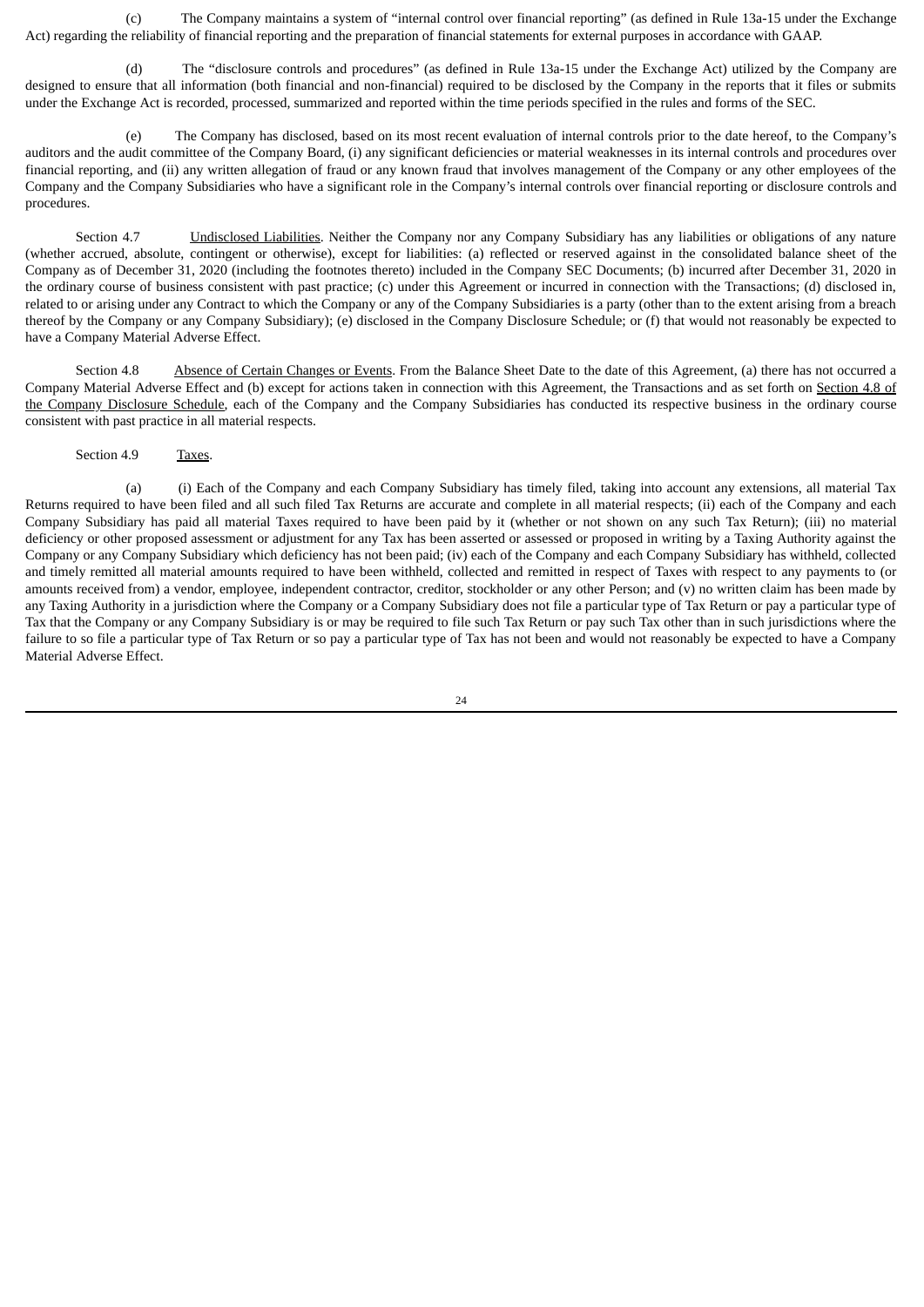(b) Neither the Company nor any Company Subsidiary is a party to or is bound by any Tax sharing, allocation or indemnification agreement or arrangement (other than such an agreement or arrangement exclusively between or among the Company and Company Subsidiaries or customary gross-up or tax indemnity provisions in any credit agreement, sale agreement, lease agreement, employment agreement or similar commercial contract the primary purpose of which does not relate to Taxes ("Non-Tax Sharing Agreements")). Neither the Company nor any Company Subsidiary (i) is or has been a member of an affiliated group filing consolidated or combined Tax Returns (other than a group which consists of only the Company and/or one or more current or former Company Subsidiaries), or (ii) has or had any liability for material Taxes of any Person (other than the Company and the Company Subsidiaries) under Treasury Regulation Section 1.1502-6 (or any similar provision of local, state or foreign Law) or as a transferee or successor, by Contract (other than Non-Tax Sharing Agreements) or otherwise.

(c) During the two-year period ending on the date hereof, neither the Company nor any Company Subsidiary has been a "distributing corporation" or a "controlled corporation" in a distribution intended to qualify for tax-free treatment under Section 355 of the Code.

(d) Neither the Company nor any Company Subsidiary is a party to any understanding or arrangement described in Section 6662(d) (2)(C)(ii) of the Code, or has participated in a "reportable transaction" within the meaning of Treasury Regulations Section 1.6011-4.

Subsidiary.

(e) There are no Liens for material Taxes (other than Permitted Liens) on any of the assets of the Company or any Company

(f) No material audit or other proceeding with respect to Taxes of the Company or any Company Subsidiary currently is being conducted or, to the Knowledge of the Company, threatened by a Taxing Authority. Neither the Company nor any Company Subsidiary has consented to extend the time, or is the beneficiary of any extension of time (in each case other than (i) pursuant to extensions of time to file Tax Returns obtained in the ordinary course of business or (ii) time periods that, as so extended, have lapsed before the date of this Agreement), in which any material Taxes may be assessed or collected by any Taxing Authority.

(g) Neither the Company nor any Company Subsidiary will be required to include any material item of income in, or exclude any material item of deduction from, taxable income for any Tax period or the portion of any Tax period beginning on or after the Closing Date as a result of any (i) installment sale or open transaction disposition made prior to the Closing; (ii) deferred revenue or prepaid amount received prior to the Closing; or (iii) deferred intercompany transactions (within the meaning of Treasury Regulation Section 1.1502-13) occurring or generated, as applicable, prior to the Closing.

(h) Neither the Company nor any Company Subsidiary has made any election under Section 965(h) of the Code.

(i) Neither the Company nor any Company Subsidiary has (i) deferred any Taxes under Section 2303 of the Coronavirus Aid, Relief and Economic Security Act (the "CARES Act"), (ii) claimed any Tax credit under Section 2301 of the CARES Act or Sections 7001-7003 of the Families First Coronavirus Response Act, as may be amended, or (iii) applied for or received any loan under the Paycheck Protection Program under the CARES Act (or, in each case, any similar provision of U.S. or non-U.S. Law).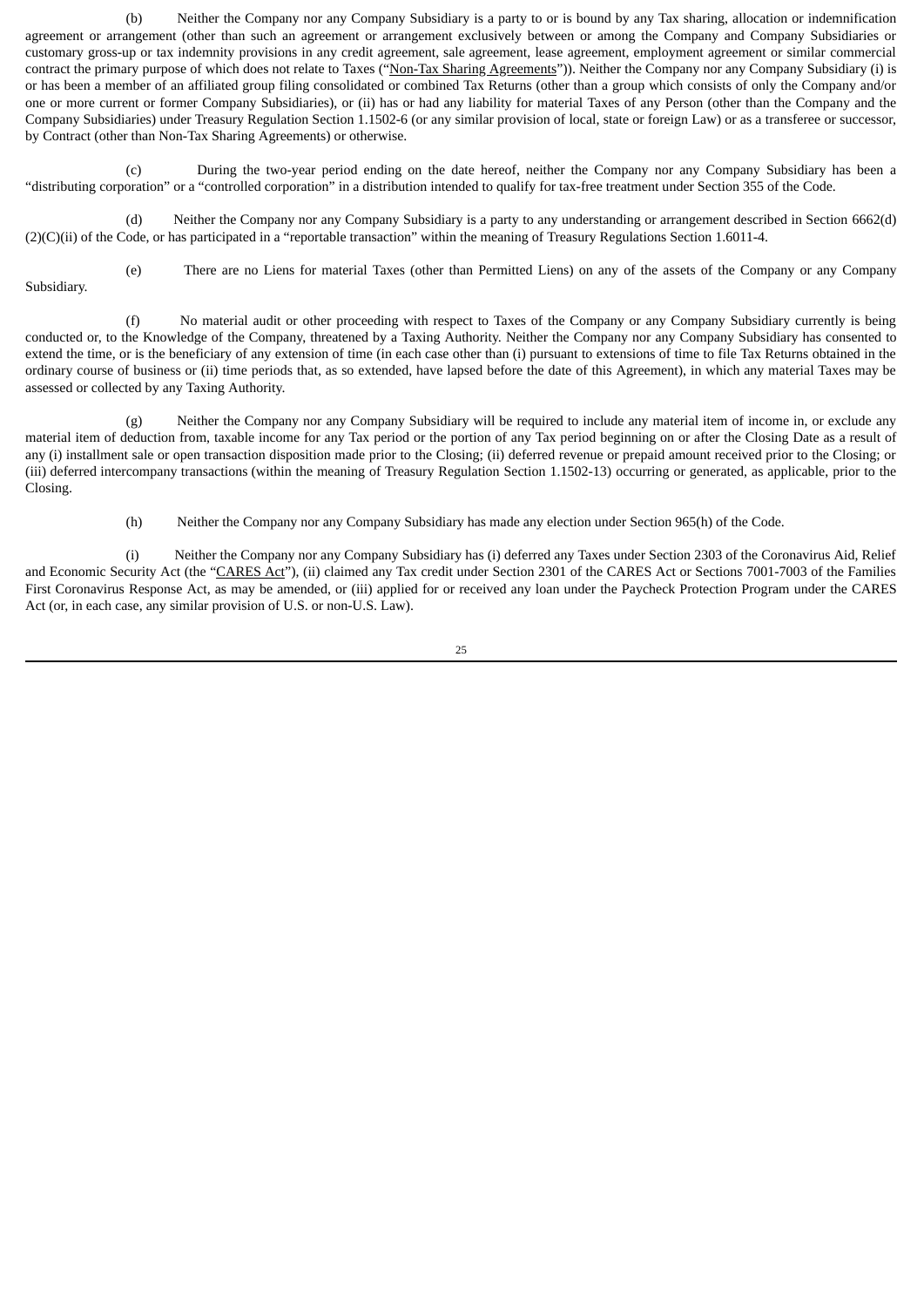### Section 4.10 Employee Benefits.

(a) Section 4.10(a) of the Company Disclosure Schedule sets forth a list of all material Company Benefit Plans (other than employment agreements, offer letters, individual consulting agreements and similar contracts, in each case, with any Service Provider who is not a Key Employee and that may be terminated by the Company or a Company Subsidiary upon less than 35 days advance notice and that do not provide for severance or termination benefits in excess of statutory requirements), and specifies whether such Company Benefit Plan is a U.S. Company Benefit Plan or an International Company Benefit Plan. For purposes of this Agreement, "Company Benefit Plan" means each (i) "employee benefit plan" (as defined in Section 3(3) of ERISA, whether or not subject to ERISA), (ii) compensation, employment, consulting, severance, termination protection, change in control, transaction bonus, retention or similar plan, agreement, arrangement, program or policy or (iii) other plan, agreement, arrangement, program or policy providing for profit sharing, pension, bonus, deferred compensation, incentive compensation, option, equity or equity-based compensation, salary continuation, severance or termination pay, hospitalization, medical, dental, vision, prescription, life insurance, accident, disability or sick leave, cafeteria, fringe benefits, vacation benefits, relocation or expatriate benefits, employee assistance program, supplemental unemployment benefits or post-employment or retirement benefits, in each case, whether written or unwritten, and in each case (y) that is sponsored, maintained, contributed to or required to be contributed to by the Company or any Company Subsidiary (or to which the Company or any Company Subsidiary is a party) for the benefit of any Service Providers (or their beneficiaries or eligible dependents) or (z) with respect to which the Company or any Company Subsidiary has, or could reasonably be expected to have, any direct or indirect liability (including contingent liability); provided, that in no event shall a Company Benefit Plan include any plan, program or arrangement sponsored, maintained, administered or operated by a Governmental Authority or required to be contributed to by the Company or any Company Subsidiary pursuant to applicable Law.

(b) With respect to each Company Benefit Plan identified in Section  $4.10(a)$  of the Company Disclosure Schedule, copies of the following have been made available to Parent (to the extent applicable to such Company Benefit Plan): (i) the current plan document and all amendments thereto; (ii) the current trust agreement, insurance contract or annuity contract serving as a funding vehicle for such Company Benefit Plan; (iii) the most recent summary plan description, and any summaries of material modifications related thereto, distributed to participants in such Company Benefit Plan; (iv) the most recently filed Form 5500 (and all schedules thereto); (v) if such Company Benefit Plan is intended to be qualified under Section 401(a) of the Code, the most recent determination, opinion or advisory letter received from the United States Internal Revenue Service; (vi) all material, non-routine documents and correspondence relating to such Company Benefit Plan received from or provided to any Governmental Authority within the last two years; and (vii) all current employee handbooks, manuals and policies.

(c) Except as would not be reasonably expected to have a Company Material Adverse Effect: (i) each Company Benefit Plan has been established, maintained and administered in accordance with its terms and in compliance with applicable Law (including ERISA and the Code); (ii) each Company Benefit Plan intended to be qualified under Section 401(a) of the Code is the subject of a favorable determination letter from the United States Internal Revenue Service or utilizes a prototype or volume submitter plan document that is the subject of a favorable opinion or advisory letter issued by the United States Internal Revenue Service to the sponsor of such prototype or volume submitter plan, and, to the Knowledge of the Company, nothing has occurred since the most recent such determination, opinion or advisory letter that would reasonably be expected to result in any such letter being revoked (and, to the Knowledge of the Company, any trust relating to such Company Benefit Plan is exempt from Tax under Section 501(a) of the Code and has been so exempt since its creation); (iii) none of the Company, any Company Subsidiary or, to the Knowledge of the Company, any other Person has (A) engaged in a nonexempt "prohibited transaction" (within the meaning of Section 406 of ERISA or Section 4975 of the Code) with respect to any Company Benefit Plan that is subject to such provisions, or (B) breached any fiduciary duty imposed upon it by ERISA with respect to any Company Benefit Plan that is subject to ERISA; and (iv) there are no pending or, to the Knowledge of the Company, threatened lawsuits or claims, or, to the Knowledge of the Company, any reasonable basis therefor, against or otherwise involving any Company Benefit Plan (other than routine claims for benefits, appeals of such claims and domestic relations order proceedings).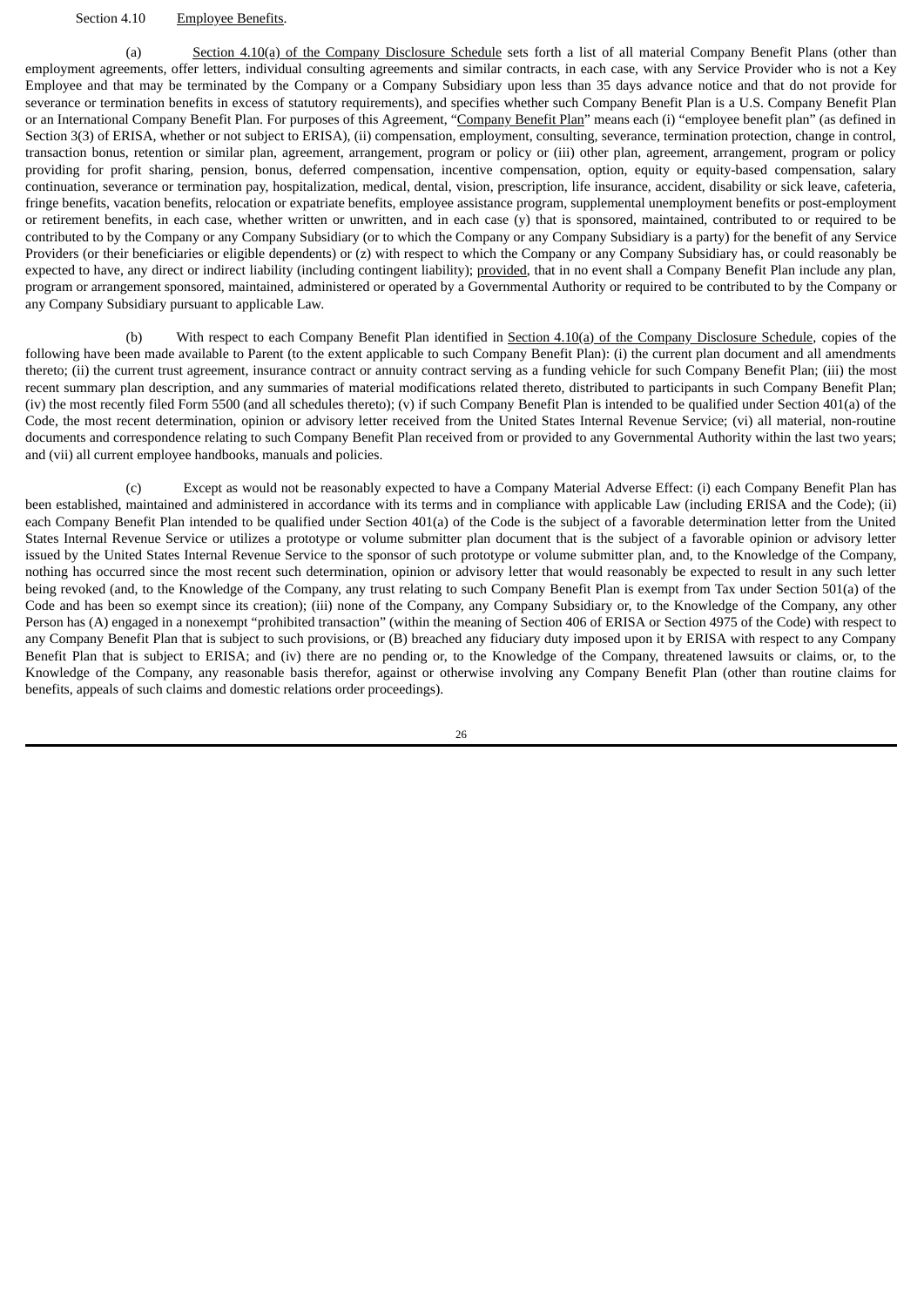(d) During the last six (6) years, none of the Company, any Company Subsidiary or any of their respective ERISA Affiliates has sponsored, maintained, contributed to, or been required to contribute to, nor does the Company or any Company Subsidiary have or is reasonably expected to have any direct or indirect liability (including contingent liability) under, (i) any "multiemployer plan" (as defined in Section 3(37) of ERISA), (ii) a "multiple employer welfare arrangement" (as defined in Section 3(40) of ERISA), (iii) an "employee pension benefit plan" (as defined in Section 3(2) of ERISA) that is subject to Section 412 of the Code, Section 302 of ERISA or Title IV of ERISA, or (iv) a "multiple employer plan" (as defined in Section 4063 or ERISA or Section 413(c) of the Code).

(e) Except as would not be reasonably expected to have, individually or in the aggregate, a Company Material Adverse Effect, neither the Company nor any Company Subsidiary has any current or projected liability for, and no Company Benefit Plan provides or promises, any postemployment or post-retirement welfare benefits to former employees of the Company or its ERISA Affiliates (or their respective beneficiaries or dependents) beyond their retirement or other separation from service, other than pursuant to Section 4980B of the Code or any other applicable Law (and, except as set forth on  $S$ ection  $4.10(e)$  of the Company Disclosure Schedule, with the participant bearing the premium costs).

(f) There has been no amendment to, written interpretation of or announcement (whether or not written) by the Company or any of the Company Subsidiaries relating to, or change in employee participation or coverage under, any Company Benefit Plan that would increase materially the expense to the Company and the Company Subsidiaries, taken as a whole, of maintaining such plan above the level of expense incurred in respect thereof for the most recent fiscal year ended prior to the date hereof.

(g) Except as would not be reasonably expected to have a Company Material Adverse Effect, each International Company Benefit Plan (i) has been maintained in compliance with its terms and applicable Law and (ii) if intended to qualify for special tax treatment, meets all requirements for such treatment. Except as would not be reasonably expected to have a Company Material Adverse Effect, the assets of each International Company Benefit Plan that provides retirement, medical or life insurance benefits following retirement or other termination of service or employment (x) are at least equal to the liabilities of such International Company Benefit Plan (determined based on reasonable actuarial assumptions) or (y) if such International Company Benefit Plan if unfunded, properly accrued in accordance with the accounting standards applicable to the Company Subsidiary that sponsors, maintains or contributes to such International Company Benefit Plan. From and after the Closing Date, Parent and its Affiliates will receive the full benefit of any funds, accruals and reserves under the International Company Benefit Plans.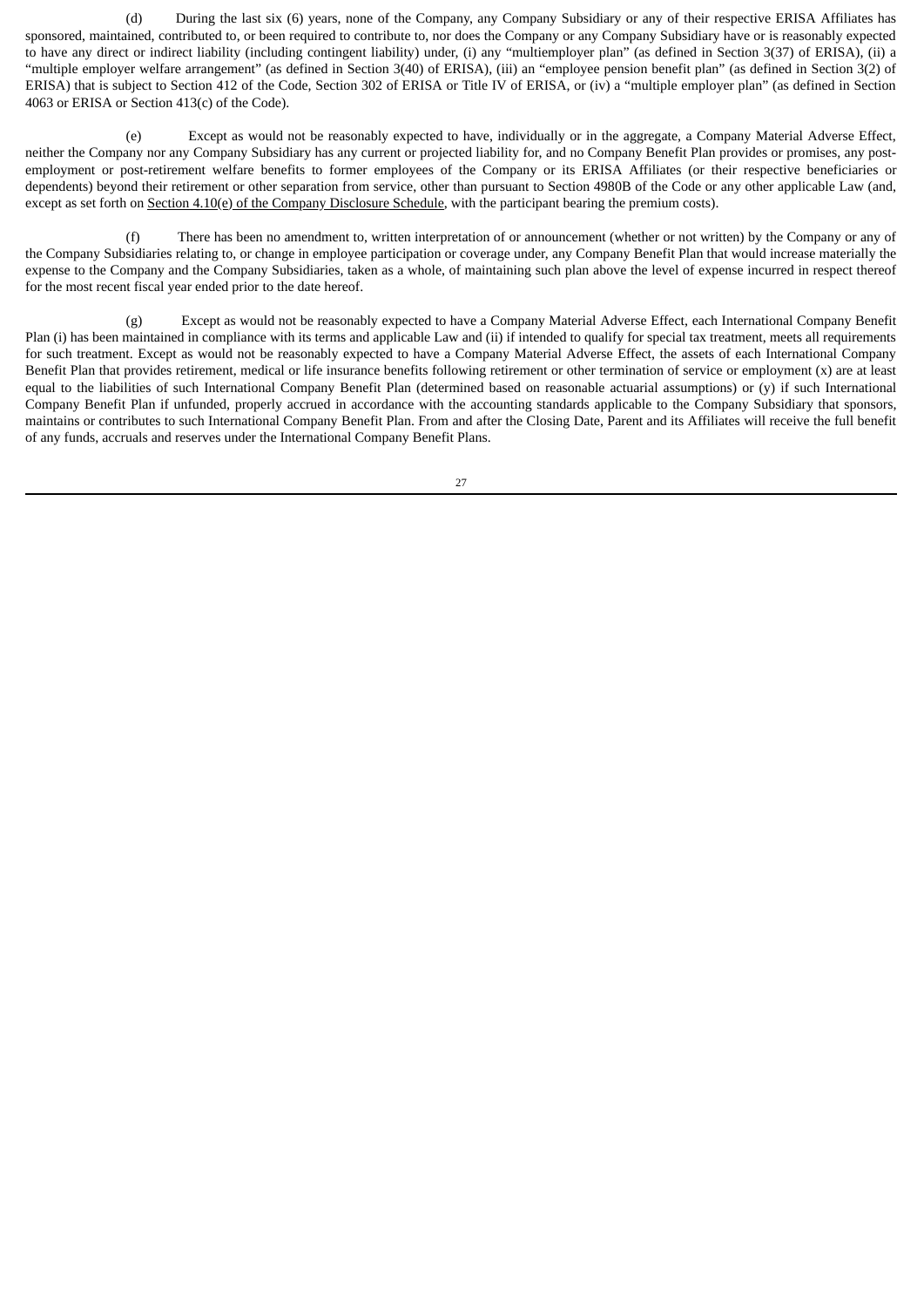(h) Except as set forth in Section 4.10(h) of the Company Disclosure Schedule, as contemplated by the terms of this Agreement or as required by applicable Law, the execution or delivery of this Agreement, all other agreements and documents contemplated hereby to which the Company is a party, and the consummation of the transactions contemplated hereby and thereby will not, either alone or in connection with any termination of employment (whether voluntary, involuntary, with or without good reason, or with or without cause, as a result of disability, death, retirement, or otherwise) or any other event (i) result in any severance or payment or benefit becoming due or payable, or required to be provided, to any current or former Service Provider under a Company Benefit Plan, (ii) trigger or accelerate the time of payment or vesting or increase the amount or value of any benefit or compensation otherwise payable or required to be provided to any such Service Provider under a Company Benefit Plan, (iii) accelerate the timing of any funding obligation (through a grantor trust or otherwise) under any Company Benefit Plan, (iv) result in the forgiveness of indebtedness for the benefit of any such Service Provider under a Company Benefit Plan, (v) limit or restrict the right of the Company or any Company Subsidiary or, after the Closing, Parent or its any of its Affiliates, to merge, amend or terminate any Company Benefit Plan or (vi) result in the payment of any amount that could, individually or in combination with any other such payment, constitute an "excess parachute payment" as defined in Section 280G(b)(1) of the Code. The Company has made available prior to the date hereof to Parent complete and correct copies of any Section 280G calculations prepared (whether or not final) with respect to any disqualified individual in connection with the transactions contemplated by this Agreement. No Company Benefit Plan provides for any Tax gross-up payment, indemnification or reimbursement from the Company or any of its Affiliates as a result of the imposition of additional Taxes under Sections 409A or 4999 of the Code.

Section 4.11 Litigation. There is no demand, suit, claim, action or other proceeding (whether at law or in equity) before any Governmental Authority pending or, to the Knowledge of the Company, threatened in writing against the Company or any Company Subsidiary or any of their respective properties (including any properties owned, operated, leased or licensed by the Company or any Company Subsidiary) or assets that has had or would reasonably be expected to result in a Company Material Adverse Effect, nor is there any Order outstanding against or, to the Knowledge of the Company, investigation by any Governmental Authority involving the Company or any Company Subsidiary or any of their respective properties (including any properties owned, operated, leased or licensed by the Company or any Company Subsidiary) or assets that has had or would reasonably be expected to result in a Company Material Adverse Effect.

Section 4.12 Compliance with Applicable Laws. Except as would not reasonably be expected to have a Company Material Adverse Effect, since January 1, 2019, the business of the Company and the Company Subsidiaries has been conducted in accordance with all Laws applicable thereto. The Company and the Company Subsidiaries have been granted all Permits necessary under applicable Laws for each of the Company and the Company Subsidiaries to own, lease and operate its properties and to carry on its business as currently conducted, except for Permits the absence of which would not be reasonably expected to have a Company Material Adverse Effect (collectively, the "Company Permits"). Section 4.12 of the Company Disclosure Schedule contains a true and complete list of all Company Permits together with the name of the Governmental Authority that issued such Company Permit. All such Company Permits are valid and in full force and effect and each of the Company and the Company Subsidiaries is in compliance with any requirements imposed by any Governmental Authority as a condition to obtaining or maintaining any applicable Company Permit, in each case except where the failure to be so compliant would not be reasonably expected to have a Company Material Adverse Effect.

# Section 4.13 Environmental Matters.

(a) (i) The Company and the Company Subsidiaries are and for the five (5) years prior to the date hereof, have been in compliance with all Environmental Laws; (ii) the Company and the Company Subsidiaries possess, have renewed and maintained, and are and for the five (5) years prior to the date hereof, have been in compliance with all Environmental Permits, and no action or proceeding is pending or, to the Knowledge of the Company, threatened to revoke, modify, suspend or terminate any Environmental Permit; (iii) none of the Company or any Company Subsidiary has received any written notice, demand, request for information, citation, summons or complaint from any Person related to any Environmental Law, Environmental Permit or Hazardous Substance during the five (5) years prior to the date hereof or otherwise in any case that remains unresolved as of the date hereof; (iv) no order, judgment, decree or injunction has been issued or is otherwise in effect, no penalty has been assessed and no investigation, action, claim, suit, proceeding or review is pending, or to the Knowledge of the Company, threatened, with respect to the Company or any of the Company Subsidiaries (or any of their respective predecessor entities) that relates to any Environmental Law, Environmental Permit or Hazardous Substance; and (v) there has been no Release of a Hazardous Substance (A) by the Company or, to the Knowledge of the Company, by any other Person, at, on, under, to, in or from any property or facility now or previously owned, leased or operated by the Company or any of the Company Subsidiaries (or any of their respective predecessor entities), and or (B) to the Knowledge of the Company, at, on, under, to, in or from any property or facility to which any Hazardous Substance has been transported for disposal, recycling or treatment by or on behalf of the Company or any of the Company Subsidiaries, except with respect to any of the foregoing under (i), (ii), (iii), (iv), or (v) as would not reasonably be expected to have a Company Material Adverse Effect.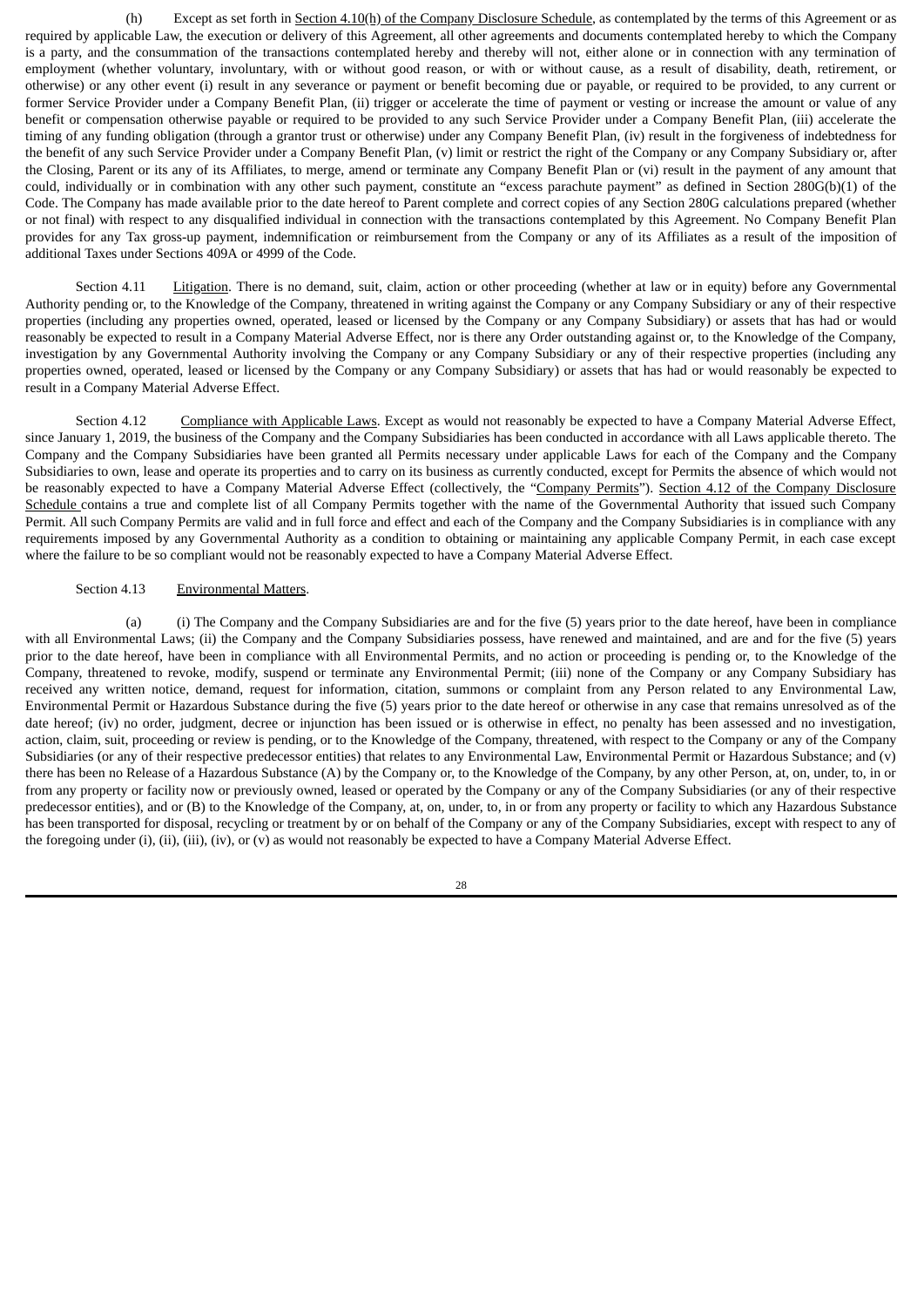(b) The Company and the Company Subsidiaries do not own, lease or operate any real properties or facilities in New Jersey or Connecticut.

(c) Except as has been delivered to Parent at least five days prior to the date hereof, there is no material environmental investigation, study, audit, test, review, analysis or other report in the possession or reasonable control of the Company or any of the Company Subsidiaries that relates to the compliance with or potential liability under any Environmental Law or Environmental Permit by the Company or any of the Company Subsidiaries (or any of their respective predecessor entities) or any property or facility now or previously owned, leased or operated by the Company or any of the Company Subsidiaries (or any of their respective predecessor entities).

## Section 4.14 Contracts.

(a) Each of the Company's "material contracts" pursuant to Item 601(b)(10) of Regulation S-K promulgated by the SEC (a "Filed Company Contract") has been filed with the SEC.

(b) Section 4.14(b) of the Company Disclosure Schedule sets forth, as of the date of this Agreement, a true and complete list of the following types of Contracts to which the Company or any Company Subsidiary is a party as of the date of this Agreement:

(i) each Contract that contains a non-compete or client, customer or employee non-solicit requirement or any other provision which materially restricts the ability of the Company or any Company Subsidiaries to compete in any material line of business or geographic area;

(ii) each Contract (excluding purchase orders for containers, roll trailers, swap bodies, gensets or similar equipment purchased for leasing to customers in the ordinary course) relating to any Indebtedness (A) of the Company or any of the Company Subsidiaries or (B) in respect of any asset backed securitization or similar transactions (whether or not off-balance sheet) where the Company or any of the Company Subsidiaries is an originator, in each case with a principal amount in excess of \$5,000,000 (whether outstanding or that may be incurred by its terms), other than any such Contract solely between or among the Company and the wholly owned Company Subsidiaries or between or among wholly owned Company Subsidiaries;

(iii) each partnership, joint venture, strategic alliance, collaboration or similar Contract relating to the formation, creation, operation, management or control of any partnership or joint venture or to the ownership of any equity interest in any entity or business enterprise;

(iv) other than any Filed Company Contracts filed as exhibits (including exhibits incorporated by reference to any Filed Company SEC Documents), each material Contract between the Company or any of its Subsidiaries, on the one hand, and, on the other hand, any (A) present executive officer or director of either the Company or any of the Company Subsidiaries, (B) record or beneficial owner of more than 5% of the shares of Common Stock outstanding as of the date hereof or (C) to the Knowledge of the Company, any Affiliate of any such executive officer, director or record or beneficial owner of more than 5% of the shares of Common Stock outstanding as of the date hereof (other than the Company or any of the Company Subsidiaries);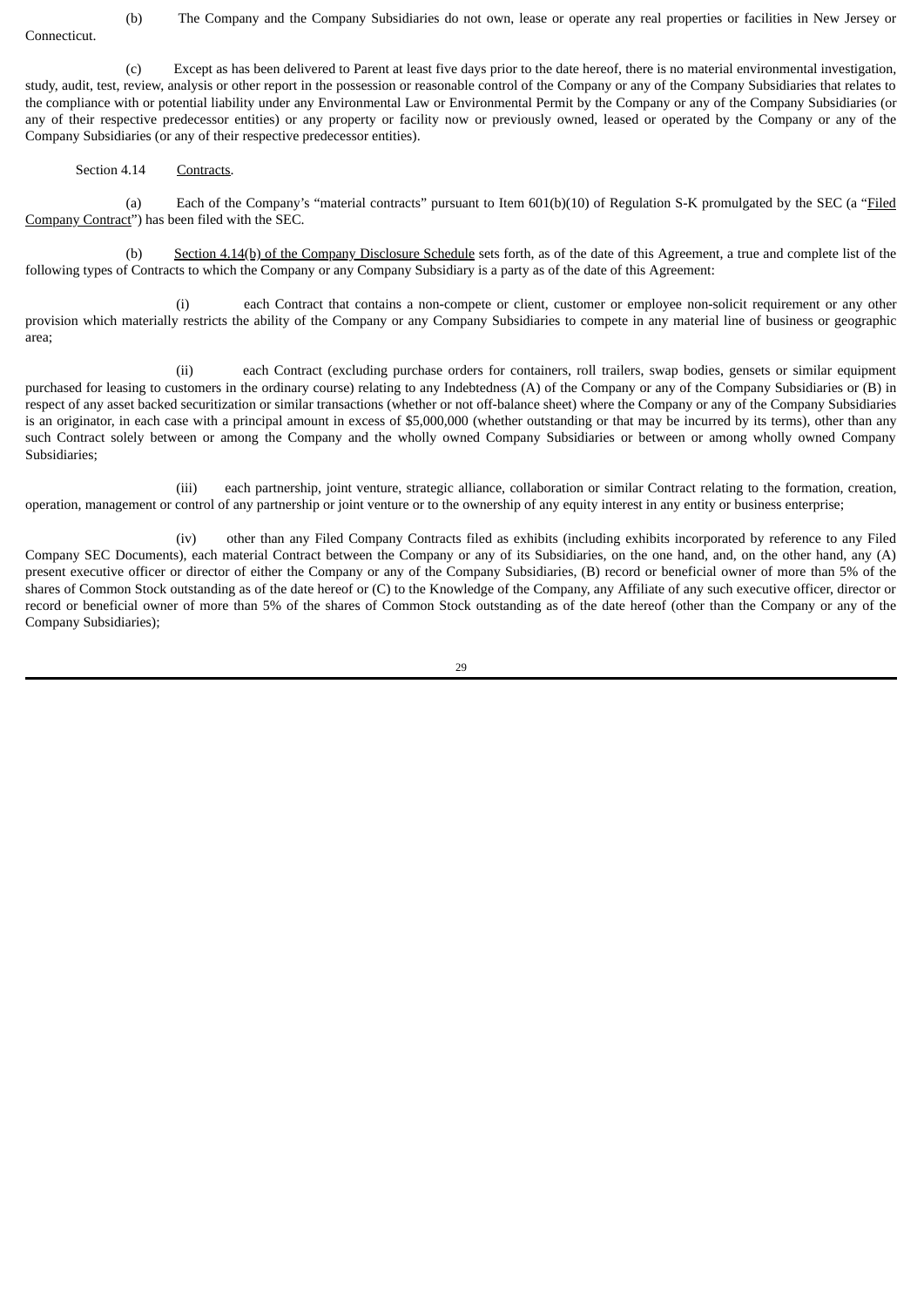(v) each Contract relating to the disposition or acquisition by the Company or any of the Company Subsidiaries of any business or any amount of assets for an amount (in any transaction or series of related transactions) in excess of \$1,000,000 (excluding purchase orders for the purchase of shipping containers);

(vi) other than Contracts for ordinary repair and maintenance, each Contract providing for the development or construction of, or additions or expansions to, any real property, under which the Company or any of the Company Subsidiaries has, or expects to incur, an obligation in excess of \$1,000,000 in the aggregate;

(vii) each Contract with a customer (x) under which the customer leases equipment with a book value greater than \$1,000,000 as of the Balance Sheet Date or (y) pursuant to which any customer made payments to the Company and the Company Subsidiaries, taken as a whole, in excess of \$1,000,000 during the 12-month period ended December 31, 2020;

(viii) each Contract with a vendor (other than as provided in (ix) below and other than Contracts related to the Company Benefit Plans) under which the Company or any Company Subsidiaries paid an aggregate amount greater than \$1,000,000 to purchase goods or services during the year ended December 31, 2020;

(ix) each purchase order under which the Company or any Company Subsidiaries paid an aggregate amount greater than \$10,000,000 to purchase shipping containers during the year ended December 31, 2020;

(x) each Contract involving any settlement, conciliation or similar agreement that is with any Governmental Authority, (A) pursuant to which the Company or any Company Subsidiary is obligated after the date of this Agreement to make any material payment to a Governmental Authority, (B) that would otherwise limit the operation of the Company or any Company Subsidiary (or Parent or any of its other Affiliates) in any material respect after the Closing or (C) that imposes any injunctive or other equitable relief;

(xi) any Contract that contains exclusivity or "most favored nation" provisions, or grants any right of first refusal or right of

first offer to any Person;

amount of services;

(xii) any Contract that requires the Company or any Company Subsidiary to purchase or sell a minimum quantity of goods or

(xiii) any stockholders, investors rights, registration rights or similar agreement or arrangement;

(xiv) each Contract that provides for retention, change in control or transaction bonuses or benefits;

(xv) each Contract that is a collective bargaining agreement; and

(xvi) each Contract pursuant to which the Company or any of the Company Subsidiaries (A) obtains any license or covenant not to be sued under any Intellectual Property Rights (other than any non-exclusive licenses for off-the-shelf software that is commercially available); or (B) grants any license or covenant not to be sued under, any Intellectual Property Rights (other than non-exclusive licenses granted to customers in the ordinary course of business).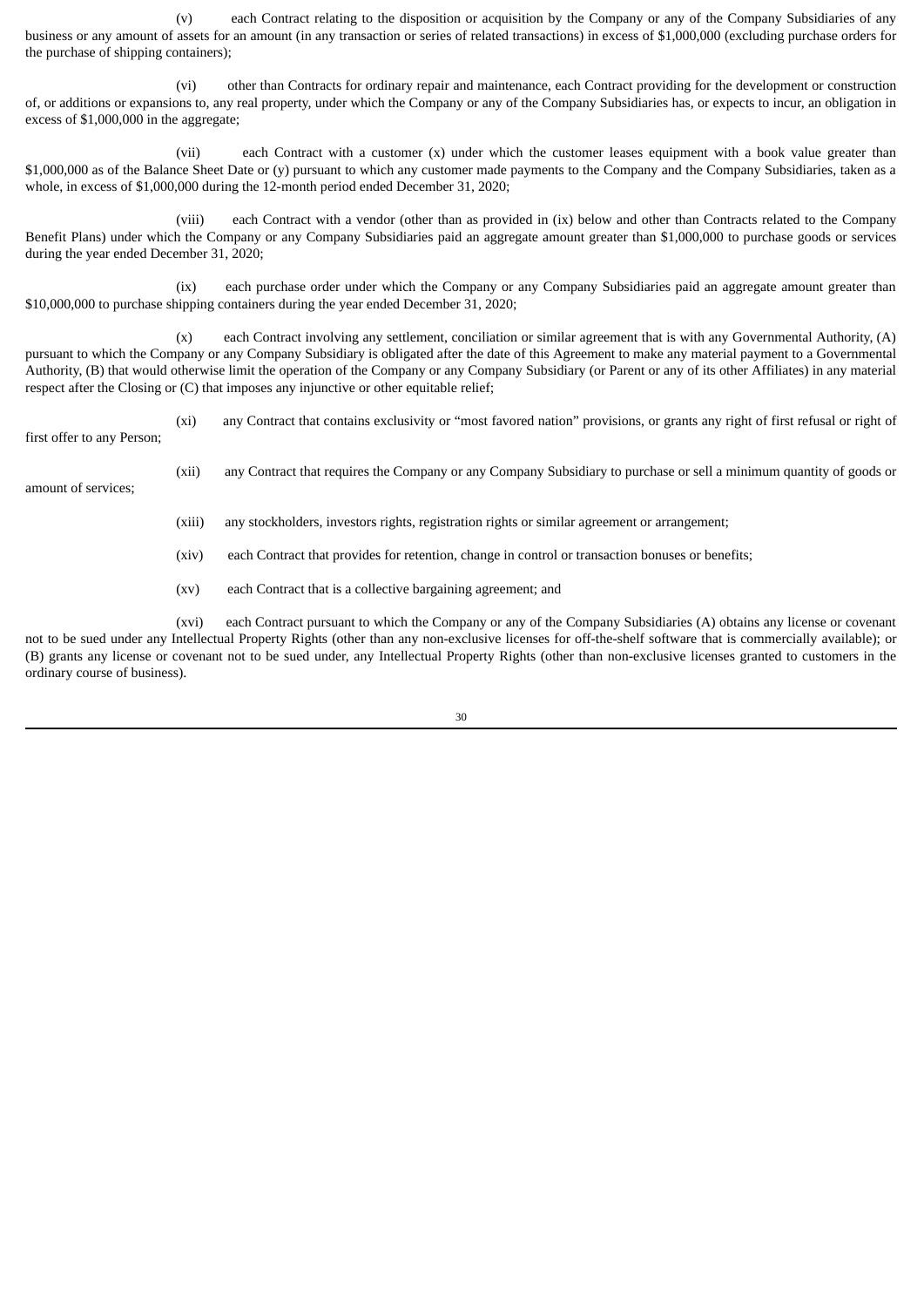(c) Except for matters which have not had and would not reasonably be expected to have a Company Material Adverse Effect, (i) each Material Contract is a valid, binding and legally enforceable obligation of the Company or one of the Company Subsidiaries, as the case may be, and, to the Knowledge of the Company, of the other parties thereto, except, in each case, as enforcement may be limited by bankruptcy, insolvency, reorganization or similar Laws affecting creditors' rights generally and by general principles of equity, (ii) each such Material Contract is in full force and effect and (iii) none of the Company or any of the Company Subsidiaries is (with or without notice or lapse of time, or both) in breach or default under any such Material Contract and, to the Knowledge of the Company, no other party to any such Material Contract is (with or without notice or lapse of time, or both) in breach or default thereunder, except, in the case of clauses (i) or (ii), with respect to any Material Contract which expires by its terms (as in effect as of the date hereof) or which is terminated in accordance with the terms thereof by the Company in the ordinary course of business consistent with past practice. Except as would not be reasonably expected to have a Company Material Adverse Effect, the Company has not received any notice in writing from any Person that such Person intends to terminate, or not renew, any Material Contract. For purposes of this Section 4.14(c), the reference to "Material Contract" shall include any Contract to which the Company or any of its Subsidiaries becomes party to after the date hereof and prior to the Closing that would constitute a Material Contract if entered into prior to the date hereof.

### Section 4.15 Real Property.

(a) Neither the Company nor any Company Subsidiary owns any real property. Except as would not reasonably be expected to have a Company Material Adverse Effect, the Company or its Subsidiaries have a valid and enforceable leasehold interest in the Leased Real Property. None of the Company's or each Company Subsidiary's leasehold interest in any such Leased Real Property is subject to any Lien, except for Permitted Liens.

(b) Section 4.15(b) of the Company Disclosure Schedule contains, as of the date of this Agreement, a true and complete list of all leases, ground leases, subleases, sub-subleases, licenses and any other occupancy agreements to which the Company or any Company Subsidiary is a party and pursuant to which such base rent payments thereunder are in excess of \$25,000 per annum (collectively, the "Real Property Leases" and such real property leased pursuant to each Real Property Lease, the "Leased Real Property"). True and complete copies of all Real Property Leases (including all amendments, extensions, renewals, guaranties and other agreements with respect thereto) have been made available to Parent.

(c) Except as set forth on Section 4.15(c) of the Company Disclosure Schedule, each Real Property Lease: (i) is in full force and effect and constitutes the valid and legally binding obligation of the Company or the applicable Company Subsidiary and, to the Knowledge of the Company, the counterparty thereto, and is enforceable in accordance with its terms, subject to (A) Laws of general application relating to bankruptcy, insolvency, reorganization, moratorium and other Laws affecting creditors' rights generally and (B) rules of law governing specific performance, injunctive relief and other equitable remedies; and (ii) except with respect to any Permitted Liens with respect to the Real Property Leases, has not been assigned or taken as a security interest in any manner by the Company or any of the applicable Company Subsidiaries. Except as set forth on Section 4.15(c) of the Company Disclosure Schedule, other than Permitted Liens, (i) neither the Company nor any applicable Company Subsidiary has assigned, subleased or otherwise transferred, in whole or in part, any Real Property Lease or any interest therein, or otherwise granted to another Person the right to use or occupy any Leased Real Property, and (ii) the Company or the applicable Company Subsidiary has undisturbed possession and quiet enjoyment of the Leased Real Property under the Real Property Lease.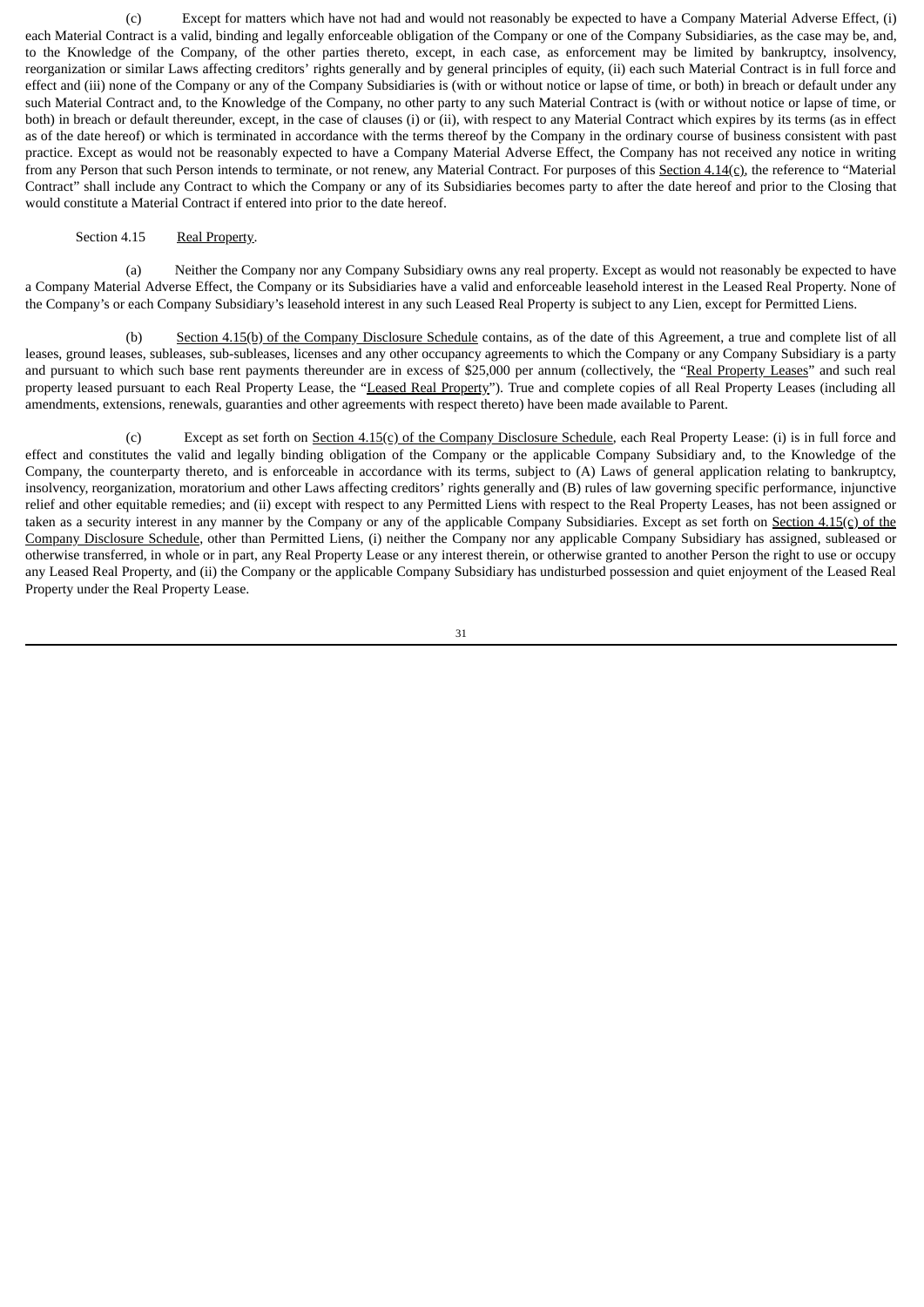(d) Except as set forth on Section 4.15(d) of the Company Disclosure Schedule, neither the Company nor any Company Subsidiary has received or given any written notice of any material default that is outstanding and, to the Knowledge of the Company, no event has occurred or circumstance exists that with notice or lapse of time, or both, would constitute a material default by the Company or any Company Subsidiary under any Real Property Lease, and, to the Knowledge of the Company, no other party is in material default thereunder.

(e) Except as set forth on Section 4.15(e) of the Company Disclosure Schedule, neither the Company nor any Company Subsidiary has received any written notice from any Governmental Authority alleging any material defect or deficiencies or any material violation of any building, zoning, fire safety, health safety or other applicable law with respect to any structures, buildings, fixtures, equipment and other improvements (collectively, the "Facilities") located on the Leased Real Property that are material to the operation of the business of the Company and the Company Subsidiaries, taken as a whole, as now being conducted and for which remain uncured.

(f) The Real Property constitutes all of the real property used or held for use in connection with, necessary for the conduct of, and material to, the business of the Company and the Company Subsidiaries as currently conducted in all material respects. With respect to the Real Property, neither the Company nor any Company Subsidiary has received any written notice from any Governmental Authority threatening a suspension, revocation, modification or cancellation of any certificates of occupancy, permits, licenses, franchises, approvals and authorizations which would materially and adversely affect the operation of the business of the Company as currently conducted, and which remains uncured. There does not exist any pending or, to the Knowledge of the Company, threatened, condemnation or eminent domain proceedings or administrative actions that affect any of the Real Property in any material respect, and neither the Company nor any Company Subsidiary has received any written notice of the intention of any Governmental Authority to take or condemn any of the Real Property.

(g) The tangible properties and assets collectively owned, leased and licensed by the Company and the Company Subsidiaries (i) constitute all of the tangible properties and assets used or held for use in connection with, necessary for the conduct of, and material to, the business of the Company and the Company Subsidiaries as currently conducted, (ii) are not subject to any Liens, except for Permitted Liens, and (iii) are in reasonably good repair and operating condition (subject to normal wear and tear) in all material respects.

### Section 4.16 **Intellectual Property.**

(a) Section 4.16(a) of the Company Disclosure Schedule sets forth a complete and correct (in all material respects) list, as of the date hereof, of all registrations and currently pending applications for registration for Patents, Trademarks, Copyrights and Internet domain names owned by the Company or the Company Subsidiaries ("Registered Intellectual Property Rights") indicating for each such item the applicable owner, filing or registration number and filing jurisdiction. Except as identified in Section 4.16(a) of the Company Disclosure Schedule, all such applications and registrations for Registered Intellectual Property Rights are subsisting. To the Knowledge of the Company, except as would not reasonably be expected to result in a Company Material Adverse Effect, all such registrations for Intellectual Property Rights are, to the extent applicable, enforceable and valid.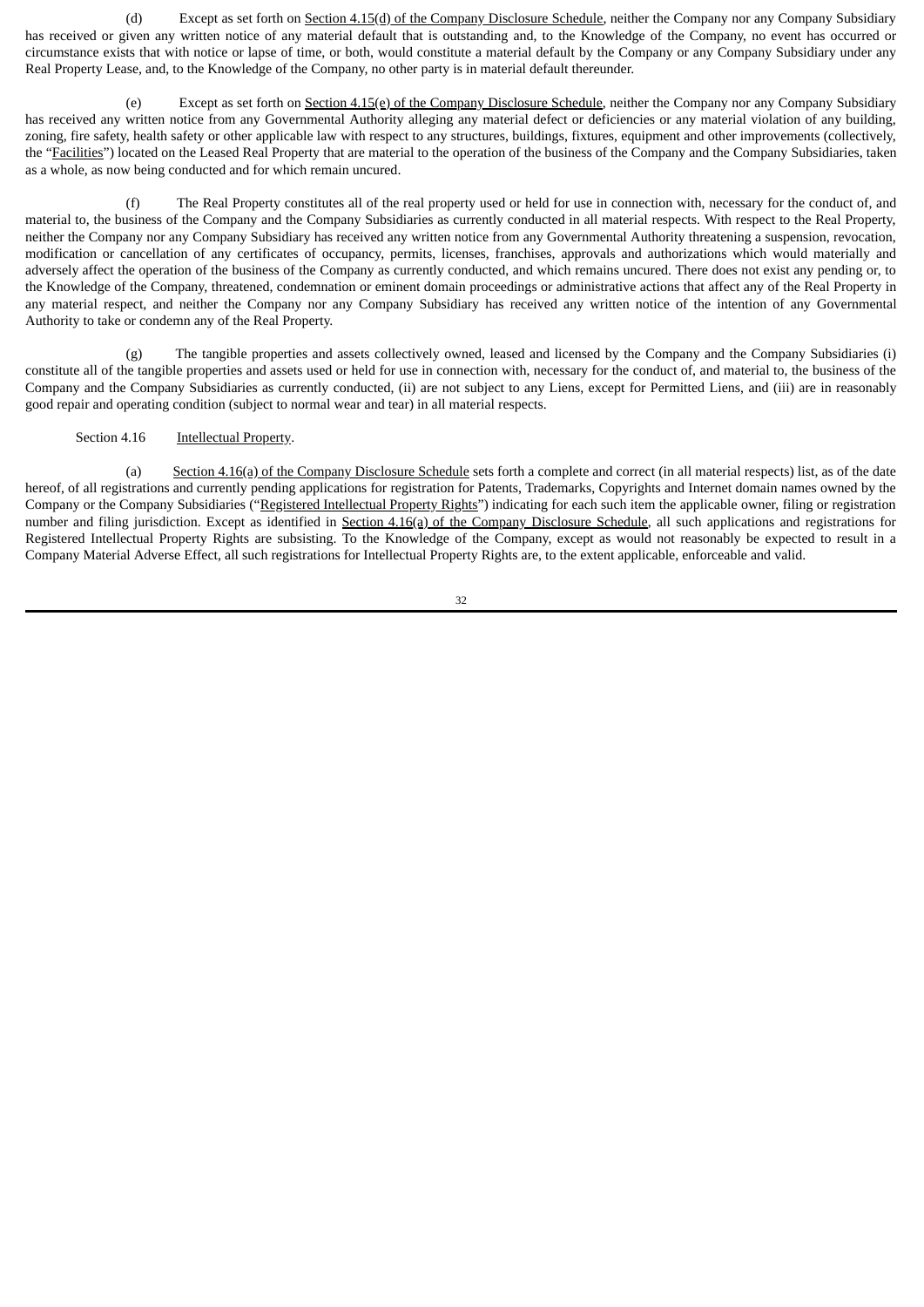(b) The Company or a Company Subsidiary (individually or collectively) (i) is the owner of each of the Registered Intellectual Property Rights and all other material Intellectual Property Rights owned or purported to be owned by the Company or a Company Subsidiary (the "Company Intellectual Property") and (ii) except as would not reasonably be expected to result in a Company Material Adverse Effect, own or have a valid, enforceable and sufficient right and license to use all Intellectual Property Rights used or held for use in, or otherwise necessary for, the conduct of their respective businesses as currently conducted, in each case of (i) and (ii), free and clear of all Liens other than Permitted Liens, except that the foregoing representations does not pertain to any interference, infringement, misappropriation or violation of any Company Intellectual Property. The consummation of the transactions contemplated by this Agreement will not alter, encumber, impair or extinguish any Company Intellectual Property or any of the Company's or Company Subsidiaries' rights therein.

(c) Except as would not, individually or in the aggregate, reasonably be expected to result in material liability to the Company and the Company Subsidiaries, (i) neither the operation of the business of the Company and the Company Subsidiaries, nor the Registered Intellectual Property Rights, nor any other products or services of the Company and the Company Subsidiaries infringes, misappropriates or otherwise violates any Intellectual Property Rights of third parties, except as would not be material to the business of the Company or any Company Subsidiary, and (ii) as of the date hereof, there are no suits, actions, claims, threats or proceedings pending or, to the Knowledge of the Company, threatened in writing that allege any such infringement, misappropriation or violation (except for issues raised during the ex parte prosecution proceedings of applications for Registered Intellectual Property Rights) or that challenges the ownership, validity or enforceability of any Company Intellectual Property. The foregoing representation and warranty in this Section 4.16(c) is the sole representation and warranty herein with respect to any actual or alleged infringement, misappropriation or other violation of Intellectual Property Rights by the Company or any Company Subsidiary. None of the Company Intellectual Property that is material to the business of the Company or any Company Subsidiary is subject to any outstanding Order or stipulation restricting or limiting in any material respect the ownership, use or licensing thereof by the Company or any Company Subsidiary as currently or contemplated to be used or licensed, as applicable.

(d) The Company and the Company Subsidiaries have taken commercially reasonable steps to maintain and protect (i) any trade secrets held by the Company or the Company Subsidiaries, and (ii) the security of their information technology systems, including the data stored therein or transmitted thereby, and provide for the continuity, integrity, and security thereof. Except as would not reasonably be expected to result in a Company Material Adverse Effect, no past or current employees or independent contractors of the Company or the Company Subsidiaries who have participated or are currently participating in creating any Intellectual Property Rights for or on behalf of the Company and/or any Company Subsidiaries have any ownership right, title or interest in any such Intellectual Property Rights and all such Intellectual Property Rights are solely and exclusively owned by the Company or the Company Subsidiaries. To the Knowledge of the Company, no third party is infringing on, misappropriating or otherwise violating any Intellectual Property Rights of the Company or any Company Subsidiary.

(e) The Company and the Company Subsidiaries have sufficient rights to use all material software, middleware and systems, information technology equipment, and associated documentation as used in connection with the operation of their businesses (the "Business IT Assets"), except that the foregoing representation does not pertain to any interference, infringement, misappropriation or violation of any Company Intellectual Property. No Person has gained unauthorized access to any Business IT Assets, except as would not reasonably be expected to have a Company Material Adverse Effect.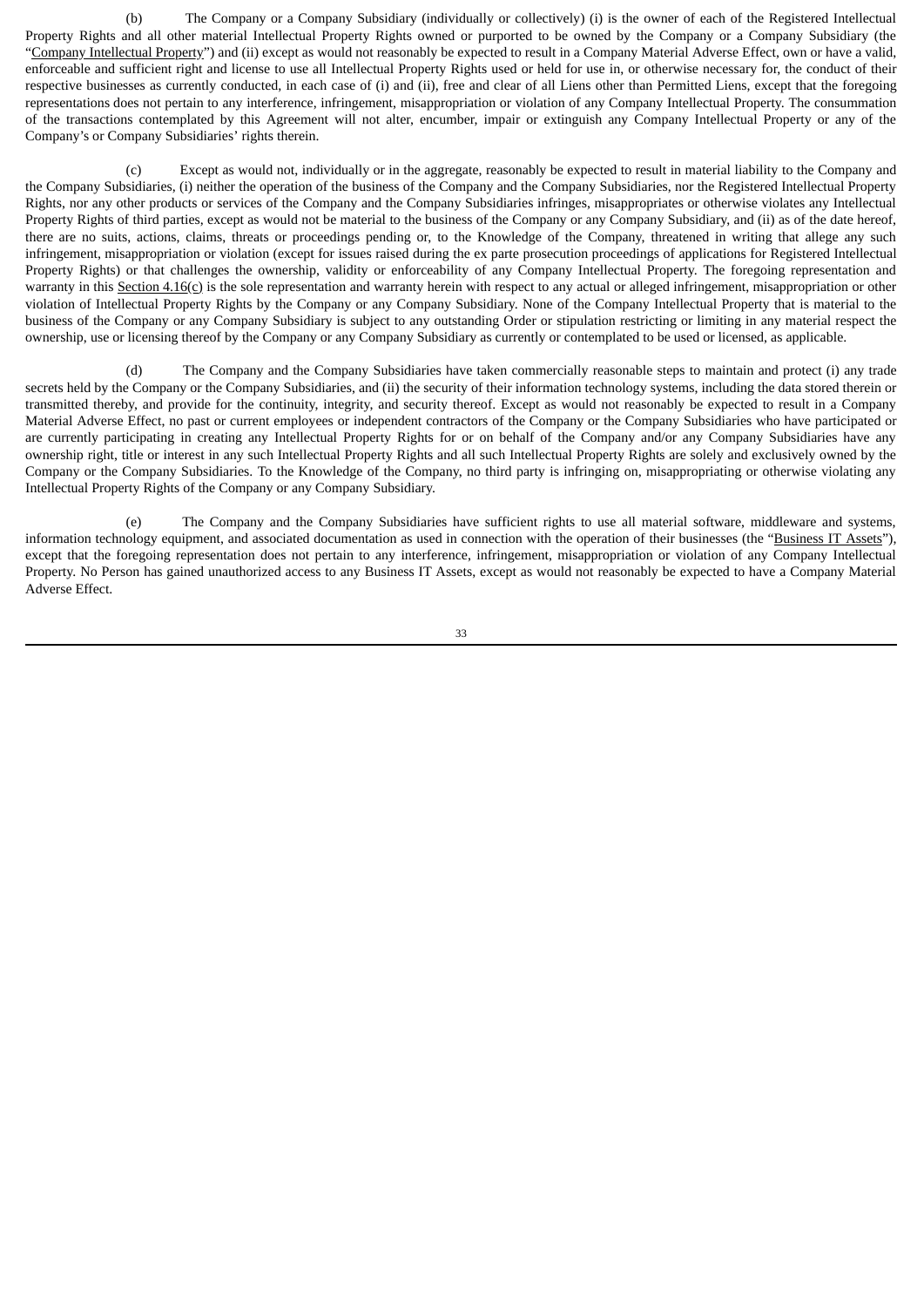# Section 4.17 Labor Matters.

(a) The Company has provided to Parent a true and complete list ("Service Provider List") of each Service Provider employed or engaged by the Company or a Company Subsidiary as of the date of this Agreement, and such list correctly reflects (except for information omitted to comply with applicable Law), with respect to each such individual and to the extent permitted by applicable Law, his or her (i) name, (ii) employer and jurisdiction of employment, (iii) hire date, (iv) job title, (v) base salary, base wage rate or fee (as applicable), (vi) current year target cash bonus or incentive compensation opportunity (if any), (vii) prior year actual cash bonus or incentive compensation payout, (viii) status as employee or consultant, full-time or part-time and exempt or non-exempt for the Fair Labor Standards Act for wage and hour purposes and (ix) whether such individual is in active employment or on leave, and if on leave, the nature of such leave and date of expected return.

(b) Neither the Company nor any Company Subsidiary is or has been a party to or bound by any collective bargaining agreements or labor agreements and no such agreement is currently being negotiated by the Company or any Company Subsidiary.

(c) As of the date of this Agreement, with respect to any current or former Service Providers (i) there are no, and during the prior two (2) years there have not been any, strikes, work stoppages, slowdowns, picketing, walkouts, lockouts or similar organized labor activity pending or, to the Knowledge of the Company, threatened in writing, and (ii) to the Knowledge of the Company, no labor organization or group of employees has made a presently pending written demand for recognition or certification and there are no representation or certification proceedings or petitions seeking a representation proceeding or, to the Knowledge of the Company, threatened in writing, to be brought or filed with the National Labor Relations Board or any other labor relations tribunal or authority. There are no, and during the prior two (2) years there have not been any, unfair labor practice complaints pending or, to the Knowledge of the Company, threatened in writing against the Company or any Company Subsidiary before any Governmental Authority and during the prior two (2) years neither the Company nor any Company Subsidiary has been a party to or subject to any action, suit or other proceeding before any Governmental Authority regarding any Service Provider nor is any such action, suit or other proceeding threatened in writing against the Company or any Company Subsidiary, in each case, other than as would not reasonably be expected to be, individually or in the aggregate, material to the Company and the Company Subsidiaries, taken as a whole. The consent or consultation of, or the rendering of formal advice by, any labor or trade union, works council or other employee representative body is not required for the Company to enter into this Agreement or to consummate any of the transactions contemplated hereby.

(d) During the prior two (2) years, the Company and the Company Subsidiaries have been in compliance with all applicable Laws respecting labor and employment practices, including all such Laws relating to wages and hours, civil rights, affirmative action, equal employment opportunity, sexual harassment, worker classification, information privacy and security, workplace safety, immigration, unemployment insurance, workers' compensation, the Worker Adjustment and Retraining Notification Act (and any comparable foreign, state or local law) and payment and withholding of Taxes, except as would not reasonably expected to have a Company Material Adverse Effect. Neither the Company nor any Company Subsidiary is liable for the payment of any tax, fines, penalties or other amounts, however designated, for failure to comply with any applicable Law related to the foregoing, except as would not reasonably expected to have a Company Material Adverse Effect.

(e) During the prior two (2) years, (i) there has not been any suit, action or other proceeding related to, or any allegation of or related to, sex-based discrimination, sexual harassment or sexual misconduct, or breach of any policy of the Company or any Company Subsidiary relating to the foregoing, against any director of the Company or any Company Subsidiary or any Key Executive nor, to the Company's Knowledge, has any such suit, action or other proceeding been threatened, and (ii) neither the Company nor any Company Subsidiary has entered into any settlement agreements or similar out-of-court or pre-litigation arrangements related to allegations of sexual harassment or misconduct by any such Person.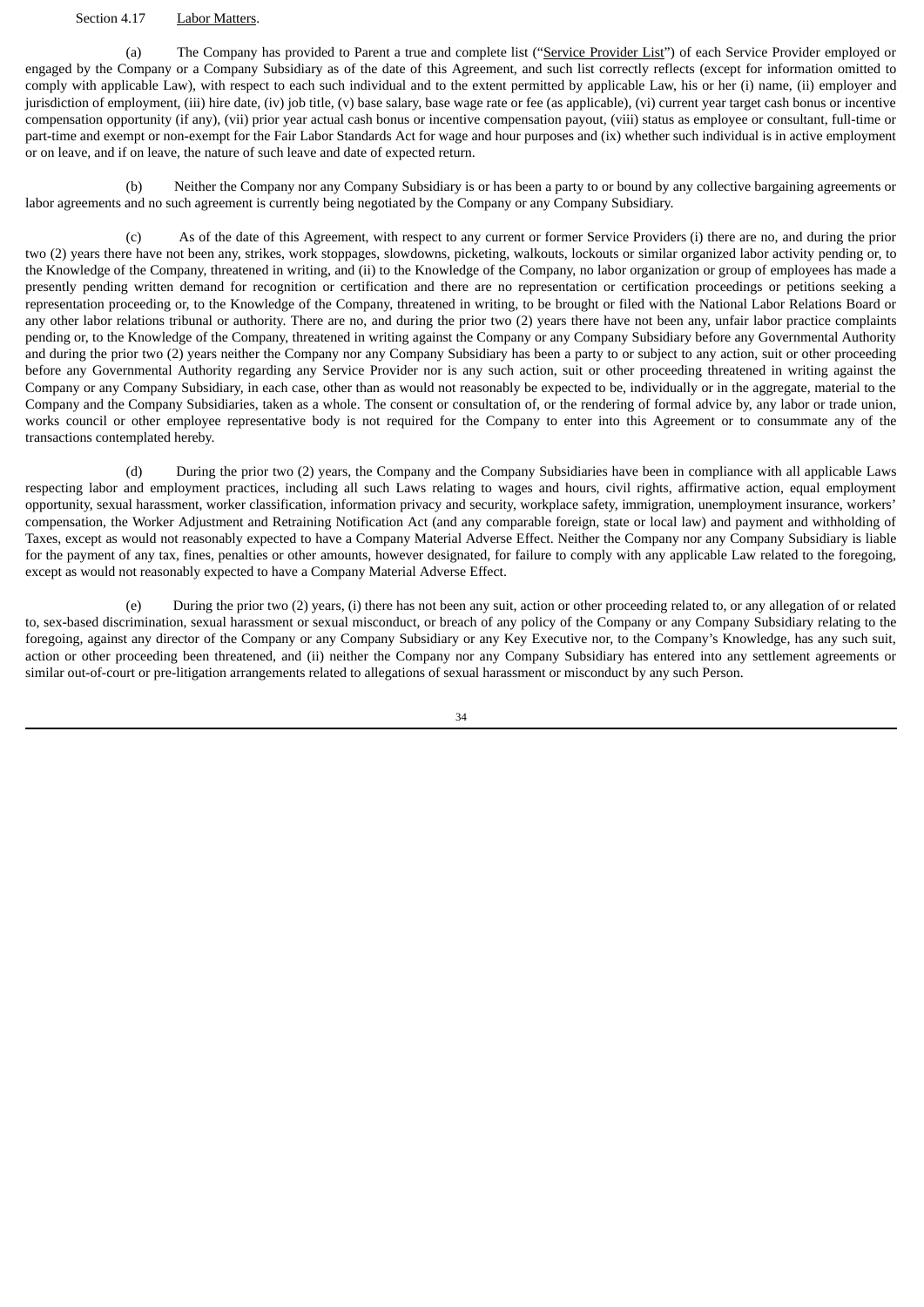(f) No Key Executive has indicated in writing (or, to the Company's Knowledge, orally) that he or she intends to resign or retire as a result of the transactions contemplated by this Agreement or otherwise within one year of the Closing Date.

#### Section 4.18 Anti-Takeover Provisions.

(a) Assuming the accuracy of the representation contained in Section 5.7, the Company has taken all action necessary to exempt the Merger, this Agreement and the transactions contemplated hereby from Section 203 of the DGCL, and no further action is required by the Company Board or any committee thereof or the stockholders of the Company to render inapplicable the provisions of Section 203 of the DGCL to the extent, if any, such provisions would otherwise be applicable to this Agreement, the Merger or the other Transactions.

(b) Assuming the accuracy of the representation contained in Section 5.7, there is no other state anti-takeover statute or regulation, any takeover-related provision in the Company's organizational documents, or any stockholder rights plan or similar agreement applicable to Parent, this Agreement or the Merger that would prohibit or restrict the ability of the Company to enter into this Agreement or its ability to consummate the Merger.

Section 4.19 Brokers' Fees and Expenses. Except as set forth on Section 4.19 of the Company Disclosure Schedule, no broker, investment banker, financial advisor or other Person, other than Centerview Partners LLC (the "Company Financial Advisor"), the fees and expenses of which will be paid by the Company, is entitled to any broker's, finder's, financial advisor's or other similar fee or commission in connection with the Merger or any of the other Transactions based upon arrangements made by or on behalf of the Company.

Section 4.20 Opinion of Financial Advisor. The Company Board has received the opinion of the Company Financial Advisor to the effect that, as of the date of this Agreement, and subject to the various assumptions and qualifications set forth therein, the Common Merger Consideration is fair, from a financial point of view to the holders of the Common Stock.

Section 4.21 Privacy and Data Security.

(a) Except as would not reasonably be expected to result in a Company Material Adverse Effect, at no time since January 1, 2019 has there been any data security breach of any Business IT Assets or unauthorized access, use, or disclosure of any Personal Information owned, used, maintained, received, or controlled by or on behalf of the Company or any Company Subsidiary, including any unauthorized access, use or disclosure of Personal Information that would constitute a breach, in each case, for which notification to individuals or Governmental Authorities is required under any applicable Information Privacy and Security Laws or Contracts to which the Company or any Company Subsidiary is a party.

(b) Except for matters which have not had and would not reasonably be expected to have a Company Material Adverse Effect, the Company's and each Company Subsidiary's collection, maintenance, transmission, transfer, use, disclosure, storage, disposal and security of Personal Information has complied since January 1, 2019 to the date of this Agreement with (i) Information Privacy and Security Laws, (ii) Contracts to which the Company or any Company Subsidiary is a party that govern that Personal Information, and (iii) applicable privacy policies or disclosures posted to websites maintained by the Company or any Company Subsidiary that govern Personal Information processed by or on behalf of the Company or the Company Subsidiary (the "Privacy Policies"). Since the Balance Sheet Date, no suit, claim, action, proceeding, arbitration, mediation or, to the Knowledge of the Company, investigation is pending or, to the Knowledge of the Company, threatened in writing against the Company or any Company Subsidiary relating to the processing or security of Personal Information, except as would not individually or in the aggregate, reasonably be expected to result in material liability to the Company and the Company Subsidiaries.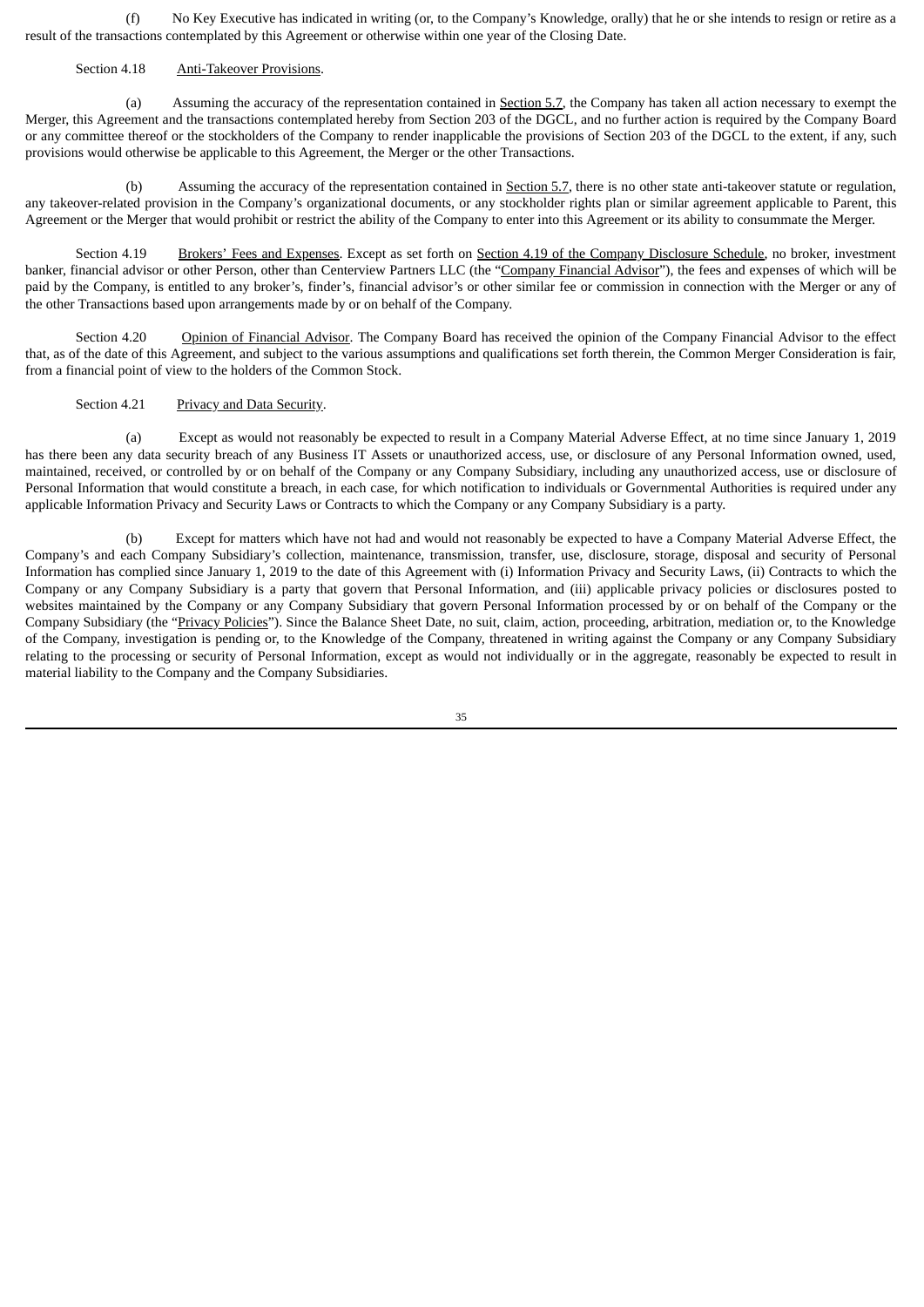Section 4.22 Insurance. Section 4.22 of the Company Disclosure Schedule sets forth a true, correct and complete list and summaries of all material insurance policies and fidelity bonds for which the Company or any of the Company Subsidiaries is a policyholder or which covers the business, operations, employees, officers, directors or assets of the Company or any of the Company Subsidiaries (the "Company Insurance Policies"). The Company and the Company Subsidiaries maintain insurance coverage with reputable insurers in such amounts and covering such risks as the Company reasonably believes, based on past experience, is adequate for the businesses and operations of the Company and the Company Subsidiaries (taking into account the cost and availability of such insurance). Except as has not had and would not reasonably be expected to have a Company Material Adverse Effect, (i) the Company Insurance Policies (A) are sufficient for compliance by the Company and the Company Subsidiaries with all Material Contracts and (B) will not terminate or lapse by their terms by reason of the consummation of the transactions contemplated by this Agreement, and (ii) there is no claim by the Company or any of the Company Subsidiaries pending under any of the Company Insurance Policies as to which coverage has been questioned, denied or disputed by the underwriters of such policies or bonds or in respect of which such underwriters have reserved their rights.

Section 4.23 Container Leases. Except as would not reasonably be expected to, individually or in the aggregate, materially impair the financial position of the Company and the Company Subsidiaries, taken as a whole, or Company's and the Company Subsidiaries' ability to operate in all material respects in the manner they have operated prior to the date hereof, (i) to the Knowledge of the Company, (A) each of the container lease agreements that Company or any of the Company Subsidiaries are currently party to with their respective lessees constitutes a legal, valid, binding and enforceable obligation in accordance with container leasing industry practice, of the contractual counterparties that are a party thereto, in accordance with its terms, except as such enforcement may be limited by applicable bankruptcy, insolvency, fraudulent transfer, reorganization, moratorium or similar Laws of general applicability relating to or affecting creditors' rights and to general equitable principles (regardless of whether enforcement is sought in a proceeding at law or in equity), and (B) other than late payments under lease agreements consistent with past practice, none of the contractual counterparties to any such container lease agreements is in material breach or default thereunder (or with notice or lapse of time or both would be in material breach or default there under), (ii) the Company and the Company Subsidiaries have all right, title and interest in and to, subject to Permitted Liens, the containers, including those subject to such container lease agreements, owned by the Company or any of the Company Subsidiaries and any containers acquired by the Company or any of the Company Subsidiaries after the Balance Sheet Date (other than containers sold or otherwise disposed of after the Balance Sheet Date in the ordinary course of business) and (iii) except as set forth on Section 4.23 of the Company Disclosure Schedule, neither the Company nor any of the Company Subsidiaries is a party to or bound by any container lease agreement that would require any consent or approval of any third party to (A) any assignment of such lease agreement to any Affiliate of the Company or (B) the consummation of the Transactions, or would result in any breach of, or constitute a default (or an event that with notice or lapse of time or both would constitute a default) under, such agreement if such consent or approval were not obtained. The cancellation or termination of any container lease agreements for which the Company or any of the Company Subsidiaries have received a written cancellation or termination notice from the applicable lessee prior to the date of this Agreement would not reasonably be expected to, individually or in the aggregate, materially impair the financial position of the Company and the Company Subsidiaries or the Securitization Vehicle, taken as a whole, or the Company's and the Company Subsidiaries' ability to operate in all material respects in the manner they have operated prior to the date hereof. None of the Company or any Company Subsidiary is party to any asset-backed securitization or similar off-balance transactions in which the special purpose vehicle who acquired and holds such agreements is a Person other than the Company or any Company Subsidiary.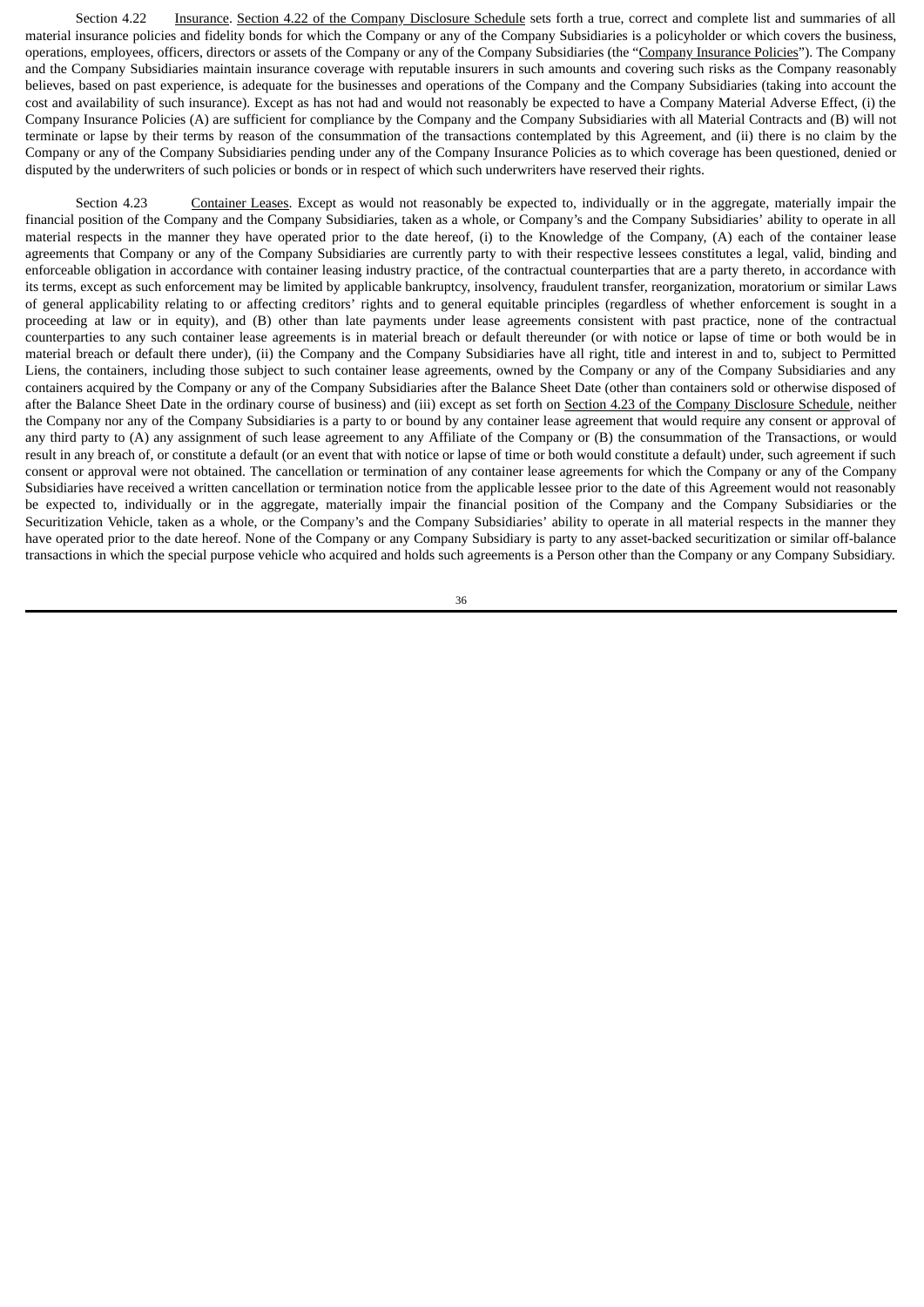#### Section 4.24 Anti-Corruption, Sanctions, and Export Control.

(a) the Company, each of the Company Subsidiaries, and each of their respective officers, directors, employees, agents, representatives or other persons acting on their behalf has complied with and is in compliance with Anti-Corruption Laws in all material respects;

(b) the Company and each of the Company Subsidiaries has maintained and currently maintains (i) books, records and accounts which, in reasonable detail, accurately and fairly reflect the transactions and dispositions of the assets of the Company and the Company Subsidiaries, and (ii) internal accounting controls sufficient to provide reasonable assurances that all transactions and access to assets of the Company and the Company Subsidiaries were, have been and are executed only in accordance with management's general or specific authorization in all material respects;

(c) neither the Company nor any Company Subsidiary, nor any of their respective directors, officers, employees, agents or representatives or other persons acting on their behalf, is, or is fifty percent (50%) or more owned or controlled by one (1) or more Persons that are: (i) the subject of any sanctions administered by the U.S. Department of the Treasury's Office of Foreign Assets Control ("OFAC"), the U.S. Department of State, the United Nations Security Council, the European Union or any European Union member state, the United Kingdom (including Her Majesty's Treasury) or other relevant sanctions authority (collectively, "Sanctions"), or (ii) located, organized or resident in a country or territory that is the subject of Sanctions (as of the date of this agreement, the Crimea region of Ukraine, Cuba, Iran, North Korea, and Syria);

(d) for the past five years, to the Knowledge of the Company, neither the Company nor any Company Subsidiary has engaged in, or are now engaged in, directly or indirectly, any unlawful dealings or transactions with any Person, or in any country or territory, that, at the time of the dealing or transaction, is or was the subject of Sanctions;

(e) the Company and the Company Subsidiaries are, and for the past five years have been, in compliance in all material respects with all applicable Law concerning the exportation, re-exportation, importation and temporary importation of any products, technology, technical data or services (together, "Export Control Laws") and all applicable Sanctions;

(f) no Governmental Authority is investigating or has in the past five years conducted, initiated or threatened any investigation of the Company or any of the Company Subsidiaries or any of their respective officers, directors or employees for alleged violation of Anti-Corruption Laws, Sanctions or Export Control Laws in connection with activities relating to the Company or any of the Company Subsidiaries; and

(g) the Company and the Company Subsidiaries have instituted and maintain policies and procedures reasonably designed to promote and achieve compliance with Anti-Corruption Laws, Export Control Laws and Sanctions in all material respects.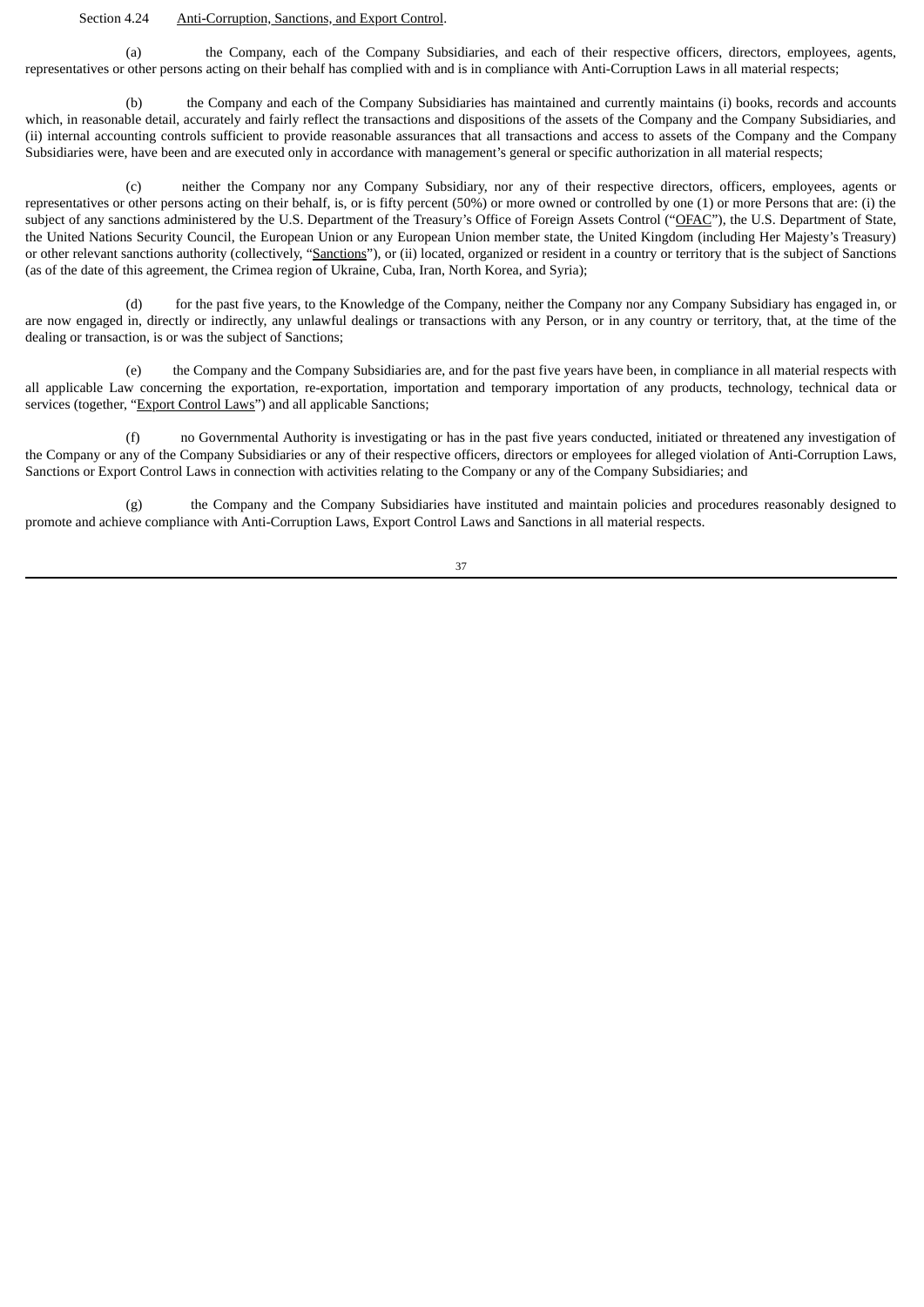Section 4.25 No Other Representations or Warranties. Except for the representations and warranties contained in this Article IV or in any certificate delivered by the Company to Parent and Merger Sub pursuant hereto (and notwithstanding the delivery or disclosure to Parent or its Representatives of any documentation, projections, estimates, budgets or other information), Parent acknowledges that (a) none of the Company, the Company Subsidiaries or any other Person on behalf of the Company makes, or has made, any representation or warranty relating to itself or its business or otherwise in connection with this Agreement, the Merger or the other Transactions, and Parent and Merger Sub are not relying on any representation or warranty of any Person except for those expressly set forth in this Agreement, (b) no person has been authorized by the Company, the Company Subsidiaries or any other Person on behalf of the Company to make any representation or warranty relating to itself or its business or otherwise in connection with this Agreement and Merger, and if made, such representation or warranty shall not be relied upon by Parent or Merger Sub as having been authorized by such entity, and (c) any estimate, projection, prediction, data, financial information, memorandum, presentation or any other materials or information provided or addressed to Parent, Merger Sub or any of their Representatives, including any materials or information made available to Parent or its Representatives in connection with presentations by the Company's management, are not and shall not be deemed to be or include representations or warranties. Each of Parent and Merger Sub acknowledges that it has conducted, to its satisfaction, its own independent investigation of the condition, operations and business of the Company and in making its determination to proceed with the Transactions, including the Merger, each of Parent and Merger Sub has relied solely on the results of its own independent investigation and the terms of this Agreement and has not relied directly or indirectly on any materials or information made available to Parent or its Representatives by or on behalf of the Company. Notwithstanding the foregoing or any other provision of this Agreement or otherwise, nothing in this Section 4.25 shall be deemed to constitute a waiver of claims for intentional and actual fraud solely with respect to the representations and warranties contained in this Article IV.

# **ARTICLE V REPRESENTATIONS AND WARRANTIES OF PARENT AND MERGER SUB**

Parent and Merger Sub jointly and severally represent and warrant to the Company that the statements contained in this Article V are true and correct.

Section 5.1 Organization, Standing and Power. Each of Parent and Merger Sub is duly organized, validly existing and in good standing under the laws of the jurisdiction in which it is organized. Each of Parent and Merger Sub has all requisite power and authority to own, lease and operate its properties and assets and conduct its businesses as and where presently conducted, except where the failure to have such power or authority has not had and would not reasonably be expected to have a Parent Material Adverse Effect. Each of Parent and Merger Sub is duly qualified or licensed to do business in each jurisdiction where the nature of its business or the ownership or leasing of its properties make such qualification necessary, other than in such jurisdictions where the failure to be so qualified or licensed has not had and would not reasonably be expected to have a Parent Material Adverse Effect.

Section 5.2 Authority; Execution and Delivery; Enforceability. Each of Parent and Merger Sub has all requisite corporate power and authority to execute and deliver this Agreement, to perform its obligations hereunder, and to consummate the Merger and the other Transactions. The board of directors of Parent has validly adopted resolutions approving the execution, delivery and performance of this Agreement. As of the date of this Agreement, such resolutions have not been amended or withdrawn. The board of directors of Merger Sub has adopted resolutions (i) approving the execution, delivery and performance of this Agreement; (ii) determining that the terms of this Agreement are in the best interests of Merger Sub and its shareholders; (iii) declaring this Agreement advisable; and (iv) recommending that the shareholders of Merger Sub adopt this Agreement and directing that this Agreement be submitted to the shareholders of Merger Sub, for adoption immediately following execution of this Agreement. As of the date of this Agreement, such resolutions have not been amended or withdrawn. No other vote or corporate proceedings (including, for the avoidance of doubt, any stockholder approval) on the part of Parent or Merger Sub are necessary to authorize, adopt or approve, as applicable, this Agreement or to consummate the Merger and the other Transactions (except for the filing of the Certificate of Merger in accordance with the relevant provisions of the DGCL). Each of Parent and Merger Sub has duly executed and delivered this Agreement and, assuming the due authorization, execution and delivery by the Company, this Agreement constitutes its legal, valid and binding obligation, enforceable against it in accordance with its terms except, in each case, as enforcement may be limited by bankruptcy, insolvency, reorganization or similar Laws affecting creditors' rights generally and by general principles of equity.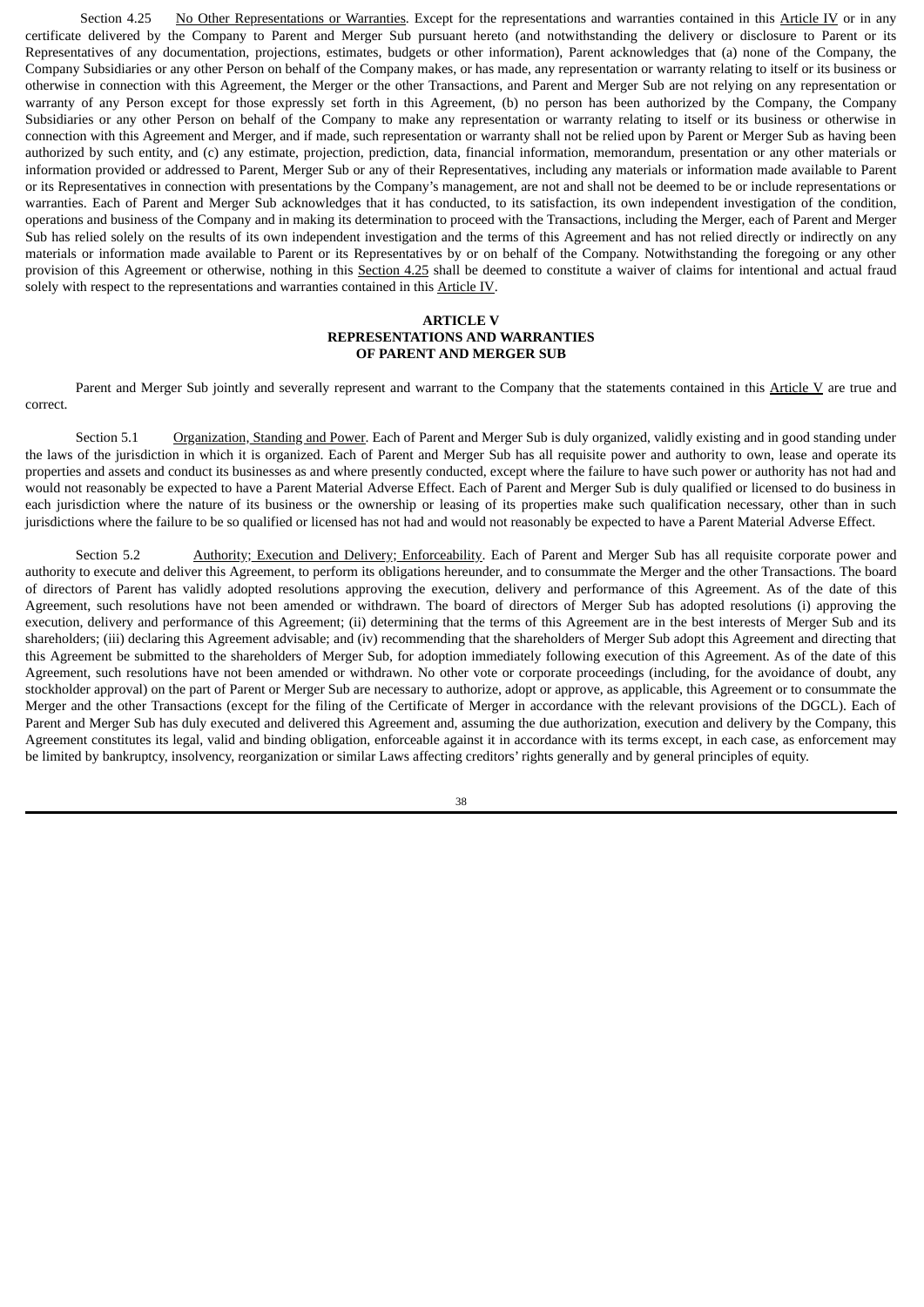# Section 5.3 No Conflicts; Consents.

(a) The execution and delivery by each of Parent and Merger Sub of this Agreement does not, and the performance by each of Parent and Merger Sub of its covenants, agreements and other obligations hereunder and the consummation of the Merger and the other Transactions will not, conflict with, or result in any violation of or default (with or without notice or lapse of time, or both) under, or give rise to a right of termination, cancellation or acceleration of any obligation or result in the creation of any Lien upon any of the properties or assets of Parent or Merger Sub under, any provision of: (i) the governing or organizational documents of Parent or Merger Sub; (ii) any Contract to which any of Parent or Merger Sub is a party or by which any of their respective properties or assets is bound; or (iii) subject to the filings and other matters referred to in Section 5.3(b) any Order, Law or Permit, in each case, applicable to Parent or Merger Sub or their respective properties or assets, other than, in the case of clauses (ii) and (iii) above, any matters that have not had and would not reasonably be expected to have a Parent Material Adverse Effect.

No Consents of or from, or registration, declaration, notice or filing made to or with any Governmental Authority, is required to be obtained or made by or with respect to Parent or Merger Sub in connection with the execution and delivery of this Agreement or its performance of its obligations hereunder or the consummation of the Merger and the other Transactions, other than (i) compliance with and filings under the rules and regulations of the Tokyo Stock Exchange and the Nagoya Stock Exchange; (ii) compliance with and filings under the Hart-Scott-Rodino Antitrust Improvements Act of 1976 (the "HSR Act"); (iii) compliance with and filings under Regulatory Laws in the Republic of Korea and Turkey; and (iv) such other matters that have not had and would not reasonably be expected to have a Parent Material Adverse Effect.

Section 5.4 Litigation. There is no demand, suit, claim, action or other proceeding (whether at law or in equity) before any Governmental Authority pending or, to the Knowledge of Parent, threatened against Parent or Merger Sub that has had or would reasonably be expected to have a Parent Material Adverse Effect, nor is there any Order outstanding against or, to the Knowledge of Parent, investigation by any Governmental Authority involving Parent or Merger Sub that has had or would reasonably be expected to have a Parent Material Adverse Effect.

Section 5.5 Brokers' Fees and Expenses. No broker, investment banker, financial advisor or other Person is entitled to any broker's, finder's, financial advisor's or other similar fee or commission from the Company or its Subsidiaries in connection with the Merger or any of the other Transactions based upon arrangements made by or on behalf of Parent or Merger Sub.

Section 5.6 Merger Sub. Merger Sub is a wholly owned Subsidiary of Parent. Since its date of incorporation, Merger Sub has not carried on any business nor conducted any operations other than the execution of this Agreement, the performance of its obligations hereunder and matters ancillary thereto.

Section 5.7 Ownership of Common Stock. None of Parent, Merger Sub or any of their respective Affiliates has been, at any time during the three years prior to the date hereof, an "interested shareholder" of the Company, as defined in Section 203 of the DGCL.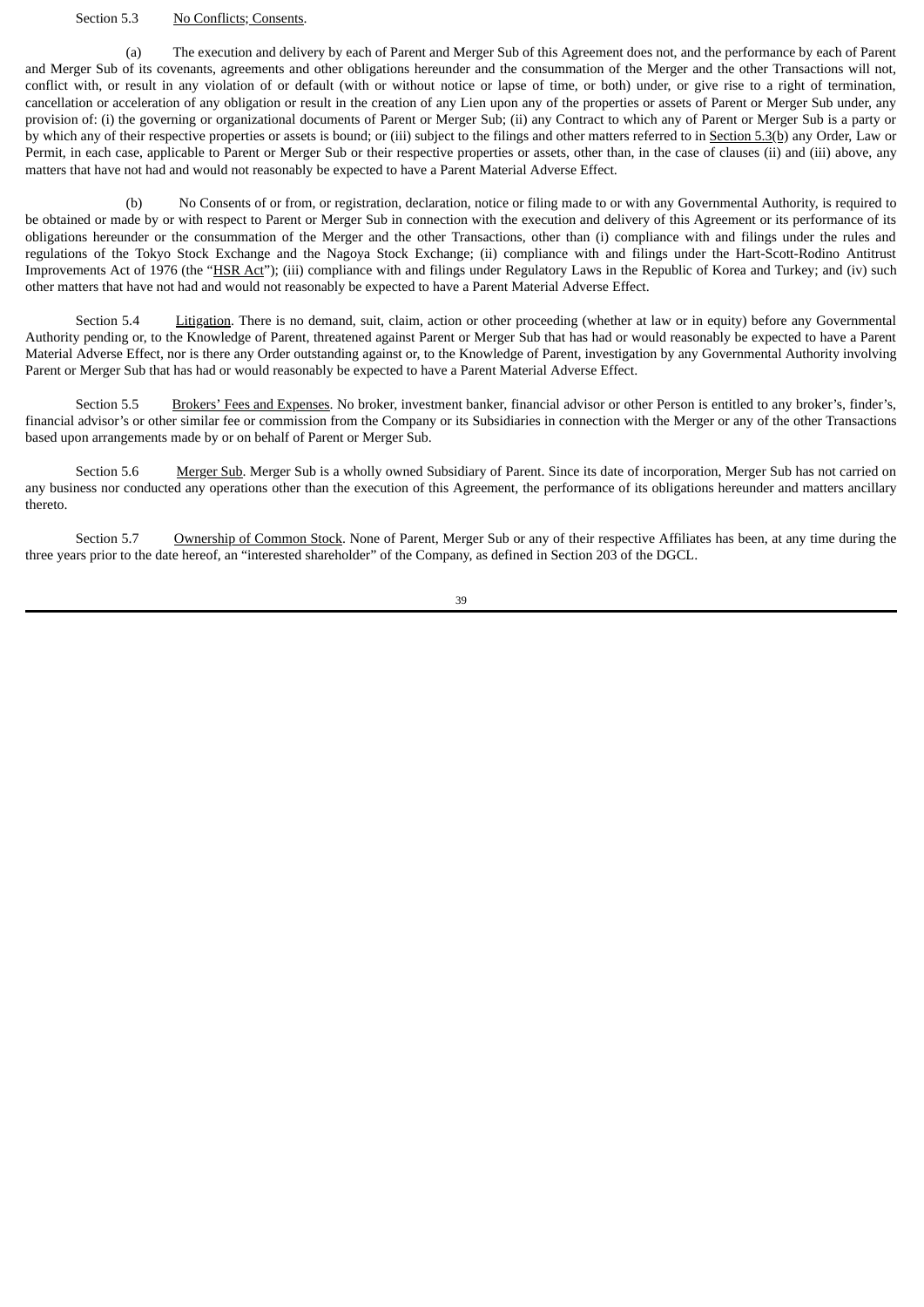Section 5.8 Sufficient Funds. Neither Parent nor Merger Sub's obligations hereunder are subject to any conditions regarding Parent's, Merger Sub's or any other Person's ability to obtain financing for the completion of the Transactions. Parent has, and will have prior to the Effective Time, sufficient cash, available lines of credit or other sources of immediately available funds to consummate the Merger and any other Transactions, including the payment of the Merger Consideration in accordance with Article III, the refinancing of any Indebtedness of the Company or its Subsidiaries outstanding under Contracts disclosed in Section 4.14(b)(ii)(A) of the Company Disclosure Schedule that is necessary to be refinanced in connection with the Transaction and to pay any related fees and expenses, and there is not, nor will there be, any restriction on the use of such cash or cash equivalents for such purpose.

Section 5.9 No Other Representations or Warranties. Except for the representations and warranties contained in this Article V or in any certificate delivered by Parent or Merger Sub to the Company (and notwithstanding the delivery or disclosure to the Company or its Representatives of any documentation, projections, estimates, budgets or other information) the Company acknowledges that, (a) none of Parent, the Subsidiaries of Parent (including Merger Sub) or any other Person on behalf of Parent makes, or has made, any representation or warranty relating to itself or its business or otherwise in connection with this Agreement, the Merger or the other Transactions and the Company is not relying on any representation or warranty of any Person except for those expressly set forth in this Agreement and (b) no person has been authorized by Parent, the Subsidiaries of Parent (including Merger Sub) or any other Person on behalf of Parent to make any representation or warranty relating to itself or its business or otherwise in connection with this Agreement and Merger, and if made, such representation or warranty shall not be relied upon by Parent or Merger Sub as having been authorized by such entity. Notwithstanding the foregoing or any other provision of this Agreement or otherwise, nothing in this Section 5.9 shall be deemed to constitute a waiver of claims for intentional and actual fraud solely with respect to the representations and warranties contained in this Article V.

### **ARTICLE VI COVENANTS**

Section 6.1 Conduct of Business. From the date of this Agreement until the earlier of the termination of this Agreement and the Effective Time, and except as set forth in Section 6.1 of the Company Disclosure Schedule, as any other provision of this Agreement expressly contemplates or expressly requires, as required by applicable Law, or rules and regulations of the SEC or NYSE, for any action taken by the Company to the extent necessary, desirable or appropriate in order to effect the Migration, or to the extent Parent has consented in writing thereto (such consent not to be unreasonably withheld, delayed or conditioned):

(a) the Company shall, and shall cause the Company Subsidiaries, to conduct the business of the Company and the Company Subsidiaries in the ordinary course of business consistent with past practice in all material respects; and use its commercially reasonable efforts to (A) preserve intact its present business organization, (B) maintain in effect all of its material Permits, and (C) maintain satisfactory relationships with its customers, lenders, suppliers, licensors, licensees, distributors, employees and others having material business relationships with it;

(b) without limiting the generality of the foregoing (and provided that no action or failure to take action with respect to matters specifically addressed by any of the provisions of this Section 6.1(b) shall constitute a breach under Section 6.1(a) unless such action or failure to take action would otherwise constitute a breach of Section  $6.1(q)$ ), the Company shall not, and shall not permit any Company Subsidiary to, take any of the following actions: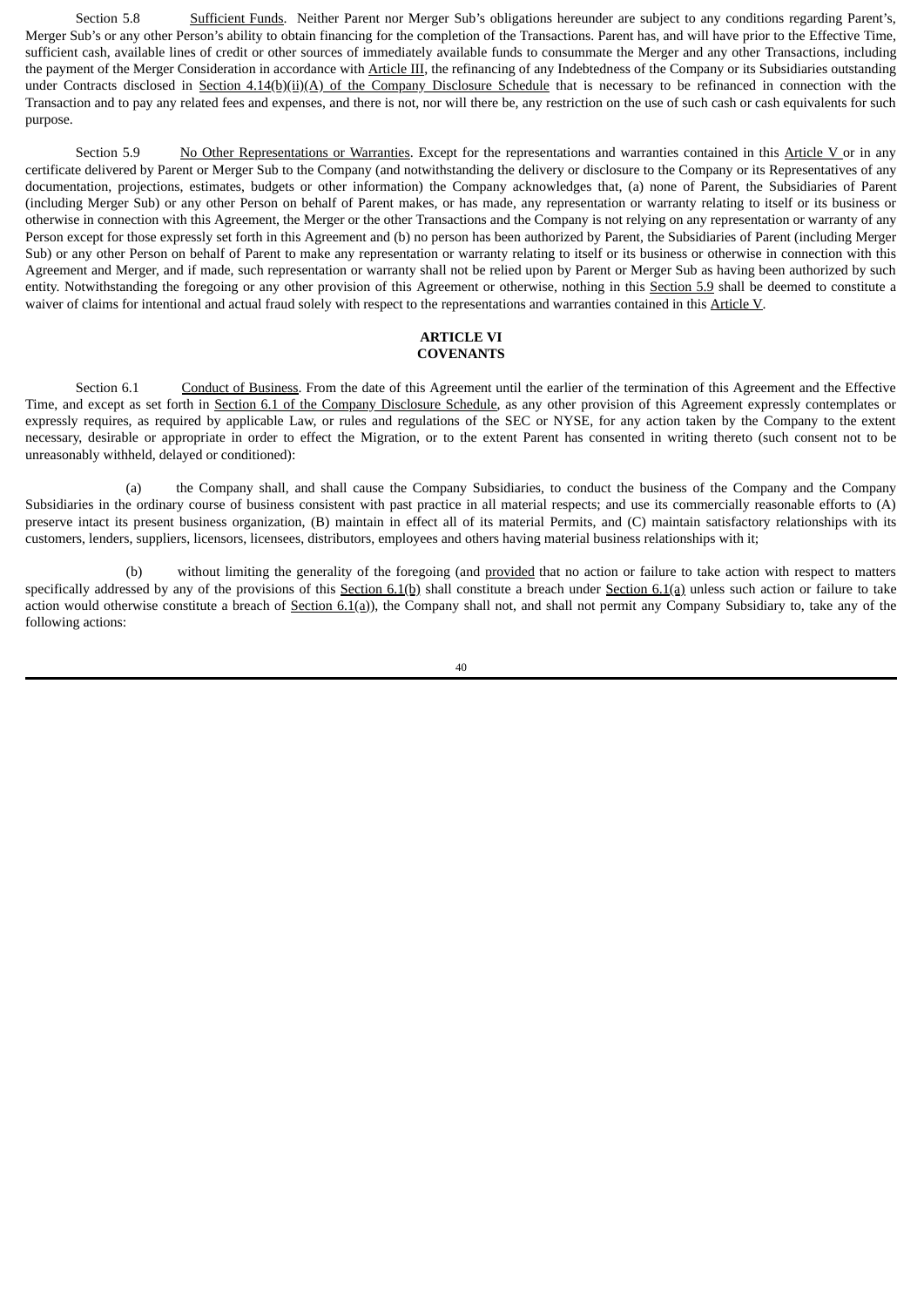(i) (A) declare, set aside or pay any dividends on, or make any other distributions (whether in cash, stock or property or any combination thereof) in respect of, any of its capital stock, other equity interests or voting securities, other than (x) dividends and distributions by a direct or indirect wholly owned Company Subsidiary to its parent, (y) dividends on Common Stock (not to exceed \$0.30 per share of Common Stock per quarter) solely to the extent made on payment dates that correspond to record dates on June 28, 2021, September 27, 2021 and December 27, 2021 and (z) dividends on the Preferred Stock pursuant to Section 2 of the Certificates of Designations; (B) split, combine, subdivide, recapitalize or reclassify any of its capital stock, securities convertible into or exchangeable or exercisable for any of its capital stock or any other equity interests of the Company or issue or authorize the issuance of any other securities in respect of, in lieu of or in substitution for its capital stock, other equity interests or voting securities, other than the issuance of Common Stock upon the exercise of Options or the vesting of PRSUs and RSUs in existence as of the date of this Agreement or issued after the Agreement Date in compliance with the terms of this Section  $6.1(b)$ , in accordance with the terms thereof; or (C) purchase, redeem, exchange or otherwise acquire, or offer to purchase, redeem, exchange or otherwise acquire, any capital stock or voting securities of, or equity interests in, the Company or any Company Subsidiary or any securities of the Company or any Company Subsidiary convertible into or exchangeable or exercisable for capital stock or voting securities of, or equity interests in, the Company or any Company Subsidiary, or any warrants, calls, options or other rights to acquire any such capital stock, securities or interests (excluding the settlement by the Company of Options, PRSUs or RSUs in accordance with the terms thereof in effect as of the date of this Agreement or the withholding of Shares to satisfy Tax obligations with respect to Options, PRSUs or RSUs);

(ii) issue, deliver, sell, grant, pledge or otherwise encumber or subject to any Lien (other than Liens imposed by applicable securities Laws), or authorize any of the foregoing with respect to: (A) any shares of capital stock of the Company or any Company Subsidiary other than the issuance of Common Stock upon the exercise of Options or vesting of PRSUs or RSUs or purchase rights under the Company ESPP in existence as of the date of this Agreement or issued after the Agreement Date in compliance with the terms of this Section 6.1(b), in accordance with the terms thereof; (B) any new Options, RSUs or PRSUs or other equity interests of the Company or any Company Subsidiary other than in compliance with the terms of this Section  $6.1(p)$ , in accordance with the terms thereof; (C) any other securities convertible into or exchangeable or exercisable for capital stock or other equity interests in, the Company or any Company Subsidiary; or (D) any other warrants, calls, options or other rights to acquire any capital stock or other equity interests in the Company or any Company Subsidiary;

(iii) amend the Company Charter or the Company Bylaws or the organizational documents of any of the Company Subsidiaries (whether by merger, consolidation or otherwise);

(iv) make or adopt any material change in its accounting methods, principles or practices, except insofar as may be required by a change in GAAP or Law (or interpretations thereof by any Governmental Authority);

(v) directly or indirectly acquire, whether by merger, consolidation, acquisition of stocks or assets or otherwise, any equity interest in, or any business or assets of, any Person or division thereof, except (A) acquisitions in the ordinary course of business consistent with past practice; (B) acquisitions pursuant to Contracts or purchase orders in existence on the date of this Agreement in accordance with the terms thereof; (C) acquisitions of shipping containers in connection with sale/leaseback transactions in an amount not to exceed \$50,000,000 in the aggregate; provided that the Company shall provide advance notice to Parent of the entry into any such transaction in excess of \$30,000,000 in the aggregate; (D) acquisitions of shipping containers in an amount not to exceed \$50,000,000; provided that the Company shall provide advance notice to Parent of the entry into any such transaction in excess of \$20,000,000 or (E) acquisitions with respect to transactions solely between the Company, on the one hand, and any wholly owned Company Subsidiary, on the other hand, or solely between wholly owned Company Subsidiaries;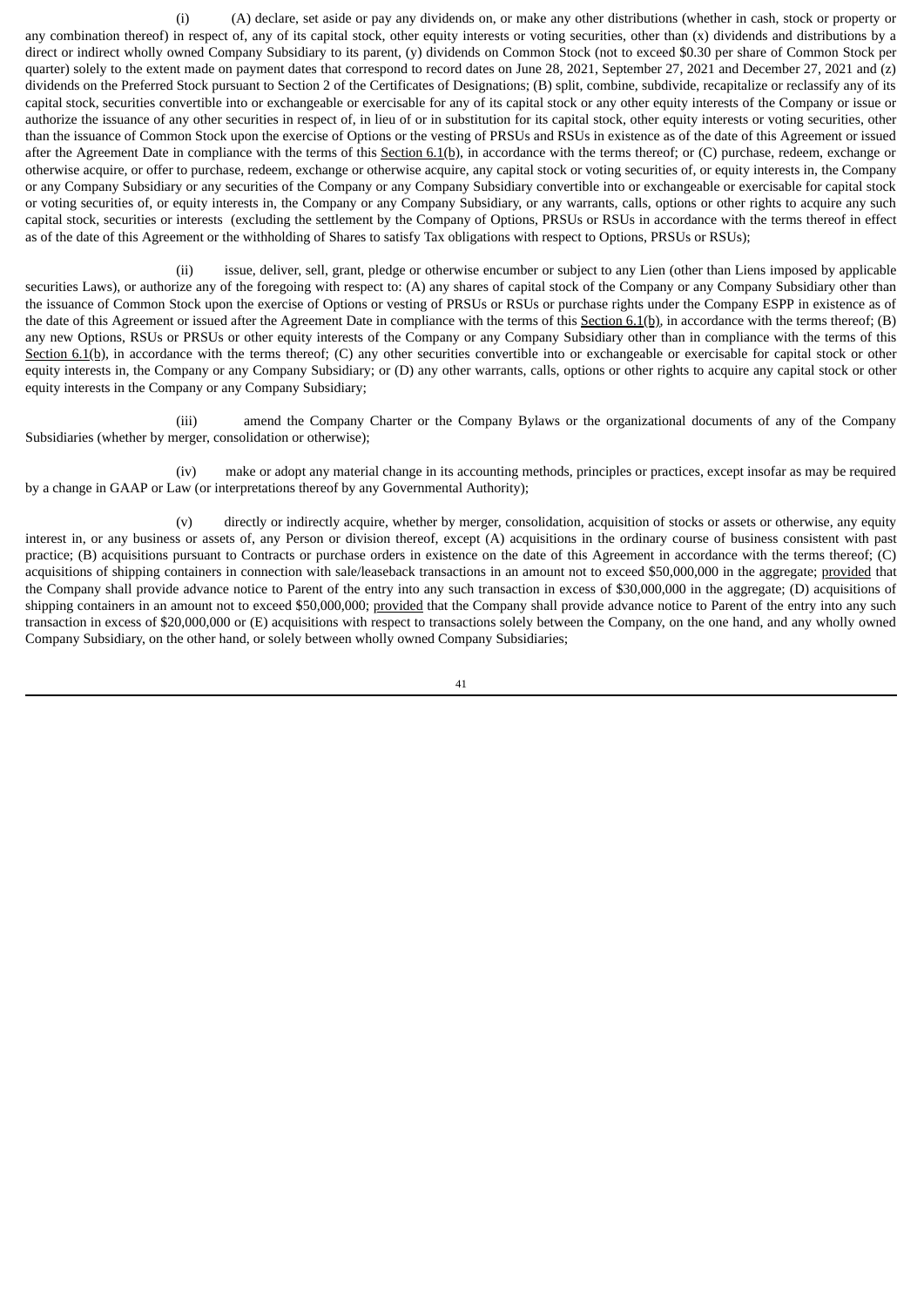(vi) except in relation to Liens to secure Indebtedness for borrowed money permitted to be incurred under Section 6.1(b)  $(vii)$  or to secure Indebtedness for borrowed money permitted to be incurred under the Capex Financing (as defined on Schedule 6.1(b)(xiii)), sell, lease, license, mortgage, sell and leaseback or otherwise subject to any Lien (other than Permitted Liens), or otherwise dispose of any properties or assets including shipping containers or any interests therein other than (A) pursuant to Material Contracts in existence on the date of this Agreement in accordance with the terms thereof; (B) in an amount not to exceed \$5,000,000 in the aggregate, except for disposal by sale in the ordinary course of business of trading or end-of-useful life shipping containers that are not on lease; or (C) with respect to transactions between the Company, on the one hand, and any wholly owned Company Subsidiary, on the other hand, or between wholly owned Company Subsidiaries;

(vii) create, incur, issue, refinance, assume, guarantee or become obligated with respect to any additional Indebtedness or cancel any Indebtedness or waive any rights of value to the Company and the Company Subsidiaries, taken as a whole, except for (A) the incurrence of additional Indebtedness not to exceed \$50,000,000 in the aggregate which is capable of being repaid in full on or after the Effective Time at any time without any premium or penalty; (B) the refinancing of existing Indebtedness in an amount no greater than \$67,000,000 in the aggregate at no greater than the interest rate in effect with respect to the current Indebtedness and on other terms no less favorable in the aggregate; or (C) Indebtedness between the Company, on the one hand, and any wholly owned Company Subsidiary, on the other hand, or between wholly owned Company Subsidiaries;

(viii) enter into any collective bargaining agreement;

(ix) settle or compromise, or offer or propose to settle or compromise, (A) any litigation, investigation, arbitration, proceeding or other claim or dispute, or release, dismiss or otherwise dispose of any claim, liability, obligation or arbitration other than settlements, releases, dismissals, dispositions or compromises of litigation that involve the payment of monetary damages (excluding monetary damages that are fully covered by the Company Insurance Policies) in an amount not in excess of \$500,000 individually or \$1,000,000 in the aggregate by the Company or any Company Subsidiary and do not (i) involve injunctive relief or impose restrictions on the business or operations of the Company and the Company Subsidiaries or (ii) knowingly involve any admission of any material violations of Law excluding, in all cases, claims and litigation with respect to which an insurer (but neither the Company nor any Company Subsidiary) has the right to control the decision to settle, (B) stockholder litigation or dispute against the Company or any of its officers or directors or (C) any litigation, arbitration, proceeding or dispute that relates to the Transactions, in each case, subject to Section 6.12;

(x) make, change or revoke any material election with respect to Taxes; file any amended material Tax Return; settle or compromise any material Tax claim, audit or assessment; prepare or file any material Tax Return in a manner inconsistent with past practice; adopt or change any material Tax accounting method; change any material Tax accounting period; enter into any closing agreement with respect to any material Tax or surrender any right to claim a material Tax refund, offset or reduction in Tax; consent to any extension or waiver of the limitations period applicable to any material Tax claim or assessment (other than any such extensions or waivers automatically granted); or, if it would have the effect of materially increasing the Tax liability or materially reducing any Tax asset of the Company or any Company Subsidiary, Parent or any Affiliate of Parent, take or omit to take any other action outside the ordinary course of business;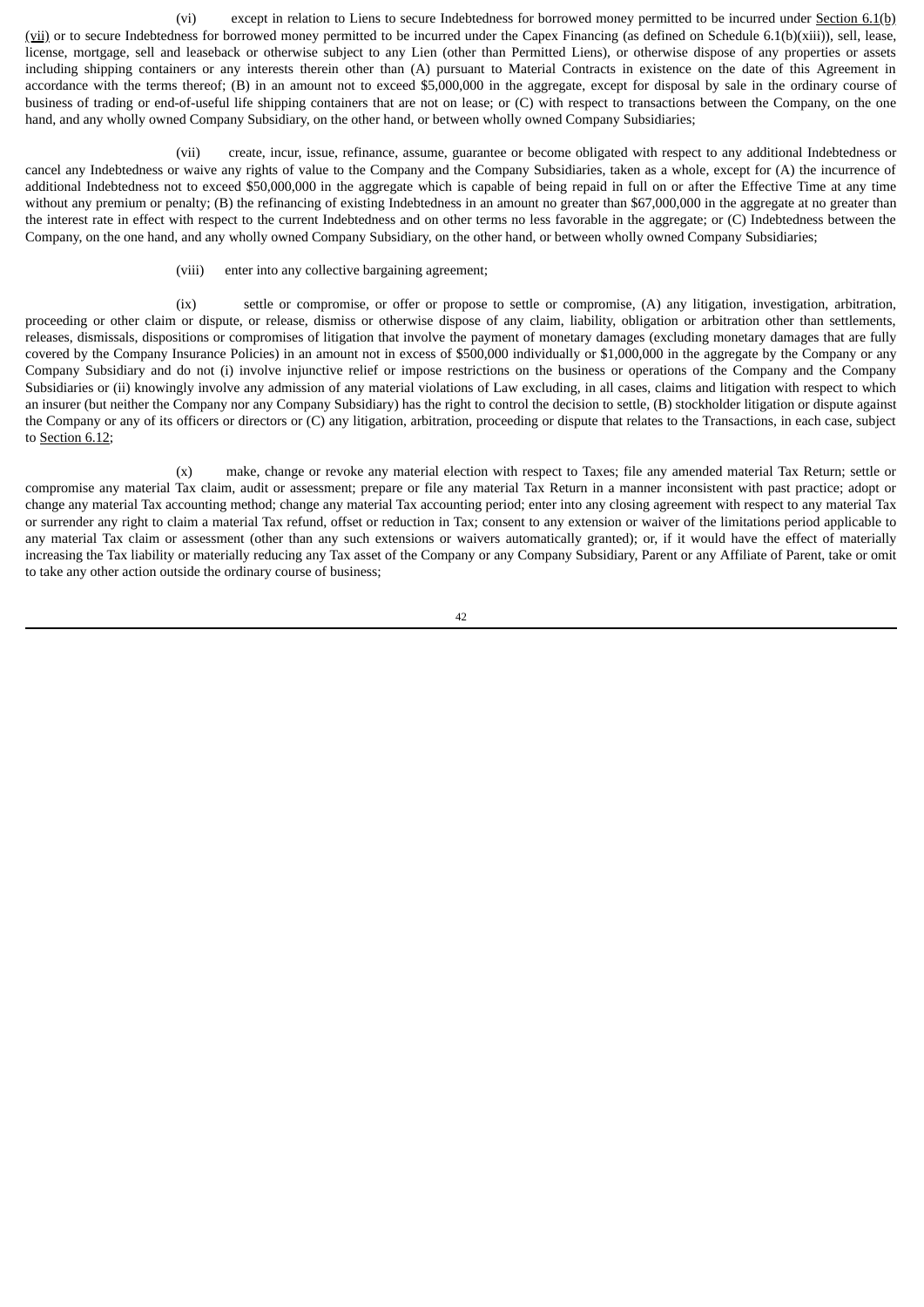(xi) except in the ordinary course of business, consistent with past practice (i) enter into, terminate or materially amend or modify any Material Contract (other than as permitted elsewhere in this  $Section 6.1(b)$ ) or Contract that, if in effect on the date hereof, would have been a Material Contract or (ii) waive in any material respect any term of, or waive any material default under, or release, settle or compromise any material claim by or against the Company or any of its Subsidiaries or material liability or obligation owing to the Company or any of its Subsidiaries under, any Material Contract;

(xii) adopt or enter into a plan or agreement of complete or partial liquidation, dissolution, merger, consolidation or other reorganization of the Company or any of its Subsidiaries (other than the Transactions);

(xiii) incur any capital expenditure or any obligations or liabilities in respect thereof, except in an amount no greater than \$1,100,000,000 in the aggregate for fiscal year 2021;

(xiv) other than in connection with actions permitted by Section  $6.1(b)(vi)$  or Section  $6.1(b)(xiii)$ , make any loans, advances or capital contributions to, or investments in, any other Person, other than in the ordinary course of business consistent with past practice;

(xv) fail to maintain existing material insurance policies or comparable replacement policies;

(xvi) except for non-exclusive licenses granted in the ordinary course of business consistent with past practice or the expiration or lapse of non-material Company Intellectual Property by its terms, sell, lease, license, sublicense, modify, terminate, abandon or permit to lapse, transfer or dispose of, create or incur any Lien (other than Permitted Liens) on, or otherwise fail to take any action necessary to maintain, enforce or protection any Company Intellectual Property;

(xvii) except as set forth in Section 6.1(b)(xvii) of the Company Disclosure Schedule or as required by the terms of a Company Benefit Plan in effect on the date hereof or applicable Law, (i) grant or increase any severance, retention or termination pay to, or enter into, amend or renew any severance, retention, termination, employment, consulting, retirement, deferred compensation, change in control, transaction bonus or other similar Contract with any current or former Service Provider or increase benefits payable under any existing severance or termination pay policies or employment or consulting agreements, (ii) discretionarily accelerate the vesting or payment or otherwise amend the terms of any equity or equity-based awards (including all currently outstanding Company Equity Awards) held by any current or former Service Provider, (iii) establish, adopt, enter into or materially amend or alter the prior interpretation of any Company Benefit Plan or any collective bargaining agreement, (iv) increase the compensation, bonus or other benefits provided to any current or former Service Provider (other than annual increases in base compensation in the ordinary course of business for Service Providers who are not Key Executives, not to exceed 3% of current salaries for all such Service Providers in the aggregate) or (v) hire any new Service Provider who would be a Key Employee, or terminate the employment or service of any Key Employee other than for "cause" or for performance reasons;

(xviii) enter into, amend in any material respect, assign, terminate, or otherwise waive any material right under, any Real

Property Lease; or

(xix) agree to take any of the foregoing actions.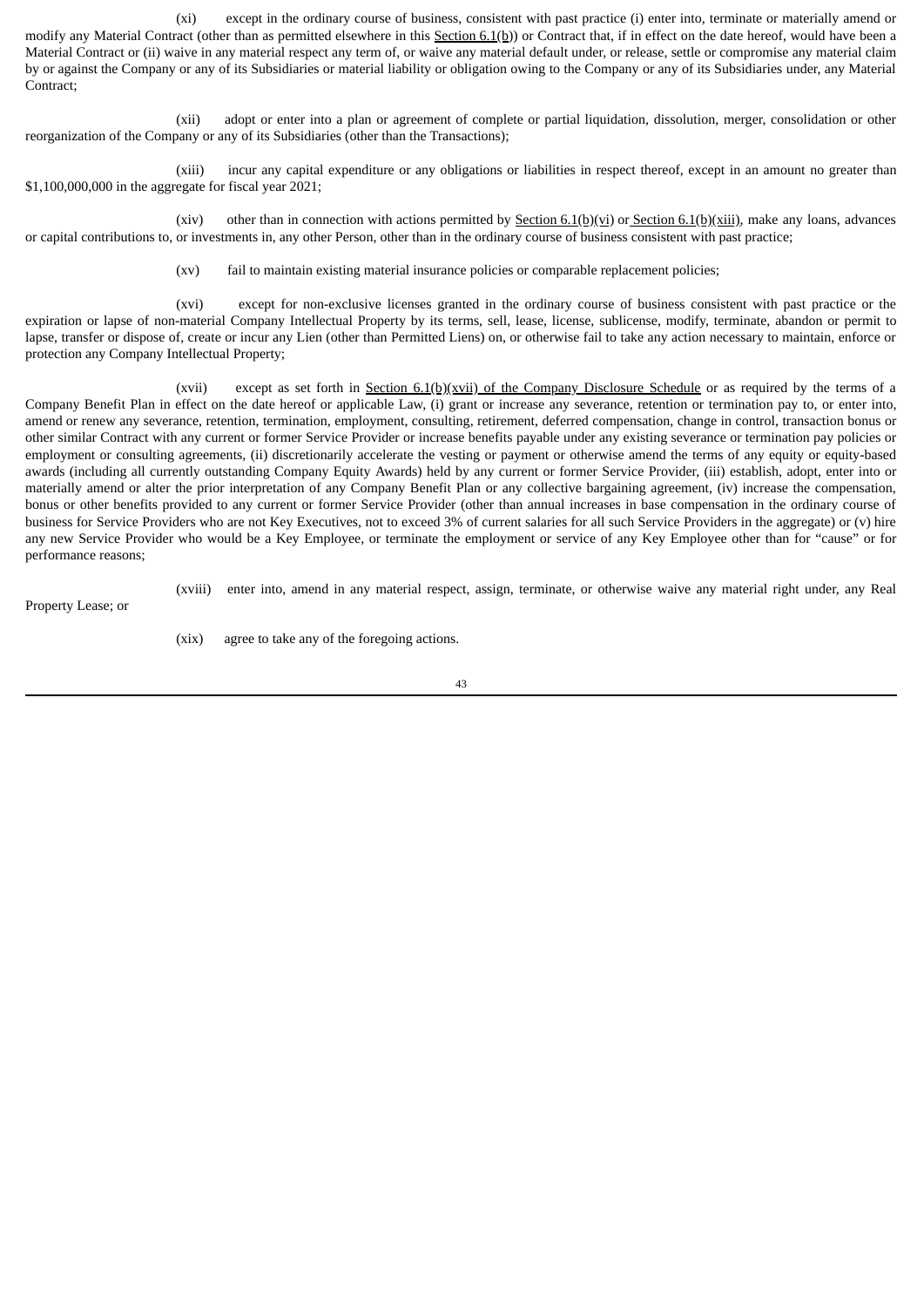#### Section 6.2 Proxy Statement.

(a) As soon as reasonably practicable following the date of this Agreement (and in no event later than fifteen (15) Business Days following the date of this Agreement), the Company shall, in consultation with Parent, prepare and file with the SEC in preliminary form a proxy statement (together with any amendments thereof or supplements thereto, the "Proxy Statement") relating to the meeting of the Company's stockholders held for the purpose of approving and adopting this Agreement and the Transactions, including the Merger (including any adjournment or postponement thereof, the "Company Stockholders Meeting"). Parent, Merger Sub and the Company will cooperate with each other in the preparation of the Proxy Statement. Without limiting the generality of the foregoing, each of Parent and Merger Sub will furnish to the Company the information relating to it required by the Exchange Act to be set forth in the Proxy Statement, and such information, at the date the Proxy Statement is first mailed to the Company's stockholders and at the time of the Company Stockholders Meeting, will not contain any untrue statement of a material fact or omit to state any material fact required to be stated therein or necessary in order to make the statements therein, in light of the circumstances under which they are made, not misleading. The Company shall use its commercially reasonable efforts to respond to all SEC comments with respect to the Proxy Statement as promptly as reasonably practicable after receipt thereof and file all necessary amendments thereto in connection with such SEC comments. The Company shall promptly notify Parent and Merger Sub of the receipt of any comments from the SEC (or the staff of the SEC) with respect to the Proxy Statement and any request by the SEC (or the staff of the SEC) for any amendment to the Proxy Statement or for additional information and shall consult with Parent regarding, and provide Parent with copies of, all correspondence between the Company or any of its representatives, on the one hand, and the SEC or its staff, on the other hand, with respect to the Proxy Statement. Prior to filing or mailing the Proxy Statement (or any amendment or supplement thereto) or responding to any comments of the SEC (or the staff of the SEC) with respect thereto, the Company shall provide Parent a reasonable opportunity to review and to propose comments on such document or response and the Company shall in good faith consider including all such comments proposed by Parent, but the Company shall not be obligated to incorporate any such comments. The Company shall, after the date on which the SEC (or the staff of the SEC) confirms that it has no further comments on the Proxy Statement, cause the Proxy Statement to be mailed to the Record Holders entitled to vote at the Company Stockholders Meeting, and shall cause the Company Stockholders Meeting to be held as soon as reasonably practicable following such mailing (but in no event more than 45 days after the date of such mailing).

(b) The Proxy Statement, at the date it is first mailed to the Company's stockholders, or at the time of the Company Stockholders Meeting, shall not contain any untrue statement of a material fact or omit to state any material fact required to be stated therein or necessary in order to make the statements made therein not false or misleading in light of the circumstances under which they are made. The Proxy Statement will comply as to form in all material respects with the requirements of the Exchange Act and the rules and regulations thereunder. Notwithstanding the foregoing, any obligations of the Company with respect to this Section 6.2(b) do not extend to statements made or incorporated by reference in the Proxy Statement based on information supplied by Parent or Merger Sub in writing for inclusion or incorporation by reference therein.

(c) If at any time prior to the Company Stockholders Meeting any information relating to the Company or Parent, or any of their respective Affiliates, should be discovered by the Company or Parent which, in the reasonable judgment of the Company or Parent (as applicable), should be set forth in an amendment or supplement to the Proxy Statement, so that the Proxy Statement shall not contain any untrue statement of a material fact or omit to state any material fact required to be stated therein or necessary in order to make the statements therein, in light of the circumstances under which they are made, not misleading, the party which discovers such information shall promptly notify the other party, and an appropriate amendment or supplement describing such information promptly shall be filed with the SEC and, to the extent required by applicable Law, disseminated to the stockholders of the Company.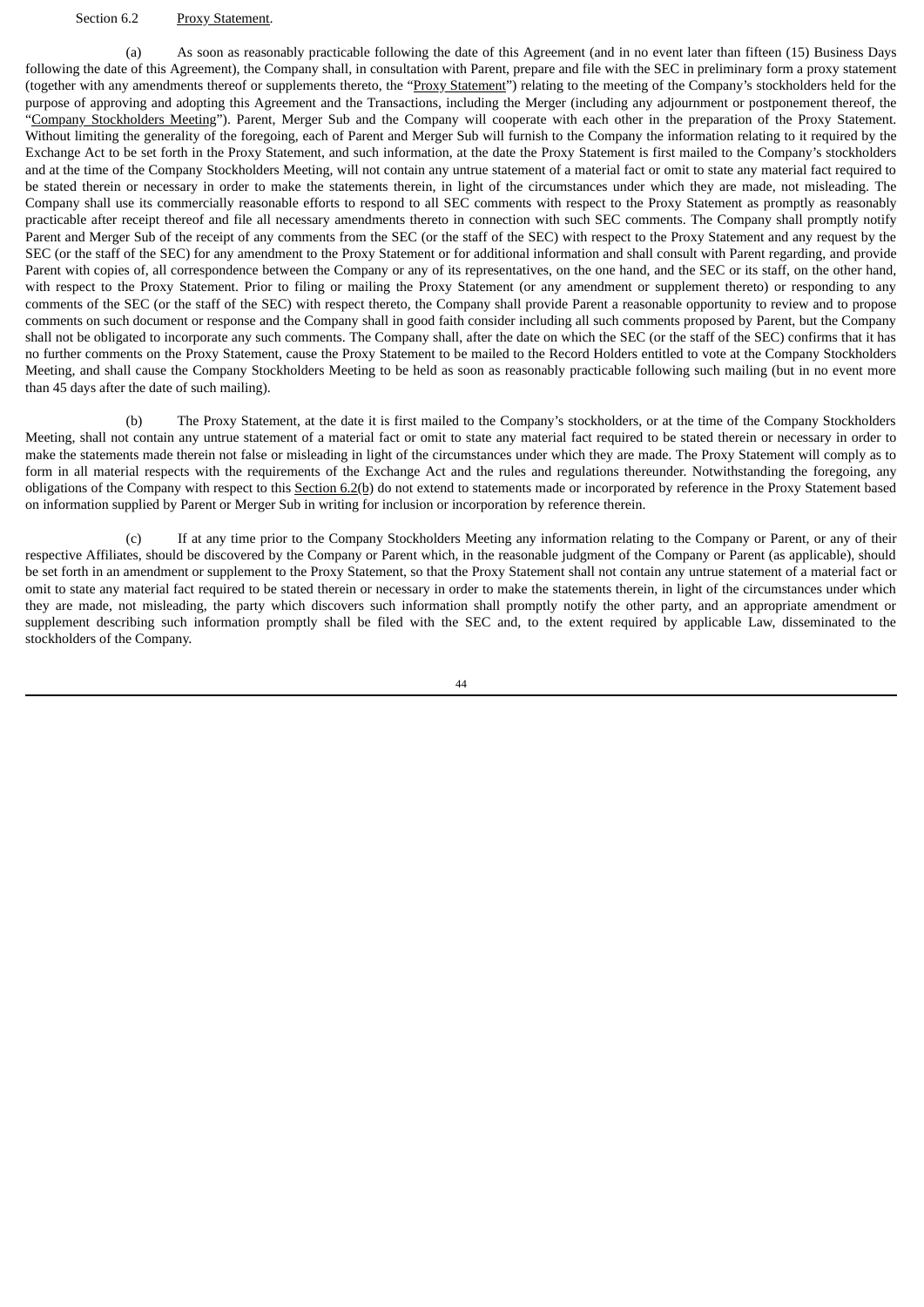Section 6.3 Company Stockholders Meeting. The Company, acting through the Company Board, shall (a) as soon as reasonably practicable following confirmation by the SEC (or the staff of the SEC) that it has no further comments on the Proxy Statement take all action necessary to set a record date for, duly call, give notice of, convene and hold the Company Stockholders Meeting; and (b) subject to Section 6.4, include in the Proxy Statement the Company Board Recommendation and use its reasonable best efforts to obtain the Company Stockholder Approval. As soon as reasonably practicable following the date of this Agreement (and thereafter, upon the reasonable request of Parent made not more than one time every week), the Company shall conduct a "broker search" in accordance with Rule 14a-13 of the Exchange Act for a record date for the Company Stockholders' Meeting that is twenty (20) business days after the date of such "broker search." Unless the Agreement has been duly terminated in accordance with the terms herein, the Company shall, subject to the right of the Company Board (or a committee thereof) to modify its recommendation in a manner adverse to Parent under the circumstances specified in Section 6.4, use commercially reasonable efforts to solicit from the stockholders of the Company proxies in favor of the proposal to adopt this Agreement and approve the Merger and the Transactions and to secure the Company Stockholder Approval (it being understood that the foregoing shall not require the Company Board (or a committee thereof) to recommend in favor of the adoption of this Agreement, if a Company Adverse Recommendation Change has been effected in accordance with Section  $6.4(d)$ ). Notwithstanding anything to the contrary contained in this Agreement, the Company may not adjourn or postpone the Company Stockholders Meeting without the prior written consent of Parent (not to be unreasonably withheld, conditioned or delayed), except (i) as required by applicable Law, (ii) if the Company reasonably believes in good faith that it is necessary to ensure that any supplement or amendment to the Proxy Statement that is legally required or may be advisable (including in the event that, and respect of, any objection that is raised by any stockholder of the Company to the sufficiency or accuracy of the Proxy Statement) is timely provided to the stockholders of the Company, or (iii) if as of the time for which the Company Stockholders Meeting is originally scheduled (as set forth in the Proxy Statement), there are insufficient shares of the Common Stock (either in person, or by means of remote communication, or by proxy) to constitute a quorum necessary to conduct the business of the Company Stockholders Meeting, or if on the date of such Company Stockholders Meeting, the Company has not received proxies representing a sufficient number of shares of the Common Stock necessary to obtain the Company Stockholder Approval and except to the extent that the Company Board shall have made a Company Adverse Recommendation Change as permitted by (and solely pursuant to the terms of) Section 6.4), the Company shall continue to use all reasonable best efforts to assist in the solicitation of proxies from stockholders relating to the Company Stockholder Approval; provided, that unless otherwise agreed by the parties, the Company Stockholders Meeting may not be postponed or adjourned to a date that is more than 10 days after the date for which the then most-recent Company Stockholders Meeting was scheduled (excluding any adjournments or postponements required by applicable Law). The Company agrees that no matters shall be brought before the Company Stockholders Meeting other than the proposal to obtain the Company Stockholder Approval, the related "golden parachute" vote under Rule 14a-21(c) of the Exchange Act and any related and customary procedural matters (including a proposal to adjourn the Company Stockholders Meeting, if necessary, to solicit additional proxies for the purpose of obtaining the Company Stockholder Approval). The Company shall keep Parent informed on a reasonably current basis regarding its solicitation efforts and proxy tallies following the dissemination of the Proxy Statement to the holders of the Shares; provided, that the Company shall, upon the request of Parent, use its reasonable best efforts to cause the applicable proxy solicitor of the Company to advise Parent on a not less than daily basis during the last ten (10) Business Days prior to the date of the Company Stockholders Meeting as to the aggregate tally of the proxies received by the Company with respect to the Company Stockholder Approval.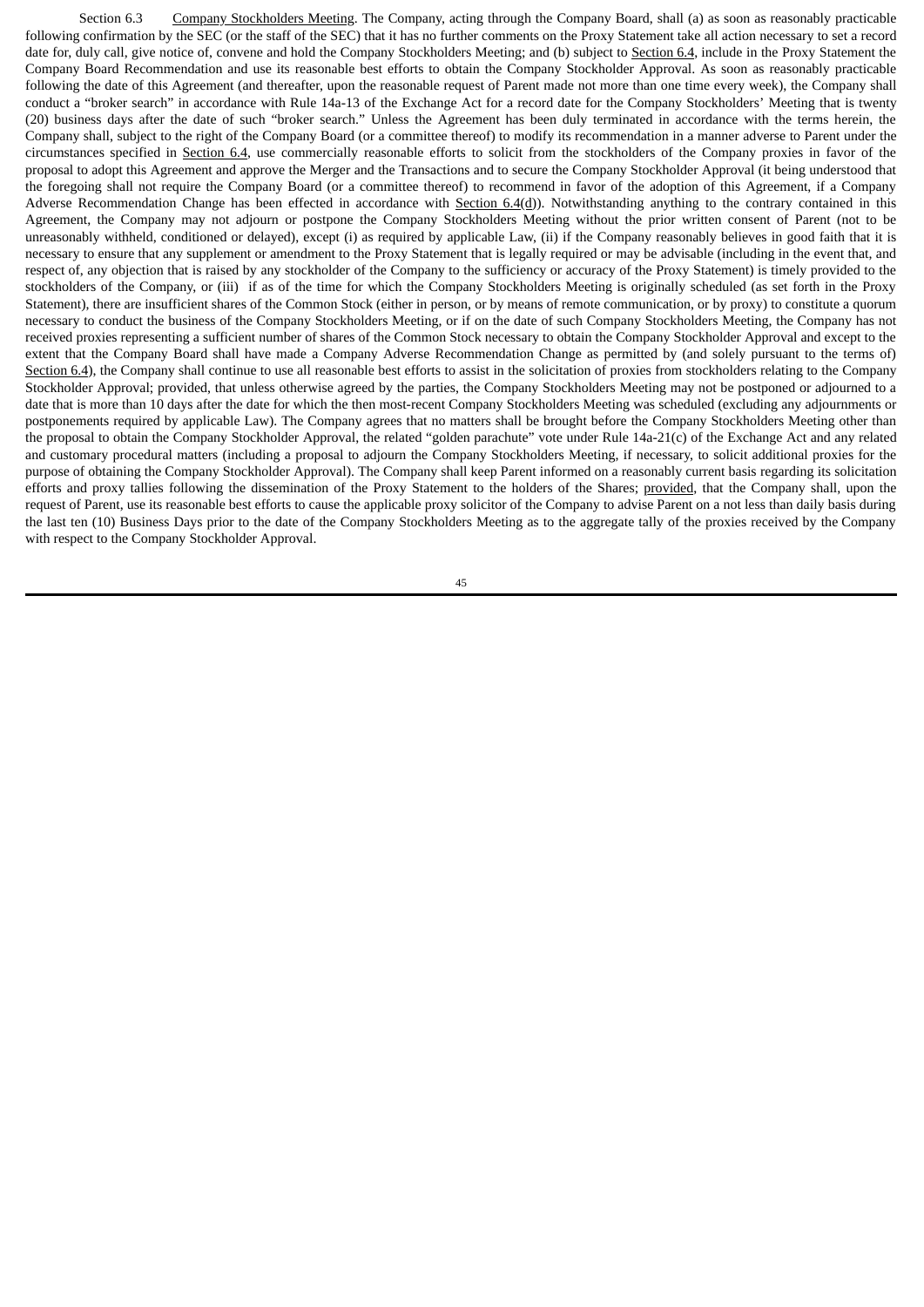#### Section 6.4 Acquisition Proposals.

(a) Except as expressly permitted by this Section 6.4, until the Effective Time or, if earlier, the termination of this Agreement pursuant to and in accordance with Section 8.3(a), the Company shall not, and shall cause the Company Subsidiaries not to, and shall not authorize or permit its and the Company Subsidiaries' Representatives to, directly or indirectly, solicit, initiate, or knowingly take any action to facilitate or encourage the submission of any Alternative Proposal or the making of any proposal that could reasonably be expected to lead to any Alternative Proposal, or, subject to this Section 6.4(a) or Section 6.4(b): (i) conduct or engage in any discussions or negotiations with, disclose or afford access to any non-public information relating to the Company or any Company Subsidiary to, or knowingly assist, participate in, knowingly facilitate, or knowingly encourage any effort by, any third party that is seeking to make, or has made, any Alternative Proposal; (ii) except where the Company Board (or a committee thereof) makes a good faith determination, after consultation with outside legal counsel and its financial advisor, that the failure to do so would be inconsistent with its fiduciary duties under applicable Law, amend or grant any waiver or release under any standstill or similar agreement with respect to any class of equity securities of the Company or any Company Subsidiaries; or (iii) enter into any agreement, letter of intent, term sheet or other Contract relating to any Alternative Proposal (each, a "Company Acquisition Agreement"). Except as expressly permitted by this Section 6.4, the Company Board shall not effect a Company Adverse Recommendation Change. Except as expressly permitted by this Section 6.4, until the Effective Time, or, if earlier, the termination of this Agreement pursuant to and in accordance with Section 8.3(a), the Company shall, and shall cause the Company Subsidiaries to, cease immediately and cause to be terminated any and all existing activities, discussions, or negotiations, if any, with any third party conducted prior to the date hereof with respect to any Alternative Proposal, and the Company shall use its commercially reasonable efforts to cause (and shall send written notice demanding that) any such third party (or its agents or advisors) in possession of non-public information in respect of the Company or any Company Subsidiary that was furnished by or on behalf of the Company and the Company Subsidiaries to return or destroy all such information.

(b) Notwithstanding the foregoing in this Section 6.4, prior to the receipt of the Company Stockholder Approval, the Company Board (or a committee thereof), directly or indirectly through any Representative, may, subject to Section 6.4(c): (i) participate in negotiations or discussions with any third party, that has made (and not withdrawn) a bona fide Alternative Proposal in writing that was not solicited in violation of Section 6.4(a) that the Company Board (or a committee thereof) believes in good faith, after consultation with outside legal counsel and its financial advisor, constitutes or could reasonably be expected to result in a Superior Proposal; (ii) enter into, and thereafter furnish to such third party non-public information relating to the Company or any Company Subsidiaries pursuant to, an executed confidentiality agreement that constitutes an Acceptable Confidentiality Agreement (a copy of such third party non-public information (to the extent such non-public information has not been previously made available by the Company to Parent) and such Acceptable Confidentiality Agreement shall be provided to Parent substantially contemporaneously); (iii) following receipt of and on account of a Superior Proposal, and subject to Section 6.4(d) and Section 6.4(f), make a Company Adverse Recommendation Change or terminate this Agreement pursuant to and in accordance with Section 8.3(a); or (iv) take any action that any court of competent jurisdiction orders the Company to take (which order remains unstayed), but, in each case referred to in the foregoing clauses (i) through (iv), only if the Company Board (or a committee thereof) determines in good faith, after consultation with outside legal counsel and its financial advisor, that the failure to take such action would be inconsistent with its fiduciary duties under applicable Law or in violation of any Order of a court of competent jurisdiction. Nothing contained herein shall prevent the Company Board (or a committee thereof) from disclosing to the Company's stockholders a position under Rule 14d-9 and Rule 14e-2(a) promulgated under the Exchange Act with regard to an Alternative Proposal, if the Company Board (or a committee thereof) determines, after consultation with outside legal counsel, that failure to disclose such position would constitute a violation of applicable Law; provided, that, any such disclosure that would otherwise constitute a Company Adverse Recommendation Change shall only be made in accordance with Section 6.4(d) or Section 6.4(e), as applicable.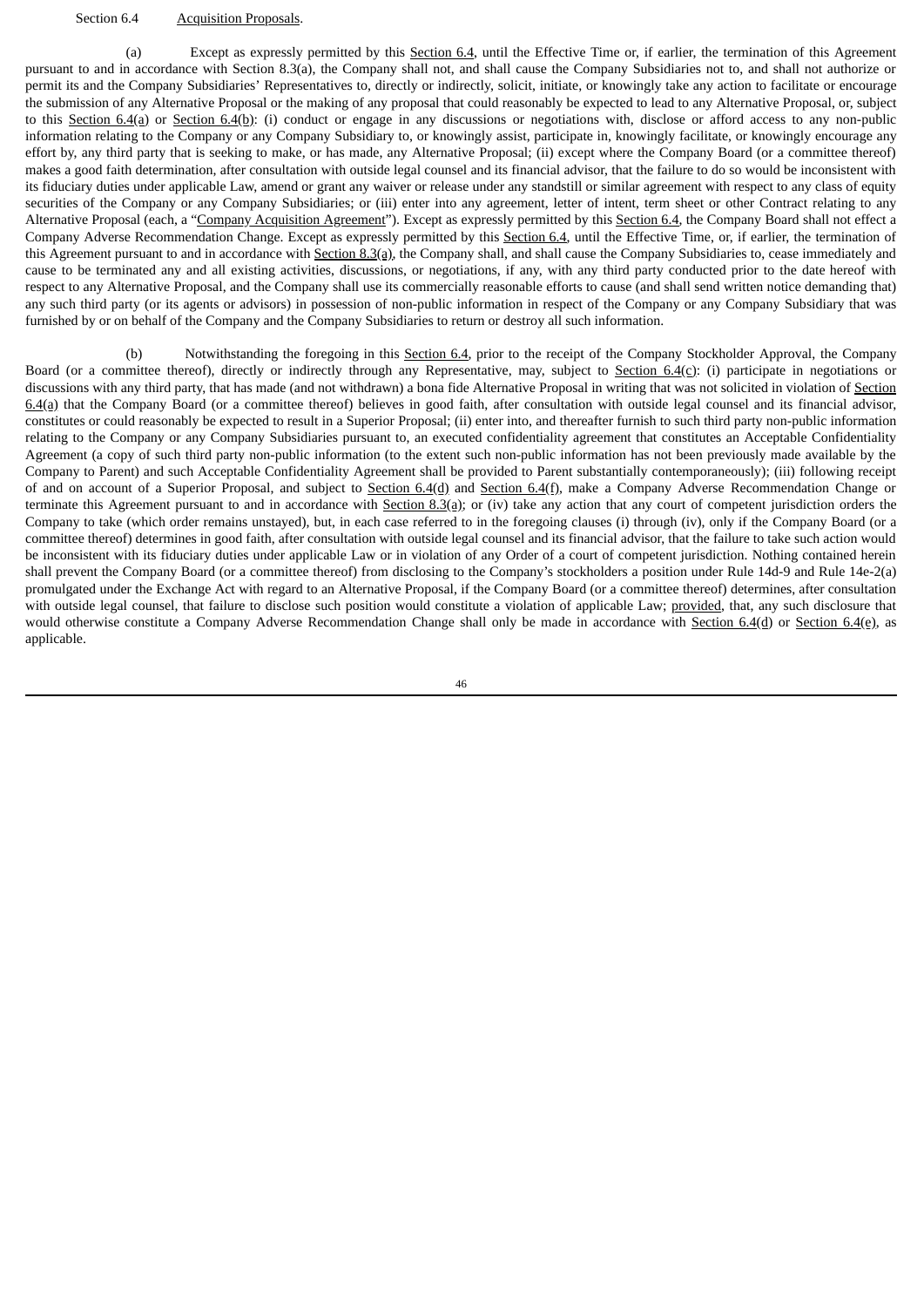(c) Neither the Company Board nor any committee thereof shall take any of the actions referred to in clauses (i) through (iv) of Section 6.4(b) unless the Company shall have delivered to Parent a prior written notice advising Parent that it intends to take such action. The Company shall notify Parent promptly (and in no event later than one Business Day) after it obtains (i) knowledge of the receipt by the Company (or any of its Representatives) of any Alternative Proposal, (ii) any inquiry that would reasonably be expected to lead to an Alternative Proposal, (iii) any request for non-public information relating to the Company or any Company Subsidiary or for access to the business, properties, assets, books, or records of the Company or any Company Subsidiaries by any third party in connection with an Alternative Proposal. In such notice, the Company shall identify the third party making, and the material terms and conditions of, any such Alternative Proposal, indication or request. The Company shall keep Parent reasonably informed of the status and material terms of any such Alternative Proposal, indication or request, including any material amendments or material proposed amendments as to price and other material terms thereof.

(d) Except as expressly permitted by this Section 6.4, neither the Company Board or any committee thereof shall effect a Company Adverse Recommendation Change, enter into a Company Acquisition Agreement or terminate this Agreement pursuant to Section 8.3(a). Notwithstanding the foregoing, at any time prior to the receipt of the Company Stockholder Approval, the Company Board (or any committee thereof) may effect a Company Adverse Recommendation Change or terminate this Agreement pursuant to Section 8.3(a) and enter into a Company Acquisition Agreement, if: (i) the Company notifies Parent, in writing, at least four Business Days (the "Superior Proposal Notice Period") before making a Company Adverse Recommendation Change or terminating the Agreement pursuant to Section 8.3(a) and entering into a Company Acquisition Agreement, of its intention to take such action with respect to a Superior Proposal (which notice shall not, by itself, constitute a Company Adverse Recommendation Change), which notice shall state expressly that the Company has received an Alternative Proposal that the Company Board (or a committee thereof) has determined in good faith, after consulting with outside legal counsel and its financial advisor, constitutes a Superior Proposal and that the Company Board (or a committee thereof) intends to effect a Company Adverse Recommendation Change; (ii) the Company attaches to such notice the most current version of the proposed agreement reflecting the Superior Proposal and any material documents related thereto, and summarizes in reasonable detail any material terms and conditions of such Superior Proposal that are not reflected in the proposed agreement with respect to such Superior Proposal and the identity of the third party making such Superior Proposal; (iii) during the Superior Proposal Notice Period, the Company negotiates with Parent in good faith, and causes its Representatives to negotiate with Parent in good faith, to make such adjustments in the terms and conditions of this Agreement so that such Alternative Proposal ceases to constitute a Superior Proposal, if Parent, in its discretion, proposes in good faith to make such adjustments (it being agreed that in the event that, after commencement of the Superior Proposal Notice Period, there is any material revision to the terms of a Superior Proposal, including any revision in price, the Superior Proposal Notice Period shall be extended, if applicable, to ensure that at least three Business Days remain in the Superior Proposal Notice Period subsequent to the time the Company notifies Parent of any such material revision); and (iv) the Company Board (or a committee thereof) determines in good faith, after consulting with outside legal counsel and its financial advisor, that such Alternative Proposal continues to constitute a Superior Proposal after taking into account any adjustments made by Parent during the Superior Proposal Notice Period to the terms and conditions of this Agreement.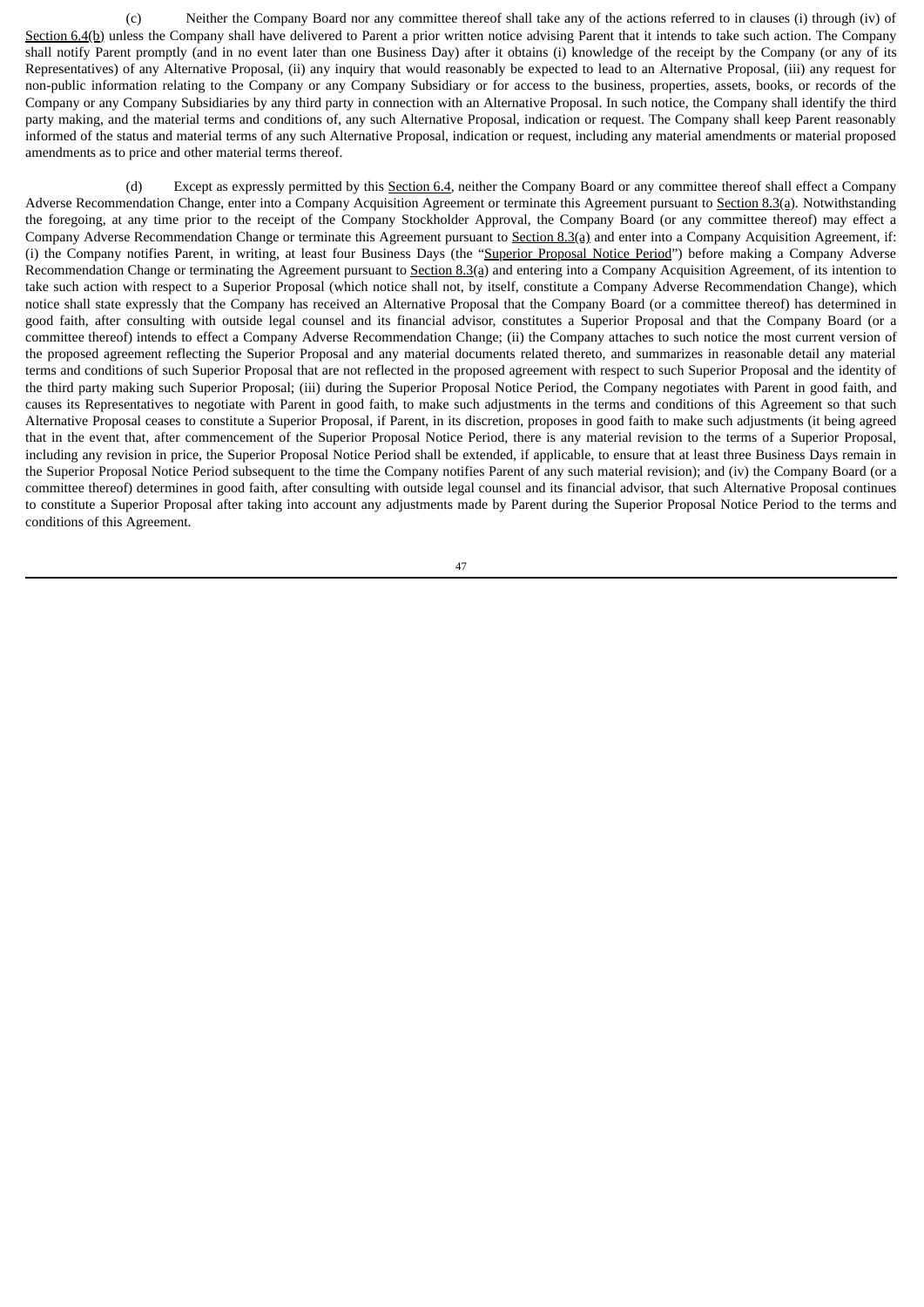(e) Notwithstanding anything to the contrary in  $Section 6.4(a)-(d)$ , but subject to  $Section 6.4$  and the last sentence of this  $Section$ 6.4(e), prior to the receipt of the Company Stockholder Approval, the Company Board (or a committee thereof) may effect a Company Adverse Recommendation Change if: (i) an Intervening Event occurs, (ii) the Company Board (or such committee) determines in good faith, after consulting with outside legal counsel and its financial advisor that the failure to effect such Company Adverse Recommendation Change would be inconsistent with its fiduciary duties under applicable Law, (iii) prior to effecting the Company Adverse Recommendation Change, the Company promptly notifies Parent, in writing, at least two Business Days (the "Company Adverse Recommendation Notice Period") before taking such action of the Company Board's (or such committee's) intent to consider such action (which notice shall not, by itself, constitute a Company Adverse Recommendation Change), and which notice shall include a reasonably detailed description of the underlying facts giving rise to the Intervening Event, and the reasons the Company Board (or such committee) proposes to take such action; (iv) the Company shall, and shall cause its Representatives to, during the Company Adverse Recommendation Notice Period, negotiate with Parent in good faith to make such adjustments in the terms and conditions of this Agreement so that the underlying facts giving rise to the Intervening Event, and the reasons the Company Board (or such committee) proposes to take such action, cease to constitute circumstances causing the Company Board to propose making a Company Adverse Recommendation Change, if Parent, in its discretion, proposes in good faith to make such adjustments; and (v) the Company Board (or such committee) determines in good faith, after consulting with outside legal counsel and its financial advisor and taking into account any adjustments made by Parent during the Company Adverse Recommendation Notice Period, that the failure to effect such Company Adverse Recommendation Change would be inconsistent with its fiduciary duties under applicable Law. The Company acknowledges and hereby agrees that any Company Adverse Recommendation Change effected (or proposed to be effected) in response to or in connection with any Alternative Proposal may be made solely and exclusively pursuant to Section 6.4(d) only, and may not be made pursuant to this Section 6.4(e), and any Company Adverse Recommendation Change may only be made pursuant to this Section 6.4 and no other provisions of this Agreement. For purposes of this Agreement, an "Intervening Event" means any event, change, effect, development or occurrence, or any consequence thereof, that becomes known to the Company Board after the date of this Agreement that (i) was not known, (or if known, the consequences of which were not reasonably foreseeable), to the Company Board as of or prior to the date of this Agreement and did not result from a breach of this Agreement by the Company and (ii) does not relate to or involve an Alternative Proposal.

(f) Notwithstanding any Company Adverse Recommendation Change, unless this Agreement has been earlier terminated in accordance with Article VIII (including by the Company under Section 8.3(a)), this Agreement shall be submitted to Company's shareholders at the Company Stockholders Meeting for the purpose of voting on the approval of this Agreement and the Transactions (including the Merger) and nothing contained herein shall be deemed to relieve Company of such obligation; provided, however, that if the Company Board shall have made a Company Adverse Recommendation Change (i) with respect to a Superior Proposal, then the Company Board may recommend approval of such Superior Proposal by the shareholders of Company or (ii) based on a Intervening Event, then the Company Board may submit this Agreement to Company's shareholders without recommendation, in which event the Company Board shall communicate the basis for its recommendation of such Superior Proposal or the basis for its lack of a recommendation with respect to this Agreement and the transactions contemplated hereby to Company's shareholders in the Proxy Statement or an appropriate amendment or supplement thereto.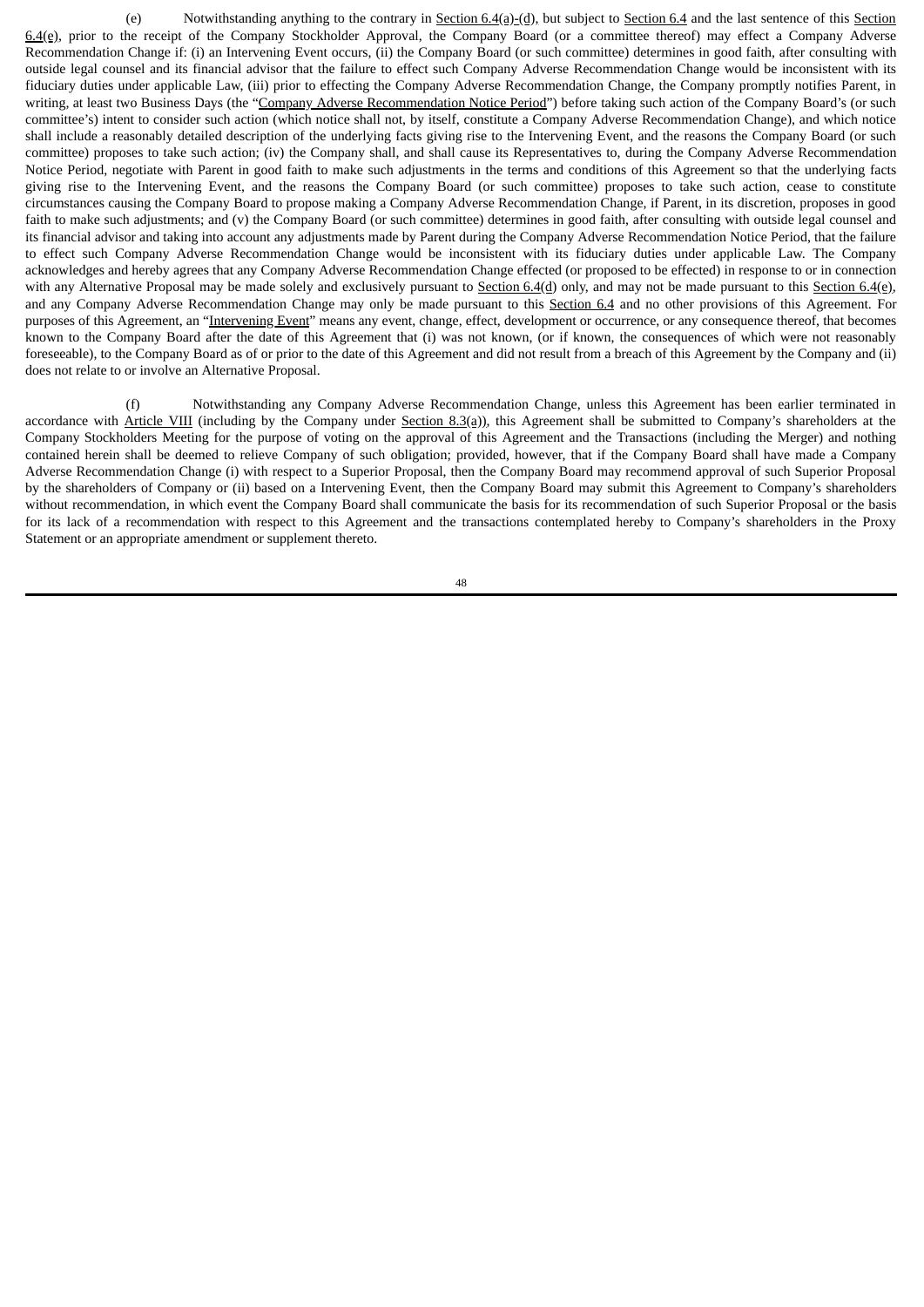## Section 6.5 Filings; Efforts to Consummate.

(a) Subject to the terms and conditions herein provided, each of Parent and the Company shall use their respective reasonable best efforts to reasonably promptly take, or cause to be taken, all action and to do, or cause to be done, all things necessary, proper or advisable under this Agreement and applicable Laws to consummate, and make effective as reasonably promptly as practicable after the date hereof, the Transactions, including (i) preparing and filing with a Governmental Authority as reasonably promptly as practicable all applications, notices, petitions, filings, ruling requests, and other documents necessary to consummate the Transactions and to obtain as reasonably promptly as practicable all Consents necessary to be obtained from any Governmental Authority in order to consummate the Transactions (collectively, the "Governmental Approvals"), (ii) as reasonably promptly as practicable taking all steps as may be commercially reasonable to obtain all such Governmental Approvals and (iii) obtaining and maintaining all approvals and consents from, and providing all notices to, any other third party that are necessary to consummate the Transactions (including, for the avoidance of doubt, those required to maintain in effect after the Closing all Contracts relating to the Company's Indebtedness without any default thereunder), including those set forth on Schedule 6.5. In furtherance and not in limitation of the foregoing, each party hereto agrees to (A) make an appropriate and complete filing of a Notification and Report Form pursuant to the HSR Act with respect to the Transactions within fifteen (15) Business Days of the date of this Agreement and, unless otherwise agreed by the parties; (B) make all other filings that are required to be made in order to consummate the Transactions pursuant to other Regulatory Laws with respect to the Transactions, including without limitation, any such filings required pursuant to the Regulatory Laws of (1) the Republic of Korea and Turkey and (2) any other countries outside of the United States, in each case pertaining to pre-merger notification and regulation of terms and conditions of merger transactions, as reasonably promptly as practicable; and (C) not extend any waiting period under the HSR Act, or enter into any agreement with the FTC, the DOJ or any other Governmental Authority not to consummate the Transactions, except with the prior written consent of the other party hereto (which shall not be unreasonably withheld, conditioned or delayed). Parent and the Company shall supply as reasonably promptly as practicable any additional information or documentation that may be requested pursuant to the HSR Act or any other Regulatory Law and use its reasonable best efforts to take all other actions necessary, proper or advisable to cause the expiration or termination of the applicable waiting periods under the HSR Act and any other Regulatory Law as soon as practicable (including complying with any "second request" for information or similar request from a Governmental Authority pursuant to other Regulatory Laws). The foregoing notwithstanding, to the extent there is a conflict between this Section 6.5 and Section 6.17 with respect to actions to be taken in connection with the Migration, Section 6.17 shall control and govern.

(b) In connection with the actions referenced in Section 6.5(a) to obtain all Governmental Approvals for the Transactions under the HSR Act or any other Regulatory Laws, each of Parent and the Company shall: (i) cooperate in all respects with each other in connection with any communication, filing or submission and in connection with any investigation or other inquiry, including any proceeding initiated by a private party; (ii) keep the other party and its counsel promptly informed of any communication received by such party from, or given by such party to, the FTC, the DOJ or any other U.S. or other Governmental Authority and of any communication received or given in connection with any proceeding by a private party, in each case regarding any of the Transactions; (iii) consult with each other in advance of any meeting or conference with the FTC, the DOJ or any other Governmental Authority or, in connection with any proceeding by a private party, with any other person, and to the extent permitted by the FTC, the DOJ or such other Governmental Authority or other person, give the other party or its counsel the opportunity to attend and participate in such meetings and conferences; and (iv) permit the other party and its counsel to review in advance any submission, filing or communication (and documents submitted therewith) intended to be given by it to the FTC, the DOJ or any other Governmental Authority; provided that materials may be redacted to remove references concerning the valuation of the businesses of the Company and the Company Subsidiaries. Parent and the Company may, as each deems advisable and necessary, reasonably designate any competitively sensitive material to be provided to the other under this Section 6.5(b) as "Antitrust Counsel Only Material." Such materials and the information contained therein shall be given only to the outside antitrust counsel of the recipient and will not be disclosed by such outside counsel to employees, officers or directors of the recipient unless express permission is obtained in advance from the source of the materials (Parent or the Company, as the case may be) or its legal counsel. In furtherance and not in limitation of the covenants of the parties contained in Section 6.5(a) and Section 6.5(b), Parent and the Company shall use reasonable best efforts to defend through litigation on the merits any claim asserted in any court with respect to the Transactions by the FTC, the DOJ or any other applicable Governmental Authority.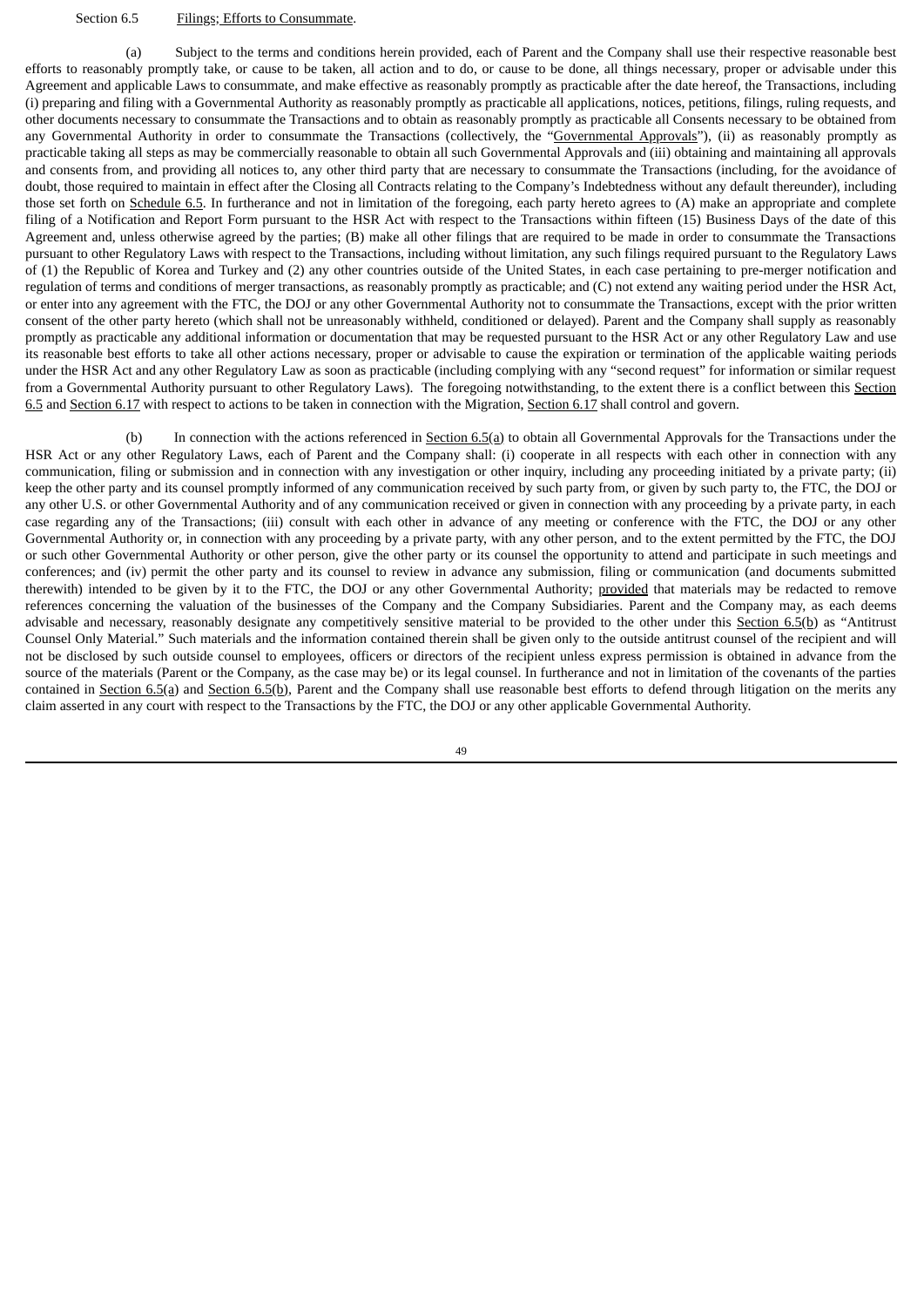(c) Notwithstanding anything to the contrary in this Agreement, (A) Parent shall not be required to (and the Company shall not, without the consent of Parent) (x) propose, negotiate, commit to or effect, by consent decree, hold separate order, or otherwise, the sale, divestiture or disposition of any business, product line, asset, contractual right, or relationship of Parent or any of its Subsidiaries (other than the Company and the Company Subsidiaries) or (y) otherwise take or commit to take any action that after the Closing may limit Parent's or its Subsidiaries' or its Affiliates' (other than the Company and the Company Subsidiaries') freedom of action with respect to, or its or their ability to operate or retain, one or more of the businesses, product lines or assets of Parent or its Subsidiaries or Affiliates (other than the Company and the Company Subsidiaries) or (z) enter into any settlement, undertaking, consent decree, stipulation or agreement with any Governmental Authority in connection with the transactions contemplated hereby and (B) Parent shall not be required to, and the Company and its Subsidiaries shall not be required to (and shall not without the consent of Parent), take any actions which would reasonably be expected to have a Company Material Adverse Effect (each such condition and action described in clause (A) (as it relates to Parent) and clause (B) (as it relates to the Company and the Company Subsidiaries) that the applicable party hereto is not required to accept or take, a "Burdensome Condition"). Parent shall have the right to direct all matters with any Governmental Authority consistent with its obligations hereunder. Notwithstanding anything to the contrary in this Agreement, it is agreed that Parent shall make all strategic decisions and lead all discussions, negotiations and other proceedings, and coordinate all activities with respect to any requests that may be made by, or any actions, consents, undertakings, approvals, or waivers that may be sought by or from, any Governmental Authority, in connection with obtaining Governmental Approvals for the Transactions under the HSR Act or any other Regulatory Laws, including determining the strategy for contesting, litigating or otherwise responding to objections to, or proceedings challenging, the consummation of the Merger and the other Transactions, in each case subject to good faith consultations with the Company reasonably in advance and in consideration of the Company's views.

(d) To the extent permitted by applicable Law, the Company shall give prompt written notice to Parent, and Parent shall give prompt written notice to the Company, of: (i) the occurrence, or failure to occur, of any event which occurrence or failure to occur has resulted in or would reasonably be expected to result in the failure to satisfy or be able to satisfy any of the conditions specified in Article VII, and such written notice shall specify the condition which has failed or will fail to be satisfied; (ii) any written notice from any Person alleging that the consent of such Person is or may be required in connection with the Transactions to the extent such consent is material to the Company and the Company Subsidiaries, taken as a whole; and (iii) any material written notice from any Governmental Authority in connection with the Transactions; provided that the delivery of any notice pursuant to this Section 6.5(d) shall not limit or otherwise affect the remedies available hereunder to Parent or the Company.

#### Section 6.6 Access and Reports.

(a) Subject to applicable Law and applicable contractual restrictions in effect on the date hereof, upon reasonable notice, the Company shall (and shall cause the Company Subsidiaries to) afford to the officers and other authorized Representatives of Parent, reasonable access, during normal business hours throughout the period prior to the Effective Time, to its and the Company Subsidiaries' officers and its and the Company Subsidiaries' properties, offices and other facilities and its and the Company Subsidiaries' books, contracts, personnel files and records, and, during such period, the Company shall (and shall cause the Company Subsidiaries to) furnish promptly all information concerning its and the Company Subsidiaries' business, properties and personnel as may reasonably be requested by Parent and its Representatives from time to time; provided that any such access shall be coordinated through one of the persons listed on Section 6.6 of the Company Disclosure Schedule and provided, further, that no investigation pursuant to this Section 6.6 shall affect or be deemed to modify any representation or warranty made by the Company herein; and provided, further, that the foregoing shall not require the Company to (i) (A) permit any inspection that, in the reasonable judgment of the Company, would be materially disruptive to the business or operations of the Company or any of the Company Subsidiaries, or (B) disclose any information that would, in the reasonable judgment of the Company, result in the disclosure of any trade secrets of third parties or violate any of its obligations with respect to confidentiality, (ii) disclose any information that would, in the reasonable judgment of the Company, be prohibited by applicable Law or be reasonably likely to result in the waiver of the protection of attorney-client, work product or other legal privilege or (iii) provide access to or otherwise make available any information relating to the process conducted by the Company that led to the execution of this Agreement. The Company and Parent shall cooperate in good faith to make appropriate substitute arrangements under circumstances in which the restrictions of the preceding sentence apply. The Confidentiality Agreement shall apply with respect to information furnished by the Company hereunder.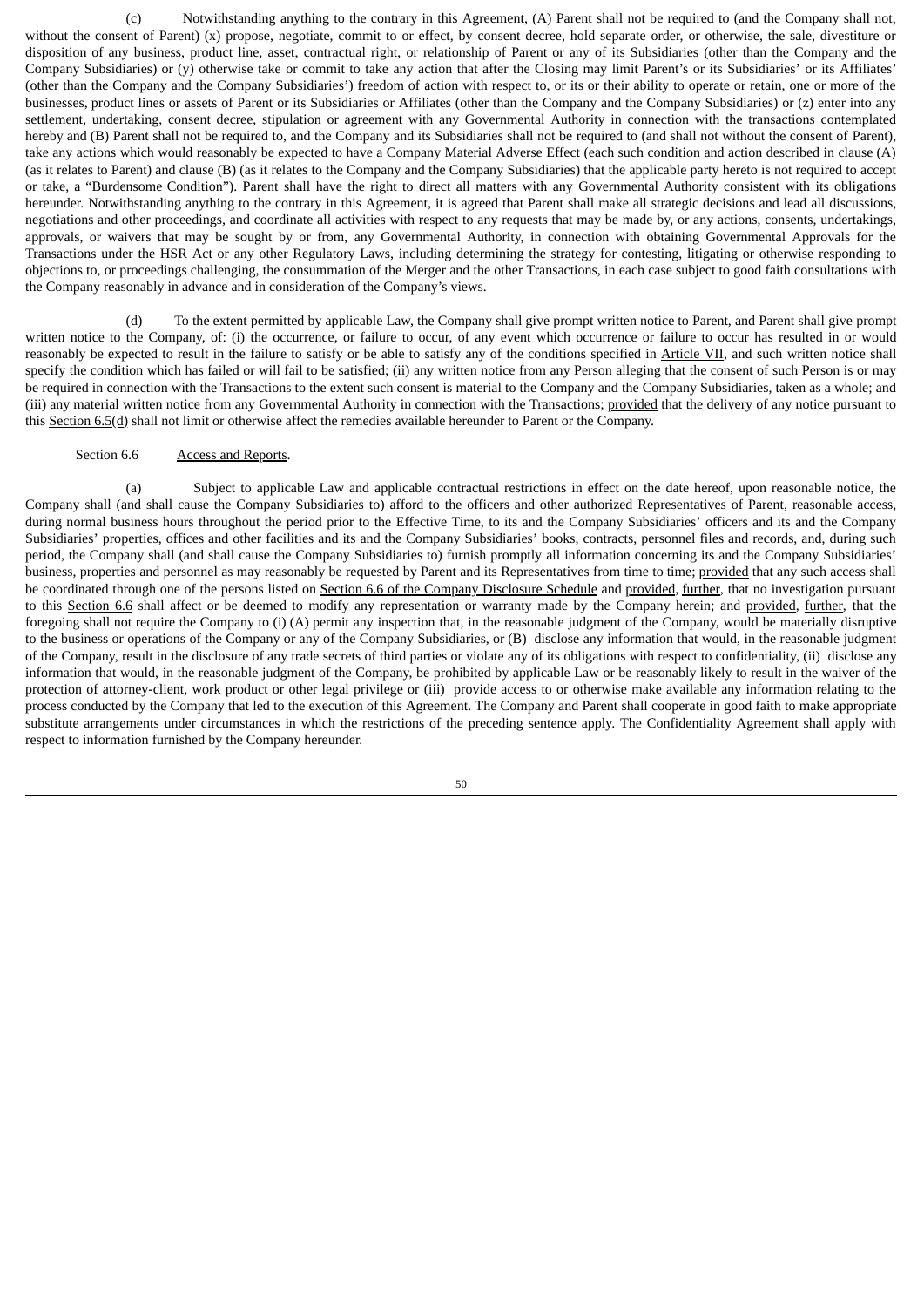(b) The Company shall give prompt notice to Parent, and Parent shall give prompt notice to the Company, of any (i) notice or other communication received by such party from any Governmental Authority in connection with the Transactions or from any Person alleging that the consent of such Person is or may be required in connection with the Transactions, if the subject matter of such communication or the failure of such party to obtain such consent would reasonably be expected to be material to the Company, the Surviving Corporation or Parent and (ii) action, suit, claim, investigation or proceeding commenced or, to such party's knowledge, threatened against, relating to or otherwise affecting such party or any of its Subsidiaries which relate to the Transactions.

Section 6.7 Public Announcements. Except with (a) respect to any Company Adverse Recommendation Change or announcement made with respect to any Alternative Proposal, Superior Proposal or related matters (in each case in compliance with Section 6.4), (b) any dispute between the parties regarding this Agreement or the Transactions, or (c) a press release or other public statement that is consistent in all material respects with previous press releases, public disclosures or public statements made by a party hereto in accordance with this Agreement, Parent and the Company shall provide an opportunity for the other party to review and comment upon any press release or other public statements with respect to the Transactions, including the Merger, and shall not issue any such press release or make any such public statement prior to providing such opportunity to review and comment, except as such party may reasonably conclude may be required by applicable Law, court process or by obligations pursuant to any listing agreement with any national securities exchange or national securities quotation system. The Company and Parent agree that the initial press release to be issued with respect to the Transactions shall be in a form mutually agreed to by the Company and Parent. Nothing in this Section 6.7 shall limit the ability of any party hereto to make internal announcements to their respective employees that are consistent in all material respects with the prior public disclosures regarding the Transactions.

Section 6.8 Stock Exchange Delisting; Deregistration. Each of the Company and Parent shall cause the Company's securities to be delisted from the NYSE and deregistered under the Exchange Act as soon as practicable following the Effective Time.

Section 6.9 Expenses. Subject to Section 8.6(e), all fees and expenses (including all fees and expenses of counsel, accountants, financial advisors, and investment bankers) incurred in connection with this Agreement and the Transactions will be paid by the party incurring such fees and expenses; provided, however, that (a) Parent shall be responsible for all filing fees incurred with respect to the Transactions in connection with the HSR Act and Regulatory Laws from countries outside of the United States pertaining to pre-merger notification and regulation of terms and conditions of merger transactions and (b) the Company shall be responsible for the printing and mailing costs for the Proxy Statement.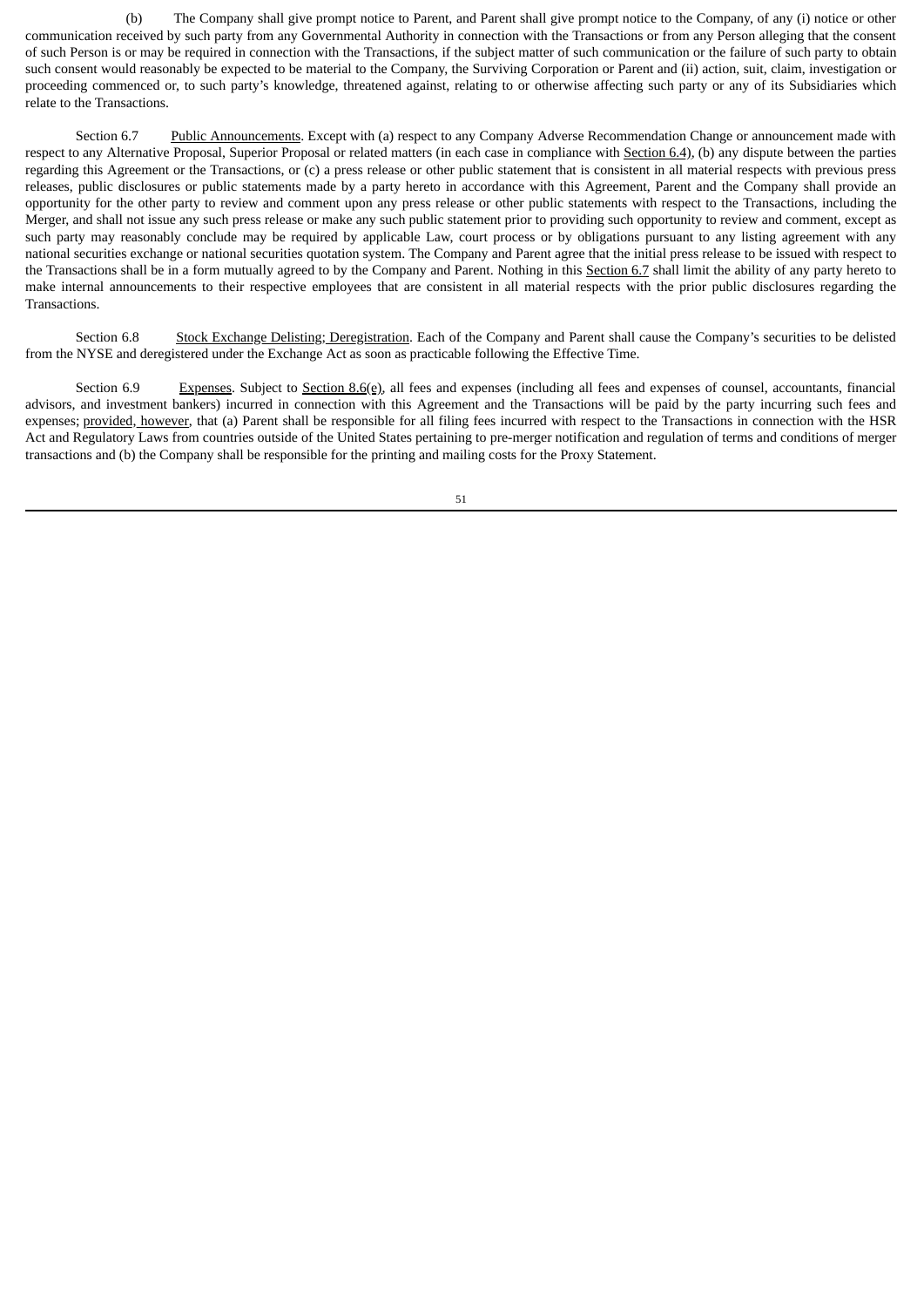### Section 6.10 Director and Officer Indemnification and Insurance.

(a) For six (6) years after the Effective Time, the Surviving Corporation shall, and Parent shall cause the Surviving Corporation and any successor to, indemnify and hold harmless, to the fullest extent permitted under applicable Law, the present and former officers and directors of the Company or any Company Subsidiary, and any person who becomes an officer or director of the Company or any Company Subsidiary prior to the Effective Time (each, an "Indemnified Person"), against all claims, losses, liabilities, damages, judgments, inquiries, fines and any fees, costs and expenses (including the reasonable attorneys' fees, expenses and disbursements of counsel of the respective Indemnified Person's choosing) incurred or arising in connection with any claim, action, suit or proceeding, whether civil, criminal, administrative or investigative, arising out of or related to such Indemnified Person's service as an officer, director, employee, fiduciary or agent of the Company or any Company Subsidiary at or prior to the Effective Time, or services performed by such Indemnified Person, at the request of the Company or any Company Subsidiary, as a fiduciary under any Company Benefit Plan, in each case to the extent they arise out of (i) matters existing or occurring or alleged to have existed or occurred at or prior to the Effective Time, (ii) matters related to this Agreement and the Transactions and (iii) actions to enforce this provision or any other indemnification or advancement right of any Indemnified Person. In the event of any such claim, action, suit or proceeding, (A) each Indemnified Person will be entitled to advancement of expenses incurred in the defense of any such claim, action, suit or proceeding within 20 Business Days of receipt by the Surviving Corporation from such Indemnified Person of a request therefor, provided that if required under the DGCL, the Indemnified Person to whom expenses are advanced provides an undertaking to repay such advances if it is ultimately determined that such Indemnified Person is not entitled to indemnification, and (B) Parent and the Surviving Corporation shall use their respective reasonable best efforts to cooperate in the defense of any such matter.

(b) For six years after the Effective Time, Parent shall cause to be maintained in effect provisions in the Surviving Corporation's Certificate of Incorporation and bylaws (or in such documents of any successor to the business of the Surviving Corporation) regarding elimination of liability of directors, indemnification of officers, directors and employees and advancement of expenses that are no less advantageous to the intended beneficiaries than the corresponding provisions in existence on the date of this Agreement in the Company Charter and Company Bylaws.

(c) Prior to the Effective Time, Parent and Merger Sub shall obtain, and fully pay the premium for, a non-cancelable extension of the Company's directors' and officers' insurance policies and fiduciary liability insurance policies (collectively, the "D&O Insurance") in place as of the date hereof, in each case for a claims reporting or discovery period of at least six years from and after the Effective Time and on terms and conditions and with retentions and limits of liability that are at least as favorable to the insureds as those contained in the Company's D&O Insurance policies in effect as of the date hereof; provided that if the aggregate cost for such insurance coverage in respect of any one policy year exceeds 300% of the current annual premium paid by the Company, Parent and Merger Sub shall instead be obligated to obtain D&O Insurance with the best available coverage with respect to matters occurring at or prior to the Effective Time for an aggregate cost in respect of each policy year within such six-year period of 300% of the current annual premium paid by the Company.

(d) Parent agrees that all rights to indemnification, advancement of expenses and exculpation from liabilities for acts or omissions occurring at or prior to the Effective Time (including any matters arising in connection with the Transactions) now existing in favor of any Indemnified Person as provided in any agreement in effect on the date hereof (and made available to Parent prior to the date hereof) between the Company or any Company Subsidiary, on the one hand, and any Indemnified Person, on the other hand, will be assumed by the Surviving Corporation without further action, as of the Effective Time, and will survive the Merger and continue in full force and effect in accordance with their terms.

(e) If Parent, the Surviving Corporation or any of their respective successors or assigns (i) consolidates with or merges into any other Person and shall not be the continuing or surviving corporation or entity of such consolidation or merger or (ii) transfers or conveys all or substantially all of its properties and assets to any Person, then, and in each such case, to the extent necessary, proper provision shall be made so that the successors and assigns of Parent or the Surviving Corporation, as the case may be, shall assume the obligations set forth in this Section 6.10.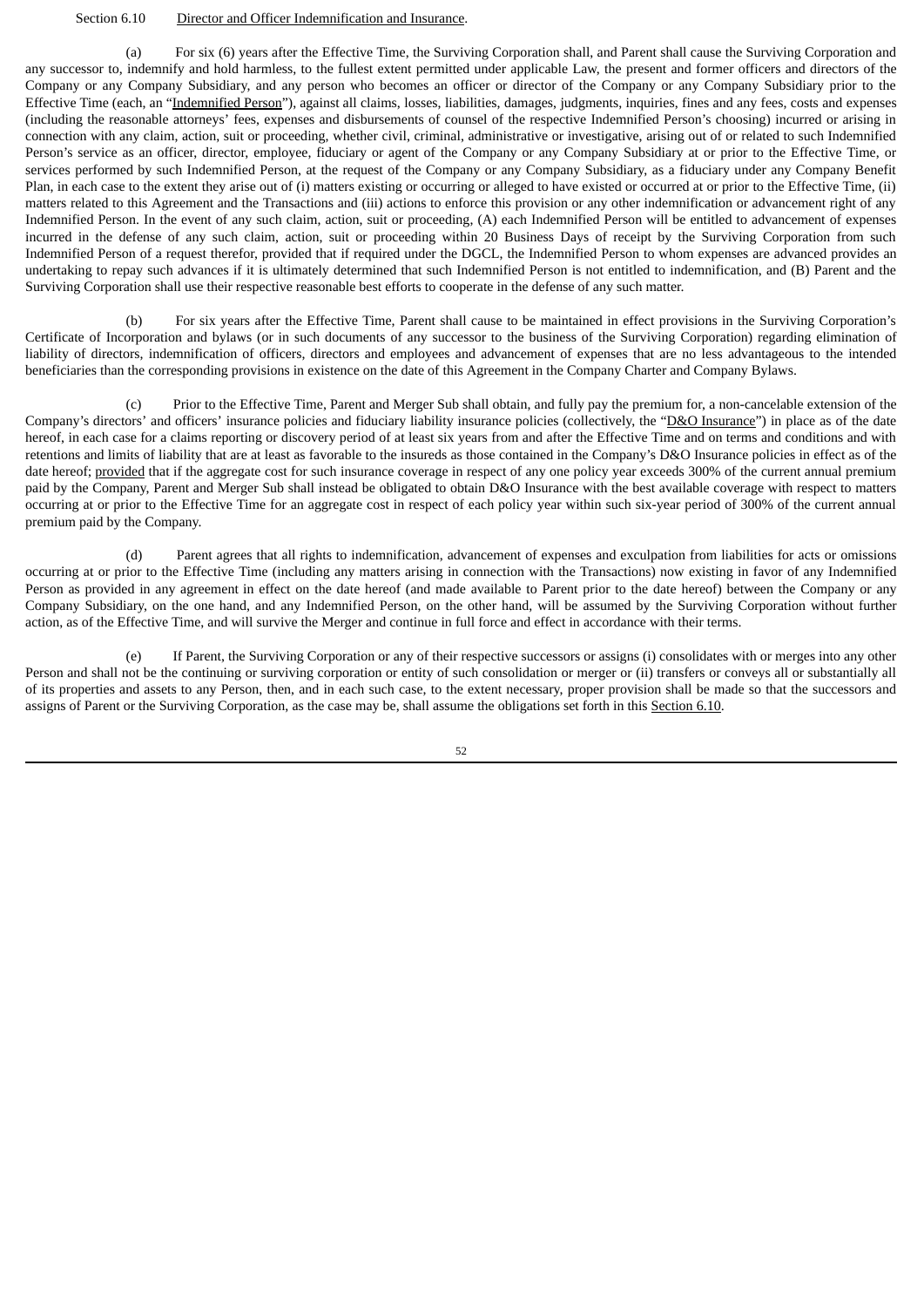(f) The rights of Indemnified Persons to indemnification and insurance pursuant to this Section 6.10 are expressly intended to be for the benefit of, and will be enforceable by, each Indemnified Person, his or her heirs and his or her legal representatives and are a contract right of each Indemnified Person as a third-party beneficiary of this Agreement, and those rights to indemnification and insurance shall exist in addition to and without limiting any and all rights to indemnification granted or arising under the Company Charter, the Company Bylaws or the Surviving Corporation's Certificate of Incorporation or bylaws, or by operation of law. The provisions of this Section 6.10 shall survive the consummation of the Merger.

(g) Notwithstanding anything herein to the contrary, in the event that any claim for indemnification is asserted or made on or prior to the sixth anniversary of the Effective Time, all rights to indemnification in respect of such claim shall continue until the final disposition of such claim.

### Section 6.11 Employee Matters.

(a) Effective as of, and continuing for a period of not less than twelve (12) months following the Closing Date, Parent, the Surviving Corporation or one of their respective Affiliates, as applicable, shall provide or cause each Continuing Employee to be provided with (i) base salary or wages that are no less favorable than those provided to such Continuing Employee immediately prior to the Closing Date, (ii) short-term cash incentive compensation opportunities that are no less favorable than those provided to such Continuing Employee immediately prior to the Closing Date, (iii) if applicable, RSUs and PRSUs, or a cash-based incentive award equivalent thereto, with an aggregate grant date fair value no less favorable than the aggregate grant date fair value of the RSU and/or PRSUs provided to such Continuing Employee in 2021; and (iv) other employee benefits that are substantially comparable in the aggregate to those provided to such Continuing Employee immediately prior to the Closing Date (other than any defined benefit pension and post-employment or retirement medical and welfare benefits, retention, change in control, transaction, stay or similar arrangements, or long-term incentive or equity-based compensation opportunities or benefits (other than as expressly provided under this Section 6.11(a)).

(b) With respect to any employee benefit plan, program, practice, policy or arrangement maintained or contributed to by Parent, the Surviving Corporation or any of their respective Affiliates in which any Continuing Employee is eligible to participate on or after the Closing Date (each, a "Parent Benefit Plan"), for the purposes of determining eligibility to participate and vesting (but not for (i) benefit accrual purposes (except for vacation, sick leave, paid time off and severance) or (ii) vesting under any equity compensation plan, as applicable), such Continuing Employee's service with the Company or any of the Company Subsidiaries (or any predecessor entity thereof) prior to the Closing Date shall be treated as service with Parent, the Surviving Corporation and their respective Affiliates to the same extent and for the same purpose as such Continuing Employee was entitled, immediately before the Closing Date, to credit for such service under any analogous Company Benefit Plan; provided that the foregoing shall not apply to the extent that it would result in any duplication of benefits or compensation.

(c) Parent, the Surviving Corporation and their respective Affiliates will use reasonable best efforts to cause each Parent Benefit Plan that is a welfare benefit plan, within the meaning of Section 3(1) of ERISA, (i) to waive any and all eligibility waiting periods, actively-at-work requirements, evidence of insurability requirements, pre-existing condition limitations and other exclusions and limitations regarding the Continuing Employees and their spouses, domestic partners and dependents to the extent waived, satisfied or not applicable under the analogous Company Benefit Plan, and (ii) to recognize for each Continuing Employee for purposes of applying annual deductible, co-payment and out-of-pocket maximums under such Parent Benefit Plan any deductible, co-payment and out-of-pocket expenses paid by such Continuing Employee and his or her spouse, domestic partner and dependents under the analogous Company Benefit Plan during the plan year of such Company Benefit Plan in which the Closing Date occurs.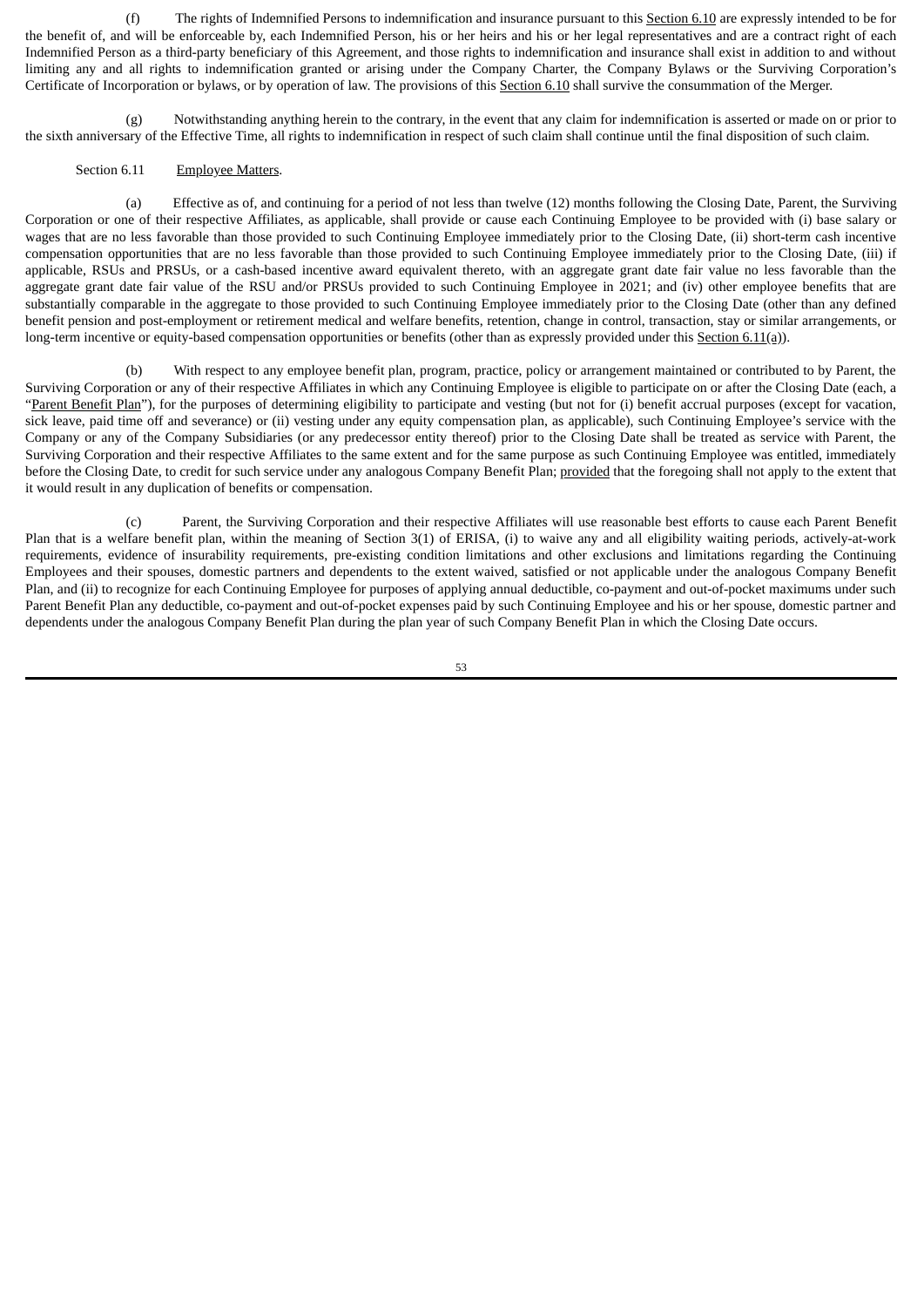(d) If directed in writing by Parent at least 10 Business Days prior to the Closing Date, the Company and the Company Subsidiaries shall terminate (or cause to be terminated) any Company Benefit Plan (including the Equity Incentive Plans) that can be legally terminated by the Company or a Company Subsidiary with such termination effective, in the case of any Company Benefit Plan that is intended to qualify as a qualified cash or deferred arrangement under Section 401(k) of the Code (each, a "Company 401(k) Plan"), as of the day immediately prior to the Closing Date and, in the case of any other Company Benefit Plan as of the Closing Date (or as soon as administratively practicable thereafter). The Company shall provide Parent with evidence that the applicable Company Benefit Plans have been timely terminated pursuant to resolutions of the Company Board and, as applicable, any Company Subsidiary. The form and substance of such resolutions shall be subject to the prior review and approval of Parent, which approval shall not be unreasonably withheld, conditioned or delayed. If a Company 401(k) Plan is terminated pursuant to this Section 6.11(d), Parent shall use reasonable best efforts to cause one or more defined contribution plans maintained by Parent or its Affiliates that include a qualified cash or deferred arrangement within the meaning of Section 401(k) of the Code (as applicable, the "Parent 401(k) Plan") to allow each Continuing Employee to make a "direct rollover" (as described in Section 401(a)(31) of the Code and including the in-kind rollover of notes evidencing outstanding participant loans) to the Parent 401(k) Plan of all or any portion of the vested account balances of such Continuing Employee under the Company 401(k) Plan in which each such Continuing Employee participated prior to the Closing if such direct rollover is elected in accordance with applicable Law by each such Continuing Employee.

(e) Notwithstanding anything to the contrary set forth in this Agreement, no provision of this Agreement shall be deemed to (i) guarantee employment for any period of time for, or preclude the ability of Parent, the Surviving Corporation or their respective Affiliates to relocate or terminate, any Continuing Employee for any reason; (ii) prevent the amendment, modification, or termination of any agreement with a Continuing Employee after the Effective Time; or (iii) constitute the establishment or adoption of or an amendment to any employee benefit or compensation plan, program, agreement, Contract, policy or arrangement or otherwise be treated as an adoption of, or amendment or modification of, any Company Benefit Plan, any benefit plan of Parent or any of its Affiliates or any other benefit plan arrangement. No provision of this Agreement shall confer upon any Person who is not a party to this Agreement (including any current or former Service Provider or any participant in any Company Benefit Plan or other employee benefit plan, agreement or other arrangement (or any dependent or beneficiary thereto)) any third party beneficiary or other right of any kind or nature whatsoever, except that the Company may enforce these provisions on behalf of any impacted Continuing Employee.

Section 6.12 Transaction Litigation. Promptly after the Company receives notice of the commencement of any litigation relating to the Merger and the other Transactions, the Company shall notify Parent of the commencement of such litigation and, subject to entry into a customary joint defense agreement, give Parent the opportunity to consult with the Company and participate in the defense or settlement of any stockholder litigation against the Company, any Company Subsidiary or their respective directors or officers relating to the Merger and the other Transactions. None of the Company, any Company Subsidiary or any Representative of the Company shall compromise, settle, offer to compromise or settle or come to an arrangement regarding any such stockholder litigation, in each case unless Parent shall have consented in writing (which consent shall not be unreasonably withheld, conditioned or delayed). Parent shall, and shall cause its Subsidiaries and their respective Representative, to use their respective reasonable best efforts to cooperate with the Company in connection with the defense of any such stockholder litigation.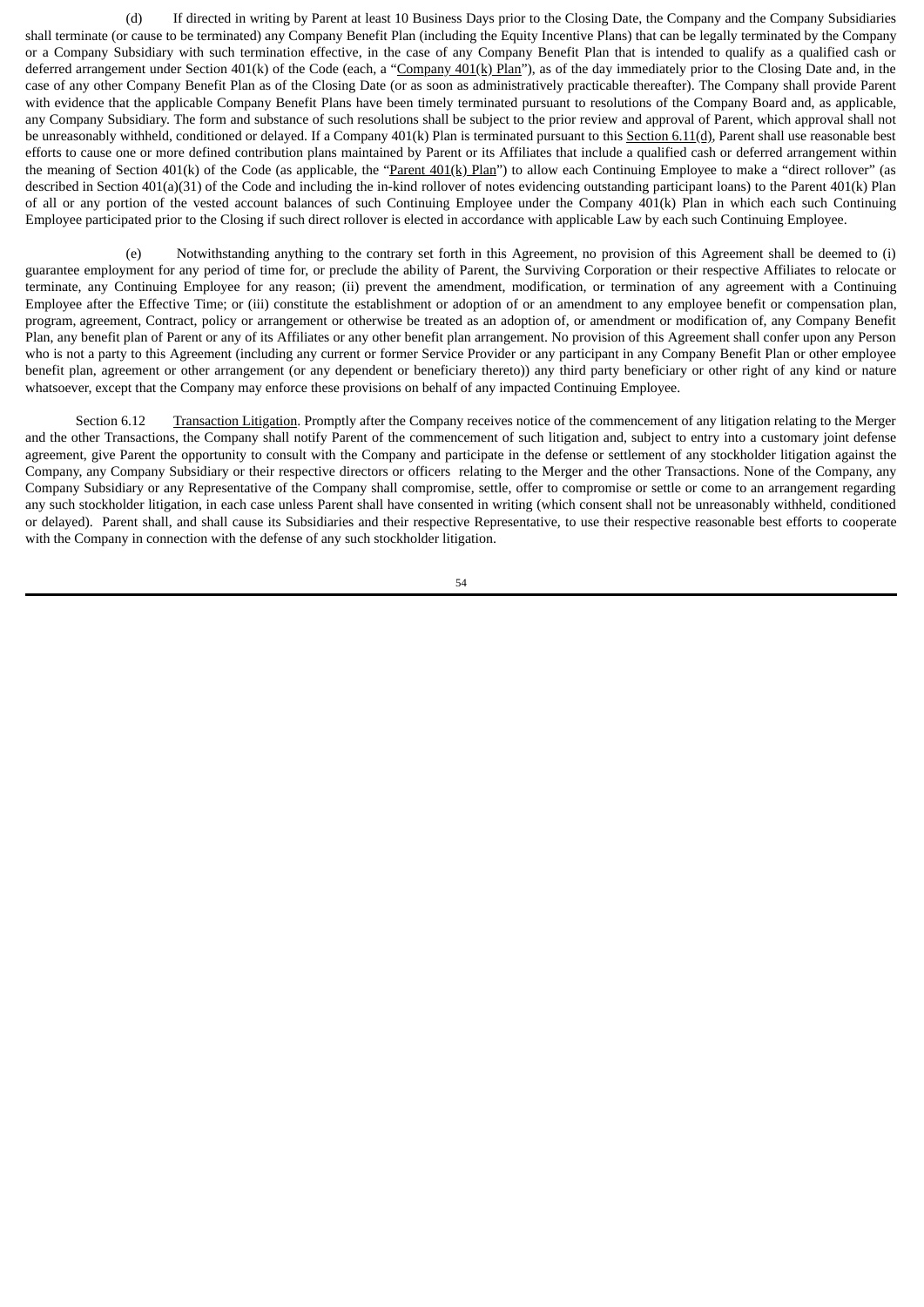Section 6.13 Rule 16b-3 Approval. Prior to the Closing, the Company and the Company Board or a committee thereof, shall use its reasonable best efforts to take all actions to cause to be exempt under Rule 16b-3 promulgated under the Exchange Act any disposition of Company equity securities (including derivative securities) resulting from the Transactions by each individual who is subject to the reporting requirements of Section 16(a) of the Exchange Act immediately prior to the Effective Time.

Section 6.14 Obligations of Merger Sub and the Surviving Corporation. Parent shall take all action necessary to cause Merger Sub and the Surviving Corporation to perform their respective obligations under this Agreement.

Section 6.15 No Control of Other Party's Business. Nothing contained in this Agreement shall give Parent, directly or indirectly, the right to control or direct the operations of the Company or any Company Subsidiaries prior to the Effective Time, and nothing contained in this Agreement shall give the Company, directly or indirectly, the right to control or direct the operations of Parent or any of its Subsidiaries prior to the Effective Time. Prior to the Effective Time, each of the Company and Parent shall exercise, consistent with the terms and conditions of this Agreement, complete control and supervision over its and its Subsidiaries' respective operations.

# Section 6.16 Financing Cooperation.

(a) The Company shall use commercially reasonable efforts to, and shall cause each of the Company Subsidiaries and its and their respective Representatives to use its and their commercially reasonable efforts to, in each case at Parent's sole cost and expense, provide reasonable cooperation and assistance as is customary and reasonably requested by Parent in connection with Parent obtaining any debt financing in connection with this Agreement and the Transaction (the "Anticipated Financing"), including furnishing Parent with such pertinent and customary information regarding the Company and the Company Subsidiaries (including information to be used in the preparation of one or more information packages or disclosure documents regarding the business and operations of the Company and its Subsidiaries) as is necessary or customary and as may be reasonably requested by Parent for the arrangement or marketing of any Anticipated Financing.

(b) Notwithstanding anything to the contrary herein, all such requested cooperation provided in accordance with this Section 6.16 shall not unreasonably interfere with the normal business or operations of the Company and its Subsidiaries and in no event shall the Company or any of its Subsidiaries be required to (i) bear any fees and expenses (including those payable to Representatives), pay any commitment or other fee, incur any other liability, make any other payment or agree to provide any indemnity in connection with the Anticipated Financing or any of the foregoing prior to the Effective Time, except to the extent reimbursed and/or indemnified by Parent pursuant to the last sentence of this Section 6.16(b) or (ii) enter into any definitive agreement that is not expressly contingent on, or that would be effective prior to, the occurrence of the Closing. In addition, nothing in this Section 6.16 shall require any action that would conflict with or violate the Company Charter or the Company Bylaws or the comparable organizational documents of any Company Subsidiary or any Law or result in, prior to the Effective Time, the material contravention of, or that would reasonably be expected to result in, prior to the Effective Time, a material violation or material breach of, or material default under, any Contract to which the Company or its Subsidiaries is a party. For the avoidance of doubt, none of the Company or any of its Subsidiaries or their respective officers, directors (with respect to any Subsidiary of the Company) or employees shall be required to execute or enter into or perform any agreement with respect to the Anticipated Financing that is not contingent upon the Closing or that would be effective prior to the Closing and no directors of the Company that will not be continuing directors, acting in such capacity, shall be required to execute or enter into or perform any agreement or adopt any resolution with respect to the Anticipated Financing. Parent (I) shall promptly, upon request by the Company, reimburse the Company for all reasonable and documented out-of-pocket fees and expenses (including (A) reasonable attorneys' fees and (B) all fees and expenses of the Company's accounting firms engaged to assist in connection with the Anticipated Financing, including performing additional requested procedures, reviewing any offering documents, participating in any meetings and providing any comfort letters) incurred by the Company or any of its Subsidiaries or their respective Representatives in connection with the Anticipated Financing, including the cooperation of the Company and its Subsidiaries and Representatives contemplated by this Section 6.16 and (II) shall indemnify, defend and hold harmless the Company, its Subsidiaries and their respective Representatives from and against any and all losses, costs, fines, penalties, damages, liabilities, claims, actions, proceedings, judgments and amounts paid in settlement or fees and expenses (including those payable to Representatives) suffered or incurred by any of them in connection with the arrangement of the Anticipated Financing (including the performance of their respective obligations under, or the taking of or refraining from any action in accordance with, this Section 6.16) and any information used in connection therewith, in each case other than to the extent any of the foregoing was suffered or incurred as a result of the bad faith, gross negligence or willful misconduct of the Company or any of its Subsidiaries or, in each case, their respective Affiliates and Representatives.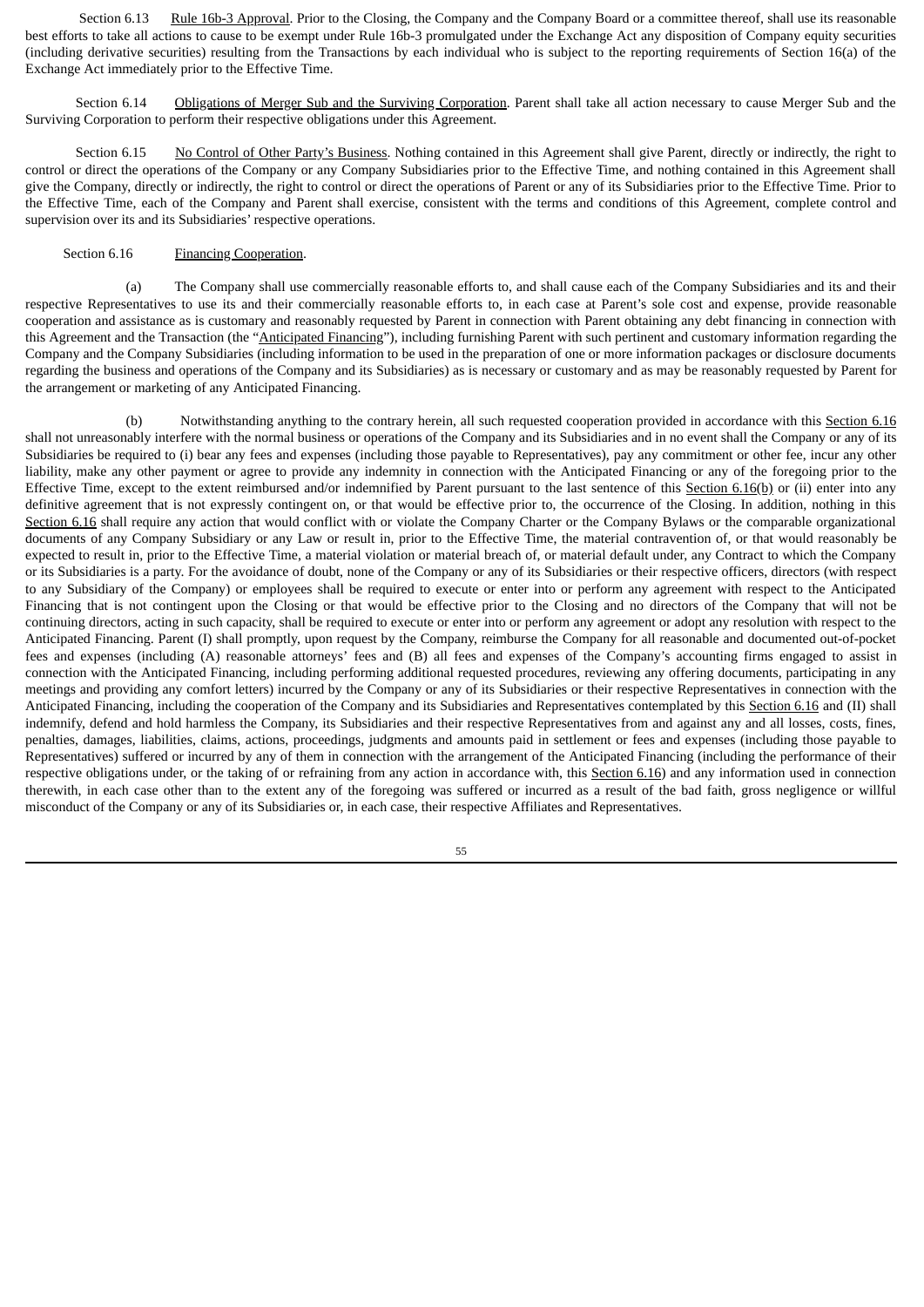### Section 6.17 Migration.

(a) Prior to the Effective Time, the Company shall, and shall cause its Subsidiaries to, take commercially reasonable efforts to carry out the actions (including, without limitation,  $(x)$  prior to the Migration Commencement Time, the actions set forth on  $S$ chedule 6.17(a) and,  $(y)$  after the Migration Commencement Time and subject to Section 6.17(c), the actions set forth on Schedule 6.17(c)), required to (i) effect the continuation of the Migrating Subsidiaries as Delaware limited liability companies under the applicable Laws of Delaware and discontinuation as exempted companies or corporations, as applicable, under the applicable Laws of Bermuda or Barbados, as applicable, and (ii) after the effectiveness of (i), with respect to each Migrating Subsidiary, cause each such Migrating Subsidiary to end its fiscal year at least one Business Day following the effectiveness of the discontinuation of the applicable Migrating Subsidiary pursuant to the foregoing clause (i) (clauses (i) and (ii) collectively, the "Migration").

(b) As promptly as practicable following the date hereof, the Company shall, and shall cause its Subsidiaries to, use commercially reasonable efforts to provide all notices and obtain all material consents from counterparties to (i) the Contracts set forth on Schedule 6.17(b)(i) (the "Key Contract Consents") and (ii) all other Contracts of the Company and Company Subsidiaries, in each case necessary under such Contracts in order to consummate the Contribution and the Migration without any material breach or default thereunder (clauses (i) and (ii) collectively, the "Migration Contract Consents"); provided that, except as set forth on Schedule 6.17(b)(ii), without the prior written consent of Parent (such consent not to be unreasonably withheld, conditioned or delayed), none of the Company or any Company Subsidiary shall pay any material consent or other similar fee, payment or consideration or, make any other material concession or accommodation (financial or otherwise) or provide any additional security (including a guaranty), to obtain such Migration Contract Consents. In the event that the Company is unable to obtain the Key Contract Consents, or the Company requests that Parent consent to the payment of a consent fee (plus fees and expenses) or similar payment in connection with obtaining the Key Contract Consents and Parent does not provide such consent, then the Company and Parent shall cooperate in good faith for a period of ten (10) days to mutually agree on an alternative course of action. If after such ten (10) day period has passed, or such longer period as mutually agreed to by the Company and Parent in writing, no alternative course of action has been mutually agreed, the Company shall take the actions set forth on Schedule 6.17(b)(iii).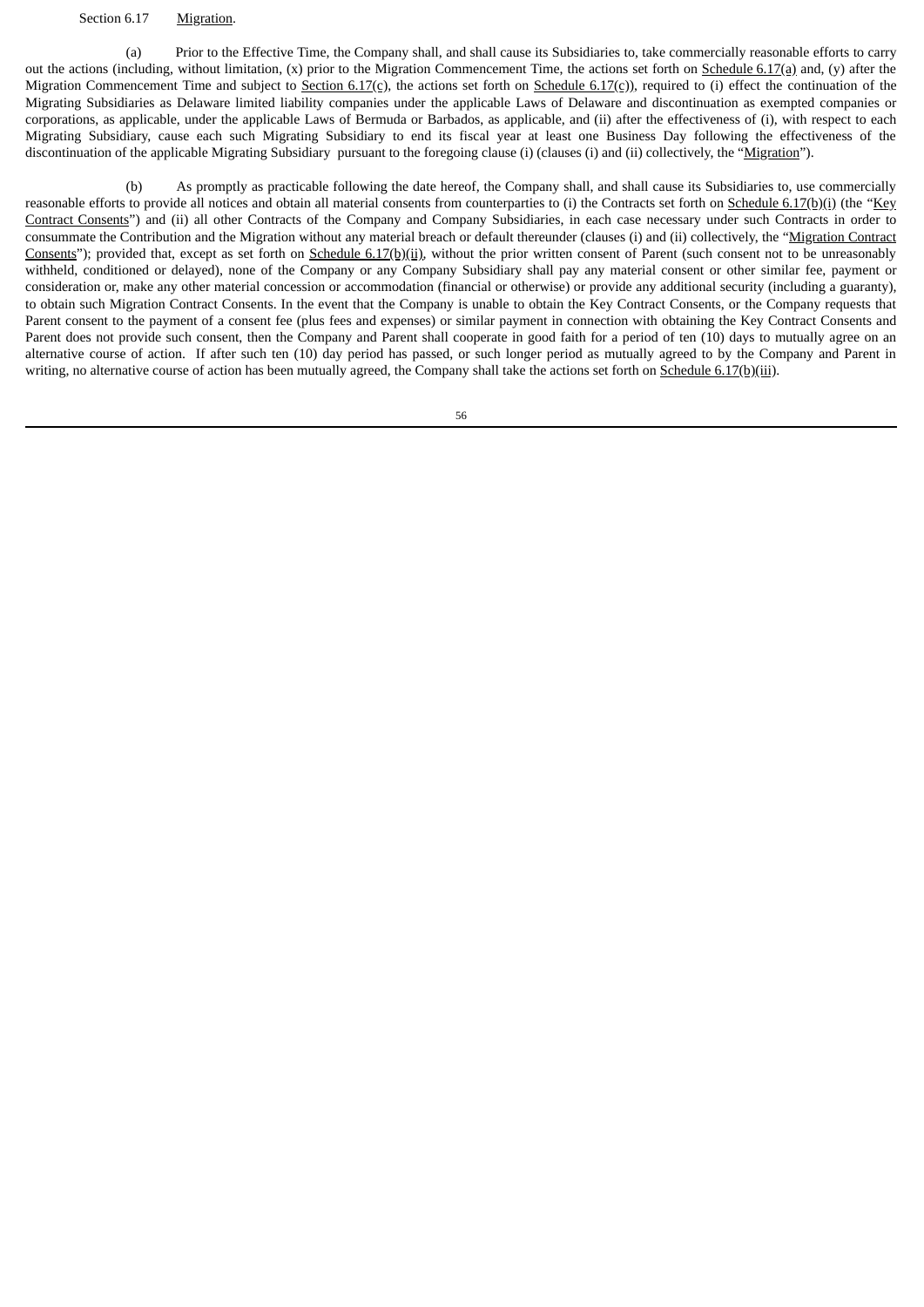(c) Promptly following such time as all of the conditions set forth in Section 7.1, Section 7.2 and Section 7.3 have been satisfied, other than Section 7.2(d) and Section 7.3(c), and in any event within two Business Days thereafter (such date of delivery, the "Bring-Down Date"), the Company shall deliver the certificate contemplated by Section 7.2(d), and Parent shall deliver the certificate contemplated by Section 7.3(c). Promptly following delivery of the certificates contemplated by the foregoing sentence (and no earlier than such time), and in any event no later than one Business Day thereafter (such time, the "Migration Commencement Time"), the Company shall, and shall cause its Subsidiaries to, use commercially reasonable efforts to take the actions set forth in Schedule  $6.17\text{(c)}$ ) in accordance with the terms (including with respect to timing) set forth therein (the "Contribution"). One Business Day after the completion of the Contribution (and no earlier than one Business Day after the completion of the Contribution), the Company shall, and shall cause its Subsidiaries to, use commercially reasonable efforts to make the Migration Filings, and thereafter effect the Migration as promptly as reasonably practicable; provided, that the Company shall not, and shall cause its Subsidiaries not to, file any documents that have not been approved by Parent (such approval not to be unreasonably withheld, conditioned or delayed). Notwithstanding anything to the contrary set forth in this Agreement, and without limiting Section 2.2, the parties hereto agree that the Closing shall not occur earlier than on the next Business Day after the Migration (including the occurrence of clause (ii) of the definition thereof with respect to each Migrating Subsidiary) has become effective pursuant to Section 6.17(a).

(d) Without limiting the foregoing, each of Parent and the Company shall (i) cooperate in all respects with each other in connection with any communication, filing or submission to a Governmental Authority in respect of the Migration, the Contribution or a third party in respect of a Migration Contract Consent; (ii) keep the other party and its counsel reasonably promptly informed of any communication received by such party from, or given by such party to, any Governmental Authority in respect of the Migration, the Contribution or any third party in respect of a Migration Contract Consent; (iii) consult with each other in advance of any meeting or conference with any Governmental Authority in respect of the Migration, the Contribution or any third party in respect of a Migration Contract Consent, and to the extent permitted by such Governmental Authority (in the case of a meeting or conference with a Governmental Authority), give the other party or its counsel the opportunity to attend and participate in such meetings and conferences; and (iv) permit the other party and its counsel to review in advance any submission, filing or communication (and documents submitted therewith) intended to be given by it to any such Governmental Authority in respect of the Migration, the Contribution or any such third party in respect of a Migration Contract Consent.

Section 6.18 Company Equity Awards. No later than five (5) Business Days prior to the Closing Date, the Company shall provide Parent with a revised version of Section 4.3(d) of the Company Disclosure Schedule updated as of such date, to the extent of any changes from the date hereof.

Section 6.19 Resignation. At or prior to Closing, the Company shall use reasonable best efforts to deliver to Parent resignation letters, effective as of the Effective Time, of the directors of the Company and those directors, managers or officers of any Company Subsidiary as requested by Parent at least five Business Days prior to the Closing.

Section 6.20 Dissolution. Prior to the Migration Commencement Time, the Company shall cause CAL Funding III Limited to be liquidated pursuant to the Laws of Bermuda and to cease to exist for all purposes under the Laws of Bermuda.

Section 6.21 Service Provider List. The Company shall make the Service Provider List available to Parent through the Effective Time through the virtual data room in effect as of the date hereof and shall provide Parent a revised Service Provider List ten (10) days prior to the Effective Time updated as of such date, to the extent of any changes from the date hereof.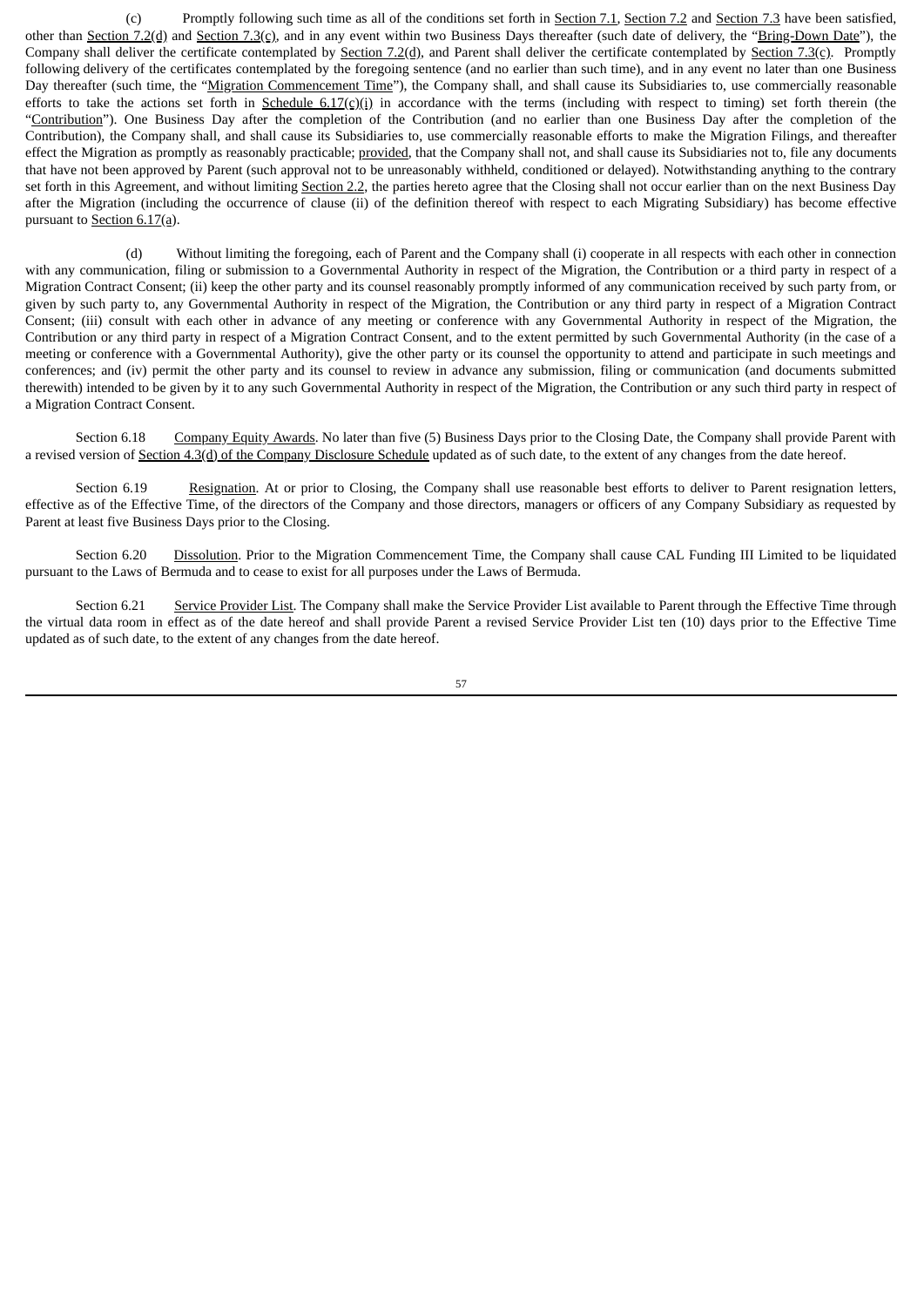### **ARTICLE VII CONDITIONS TO THE CONTRIBUTION, MIGRATION FILINGS AND MERGER**

Section 7.1 Conditions to Each Party's Obligation to Commence the Contribution and Migration Filings. The respective obligation of each party to commence the Contribution, and thereafter make the Migration Filings in accordance with Section 6.17(c), shall be subject to the satisfaction or waiver (where permissible pursuant to applicable Law) on or prior to the Migration Commencement Time of each of the following conditions:

(a) Company Stockholder Approval. The Company Stockholder Approval shall have been obtained.

(b) Regulatory Approvals. Any waiting period applicable to the consummation of the Merger under the HSR Act and the laws of the countries listed on Section 7.1(b) of the Company Disclosure Schedule pertaining to pre-merger notification shall have expired, been terminated or otherwise concluded in a manner favorable to consummation of the Merger, in each case without the imposition of a Burdensome Condition.

(c) No Injunctions, Restraints, or Illegality. No Governmental Authority having jurisdiction over any party hereto shall have enacted, issued, promulgated, enforced, or entered any Laws or Orders, whether temporary, preliminary, or permanent, that make illegal, enjoin, or otherwise prohibit consummation of the Merger or the other Transactions or that imposes a Burdensome Condition.

(d) Key Contract Consents. The Company shall have received, and delivered to Parent reasonably satisfactory evidence of, all Key Contract Consents or, subject to the last sentence of Section 6.17(b), the Company shall have no further obligations, and the occurrence of the Migration shall not cause any default, under the Contracts set forth on Schedule 6.17(b)(i) for which the Key Contract Consents have not been obtained.

(e) Prerequisites. Each action, consent or permission identified on Schedule  $6.17(a)$  shall have been taken or obtained, as applicable.

Section 7.2 Conditions to Obligations of Parent and Merger Sub to Commence the Contribution and Migration Filings. The respective obligations of each of Parent and Merger Sub to permit the Company to commence the Contribution and Migration Filings in accordance with Section 6.17(c) shall be subject to the satisfaction or waiver by Parent at or prior to the Migration Commencement Time of the following conditions:

# (a) Accuracy of Representations and Warranties.

(i) The representations and warranties of the Company contained in this Agreement (except for the representations and warranties contained in the first sentence of Section 4.1, Section 4.2, Section 4.3, Section 4.4, Section 4.5(c), Section 4.18, Section 4.19 and Section 4.20) shall be true and correct (without giving effect to any limitation as to "materiality" or "Company Material Adverse Effect" set forth therein) on the date of this Agreement and at and as of the Migration Commencement Time as if made at and as of such time (except to the extent expressly made as of an earlier date, in which case as of such earlier date), except where the failure of such representations and warranties to be true and correct (without giving effect to any limitation as to "materiality" or "Company Material Adverse Effect" set forth therein) has not had and would not reasonably be expected to have a Company Material Adverse Effect.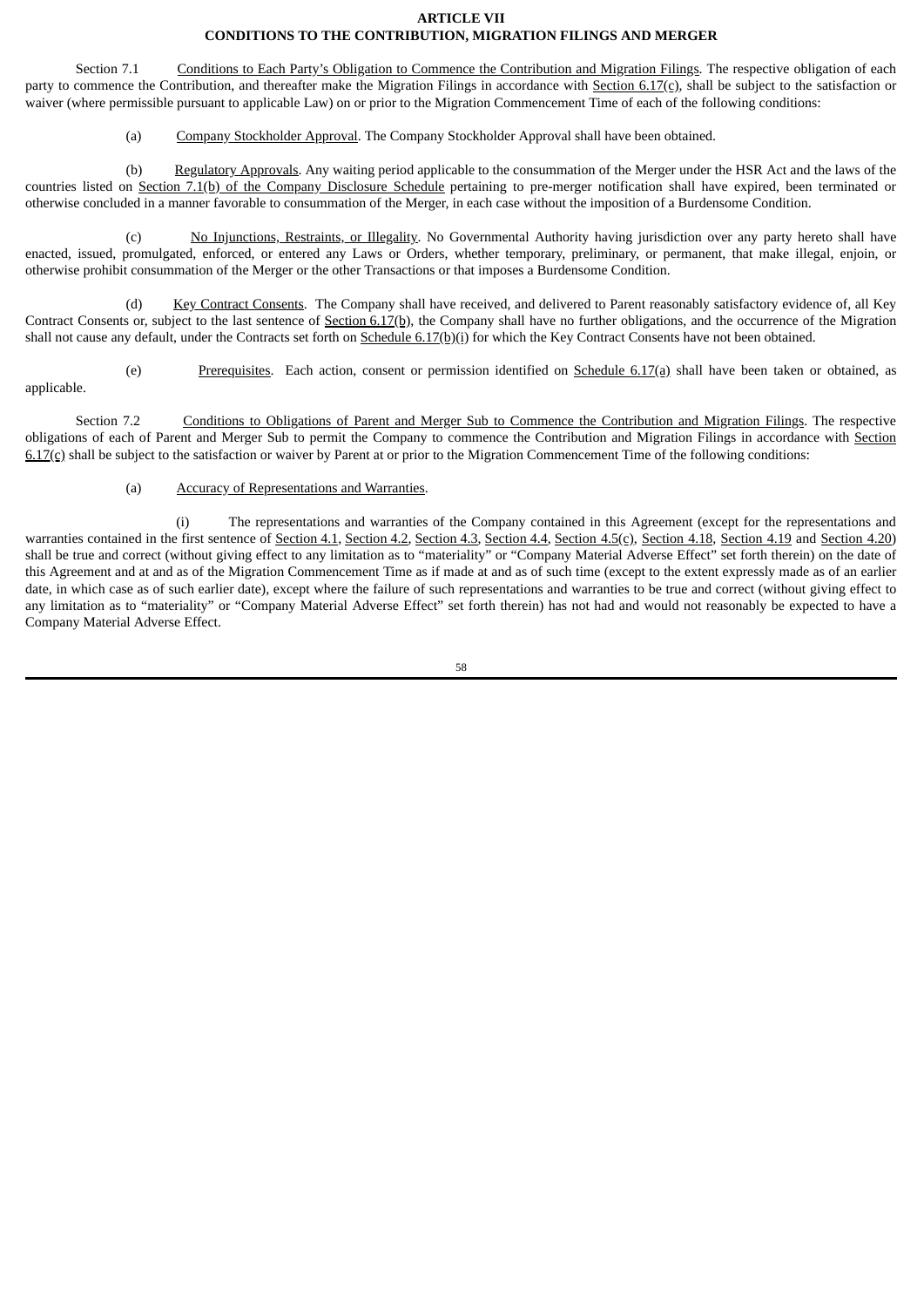(ii) The representations and warranties of the Company contained in Section 4.3 and Section 4.5(c) shall be true and correct on the date of this Agreement and at and as of the Migration Commencement Time as if made at and as of such time (except to the extent expressly made as of an earlier date, in which case as of such earlier date), except for any failures of such representations and warranties to be so true and correct that, individually or in the aggregate, are de minimis in nature and amount.

(iii) The representations and warranties of the Company contained in the first sentence of Section 4.1, Section 4.2, Section 4.4, Section 4.18, Section 4.19 and Section 4.20 shall be true and correct in all respects on the date of this Agreement and at and as of the Migration Commencement Time as if made at and as of such time.

(b) Performance of Obligations. The Company shall have performed each of its material obligations required to be performed by it under this Agreement at or prior to the Migration Commencement Time.

(c) No Material Adverse Effect. Since the date of this Agreement and prior to the Migration Commencement Time, there shall not have occurred any fact, circumstance, occurrence, effect, change, event or development that has had a Company Material Adverse Effect.

(d) Company Certificate. The Company shall have delivered to Parent a certificate, dated as of the Bring-Down Date and signed by its Chief Executive Officer or Chief Financial Officer, certifying to the effect that the conditions set forth in Section 7.1(a), Section 7.1(c), Section 7.1(d), Section 7.1(e), Section 7.2(a), Section 7.2(b) and Section 7.2(c) have been satisfied (with references therein to the Migration Commencement Time being deemed to be references to the Bring-Down Date), and the condition set forth in Section 7.5(e) is reasonably expected to be satisfied as of the Closing.

Section 7.3 Conditions to Company's Obligation to Commence the Contribution and Migration Filing. The obligation of the Company to commence the Contribution and Migration Filing in accordance with Section 6.17(c) shall be subject to the satisfaction or waiver by the Company at or prior to the Migration Commencement Time of the following conditions:

# (a) Accuracy of Representations and Warranties.

(i) The representations and warranties of Parent and Merger Sub contained in this Agreement (except for the representations and warranties contained in the first sentence of Section 5.1, Section 5.2 and Section 5.5) shall be true and correct (without giving effect to any limitation as to "materiality" or "Parent Material Adverse Effect" set forth therein) on the date of this Agreement and at and as of the Migration Commencement Time as if made at and as of such time (except to the extent expressly made as of an earlier date, in which case as of such earlier date), except where the failure of such representations and warranties to be true and correct (without giving effect to any limitation as to "materiality" or "Parent Material Adverse Effect" set forth therein), individually or in the aggregate, has not had and would not reasonably be expected to have a Parent Material Adverse Effect.

(ii) The representations and warranties of Parent and Merger Sub contained in the first sentence of Section 5.1, Section 5.2 and Section 5.5 shall be true and correct in all respects on the date of this Agreement and at and as of the Migration Commencement Time as if made at and as of such time.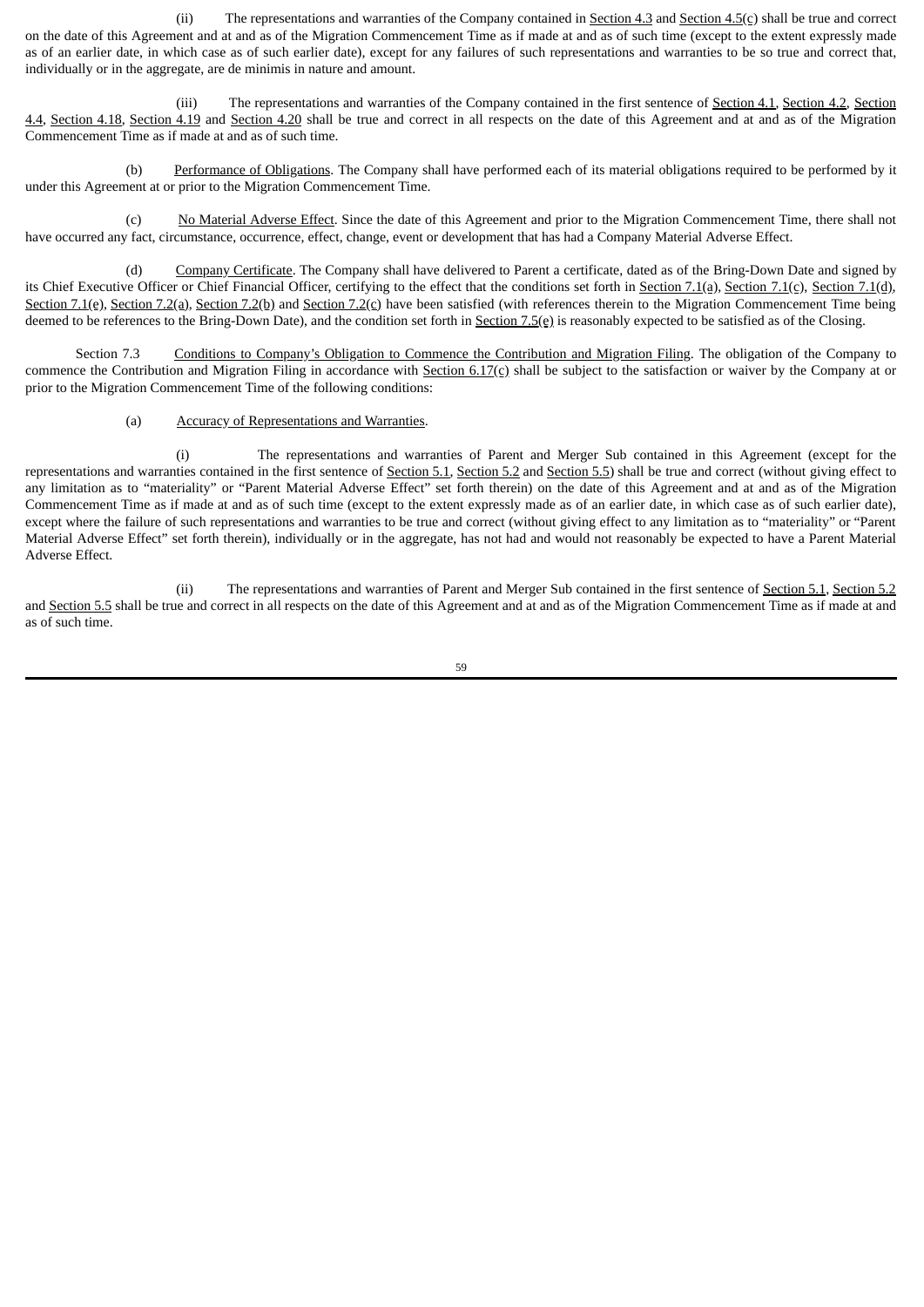(b) Performance of Obligations. Each of Parent and Merger Sub shall have performed all material obligations required to be performed by each of Parent and Merger Sub under this Agreement at or prior to the Migration Commencement Time.

(c) Parent Certificate. Parent shall have delivered to the Company a certificate, dated as of the Bring-Down Date and signed by an executive officer of Parent, certifying to the effect that the conditions set forth in Section  $7.3(a)$  and Section  $7.3(b)$  have been satisfied (with references therein to the Migration Commencement Time being deemed to be references to the Bring-Down Date), and, without prejudice to Parent's ability to subsequently assert that the conditions set forth in Section 7.4 and Section 7.5 have not been satisfied, acknowledging and agreeing that the conditions set forth in Section 7.1 and Section 7.2(a), Section 7.2(b) and Section 7.2(c) have been satisfied (with references therein to the Migration Commencement Time being deemed to be references to the Bring-Down Date).

Section 7.4 Conditions to Each Party's Obligation to Effect the Merger. The respective obligation of each party to effect the Merger shall be subject to the satisfaction or waiver (where permissible pursuant to applicable Law) on or prior to the Effective Time of each of the conditions set forth in Section  $7.1(a)-(c)$ .

Section 7.5 Conditions to Obligations of Parent and Merger Sub to Effect the Merger. The respective obligations of each of Parent and Merger Sub to effect the Merger shall be subject to the satisfaction or waiver by Parent at or prior to the Effective Time of the following conditions:

(a) Accuracy of Representations and Warranties.

(i) The representations and warranties of the Company contained in this Agreement (except for the representations and warranties contained in the first sentence of Section 4.1, Section 4.2, Section 4.3, Section 4.4, Section 4.5(c), Section 4.18, Section 4.19 and Section 4.20) shall be true and correct (without giving effect to any limitation as to "materiality" or "Company Material Adverse Effect" set forth therein) as of the Closing Date as if made at and as of such time (except to the extent expressly made as of an earlier date, in which case as of such earlier date), except: (A) where the failure of such representations and warranties to be true and correct (without giving effect to any limitation as to "materiality" or "Company Material Adverse Effect" set forth therein) has not had and would not reasonably be expected to have a Company Material Adverse Effect resulting from the Company having taken any action or omitted to take any action; or (B) where the failure of such representations and warranties to be true and correct arises out of, results from or relates to the Migration.

(ii) The representations and warranties of the Company contained in Section 4.3 and Section 4.5(c) shall be true and correct as of the Closing Date as if made at and as of such time (except to the extent expressly made as of an earlier date, in which case as of such earlier date), except for any failures of such representations and warranties to be so true and correct that, individually or in the aggregate, are de minimis in nature and amount.

(iii) The representations and warranties of the Company contained in the first sentence of Section 4.1, Section 4.2, Section 4.4, Section 4.18, Section 4.19 and Section 4.20 shall be true and correct in all respects at and as of the Closing Date as if made at and as of such time.

Performance of Obligations. The Company shall have performed each of its material obligations required to be performed by it under this Agreement at or prior to the Closing Date or the Effective Time.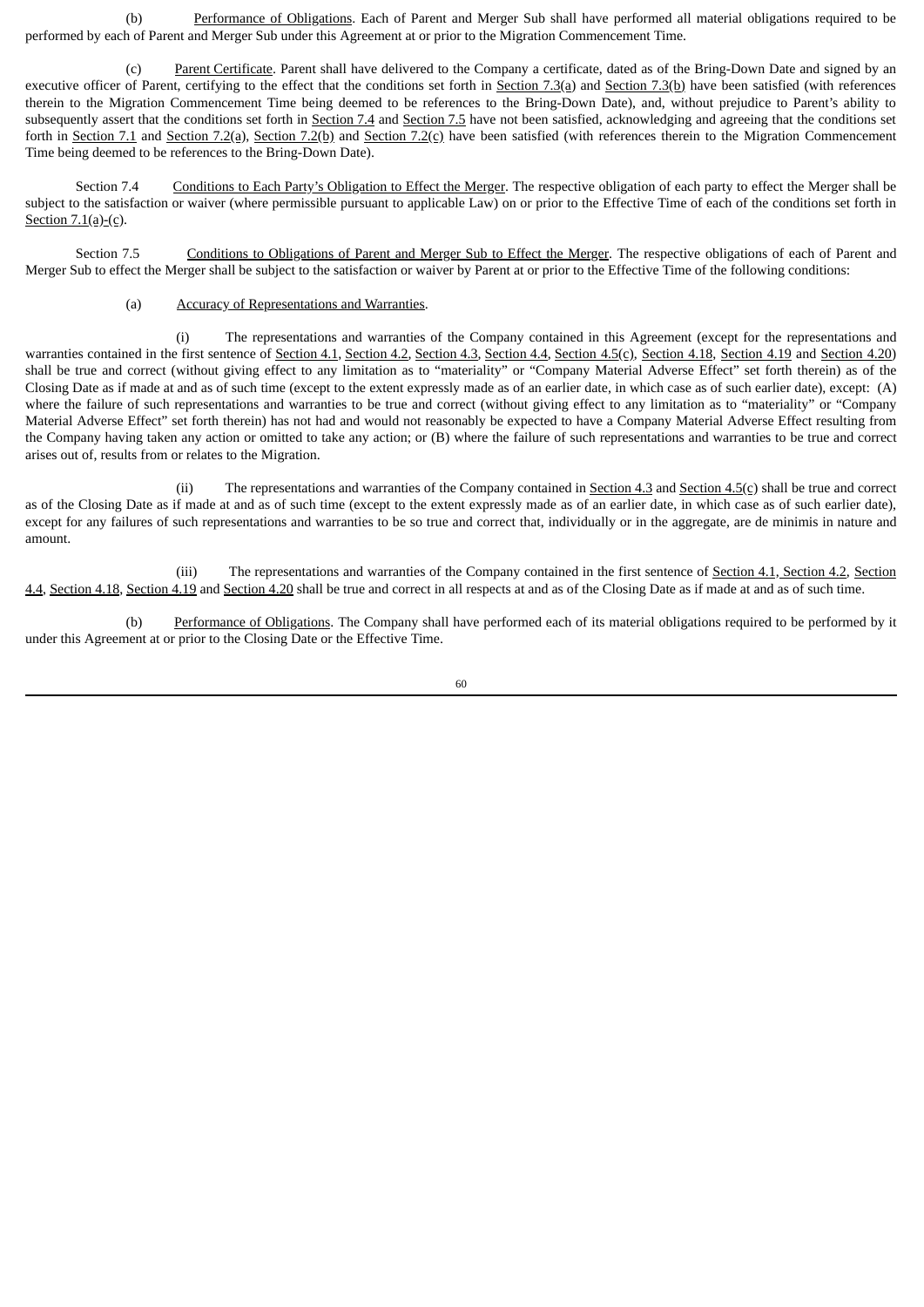(c) Company Certificate. The Company shall have delivered to Parent a certificate, dated as of the Closing Date and signed by its Chief Executive Officer or Chief Financial Officer, certifying to the effect that the conditions set forth in Section 7.5(a) and Section 7.5(b) have been satisfied.

(d) Migration. (i) The parties shall have received from the applicable Governmental Authorities reasonably satisfactory evidence of the completion of the Migration pursuant to the applicable Laws of Barbados, Bermuda and Delaware, (ii) the Migration shall have occurred with respect to each of the Migrating Subsidiaries and (iii) the Company shall have made the Migration Filings in accordance with Section 6.17(c).

(e) FIRPTA Certificate. The Company shall have delivered to Parent (i) a certificate certifying that the Shares are not U.S. real property interests within the meaning of Section 897(c) of the Code, which certificate shall be provided pursuant to Treasury Regulation Sections 1.1445-  $2(c)(3)$ , shall conform to Treasury Regulations Section 1.897-2(h), and shall be in a form reasonably satisfactory to Parent and (ii) a notice to the Internal Revenue Service, signed by the Company, that satisfies the requirements of Treasury Regulations Section 1.897-2(h)(2).

Section 7.6 Conditions to Company's Obligation to Effect the Merger. The obligation of the Company to effect the Merger shall be subject to the satisfaction or waiver by the Company at or prior to the Effective Time of the following conditions:

(a) Accuracy of Representations and Warranties.

(i) The representations and warranties of Parent and Merger Sub contained in this Agreement (except for the representations and warranties contained in the first sentence of Section 5.1, Section 5.2 and Section 5.5) shall be true and correct (without giving effect to any limitation as to "materiality" or "Parent Material Adverse Effect" set forth therein) at and as of the Closing Date as if made at and as of such time (except to the extent expressly made as of an earlier date, in which case as of such earlier date), except where the failure of such representations and warranties to be true and correct (without giving effect to any limitation as to "materiality" or "Parent Material Adverse Effect" set forth therein), individually or in the aggregate, has not had and would not reasonably be expected to have a Parent Material Adverse Effect.

(ii) The representations and warranties of Parent and Merger Sub contained in the first sentence of Section 5.1, Section 5.2 and Section 5.5 shall be true and correct in all respects at and as of the Closing Date as if made at and as of such time.

(b) Performance of Obligations. Each of Parent and Merger Sub shall have performed in all material respects all material obligations required to be performed by each of Parent and Merger Sub under this Agreement at or prior to the Closing Date or the Effective Time.

(c) Parent Certificate. Parent shall have delivered to the Company a certificate, dated as of the Closing Date and signed by an executive officer of Parent, certifying to the effect that the conditions set forth in Section 7.6(a) and Section 7.6(b) have been satisfied.

#### **ARTICLE VIII TERMINATION**

Section 8.1 Termination by Mutual Consent. This Agreement may be terminated at any time prior to the Effective Time (whether before or after the receipt of the Company Stockholder Approval) by the mutual written consent of Parent and the Company.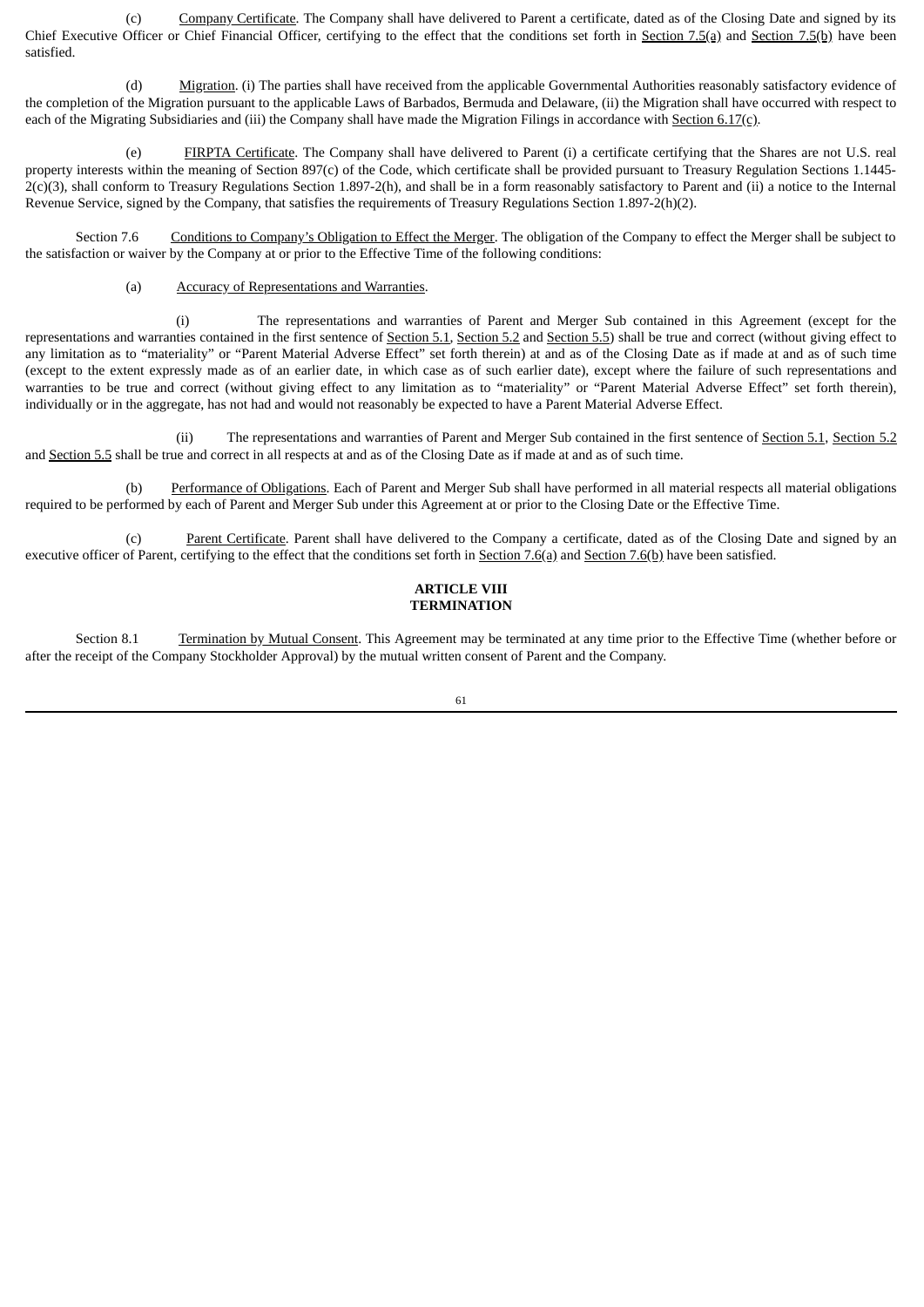Section 8.2 Termination by Parent or the Company. This Agreement may be terminated by either Parent or the Company at any time prior to the Effective Time (whether before or after the receipt of the Company Stockholder Approval):

(a) if the Merger has not been consummated on or before February 28, 2022 (or such later date as agreed to by the parties) (the "End Date"); provided, however, that the right to terminate this Agreement pursuant to this Section 8.2(a) shall not be available to any party whose breach of any representation, warranty, covenant, or agreement set forth in this Agreement has been the cause of, or resulted in, the failure of the Merger to be consummated on or before the End Date;

(b) if any Governmental Authority of competent jurisdiction shall have enacted, issued, promulgated, enforced, or entered any Law or Order making illegal, permanently enjoining, or otherwise permanently prohibiting the consummation of the Merger or the other Transactions, and such Law or Order shall have become final and nonappealable; provided, however, that the right to terminate this Agreement pursuant to this Section 8.2(b) shall not be available to any party whose breach of any representation, warranty, covenant, or agreement set forth in this Agreement has been the cause of, or resulted in, the issuance, promulgation, enforcement, or entry of any such Law or Order; or

(c) if this Agreement has been submitted to the stockholders of the Company for adoption at a duly convened Company Stockholders Meeting and the Company Stockholder Approval shall not have been obtained at such meeting (unless such Company Stockholders Meeting has been adjourned or postponed, in which case at the final adjournment or postponement thereof); provided that in the event the Company Board shall have made a Company Adverse Recommendation Change, the Company may only terminate the Agreement pursuant to this Section 8.2(c) if it has paid to Parent the Termination Fee pursuant to Section 8.6(a)(iii).

Section 8.3 Termination by the Company. This Agreement may be terminated by the Company at any time prior to the Effective Time:

(a) if prior to the receipt of the Company Stockholder Approval at the Company Stockholders Meeting, the Company Board (or a committee thereof) authorizes the Company, in accordance with Section 6.4, to terminate this Agreement and enter into a Company Acquisition Agreement in respect of a Superior Proposal; provided, that in the event of such termination, the Company substantially concurrently enters into such Company Acquisition Agreement; provided, further, that the Company may only terminate the Agreement pursuant to this Section 8.3(a) if it has paid to Parent the Termination Fee pursuant to **Section 8.6(a)(ii)**;

(b) if there shall have been a breach of any representation, warranty, covenant or agreement on the part of Parent or Merger Sub set forth in this Agreement such that the conditions to the occurrence of the Migration Commencement Time set forth in Section 7.3(a), Section 7.3(b) or to the Closing of the Merger set forth in Section 7.6(a) or Section 7.6(b), as applicable, would not be satisfied and, in either such case, such breach is incapable of being cured by the End Date; provided, that the Company shall have given Parent at least 30 days written notice prior to such termination stating the Company's intention to terminate this Agreement pursuant to this Section 8.3(b); provided, further, that the Company shall not have the right to terminate this Agreement pursuant to this Section 8.3(b) if the Company is then in material breach of any representation, warranty, covenant, or obligation hereunder, which breach has not been cured and such breach would prevent satisfaction of the conditions to closing contained in Section 7.5; or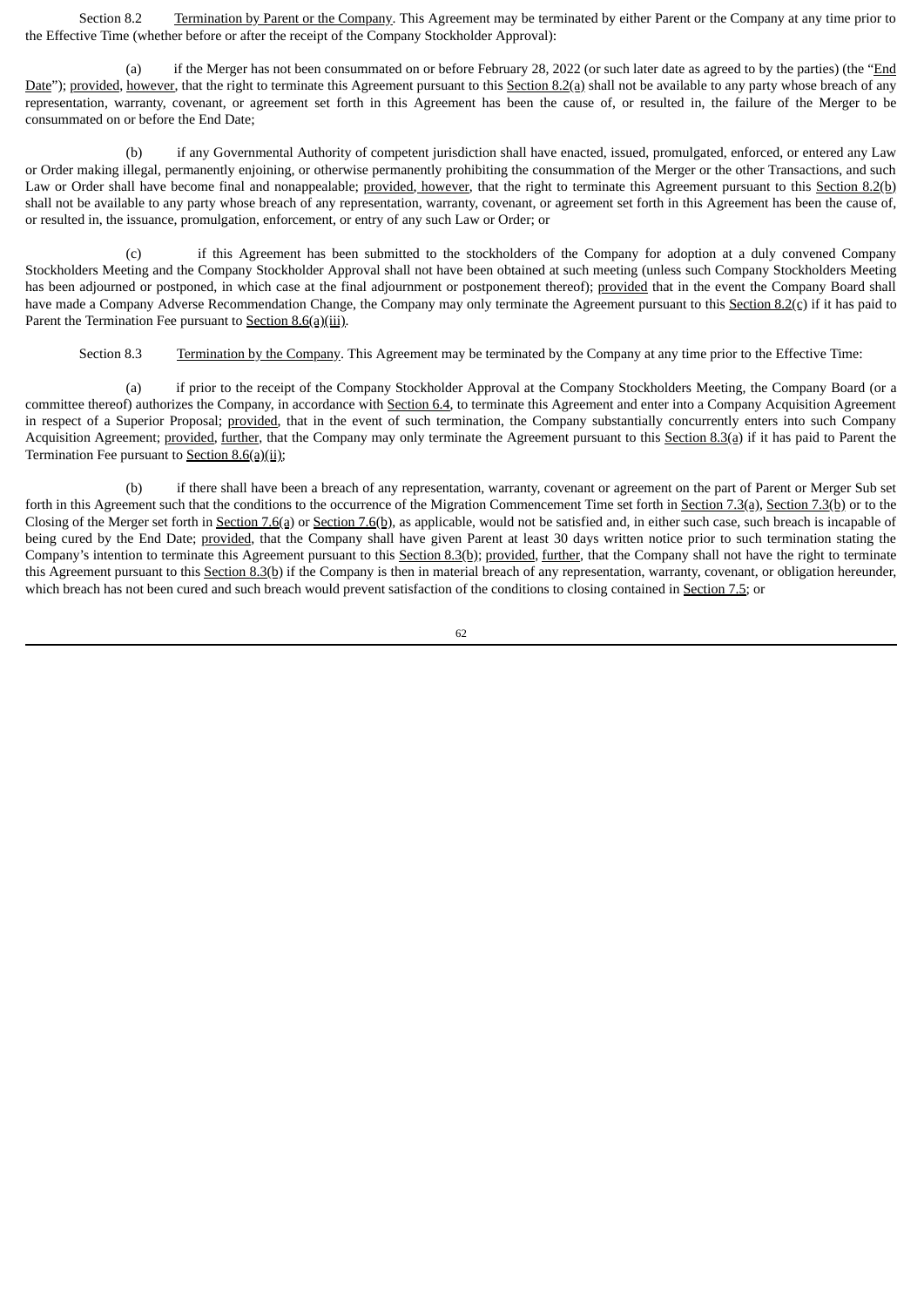(c) if (i) all of the conditions set forth in <u>Section 7.4</u> and Section 7.5 (other than those conditions that by their nature are to be satisfied at the Closing, but subject to such conditions being able to be satisfied) have been satisfied or waived by Parent, (ii) the Company stood ready, willing and able to consummate the Closing on the date required by Section 2.2 and the Company shall have given Parent a written notice on or after such date confirming such fact and (iii) Parent and Merger Sub shall have failed to consummate the Merger within ten (10) Business Days following the later of the date when it is required to consummate the Merger as required by Section 2.2 and the receipt of such notice; provided, that notwithstanding anything in Section 8.2(a) to the contrary, no party shall be permitted to terminate this Agreement pursuant to Section 8.2(a) during any such ten (10) Business Day period; or

(d) if the Merger has not been consummated within seventy (70) days of the later of (i) the earliest date on which the Contribution is permitted to be made pursuant to Section 6.17(c) and (ii) the date of the Contribution.

Section 8.4 Termination by Parent. This Agreement may be terminated by Parent (with any termination by Parent also being an effective termination by Merger Sub):

(a) If (i) a Company Adverse Recommendation Change shall have occurred, or (ii) after public announcement of an Alternative Proposal, the Company Board shall have failed to reaffirm the Company Board Recommendation within ten (10) Business Days after receipt of any written request to do so from Parent, provided that Parent may only make such request once with respect to any particular Alternative Proposal or any material publicly announced amendment or modification thereto; or (iii) the Company or the Company Board has breached its obligations under Section 6.3 or Section 6.4 in any material respect; provided that Parent shall not have the right to terminate this Agreement under this Section 8.4(a) after the Company Stockholder Approval is obtained.

(b) if there shall have been a breach of any representation, warranty, covenant, or agreement on the part of the Company set forth in this Agreement such that the conditions to the occurrence of the Migration Commencement Time set forth in Section 7.2(a), Section 7.2(b) or to the occurrence of the Merger set forth in Section 7.5(a) or Section 7.5(b), as applicable, would not be satisfied and, in either such case, such breach is incapable of being cured by the End Date; provided that Parent shall have given the Company at least 30 days written notice prior to such termination stating Parent's intention to terminate this Agreement pursuant to this Section 8.4(b); provided further, that Parent shall not have the right to terminate this Agreement pursuant to this Section 8.4(b) if Parent or Merger Sub is then in material breach of any representation, warranty, covenant, or obligation hereunder, which breach has not been cured.

### Section 8.5 Notice of Termination; Effect of Termination.

(a) In the event of termination of this Agreement as provided in Section 8.2, Section 8.3 or Section 8.4, the terminating party shall deliver written notice thereof to the other party or parties (as applicable), specifying with particularity the reason for such termination and the provision hereof pursuant to which such termination is made, and any such termination in accordance with this Section 8.5 shall be effective immediately upon delivery of such written notice to such other party or parties.

(b) If this Agreement is terminated pursuant to this Article VIII, it will become void and of no further force and effect, with no liability on the part of any party to this Agreement (or any shareholder, director, officer, employee, agent, or Representative of such party) to any other party hereto, except: (a) with respect to this Section 8.5, Section 8.6, and Article IX (and any related definitions contained in any such Sections or Article), which shall remain in full force and effect; and (b) unless otherwise expressly provided in this Agreement, with respect to any liabilities or damages incurred or suffered by a party, to the extent such liabilities or damages were the result of fraud or the willful and material breach by another party of any of its representations, warranties, covenants, or other agreements set forth in this Agreement.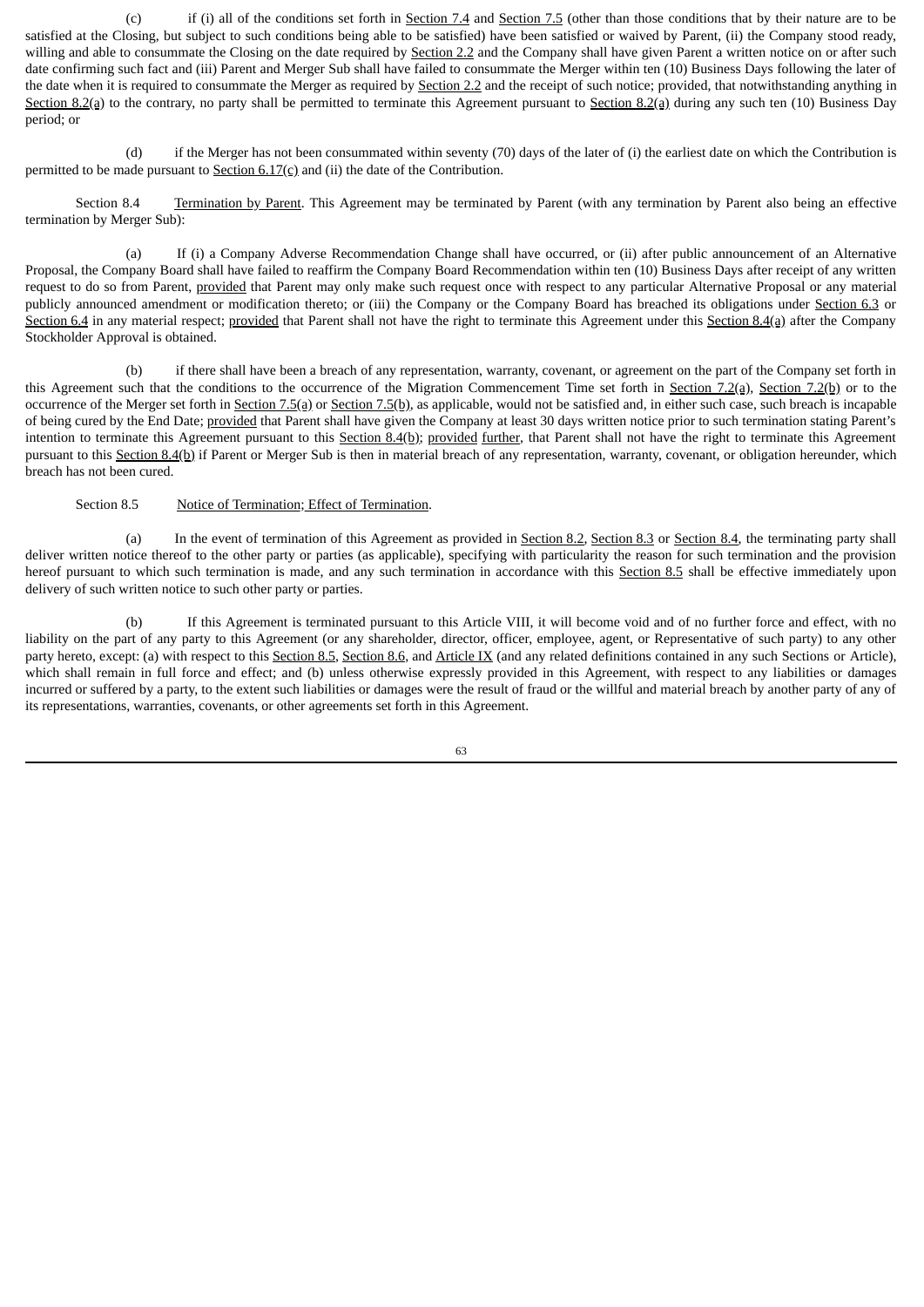#### Section 8.6 Termination Fee; Expense Reimbursements.

#### (a) Termination Fee.

(i) If this Agreement is terminated by Parent pursuant to Section  $8.4(a)$ , then the Company shall pay to Parent (by wire transfer of immediately available funds), within five Business Days after such termination, a fee in an amount equal to the Termination Fee.

(ii) If this Agreement is terminated by the Company pursuant to  $Section 8.3(a)$ , then the Company shall pay to Parent (by wire transfer of immediately available funds), substantially concurrently with such termination, a fee in an amount equal to the Termination Fee.

(iii) If this Agreement is terminated by the Company or Parent pursuant to Section  $8.2(c)$  and the Company Board shall have made a Company Adverse Recommendation Change, then the Company shall pay to Parent (by wire transfer of immediately available funds), substantially concurrently with such termination, a fee in an amount equal to the Termination Fee.

(iv) If (i) this Agreement is terminated by Parent or the Company pursuant to Section  $8.2$ (a) or Section  $8.2$ (c), (ii) after the date of this Agreement and prior to the time of the Company Stockholders Meeting (or adjournment or postponement thereof) at which a vote was taken to adopt the Merger but the Company Stockholder Approval was not obtained, an Alternative Proposal shall have been publicly made, commenced or submitted or announced and not publicly and irrevocably withdrawn at least five Business Days prior to such Company Stockholders Meeting and (iii) the Company consummates a transaction with respect to any Alternative Proposal within 12 months after such termination, or signs a definitive agreement with respect to any Alternative Proposal within 12 months after such termination and such transaction is subsequently consummated, then the Company shall pay to Parent, within two Business Days following such consummation, the Termination Fee; provided that, solely for purposes of this Section 8.6(a)(iv), all references to "fifteen percent (15%)" in the definition of Alternative Proposal shall be deemed to be references to "fifty percent (50%)."

(b) Parent Termination Fee. If this Agreement is terminated by the Company pursuant to Section 8.3(c), Parent shall pay to the Company (by wire transfer of immediately available funds), within five Business Days after such termination, a fee in an amount equal to the Parent Termination Fee.

(c) The parties acknowledge and agree that in no event shall the Company or Parent be obligated to pay the Termination Fee or the Parent Termination Fee, as applicable, on more than one occasion.

(d) Upon any termination of this Agreement in circumstances where the Termination Fee or Parent Termination Fee is payable, the paying party shall, in addition to payment of the Termination Fee or the Parent Termination Fee, as applicable, reimburse the receiving party (by wire transfer of immediately available funds), no later than three Business Days after such termination, for 100% of its out-of-pocket fees, costs, obligations owed to third parties and expenses (including reasonable fees and expenses of its counsel) actually incurred by it in connection with the consideration, negotiation or implementation of this Agreement or the Transactions and other actions contemplated hereby in an amount not to exceed \$5,000,000.

(e) Each party hereto acknowledges that the agreements contained in this Section 8.6 are an integral part of the Transactions and that, without these agreements, the parties hereto would not enter into this Agreement. Each party hereto further acknowledges that neither the Termination Fee nor the Parent Termination Fee is a penalty, but rather is liquidated damages in a reasonable amount that will compensate Parent and Merger Sub or the Company, as applicable, in the circumstances in which the Termination Fee or the Parent Termination Fee is payable for the efforts and resources expended and opportunities foregone while negotiating this Agreement and in reliance on this Agreement and on the expectation of the consummation of the Transactions.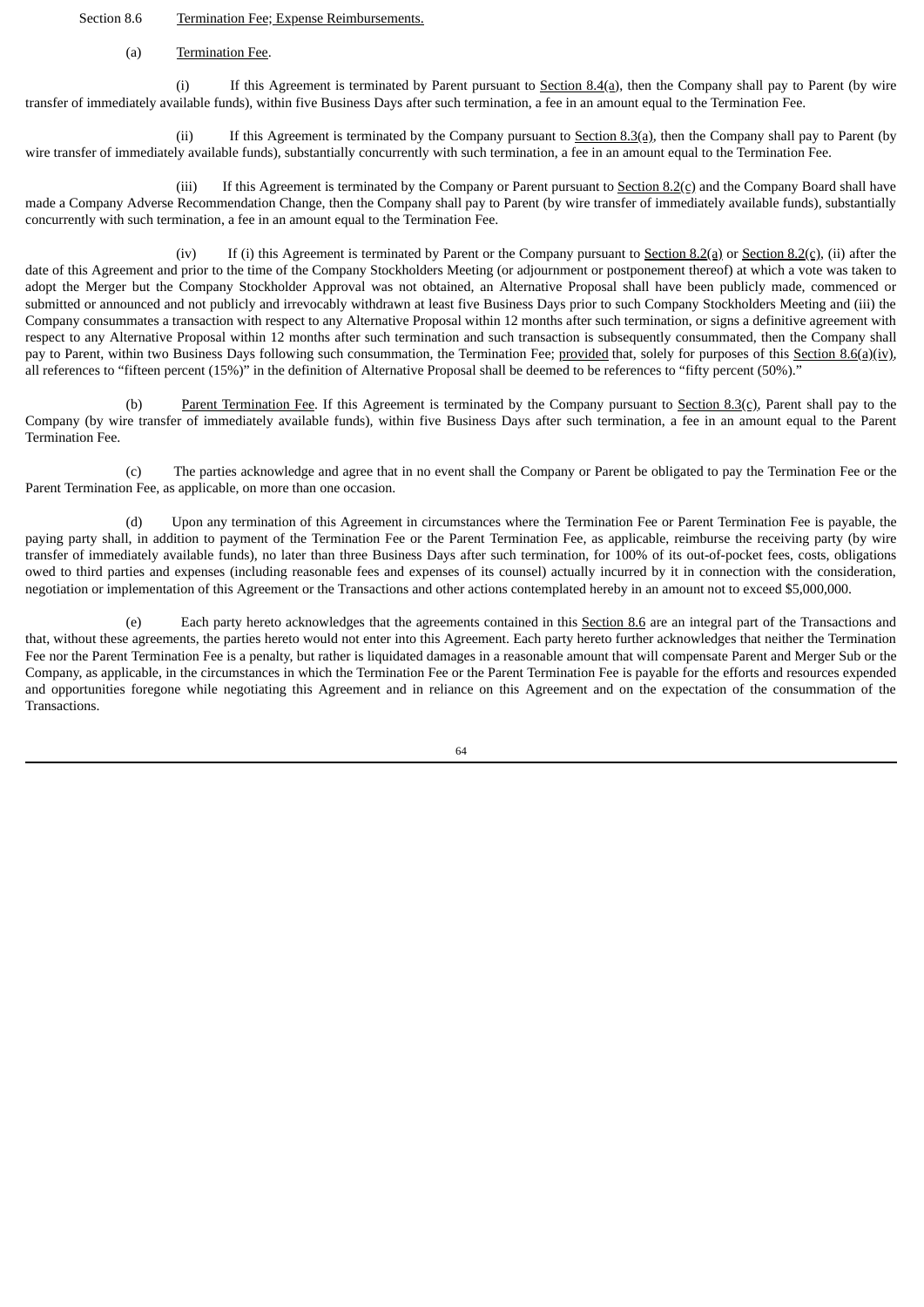(f) Notwithstanding anything to the contrary in this Agreement and subject in all respects to Parent's right to pursue equitable remedies or specific performance under Section 9.10 and the expense reimbursement obligations of the Company under this Section 8.6, the parties hereby acknowledge that in the event that the Termination Fee becomes payable and is paid by the Company pursuant to this Section 8.6, the Termination Fee shall be the sole and exclusive remedy of Parent, Merger Sub, or any of their respective former, current or future general or limited partners, stockholders, financing sources, managers, members, directors or Affiliates (the "Parent Related Parties") against the Company and its Subsidiaries and any of their former, current or future officers, directors, partners, stockholders, managers, members or Affiliates for monetary damages suffered as a result of the Transactions to be consummated or for a breach or failure to perform hereunder or otherwise relating to or arising out of this Agreement or the Transactions. Notwithstanding anything to the contrary in this Agreement and subject in all respects to the Company's right to pursue equitable remedies or specific performance under Section 9.10 and the expense reimbursement obligations of Parent under this Section 8.6, the parties hereby acknowledge that in the event that the Parent Termination Fee becomes payable and is paid by Parent pursuant to this Section 8.6, payment of the Parent Termination Fee shall be the sole and exclusive remedy of the Company and its Subsidiaries, or any of their respective former, current or future general or limited partners, stockholders, financing sources, managers, members, directors or Affiliates against the Parent Related Parties for monetary damages suffered as a result of the Transactions to be consummated or for a breach or failure to perform hereunder or otherwise relating to or arising out of this Agreement or the **Transactions** 

## **ARTICLE IX MISCELLANEOUS**

Survival. None of the representations and warranties contained in this Agreement or in any instrument delivered under this Agreement will survive the Effective Time. This Section 9.1 does not limit any covenant or agreement of the parties contained in this Agreement which, by its terms, contemplates performance after the Effective Time. The Confidentiality Agreement will survive termination of this Agreement in accordance with its terms.

Notices. All notices, requests and other communications to any party hereunder shall be in writing and shall be deemed given if delivered personally or sent by overnight courier (providing proof of delivery) or by electronic mail to the parties at the following addresses:

(a) if to the Company, to:

CAI International, Inc. Steuart Tower, 1 Market Plaza, Suite 2400 San Francisco, CA 94105 Attention: Chief Financial Officer Email: finance@capps.com legal@capps.com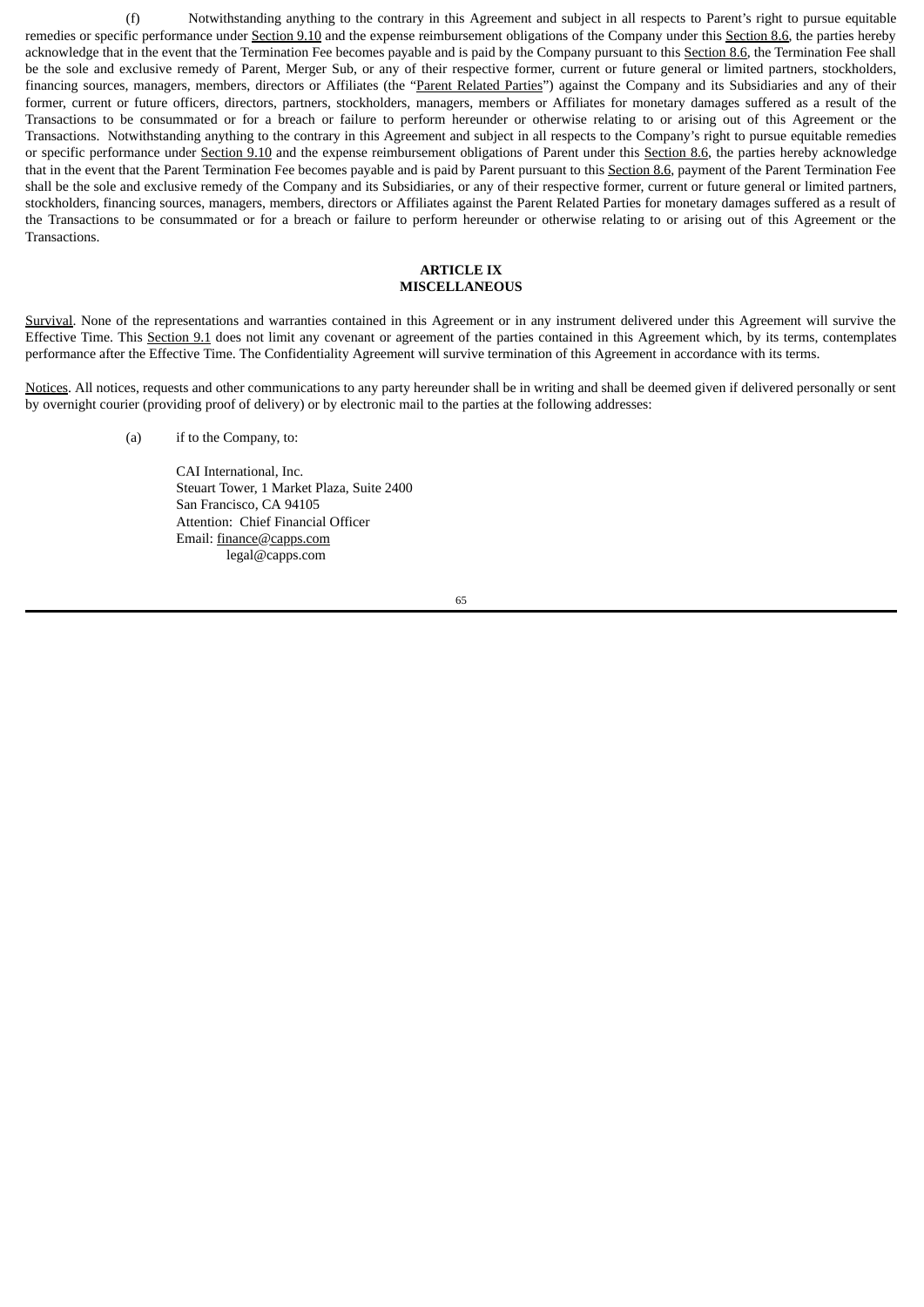with a copy, which will not constitute notice for purposes hereof, to:

Perkins Coie LLP 505 Howard Street Suite 1000 San Francisco, CA 94105 Attention: Edward J. Wes Email: EDWes@perkinscoie.com

Perkins Coie LLP 1900 Sixteenth Street Suite 1400 Denver, CO 80202-5255 Attention: Garland (Sonny) W. Allison Email: SAllison@perkinscoie.com

(b) if to Parent or Merger Sub, to:

Mitsubishi HC Capital Inc. 5-1 Marunouchi 1-Chome, Chiyoda-ku Tokyo, 100-6525 Japan Attention: Toshio Oka

Email: logi-project-01@mitsubishi-hc-capital.com

with a copy, which will constitute notice for purposes hereof, to:

Davis Polk & Wardwell LLP 450 Lexington Avenue New York, NY 10017 Attention: Phillip R. Mills Email: phillip.mills@davispolk.com

with a copy, which will not constitute notice for purposes hereof, to:

Nishimura & Asahi LLP 1251 Avenue of the Americas, 23rd Floor, New York, NY 10020 Attention: Megumi Shimizu Email: m.shimizu@nishimura.com

or to such other address as any party shall specify by written notice so given. All such notices, requests and other communications shall be deemed received on the date of receipt by the recipient thereof if received prior to 5 p.m. as of the local time of the recipient's address above and such day is a Business Day in the place of receipt; provided, that notices, requests or other communications provided by electronic mail shall be deemed received upon delivery. Otherwise, any such notice, request or communication shall be deemed not to have been received until the next succeeding Business Day in the place of receipt.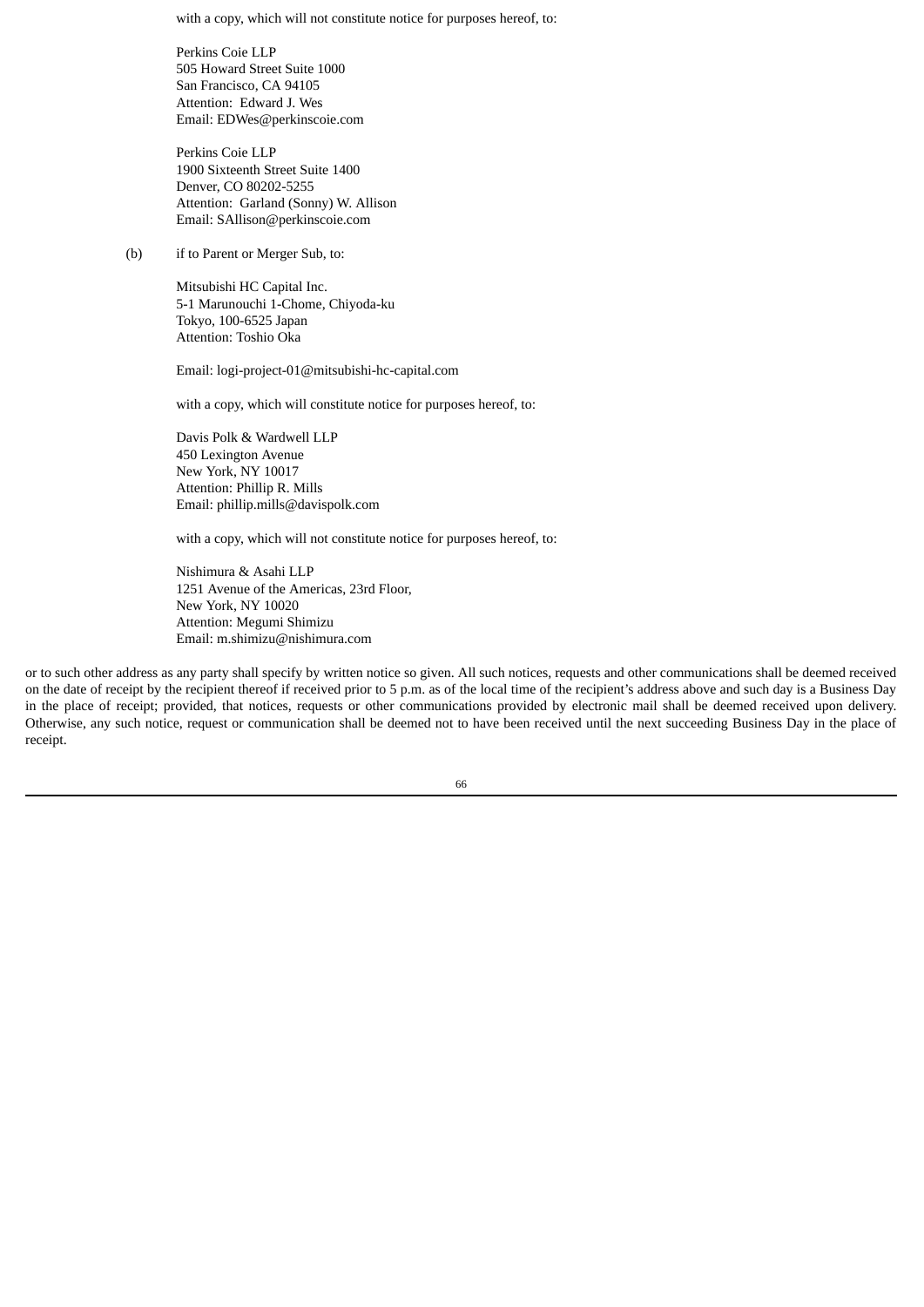Section 9.3 Assignment; Binding Effect; Benefit. Neither this Agreement nor any of the rights, interests or obligations hereunder shall be assigned by any of the parties hereto (whether by operation of law or otherwise) without the prior written consent of the other parties. Any purported assignment in violation of this Agreement is void. Subject to the preceding sentence, this Agreement shall be binding upon and shall inure to the benefit of and be enforceable by the parties hereto and their respective successors. Except for the provisions of Section 6.10 and this Section 9.3, this Agreement is for the sole benefit of the parties hereto and their permitted assigns and respective successors and nothing herein, express or implied, is intended to or shall confer upon any other Person or entity any legal or equitable right, benefit, or remedy of any nature whatsoever under or by reason of this Agreement, other than (i) the right of the stockholders of the Company to receive the aggregate Merger Consideration after the Closing (a claim that may not be made unless and until the Effective Time shall have occurred), and (ii) the rights of the holders of Options, RSUs and PRSUs to receive the amounts set forth in and pursuant to Section 3.3 (a claim that may not be made unless and until the Effective Time shall have occurred). The representations and warranties in this Agreement are the product of negotiations among the parties hereto and are for the sole benefit of the parties hereto. Any inaccuracies in such representations and warranties are subject to waiver by the parties hereto in accordance with Section 9.4 without notice or liability to any Person. In some instances, the representations and warranties in this Agreement may represent an allocation among the parties hereto of risks associated with particular matters regardless of the knowledge of any of the parties hereto. Consequently, Persons other than the parties hereto may not rely upon the representations and warranties in this Agreement as characterizations of actual facts or circumstances as of the date of this Agreement or as of any other date.

Section 9.4 Extension; Waivers. At any time prior to the Effective Time, each party may, to the extent permissible under applicable Law, (a) extend the time for the performance of any of the obligations or other acts of the other party or parties hereto (as applicable), (b) waive any inaccuracies in the representations and warranties made by any other party hereto contained herein or in any document delivered pursuant hereto and (c) waive compliance with any of the agreements or conditions for the benefit of any other party hereto contained herein; provided that any agreement by a party to any such waiver or extension shall be valid only if set forth in an instrument in writing duly executed by the party against whom the waiver is to be effective. Subject to the foregoing, no action taken pursuant to this Agreement, including any investigation by or on behalf of any party, or delay or omission in the exercise of any right, power or remedy accruing to any party as a result of any breach or default hereunder by any other party shall be deemed to impair any such right power or remedy, nor will it be deemed to constitute a waiver by the party taking such action of compliance with any representation, warranty, covenant or agreement contained in this Agreement. The waiver by any party hereto of a breach of any provision hereunder shall not operate or be construed as a waiver of any prior or subsequent breach of the same or any other provision hereunder.

Section 9.5 Amendments. This Agreement may be amended by the parties hereto, by action taken or authorized by their boards of directors, at any time prior to the Effective Time; provided, however, that after the Company Stockholder Approval, no amendment may be made without further stockholder approval which by Law requires further approval by the holders the Company's capital stock. This Agreement may not be amended except by an instrument in writing duly executed by each of the parties hereto.

Section 9.6 Entire Agreement. This Agreement and the other Transaction Documents constitute the entire agreement among the parties and supersede all other prior agreements and understandings, both written and oral, among or between any of the parties with respect to the subject matter hereof and thereof. Each exhibit and schedule to this Agreement will be considered incorporated into this Agreement.

Section 9.7 Counterparts. This Agreement may be executed by the parties hereto in separate counterparts, each of which when so executed and delivered shall be an original, but all such counterparts shall together constitute one and the same instrument. Each counterpart may consist of a number of copies hereof each signed by less than all, but together signed by all of the parties hereto.

Section 9.8 Severability. If any provision of this Agreement is invalid, illegal or unenforceable, the parties hereto shall negotiate in good faith to modify this Agreement, to the extent possible, in such a manner as to be valid, legal and enforceable but so as to retain most nearly the intent of the parties as expressed herein, and if such a modification is not possible, that provision will be severed from this Agreement, and all other conditions and provisions of this Agreement shall nevertheless remain in full force and effect so long as the economic or legal substance of the Transactions is not affected in any manner adverse to any party.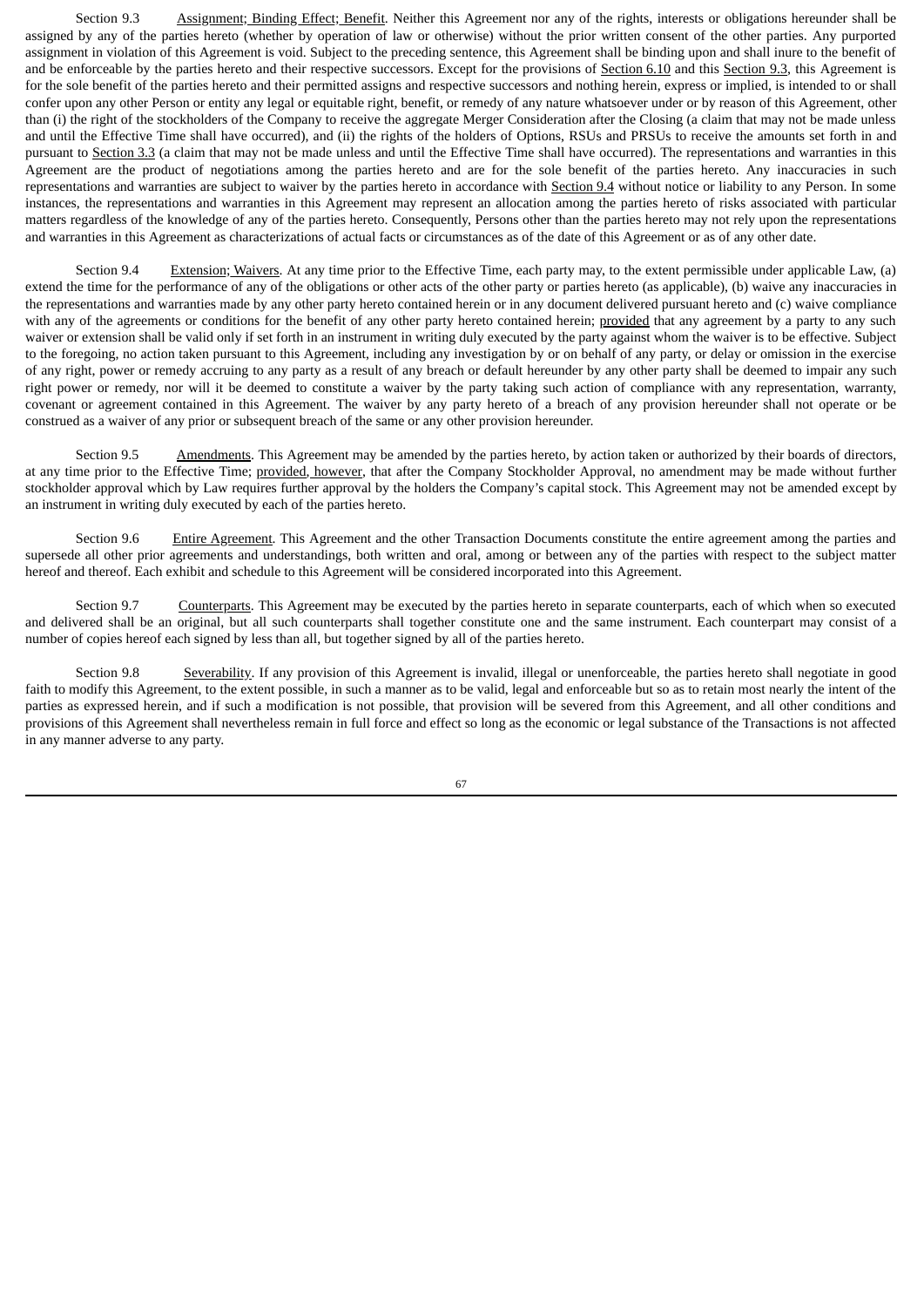Section 9.9 Governing Law. This Agreement and any controversy related to or arising, directly or indirectly, out of, caused by or resulting from this Agreement will be governed by and construed in accordance with the domestic Laws of the State of Delaware, without giving effect to any choice or conflict of Law provision or rule (whether of the State of Delaware or any other jurisdiction) that would cause the application of the Laws of any jurisdiction other than the State of Delaware.

## Section 9.10 Enforcement of Agreement.

(a) The parties agree that irreparable damage for which monetary damages, even if available, would not be an adequate remedy, would occur in the event that any of the parties hereto do not perform the provisions of this Agreement (including failing to take such actions as are required of it hereunder to consummate the Merger and the Transactions) in accordance with its specified terms or otherwise breach such provisions. Accordingly, the parties acknowledge and hereby agree that, unless this Agreement has been terminated in accordance with Article VIII, in the event of any breach or threatened breach by the Company, on the one hand, or Parent or Merger Sub, on the other hand, of any of their respective covenants or obligations set forth in this Agreement, the Company, on the one hand, and Parent or Merger Sub, on the other hand, shall be entitled to an injunction or injunctions to prevent or restrain breaches or threatened breaches of this Agreement by the other (as applicable), and to specifically enforce the terms and provisions of this Agreement to prevent breaches or threatened breaches of, or to enforce compliance with, the covenants and obligations of the other under this Agreement.

(b) Each of the parties agrees that it will not raise any objection to the availability of the equitable remedy of specific performance or other equitable relief as provided herein, including objections on the basis that (i) either party has an adequate remedy at law or equity or (ii) an award of specific performance is not an appropriate remedy for any reason at law or equity. Any party seeking an injunction or injunctions to prevent breaches of this Agreement and to enforce specifically the terms and provisions of this Agreement shall not be required to provide any bond or other security in connection with any such Order or injunction. The remedies available to each party pursuant to this Section 9.10 shall be in addition to any other remedy to which it is entitled at law or in equity, and the election to pursue an injunction or specific performance shall not restrict, impair or otherwise limit either party hereto from, terminating this Agreement and collecting the Parent Termination Fee or Termination Fee, as applicable, pursuant to Section 8.6 in the event that specific performance is not granted. The parties hereto further agree that nothing set forth in this Section 9.10 shall require any party hereto to institute any proceeding for specific performance under this Section 9.10 prior to or as a condition to exercising any termination right under Article VIII (or receipt of any amounts due pursuant to Section 8.6), nor shall the commencement of any legal action or legal proceeding pursuant to this Section 9.10 or anything set forth in this Section 9.10 restrict or limit any party's right to terminate this Agreement in accordance with the terms of Article VIII.

Section 9.11 Consent to Jurisdiction and Venue.(a) Each of the parties hereto hereby irrevocably and unconditionally submits, for itself and its property, to the exclusive jurisdiction of the state courts of the State of Delaware, or the Federal court of the United States of America located in the District of Delaware, and any appellate court from any thereof, in any action or proceeding arising out of or relating to or to enforce this Agreement or the agreements delivered in connection herewith or any of the Transactions or any other transactions contemplated thereby or for recognition or enforcement of any judgment relating thereto, and each of the parties hereby irrevocably and unconditionally (a) agrees not to commence any such action or proceeding except in such courts, (b) agrees that any claim in respect of any such action or proceeding may be heard and determined in such Delaware state court or, to the extent permitted by applicable Law, in such Federal court, (c) waives, to the fullest extent it may legally and effectively do so, any objection that it may now or hereafter have to the laying of venue of any such action or proceeding in any such Delaware state or Federal court, and (d) waives, to the fullest extent permitted by applicable Law, the defense of an inconvenient forum to the maintenance of such action or proceeding in any such Delaware state or Federal court. Each of the parties hereto agrees that a final judgment in any such action or proceeding shall be conclusive and may be enforced in other jurisdictions by suit on the judgment or in any other manner provided by applicable Law. Each party to this Agreement irrevocably consents to service of process in the manner provided for notices in Section 9.2. Nothing in this Agreement will affect the right of any party to this Agreement to serve process in any other manner permitted by applicable Law.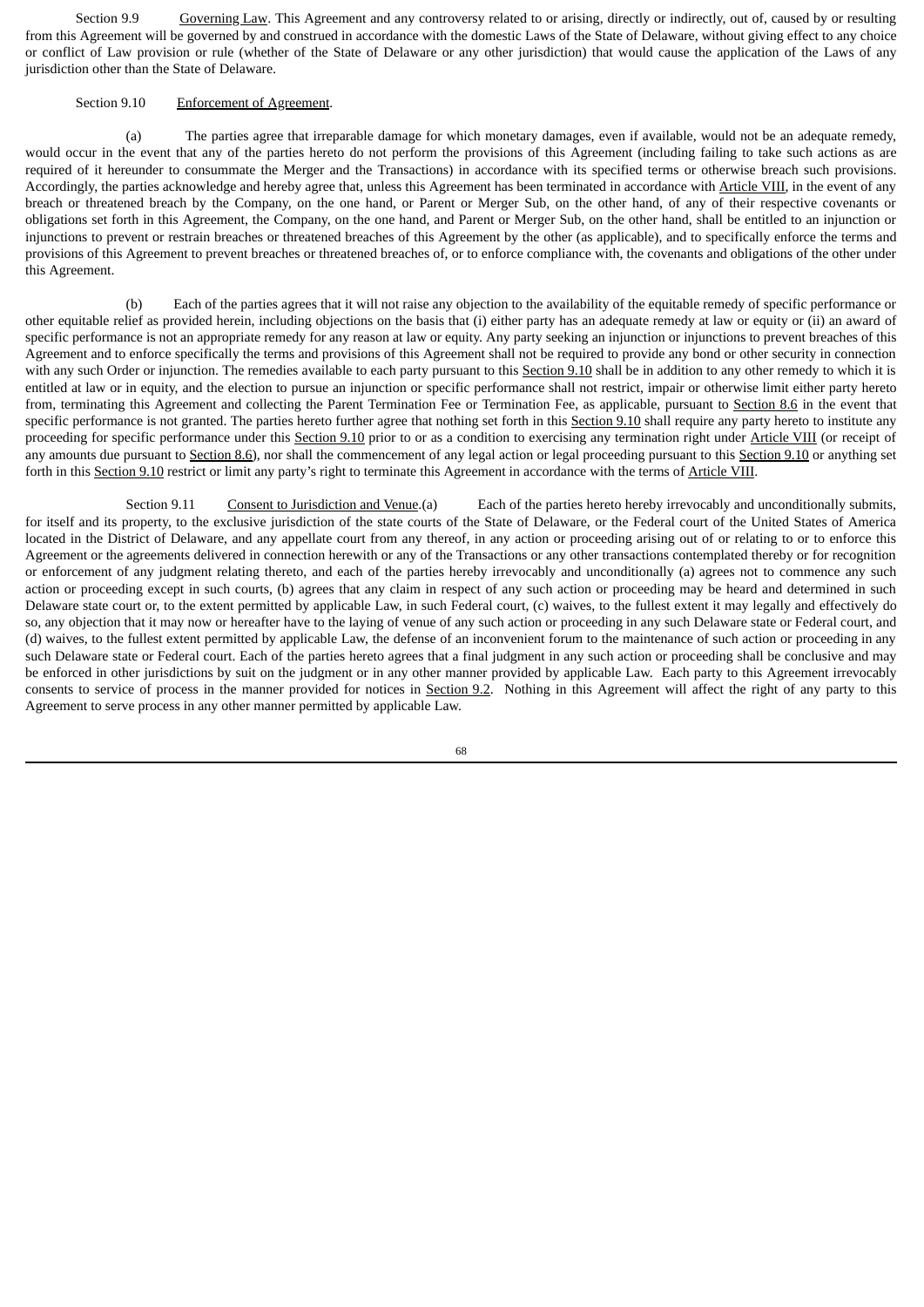Section 9.12 Waiver of Jury Trial. EACH OF PARENT, MERGER SUB AND THE COMPANY HEREBY IRREVOCABLY WAIVES ALL RIGHT TO TRIAL BY JURY IN ANY ACTION, PROCEEDING OR COUNTERCLAIM (WHETHER BASED ON CONTRACT, TORT OR OTHERWISE) ARISING OUT OF OR RELATING TO OR TO ENFORCE THIS AGREEMENT OR THE ACTIONS OF PARENT OR THE COMPANY IN THE NEGOTIATION, ADMINISTRATION, PERFORMANCE AND ENFORCEMENT THEREOF.

Section 9.13 No Recourse. This Agreement may only be enforced against, and any claims or causes of action that may be based upon or under this Agreement, or the negotiation, execution or performance of this Agreement may only be made against the parties hereto, and no Person who is not a party to this Agreement, including any director, officer, employee, incorporator, member, partner, shareholder, Affiliate, agent, attorney or other Representative of any party to this Agreement that is not itself a party to this Agreement, shall have any liability for any obligations or liabilities of the parties to this Agreement or for any claim against the parties to this Agreement (whether in tort, contract or otherwise) based on, in respect of, or by reason of, the Transactions or in respect of any oral representation made or alleged to be made in connection herewith.

[Remainder of page intentionally left blank.]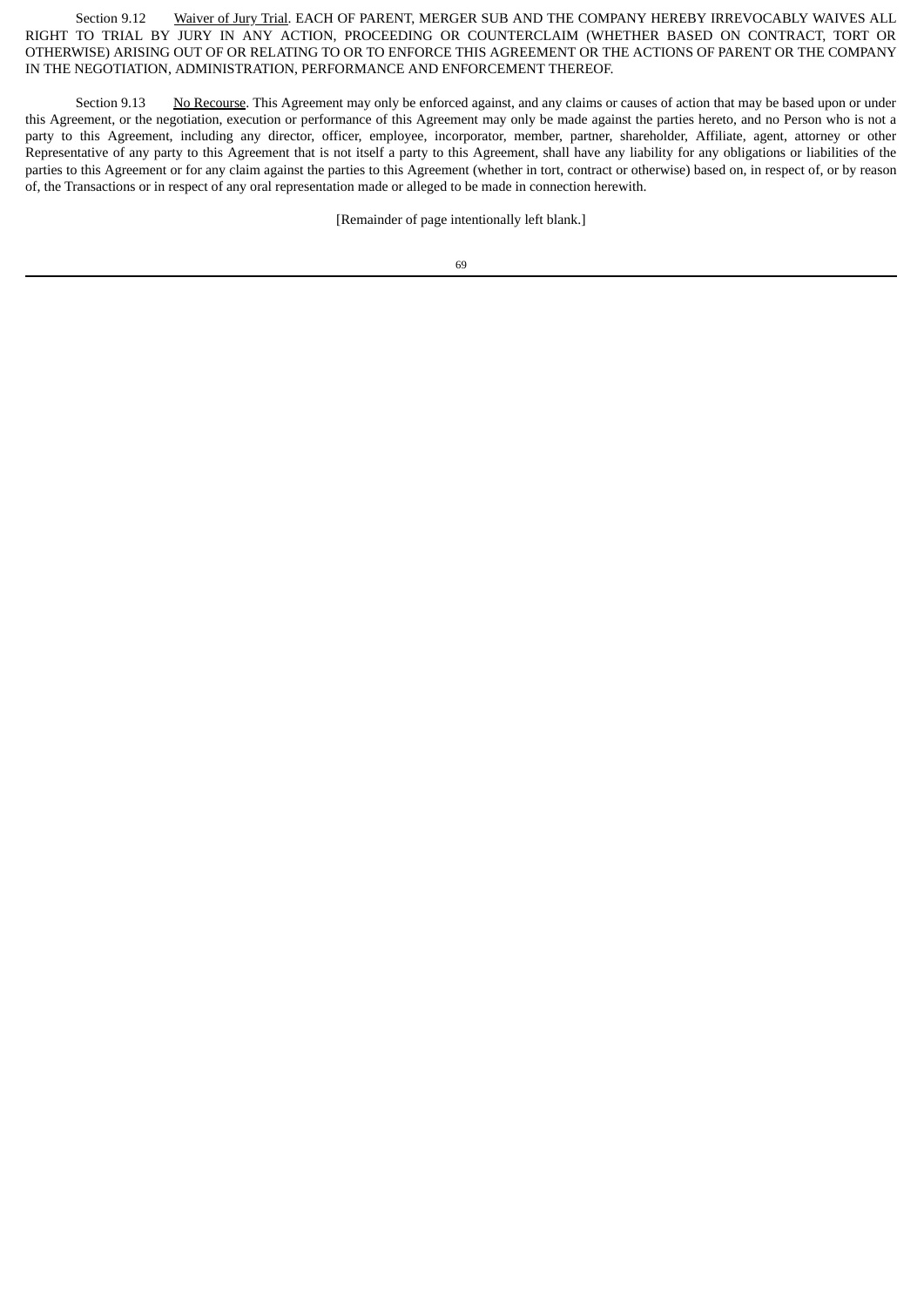The parties have caused this Agreement to be signed by their respective duly authorized officers as of the date first written above.

CAI INTERNATIONAL, INC.

By: /s/ Dave Remington Name: Dave Remington

Title: Chairman of the Board

MITSUBISHI HC CAPITAL INC.

By: /s/ Kenji Yasuno Name: Kenji Yasuno Title: Authorized Signatory

CATTLEYA ACQUISITION CORP.

By: /s/ Toshio Oka Name: Toshio Oka Title: Authorized Signatory

[Signature Page to Agreement and Plan of Merger]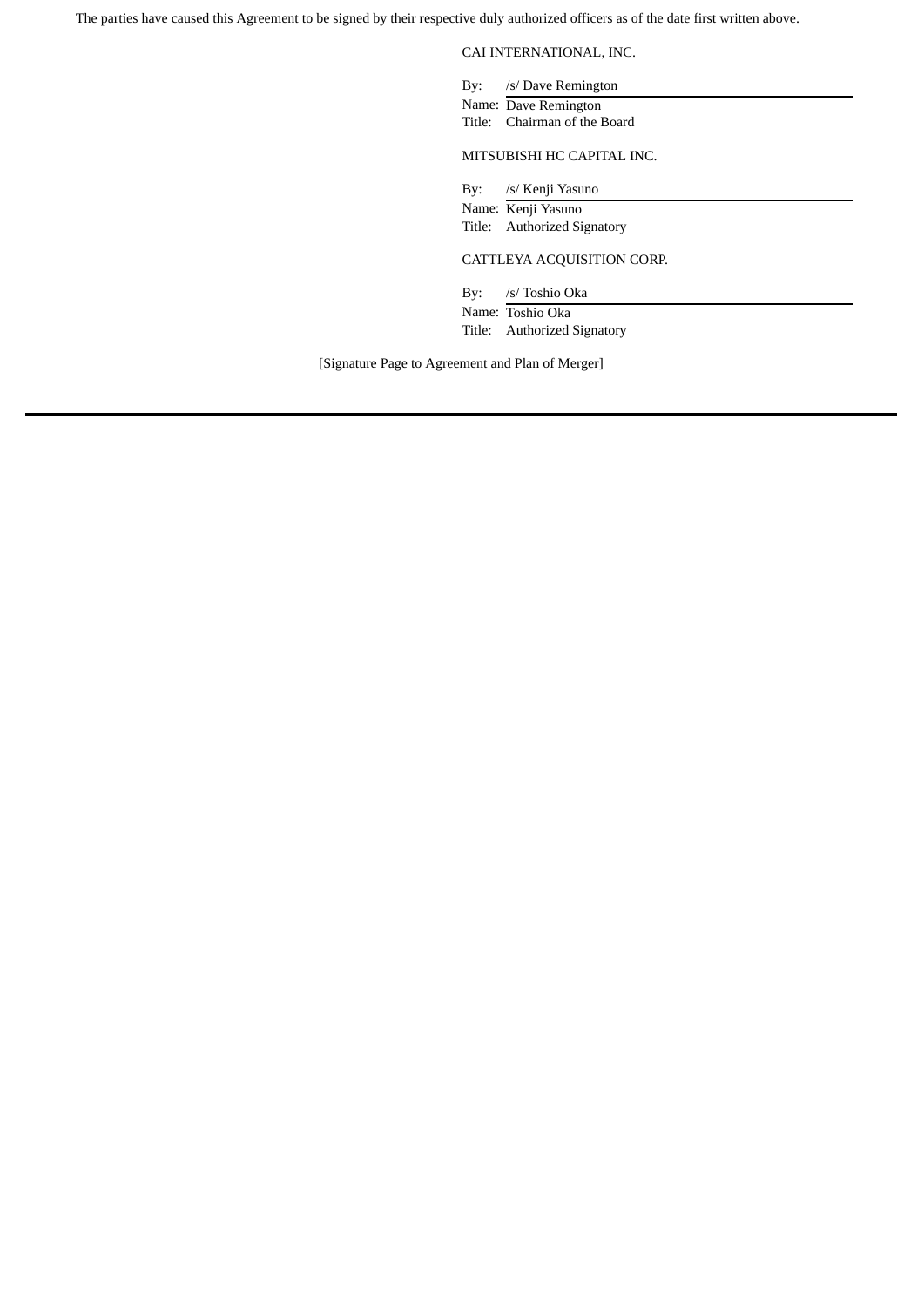#### **AMENDMENT**

**TO**

### **AMENDED AND RESTATED**

#### **BYLAWS**

## **OF**

### **CAI INTERNATIONAL, INC.**

The Board of Directors of CAI International, Inc., a Delaware corporation (the "Company"), adopted this Amendment to the Amended and Restated Bylaws of the Company (the "Bylaws") on June 17, 2021 by adding a new Section 11.3 to "ARTICLE XI - MISCELLANEOUS PROVISIONS" of the Bylaws, which shall read in its entirety as follows:

SECTION 11.3 *Exclusive Forum*.

(a) Subject to Section 11.3(b), unless the Corporation consents in writing to the selection of an alternative forum, to the fullest extent permitted by law, the sole and exclusive forum for any internal or intra-corporate claim or any action asserting a claim governed by the internal affairs doctrine as defined by the laws of the State of Delaware, including, but not limited to: (1) any derivative action or proceeding brought on behalf of the Corporation; (2) any action asserting a claim of breach of a fiduciary duty owed by any director, officer or other employee or stockholder of the Corporation to the Corporation or the Corporation's stockholders; or (3) any action asserting a claim arising pursuant to any provision of the General Corporation Law of the State of Delaware, the Certificate of Incorporation or these Bylaws (in each case, as they may be amended from time to time), or as to which the General Corporation Law of the State of Delaware confers jurisdiction on the Court of Chancery of the State of Delaware, shall be a state court located within the State of Delaware (or, if no court located within the State of Delaware has jurisdiction, the federal district court for the District of Delaware).

(b) Unless the Corporation consents in writing to the selection of an alternative forum, to the fullest extent permitted by law, the sole and exclusive forum for any action asserting a cause of action arising under the Securities Act of 1933 or any rule or regulation promulgated thereunder (in each case, as amended) shall be the federal district court for the District of Delaware (or if such court does not have jurisdiction over such action, any other federal district court of the United States); provided*,* however, that if the foregoing provisions of this Section 11.3(b) are, or the application of such provisions to any person or entity or any circumstance is, illegal, invalid or unenforceable, the sole and exclusive forum for any action asserting a cause of action arising under the Securities Act of 1933 or any rule or regulation promulgated thereunder (in each case, as amended) shall be the Court of Chancery of the State of Delaware.

(c) To the fullest extent permitted by law, any person or entity purchasing or otherwise acquiring or holding any interest in shares of capital stock of the Corporation shall be deemed to have notice of and consented to the provisions of this Section 11.3.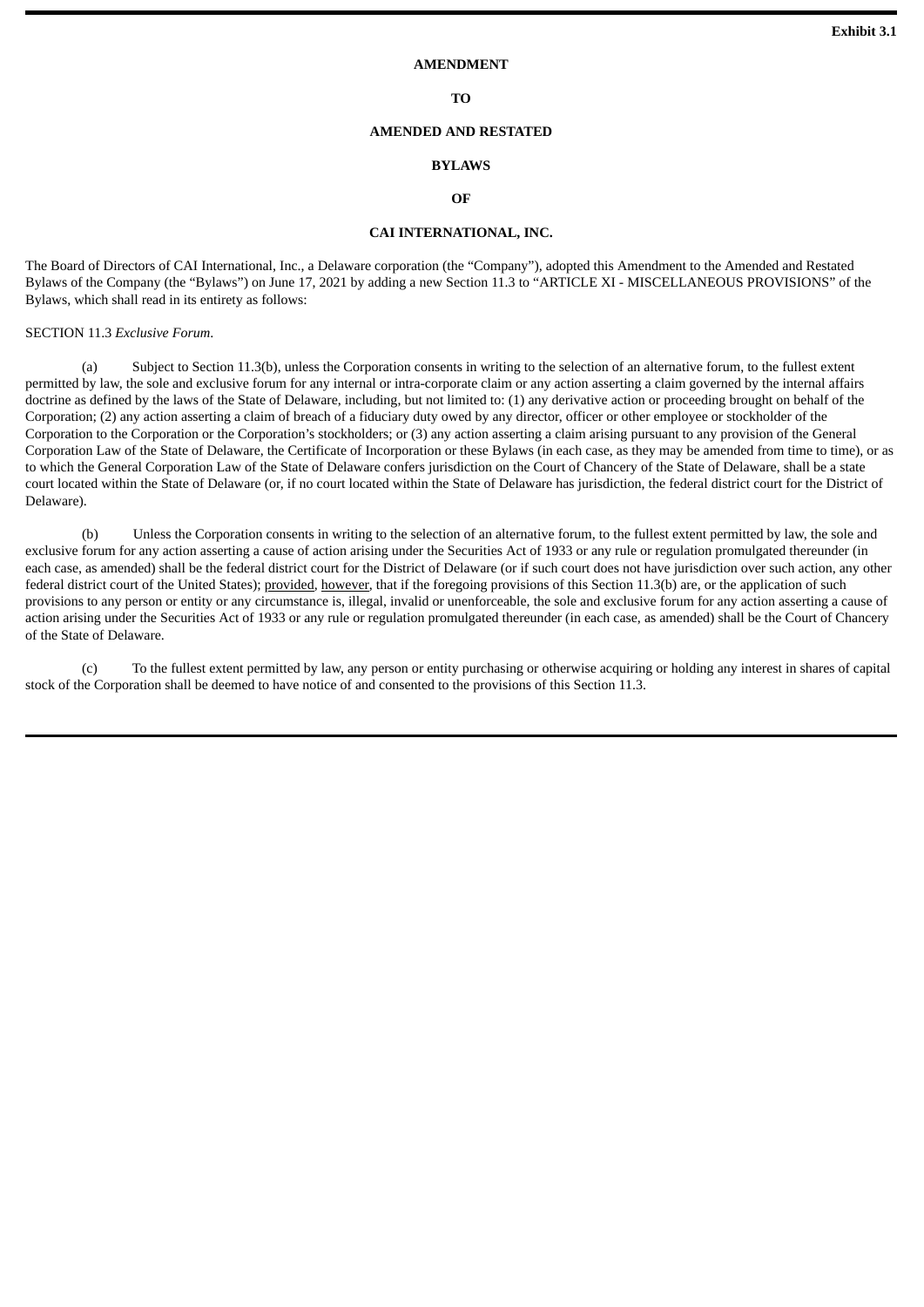### **CAI International, Inc. Enters into Definitive Agreement to be Acquired by Mitsubishi HC Capital Inc.**

### *Purchase Price of \$56.00 per Common Share in Cash*

**SAN FRANCISCO** —**June 17, 2021**—CAI International, Inc. (NYSE: CAI) ("CAI" or the "Company"), one of the world's leading transportation finance companies, announced today that it has entered into a definitive agreement to be acquired by Mitsubishi HC Capital Inc. ("MHC"). Under the terms of the merger agreement with MHC (the "Merger Agreement"), MHC will acquire all of CAI's outstanding and fully diluted common stock in an all-cash transaction for \$56.00 per share, which represents a total equity value of approximately \$1.1 billion, consisting of \$104 million (par value) of preferred stock and \$986 million of common stock equity value, assuming a fully-diluted share count of 17.6 million based on the treasury stock method, and an enterprise value of \$2.9 billion, based on balance sheet information included in the Company's most recent Quarterly Report on Form 10-Q as of March 31, 2021.

David Remington, Chairman of the CAI Board of Directors commented, "After a review of strategic alternatives by our Board of Directors, we are pleased to reach this agreement with MHC, which we believe is in the long-term best interests of our shareholders. This merger is the culmination of discussions that started in Fall of 2019. During those discussions we have been most impressed by the vision of MHC, a vision shared by Hiromitsu Ogawa, who founded CAI over 30 years ago. Mr. Ogawa built a world class container leasing company by focusing on delivering value to customers and we are pleased that this vision will endure. We believe our shipping line customers and manufacturing partners will most certainly benefit from the scale and financial strength of the merged company."

The cash consideration of \$56.00 per share of common stock represents a 46.8% premium over CAI's closing stock price today, June 17, 2021, and a 31.3% premium over the volume weighted average share price during the 60 trading days ended June 17, 2021. Holders of the Company's Series A and Series B preferred stock will receive cash equal to \$25.00 per share of preferred stock plus all accrued and unpaid dividends as of the date the merger is consummated.

CAI's Board of Directors has unanimously approved the transaction. The transaction, which is currently expected to close in the late third quarter or early fourth quarter of 2021, is subject to customary closing conditions, including approval by CAI's stockholders, and receipt of certain regulatory and lender approvals, as well as the migration of the jurisdiction of certain of the Company's subsidiaries to the United States. The transaction is not contingent on receipt of financing by MHC.

CAI will continue to pay quarterly non-pro-rated dividends at \$0.30 per share per quarter until the closing of the transaction. Following the closing, shares of capital stock of CAI will no longer be listed on the New York Stock Exchange.

The Board of Directors has also unanimously voted to promote Timothy Page from Interim President and Chief Executive Officer to President and Chief Executive Officer.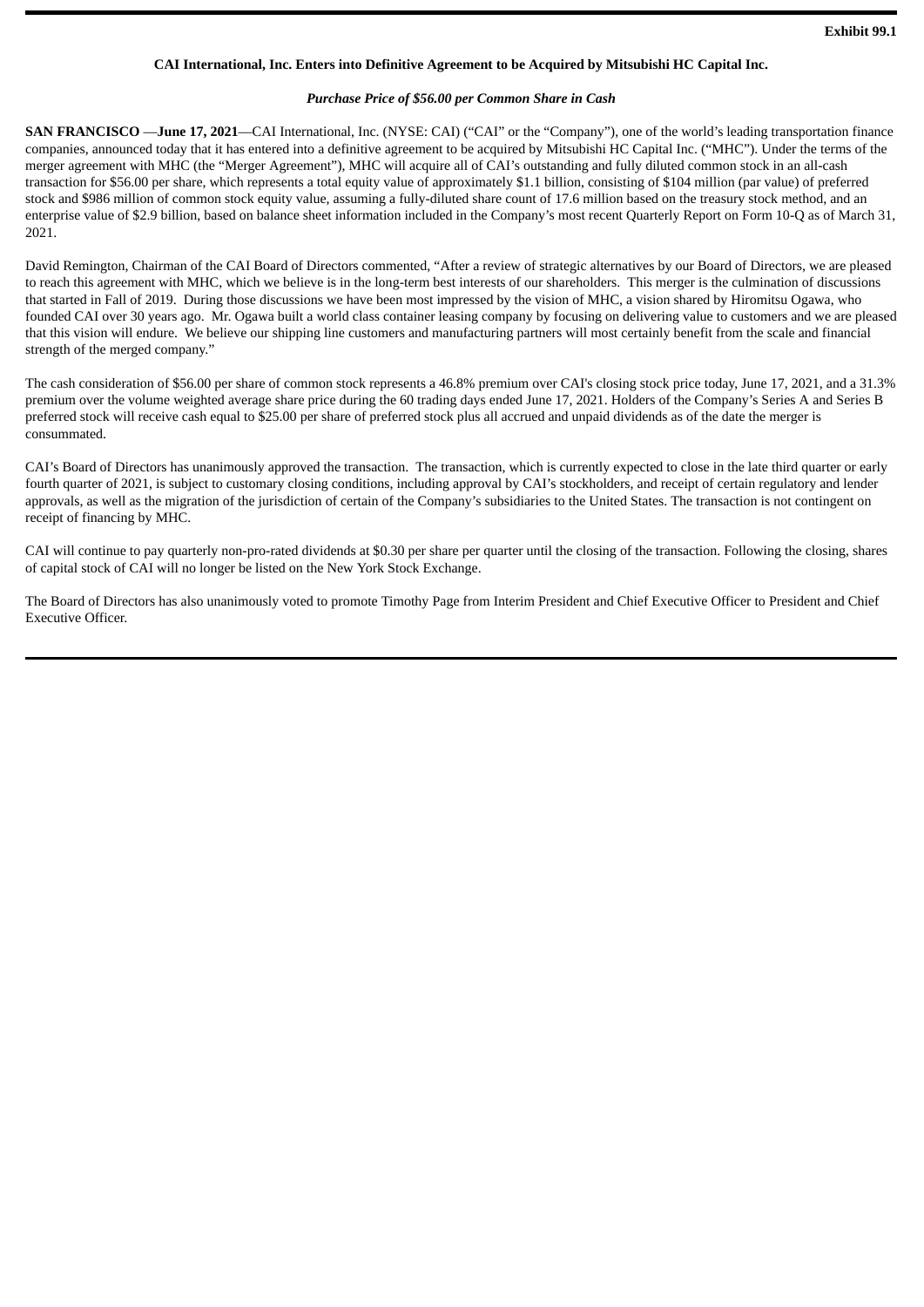Timothy Page, President and Chief Executive Officer of CAI remarked, "Over the past year, we have delivered on the commitment we made to our shareholders to return CAI's focus to its core container leasing business. Executing on that strategy put CAI in position to partner with MHC, a strong, quality, global financial organization. Going forward, the combination of CAI and MHC will allow MHC to leverage CAI's global marketing and operational expertise, and along with MHC's existing container investments will provide enhanced value to MHC's container leasing customers, suppliers, employees, and other stakeholders. After the closing of the transaction, MHC expects to retain CAI's existing management team and employees. CAI's headquarters will remain in San Francisco."

Given the pending transaction, CAI will not host a second quarter earnings call and will not release its second quarter financial results for the period ended June 30, 2021, until CAI files its second quarter Quarterly Report on Form 10-Q.

Centerview Partners LLC is acting as the exclusive financial advisor to CAI, and Perkins Coie LLP is acting as CAI's legal advisor.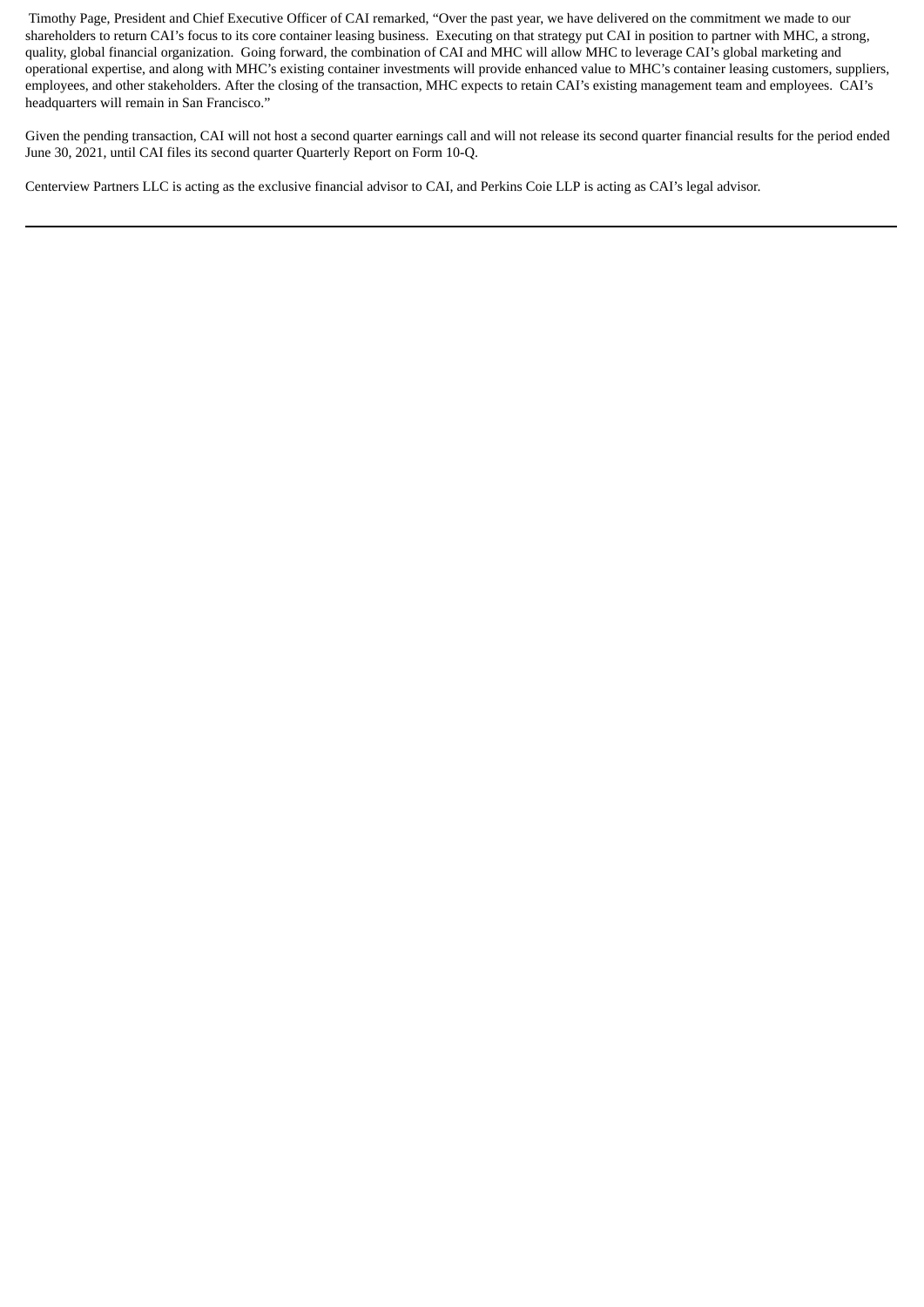### **About CAI International, Inc.**

CAI is one of the world's leading transportation finance companies. As of March 31, 2021, CAI operated a worldwide fleet of approximately 1.8 million CEUs of containers. CAI operates through 13 offices located in 12 countries including the United States.

## **About Mitsubishi HC Capital Inc.**

Mitsubishi HC Capital Inc. (f.k.a. Mitsubishi UFJ Lease & Finance Company Limited) is a Japanese public company traded on the First Section of the Tokyo Stock Exchange and Nagoya Stock Exchange. MHC was established through the merger of Mitsubishi UFJ Lease and Finance Limited and Hitachi Capital Corporation on April 1, 2021. The merger resulted in a combined company having total assets of JPY 9.7 trillion (\$89 billion), making it the second largest leasing company in Japan with an extensive and complementary lineup of business. MHC's credit is rated A3 and A-, by Moody's and S&P, respectively.

### **Cautionary Statement Regarding Forward Looking Statements**

This press release contains forward-looking statements within the meaning of Section 27A of the Securities Act of 1933, as amended, and Section 21E of the Exchange Act of 1934, as amended. All statements included in this press release, other than statements of historical fact, are forward-looking statements. Statements about the expected timing, completion and effects of the proposed merger and related transactions and all other statements in this press release, other than historical facts, constitute forward-looking statements. When used in this press release, the words "expect," "believe," "anticipate," .<br>"goal," "plan," "intend," "estimate," "may," "will" or similar words are intended to identify forward-looking statements. Readers are cautioned not to place undue reliance on these forward-looking statements and any such forward-looking statements are qualified in their entirety by reference to the following cautionary statements. All forward-looking statements speak only as of the date hereof and are based on current expectations and involve a number of assumptions, risks and uncertainties that could cause the actual results to differ materially from such forward-looking statements. The Company may not be able to complete the proposed transaction on the terms described herein or other acceptable terms or at all because of a number of factors, including, but not limited to: (1) the occurrence of any event, change or other circumstances that could give rise to the termination of the Merger Agreement, (2) the failure to obtain stockholder approval or the failure to satisfy the closing conditions in the Merger Agreement (including the Migration as defined in the Merger Agreement), (3) the potential for regulatory authorities to require divestitures, behavioral remedies or other concessions in order to obtain their approval of the proposed merger, (4) risks related to disruption of management's attention from the Company's ongoing business operations due to the proposed merger, (5) the effect of the announcement of the proposed merger on the ability of the Company to retain and hire key personnel and maintain relationships with its customers, suppliers, operating results and business generally, (6) the proposed merger may involve unexpected costs, liabilities or delays, (7) the Company's business may suffer as a result of the uncertainty surrounding the proposed merger, including the timing of the consummation of the proposed merger, (8) the outcome of any legal proceeding relating to the proposed merger, (9) the Company may be adversely affected by other economic, business and/or competitive factors, including, but not limited to, those related to the COVID-19 pandemic, and (10) other risks to consummation of the proposed merger, including the risk that the proposed merger will not be consummated within the expected time period or at all, which may adversely affect the Company's business and the price of the common stock.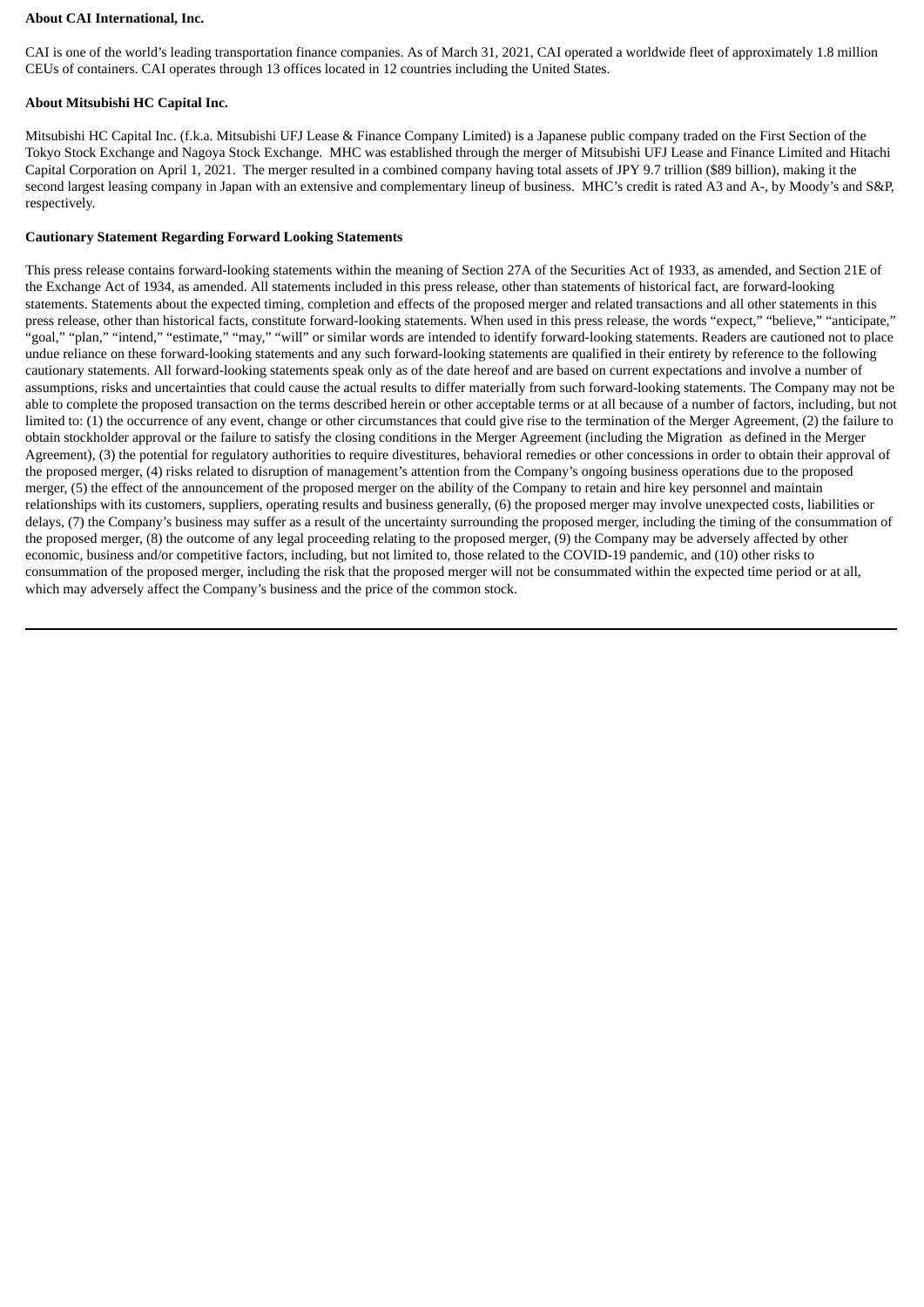Actual results may differ materially from those indicated by such forward-looking statements. In addition, the forward-looking statements represent the Company's views as of the date on which such statements were made. The Company anticipates that subsequent events and developments may cause its views to change. However, although the Company may elect to update these forward-looking statements at some point in the future, it specifically disclaims any obligation to do so. These forward-looking statements should not be relied upon as representing the Company's views as of any date subsequent to the date hereof. Additional factors that may affect the business or financial results of the Company are described in the risk factors included in the Company's filings with the SEC, including the Company's Annual Report on Form 10-K for the year ended December 31, 2020, filed with the SEC on March 1, 2021, as updated by the Company's subsequent filings with the SEC. The Company expressly disclaims a duty to provide updates to forwardlooking statements, whether as a result of new information, future events or other occurrences, except as required by applicable law.

### **Additional Information and Where to Find It**

This communication relates to the proposed merger involving the Company. In connection with the proposed merger, the Company will file a preliminary proxy statement and file or furnish other relevant materials with the U.S. Securities and Exchange Commission (the "SEC"). Once the SEC completes its review of the preliminary proxy statement, a definitive proxy statement and a form of proxy will be filed with the SEC and mailed or otherwise furnished to the stockholders of the Company. BEFORE MAKING ANY VOTING DECISION, THE COMPANY'S STOCKHOLDERS ARE URGED TO READ THE PROXY STATEMENT IN ITS ENTIRETY WHEN IT BECOMES AVAILABLE AND ANY OTHER DOCUMENTS TO BE FILED WITH THE SEC IN CONNECTION WITH THE PROPOSED MERGER OR INCORPORATED BY REFERENCE IN THE PROXY STATEMENT, IF ANY, BECAUSE THEY WILL CONTAIN IMPORTANT INFORMATION ABOUT THE PROPOSED MERGER AND THE PARTIES TO THE PROPOSED MERGER. This communication is not a substitute for the proxy statement or any other document that may be filed by the Company with the SEC. Investors and stockholders will be able to obtain the documents (when available) free of charge at the SEC's website, http://www.sec.gov, and the Company's website, www.capps.com. In addition, the documents (when available) may be obtained free of charge by directing a request by mail or telephone to: CAI International, Inc., Steuart Tower, 1 Market Plaza, Suite 2400, San Francisco, California 94105, Attention: Secretary, (415) 788-0100

### **Participants in the Solicitation**

The Company, MHC and certain of their respective directors, executive officers, certain other members of management and employees of the Company and MHC and agents retained by the Company may be deemed to be participants in the solicitation of proxies from stockholders of the Company in favor of the proposed merger. Information about directors and executive officers of the Company and their beneficial ownership of the Company's common stock is set forth in the Company's definitive proxy statement on Schedule 14A for its 2021 annual meeting of stockholders, as filed with the SEC on April 21, 2021. Certain directors, executive officers, other members of management and employees of the Company may have direct or indirect interests in the proposed Merger due to securities holdings, vesting of equity awards and rights to other payments. Additional information regarding the direct and indirect interests of these individuals and other persons who may be deemed to be participants in the solicitation will be included in the proxy statement with respect to the proposed merger the Company will file with the SEC and furnish to the Company's stockholders.

**Contact:** CAI International, Inc. David Morris Vice President, Chief Accounting Officer Tel: +1-415-624-8136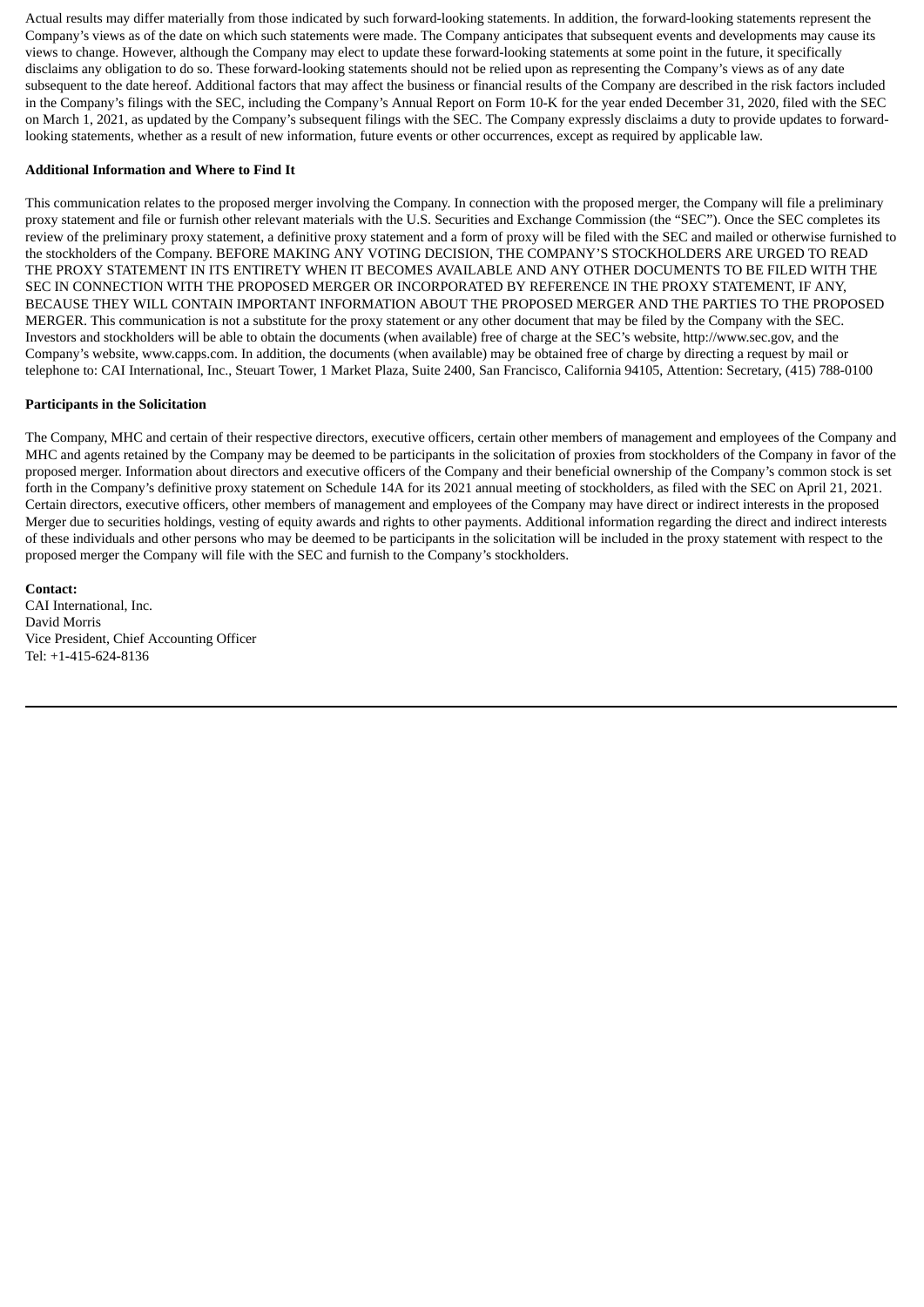

CAI International, Inc. Steuart Tower 1 Market Plaza, Suite 2400 San Francisco, CA 94105 Tel: 415-788-0100 Fax: 415-788-3430 www.capps.com

June 17, 2021

To: All employees of CAI International

# **PLEASE READ: Important Announcement**

Dear CAI team,

I am pleased to announce that, effective today, CAI International, Inc. ("CAI") has entered into an agreement to be acquired by Mitsubishi HC Capital Inc. ("MHC"). MHC is a Japanese public company, with total assets of JPY 9.7 trillion (\$89 billion), making it the second largest leasing company in Japan. MHC operates globally in multiple sectors, including aircraft leasing, rail car leasing, ship financing and container leasing. Here in the United States, MHC owns Beacon Intermodal Leasing ("Beacon"), a container leasing business of a similar size to CAI, based in Boston, MA.

MHC will acquire CAI's outstanding common stock in an all-cash transaction for \$56.00 per share, as well as all of CAI's outstanding preferred stock at its par value of \$25.00 per share. After the closing of the transaction (which will take several months to complete), CAI will no longer be a public company and its shares will no longer be listed on the New York Stock Exchange.

The acquisition represents a very exciting opportunity for not only CAI and our customers, but for each of you. The addition of CAI into the MHC group will significantly strengthen our position in the container leasing market. The combination of CAI and Beacon will create the fourth largest container lessor in the world, after Triton, Textainer and Florens. This is a game changer for us in the container leasing space as we combine the resources of two leading lessors.

We began conversations with MHC almost two years ago, and during that time we have been very impressed with MHC's vision for the future. I want to emphasize to you that one of the primary factors that drove MHC's interest in CAI was the quality of you, the people who have made CAI what it is. There is a reason CAI has consistently had the highest utilization amongst container lessors, there is a reason why CAI has been able to consistently compete and gain market share against much bigger leasing companies, there is a reason we have great relationships with our customers. That reason always comes back to each and every one of you. That is what MHC wants from this acquisition; they want your talent and expertise.

In the next several months, we will work hard towards closing the transaction and completing the various regulatory requirements. Until we complete the acquisition and CAI becomes a part of MHC, CAI and Beacon will remain operating as completely separate companies. We cannot start collaborating or sharing information with Beacon for any business matters until the acquisition closes, which is currently expected to be in the late third quarter or early fourth quarter of 2021. The general principle until then is "business as usual". The continuity of our exceptional service to our customers is of course the utmost priority and I know that you will all continue to provide your best service to our colleagues, vendors, and customers.

After the acquisition closes, MHC plans to launch a joint team from CAI and Beacon to begin planning the integration of the two companies. We expect this process to take most of 2022 and probably longer in some areas. During this time, MHC expects to retain CAI's existing management team and employees, and CAI's headquarters will remain in San Francisco. We do not anticipate any organizational changes in the near term. MHC's goal for the integration is to work to build a combined business that is far stronger than just Beacon plus CAI, and one which will lead to significant opportunities for employees in the future.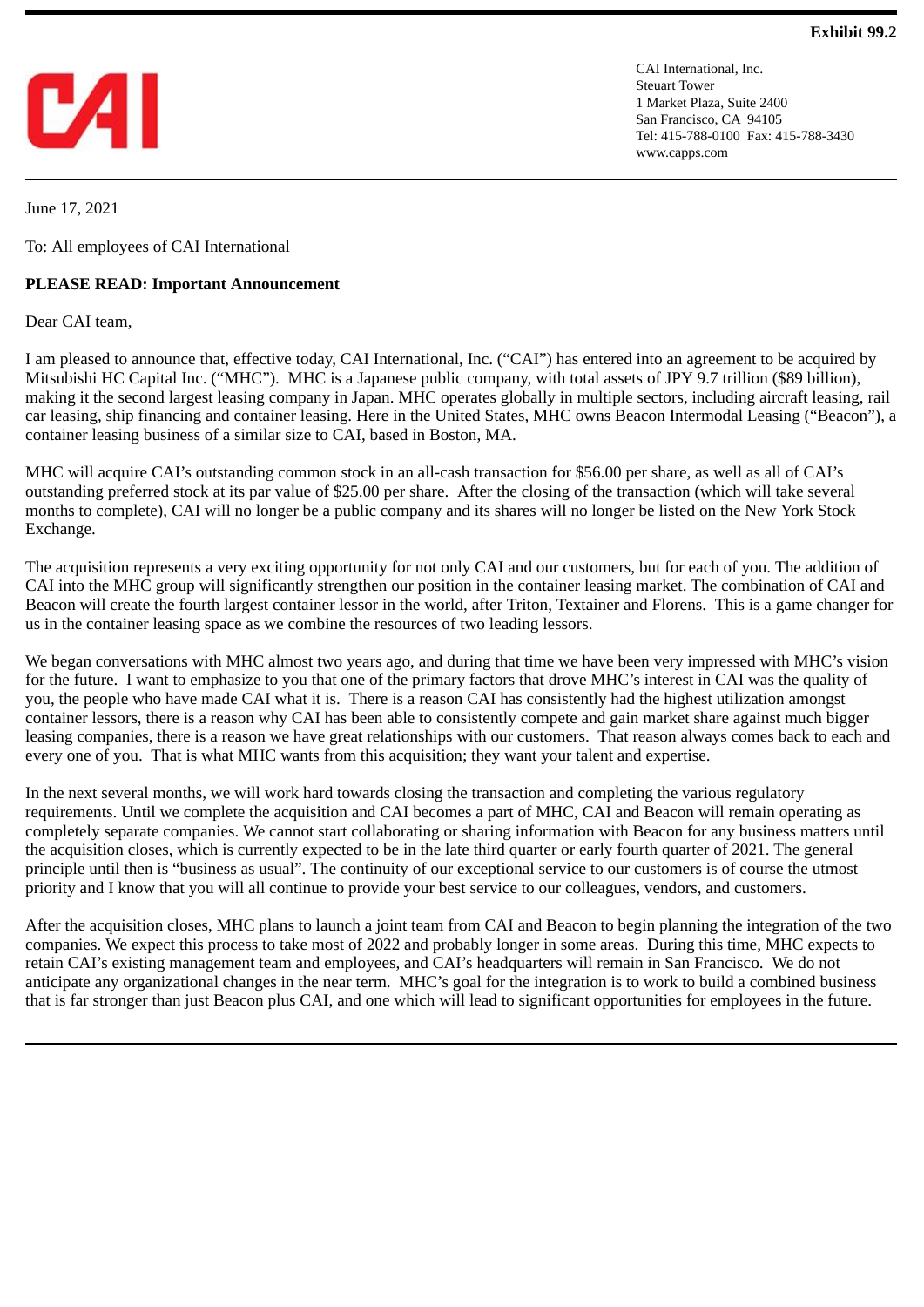We will be sending the attached letter to our customers, manufacturers, depots and other partners of CAI, explaining to them what to expect going forward. I recommend you read the attached letter and become familiar with it. If you receive specific questions from our customers or manufacturers, and you have any questions as to how to respond, please ask Steven Garcia, Chief Legal Officer, for necessary advice so that we can appropriately handle legal requirements until the deal has closed.

For those of you who own CAI shares or have been granted restricted stock units ("RSUs"), you will receive \$56.00 for each of those shares regardless of whether they are vested or unvested. For anyone holding unexercised options, please contact David Morris who can help you determine the value you will receive for those options. Cash received for unvested RSUs and outstanding options will be subject to applicable tax withholding.

Finally, I want to thank you all for your support and efforts. We are excited for this opportunity to be a market leader in the container leasing business. We look forward to your support in achieving our goals.

Sincerely,

Timothy Page *President and Chief Executive Officer*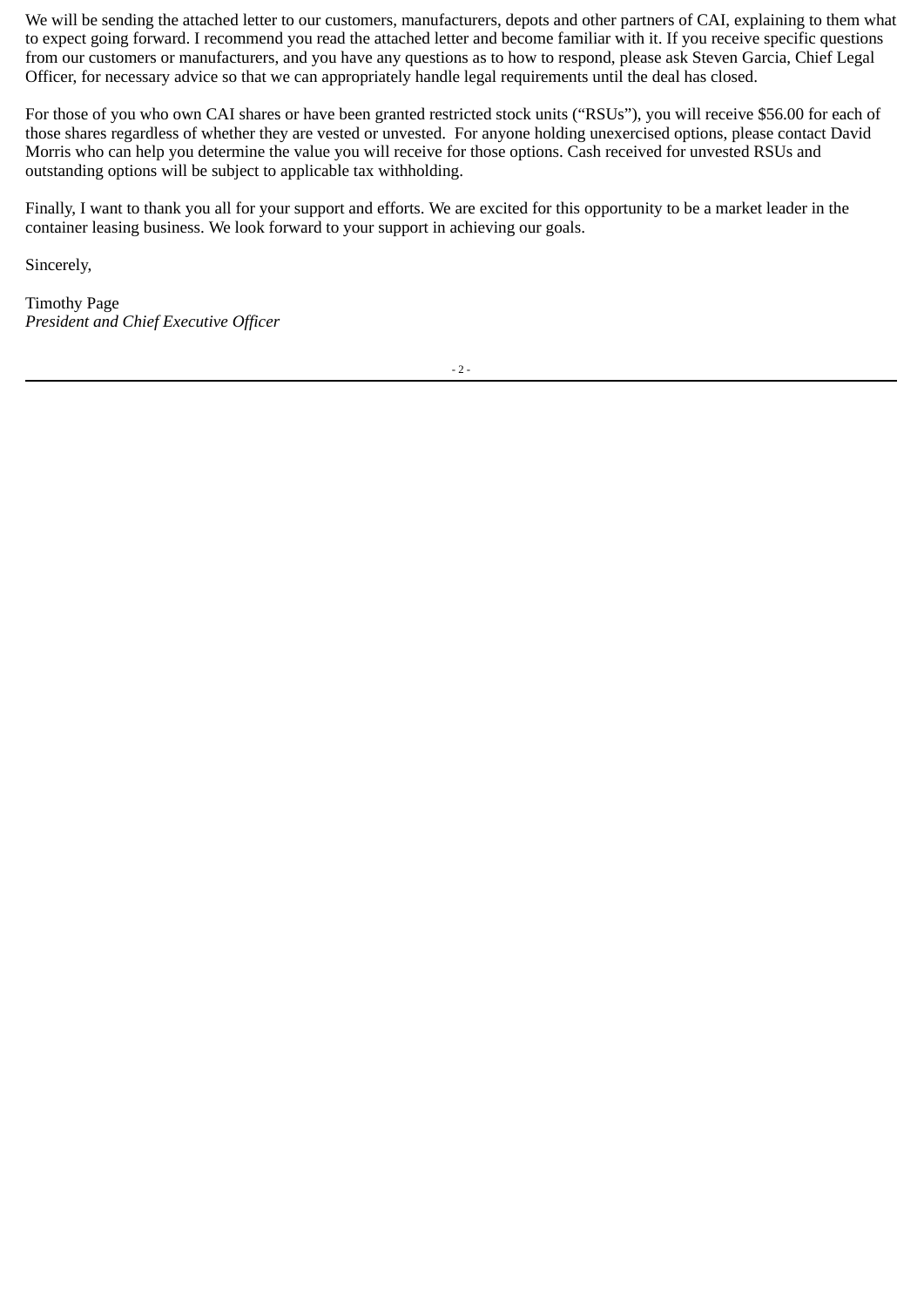# **Additional Information and Where to Find It:**

This communication relates to the proposed merger involving CAI. In connection with the proposed merger, CAI will file a preliminary proxy statement and file or furnish other relevant materials with the Securities and Exchange Commission (the "SEC"). Once the SEC completes its review of the preliminary proxy statement, a definitive proxy statement and a form of proxy will be filed with the SEC and mailed or otherwise furnished to the stockholders of CAI. **BEFORE MAKING ANY VOTING DECISION, CAI'S STOCKHOLDERS ARE URGED TO READ THE PROXY STATEMENT IN ITS ENTIRETY WHEN IT BECOMES AVAILABLE AND ANY OTHER DOCUMENTS TO BE FILED WITH THE SEC IN CONNECTION WITH THE PROPOSED MERGER OR INCORPORATED BY REFERENCE IN THE PROXY STATEMENT, IF ANY, BECAUSE THEY WILL CONTAIN IMPORTANT INFORMATION ABOUT THE PROPOSED MERGER AND THE PARTIES TO THE PROPOSED MERGER. This communication is not a substitute for the proxy statement or any other document that may be filed by CAI with the SEC.** Investors and stockholders will be able to obtain the documents (when available) free of charge at the SEC's website, http://www.sec.gov, and CAI's website, www.capps.com. In addition, the documents (when available) may be obtained free of charge by directing a request by mail or telephone to: CAI International, Inc., Steuart Tower, 1 Market Plaza, Suite 2400, San Francisco, California 94105, Attention: Secretary, (415) 788- 0100.

# **Participants in the Solicitation**

CAI, MHC and certain of their respective directors, executive officers, certain other members of management and employees of CAI and MHC and agents retained by CAI may be deemed to be participants in the solicitation of proxies from stockholders of CAI in favor of the proposed merger. Information about directors and executive officers of CAI and their beneficial ownership of CAI's common stock is set forth in CAI's definitive proxy statement on Schedule 14A for its 2021 annual meeting of stockholders, as filed with the SEC on April 21, 2021. Certain directors, executive officers, other members of management and employees of CAI may have direct or indirect interests in the proposed merger due to securities holdings, vesting of equity awards and rights to other payments. Additional information regarding the direct and indirect interests of these individuals and other persons who may be deemed to be participants in the solicitation will be included in the proxy statement with respect to the proposed merger CAI will file with the SEC and furnish to CAI's stockholders.

- 3 -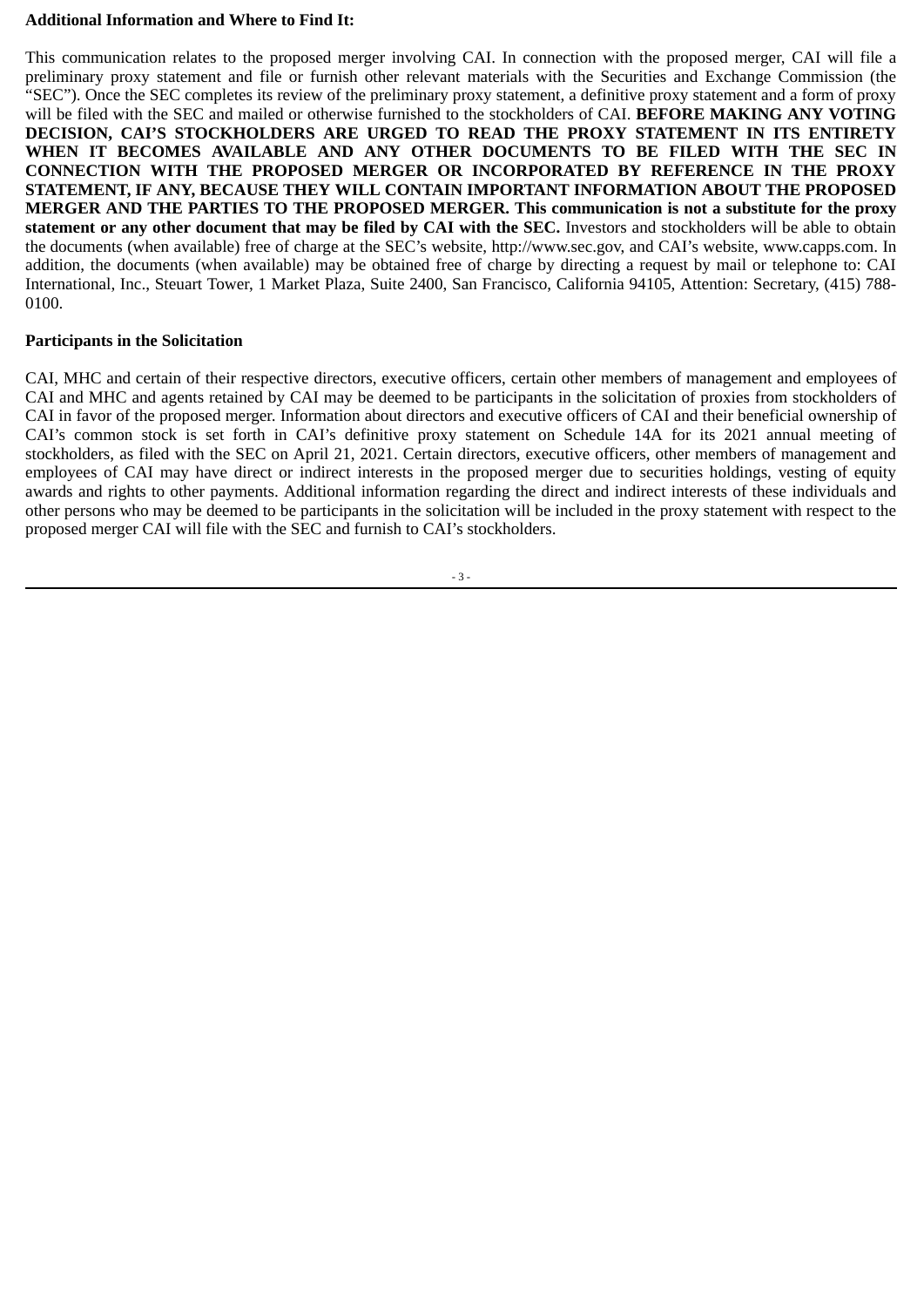## **Forward-Looking Statements**

This communication includes forward-looking statements within the meaning of Section 27A of the Securities Act of 1933, as amended, and Section 21E of the Exchange Act of 1934, as amended. All statements included in this communication, other than statements of historical fact, are forward-looking statements. Statements about the expected timing, completion and effects of the proposed merger and related transactions and all other statements in this communication, other than historical facts, constitute forward-looking statements. When used in this communication, the words "expect," "believe," "anticipate," "goal," "plan," "intend," "estimate," "may," "will" or similar words are intended to identify forward-looking statements. Readers are cautioned not to place undue reliance on these forward-looking statements and any such forward-looking statements are qualified in their entirety by reference to the following cautionary statements. All forward-looking statements speak only as of the date hereof and are based on current expectations and involve a number of assumptions, risks and uncertainties that could cause the actual results to differ materially from such forward-looking statements. CAI may not be able to complete the proposed merger on the terms described herein or other acceptable terms or at all because of a number of factors, including, but not limited to: (1) the occurrence of any event, change or other circumstances that could give rise to the termination of the merger agreement, (2) the failure to obtain stockholder approval or the failure to satisfy the closing conditions in the merger agreement (including the Migration referred to in the merger agreement), (3) the potential for regulatory authorities to require divestitures, behavioral remedies or other concessions in order to obtain their approval of the proposed merger, (4) risks related to disruption of management's attention from CAI's ongoing business operations due to the proposed merger, (5) the effect of the announcement of the proposed merger on the ability of CAI to retain and hire key personnel and maintain relationships with its customers, suppliers, operating results and business generally, (6) the proposed merger may involve unexpected costs, liabilities or delays, (7) CAI's business may suffer as a result of the uncertainty surrounding the proposed merger, including the timing of the consummation of the proposed merger, (8) the outcome of any legal proceeding relating to the proposed merger, (9) CAI may be adversely affected by other economic, business and/or competitive factors, including, but not limited to, those related to COVID-19, and (10) other risks to consummation of the proposed merger, including the risk that the proposed merger will not be consummated within the expected time period or at all, which may adversely affect CAI's business and the price of the common stock.

Actual results may differ materially from those indicated by such forward-looking statements. In addition, the forward-looking statements represent CAI's views as of the date on which such statements were made. CAI anticipates that subsequent events and developments may cause its views to change. However, although CAI may elect to update these forward-looking statements at some point in the future, it specifically disclaims any obligation to do so. These forward-looking statements should not be relied upon as representing CAI's views as of any date subsequent to the date hereof. Additional factors that may affect the business or financial results of CAI are described in the risk factors included in CAI's filings with the SEC, including CAI's Annual Report on Form 10-K for the year ended December 31, 2020, filed with the SEC on March 1, 2021, as updated by CAI's subsequent filings with the SEC. CAI expressly disclaims a duty to provide updates to forward-looking statements, whether as a result of new information, future events or other occurrences, except as required by applicable law.

 $- 4 -$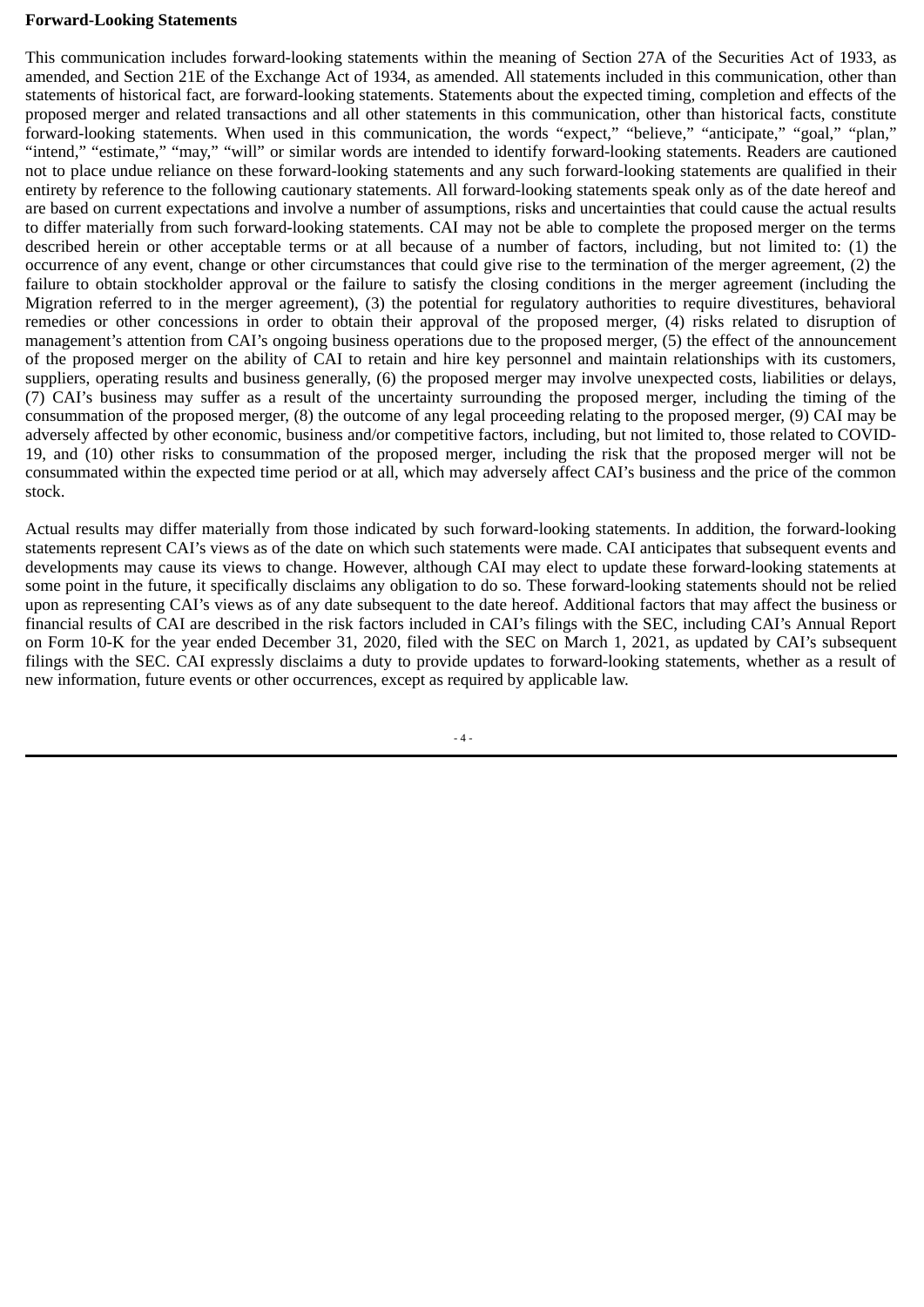

CAI International, Inc. Steuart Tower 1 Market Plaza, Suite 2400 San Francisco, CA 94105 Tel: 415-788-0100 Fax: 415-788-3430 www.capps.com

June 17, 2021

Dear valued customer, container manufacturer, depot service provider and other vendors of CAI,

As you are probably aware, CAI International, Inc. ("CAI") has entered into an agreement to be acquired by Mitsubishi HC Capital Inc. ("MHC"). MHC is a Japanese public company, with total assets of JPY 9.7 trillion (\$89 billion), making it the second largest leasing company in Japan. MHC operates globally in multiple sectors, including aircraft leasing, rail car leasing, ship financing and container leasing. Here in the United States, MHC owns Beacon Intermodal Leasing ("Beacon"), a container leasing business of a similar size to CAI, based in Boston, MA.

The acquisition of CAI by MHC, which is subject to receipt of antitrust clearance and other customary closing conditions, is expected to close in the late third quarter or early fourth quarter of 2021.

This transaction will bring together two world class container leasing service providers, CAI and Beacon. We believe the scale and financial resources made possible by this transaction will only enhance our ability to provide consistent solutions to our customers throughout market cycles.

CAI has grown as a leading provider of containers since 1989 with a broad network of well-experienced professional employees, agents, and depots. Beacon was originally established in 2008 with robust capital resources by having its roots in a financial institution and has expanded through disciplined investment since its acquisition by MHC in 2014. Both companies' business platforms complement each other from the perspective of supply and operational capabilities.

After the acquisition, MHC anticipates that both CAI and Beacon will remain as separate standalone organizations for at least a year, which means no changes for that time period. During that time, MHC plans to launch a joint team from CAI and Beacon to begin planning the integration of the two companies, with a focus on creating a world class, customer focused, container leasing company.

I want to thank you for being a CAI partner. Our total commitment to your success is our number one priority and we look forward to maintaining that commitment as we move into a new phase of our relationship with you.

We are ready to help you shape your future.

Sincerely,

Timothy Page *President and Chief Executive Officer*

Daniel Hallahan *Senior Vice President Global Marketing*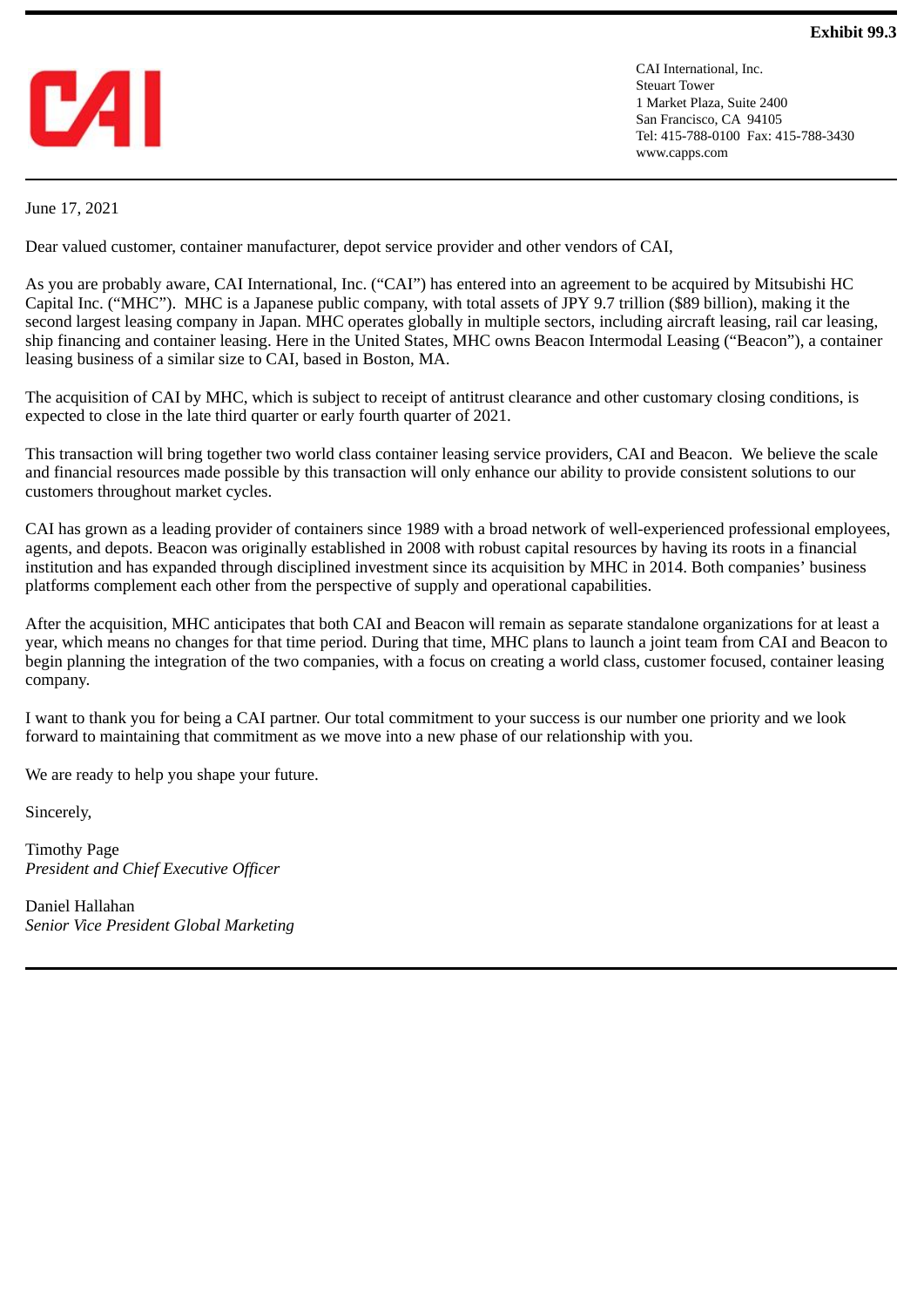# **Additional Information and Where to Find It:**

This communication relates to the proposed merger involving CAI. In connection with the proposed merger, CAI will file a preliminary proxy statement and file or furnish other relevant materials with the Securities and Exchange Commission (the "SEC"). Once the SEC completes its review of the preliminary proxy statement, a definitive proxy statement and a form of proxy will be filed with the SEC and mailed or otherwise furnished to the stockholders of CAI. **BEFORE MAKING ANY VOTING DECISION, CAI'S STOCKHOLDERS ARE URGED TO READ THE PROXY STATEMENT IN ITS ENTIRETY WHEN IT BECOMES AVAILABLE AND ANY OTHER DOCUMENTS TO BE FILED WITH THE SEC IN CONNECTION WITH THE PROPOSED MERGER OR INCORPORATED BY REFERENCE IN THE PROXY STATEMENT, IF ANY, BECAUSE THEY WILL CONTAIN IMPORTANT INFORMATION ABOUT THE PROPOSED MERGER AND THE PARTIES TO THE PROPOSED MERGER. This communication is not a substitute for the proxy statement or any other document that may be filed by CAI with the SEC.** Investors and stockholders will be able to obtain the documents (when available) free of charge at the SEC's website, http://www.sec.gov, and CAI's website, www.capps.com. In addition, the documents (when available) may be obtained free of charge by directing a request by mail or telephone to: CAI International, Inc., Steuart Tower, 1 Market Plaza, Suite 2400, San Francisco, California 94105, Attention: Secretary, (415) 788- 0100.

# **Participants in the Solicitation**

CAI, MHC and certain of their respective directors, executive officers, certain other members of management and employees of CAI and MHC and agents retained by CAI may be deemed to be participants in the solicitation of proxies from stockholders of CAI in favor of the proposed merger. Information about directors and executive officers of CAI and their beneficial ownership of CAI's common stock is set forth in CAI's definitive proxy statement on Schedule 14A for its 2021 annual meeting of stockholders, as filed with the SEC on April 21, 2021. Certain directors, executive officers, other members of management and employees of CAI may have direct or indirect interests in the proposed merger due to securities holdings, vesting of equity awards and rights to other payments. Additional information regarding the direct and indirect interests of these individuals and other persons who may be deemed to be participants in the solicitation will be included in the proxy statement with respect to the proposed merger CAI will file with the SEC and furnish to CAI's stockholders.

# **Forward-Looking Statements**

This communication includes forward-looking statements within the meaning of Section 27A of the Securities Act of 1933, as amended, and Section 21E of the Exchange Act of 1934, as amended. All statements included in this communication, other than statements of historical fact, are forward-looking statements. Statements about the expected timing, completion and effects of the proposed merger and related transactions and all other statements in this communication, other than historical facts, constitute forward-looking statements. When used in this communication, the words "expect," "believe," "anticipate," "goal," "plan," "intend," "estimate," "may," "will" or similar words are intended to identify forward-looking statements. Readers are cautioned not to place undue reliance on these forward-looking statements and any such forward-looking statements are qualified in their entirety by reference to the following cautionary statements. All forward-looking statements speak only as of the date hereof and are based on current expectations and involve a number of assumptions, risks and uncertainties that could cause the actual results to differ materially from such forward-looking statements. CAI may not be able to complete the proposed merger on the terms described herein or other acceptable terms or at all because of a number of factors, including, but not limited to: (1) the occurrence of any event, change or other circumstances that could give rise to the termination of the merger agreement, (2) the failure to obtain stockholder approval or the failure to satisfy the closing conditions in the merger agreement (including the Migration referred to in the merger agreement), (3) the potential for regulatory authorities to require divestitures, behavioral remedies or other concessions in order to obtain their approval of the proposed merger, (4) risks related to disruption of management's attention from CAI's ongoing business operations due to the proposed merger, (5) the effect of the announcement of the proposed merger on the ability of CAI to retain and hire key personnel and maintain relationships with its customers, suppliers, operating results and business generally, (6) the proposed merger may involve unexpected costs, liabilities or delays, (7) CAI's business may suffer as a result of the uncertainty surrounding the proposed merger, including the timing of the consummation of the proposed merger, (8) the outcome of any legal proceeding relating to the proposed merger, (9) CAI may be adversely affected by other economic, business and/or competitive factors, including, but not limited to, those related to COVID-19, and (10) other risks to consummation of the proposed merger, including the risk that the proposed merger will not be consummated within the expected time period or at all, which may adversely affect CAI's business and the price of the common stock.